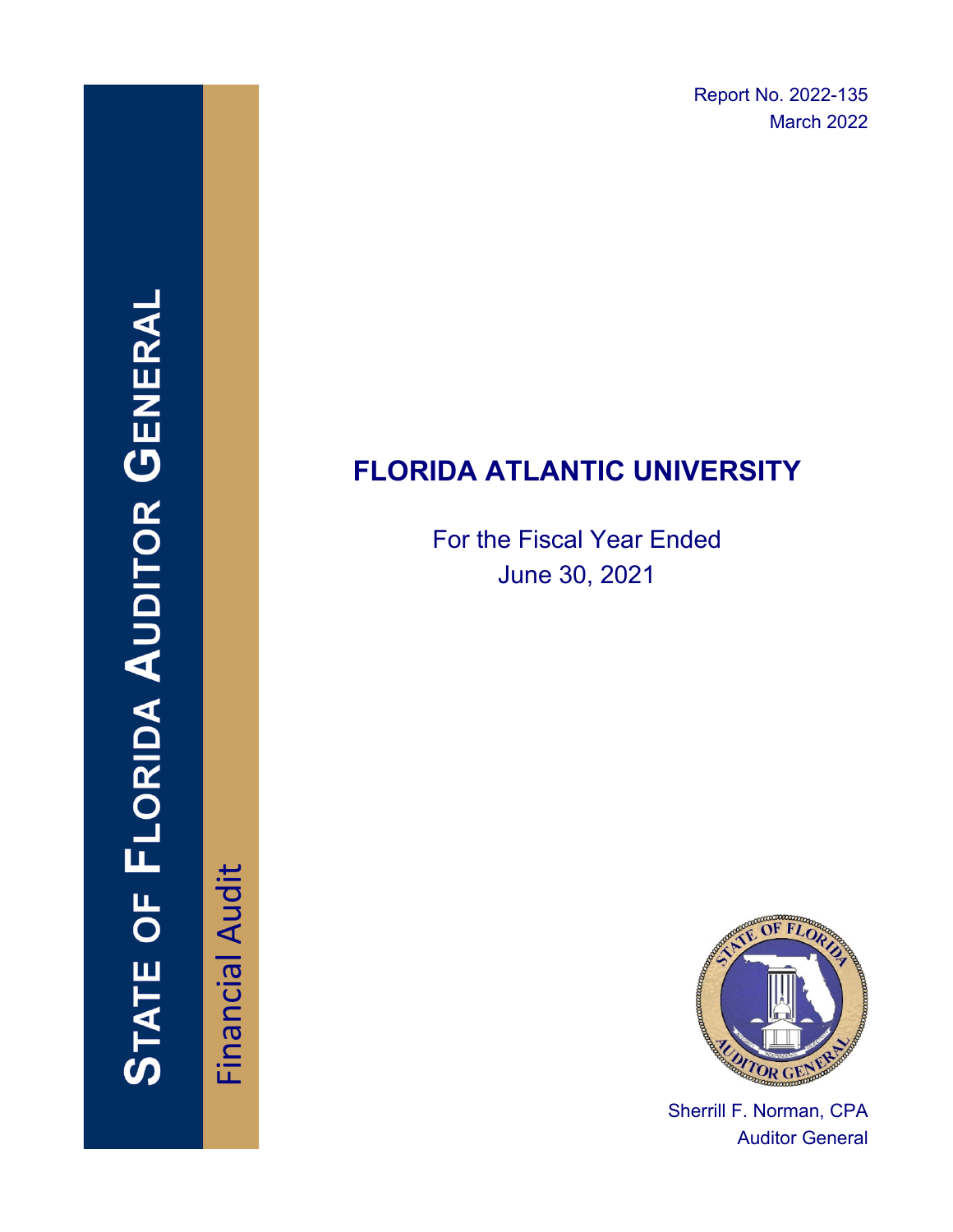#### **Board of Trustees and President**

During the 2020-21 fiscal year, Dr. John W. Kelly served as President of Florida Atlantic University and the following individuals served as Members of the Board of Trustees:

Abdol Moabery, Chair **Brad M. Levine** Brent D. Burns, Vice Chair from 10-6-20<sup>a</sup> Mary Beth McDonald Shaun M. Davis, Vice Chair through 10-2-20<sup>a</sup> Elycia Morris Anthony K.G. Barbar Sherry Murphy from 6-7-21<sup>d</sup> Daniel Cane from 1-20-21 Celine Persaud through 4-30-21 <sup>e</sup> Dr. Malcolm J. Dorman through  $3-26-21<sup>b</sup>$  Robert S. Rubin through 1-19-21 Dr. Kimberly Dunn from 4-26-21 c Maxwell Simonson from 5-1-21  $\textdegree$ Barbara S. Feingold from 1-20-21 Robert J. Stilley Dr. Jeffrey P. Feingold through 1-19-21 Dr. Kevin Wagner through 4-25-21  $\circ$ 

- <sup>a</sup> Vice Chair position vacant from 10-3-20, through 10-5-20.<br>
<sup>b</sup> Trustee position vacant 3-27-21, through 6-30-21.<br>
<sup>c</sup> Faculty Senate President.<br>
<sup>d</sup> Trustee position vacant 7-1-20, through 6-6-21.<br>
<sup>e</sup> Student Body Pre
- 
- 
- 
- 

The Auditor General conducts audits of governmental entities to provide the Legislature, Florida's citizens, public entity management, and other stakeholders unbiased, timely, and relevant information for use in promoting government accountability and stewardship and improving government operations.

The team leader was Frederick Passelli, CPA, and the audit was supervised by Diana G. Garza, CPA.

Please address inquiries regarding this report to Jaime N. Hoelscher, CPA, Audit Manager, by e-mail at jaimehoelscher@aud.state.fl.us or by telephone at (850) 412-2868.

This report and other reports prepared by the Auditor General are available at:

[FLAuditor.gov](http://flauditor.gov/) 

Printed copies of our reports may be requested by contacting us at:

**State of Florida Auditor General** 

**Claude Pepper Building, Suite G74 · 111 West Madison Street · Tallahassee, FL 32399-1450 · (850) 412-2722**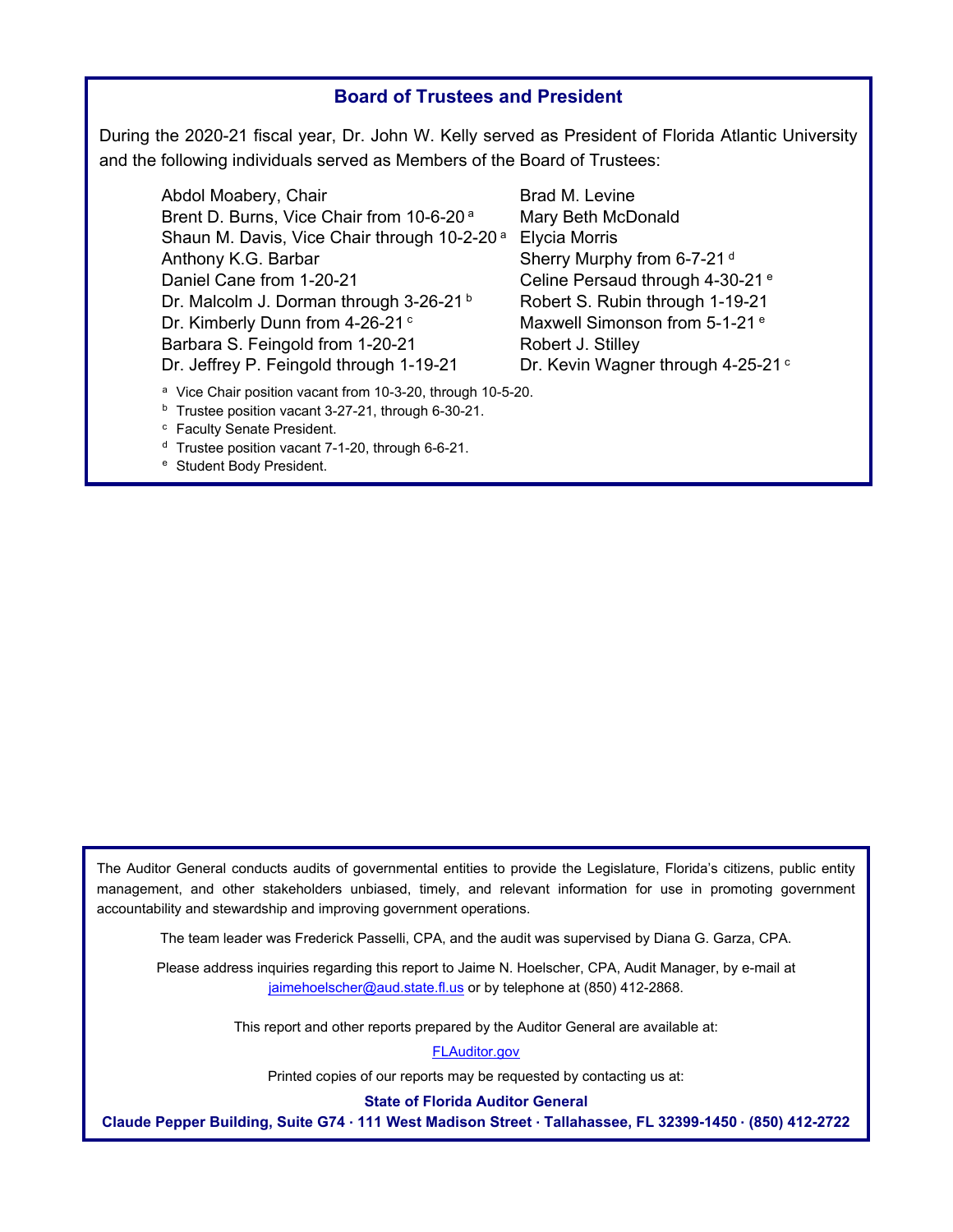# **FLORIDA ATLANTIC UNIVERSITY TABLE OF CONTENTS**

Page

|                                                                                                                                                                         | No. |
|-------------------------------------------------------------------------------------------------------------------------------------------------------------------------|-----|
|                                                                                                                                                                         |     |
|                                                                                                                                                                         |     |
|                                                                                                                                                                         |     |
|                                                                                                                                                                         |     |
|                                                                                                                                                                         |     |
| <b>BASIC FINANCIAL STATEMENTS</b>                                                                                                                                       |     |
|                                                                                                                                                                         |     |
|                                                                                                                                                                         |     |
|                                                                                                                                                                         |     |
|                                                                                                                                                                         |     |
| OTHER REQUIRED SUPPLEMENTARY INFORMATION                                                                                                                                |     |
| Schedule of the University's Proportionate Share of the Total Other Postemployment                                                                                      |     |
| Schedule of the University's Proportionate Share of the Net Pension Liability - Florida                                                                                 |     |
| Schedule of University Contributions - Florida Retirement System Pension Plan  62                                                                                       |     |
| Schedule of the University's Proportionate Share of the Net Pension Liability - Health                                                                                  |     |
| Schedule of University Contributions - Health Insurance Subsidy Pension Plan  64                                                                                        |     |
|                                                                                                                                                                         |     |
| INDEPENDENT AUDITOR'S REPORT ON INTERNAL CONTROL OVER<br>FINANCIAL REPORTING AND ON COMPLIANCE AND OTHER MATTERS<br>BASED ON AN AUDIT OF FINANCIAL STATEMENTS PERFORMED |     |
|                                                                                                                                                                         |     |
|                                                                                                                                                                         |     |
|                                                                                                                                                                         |     |
|                                                                                                                                                                         |     |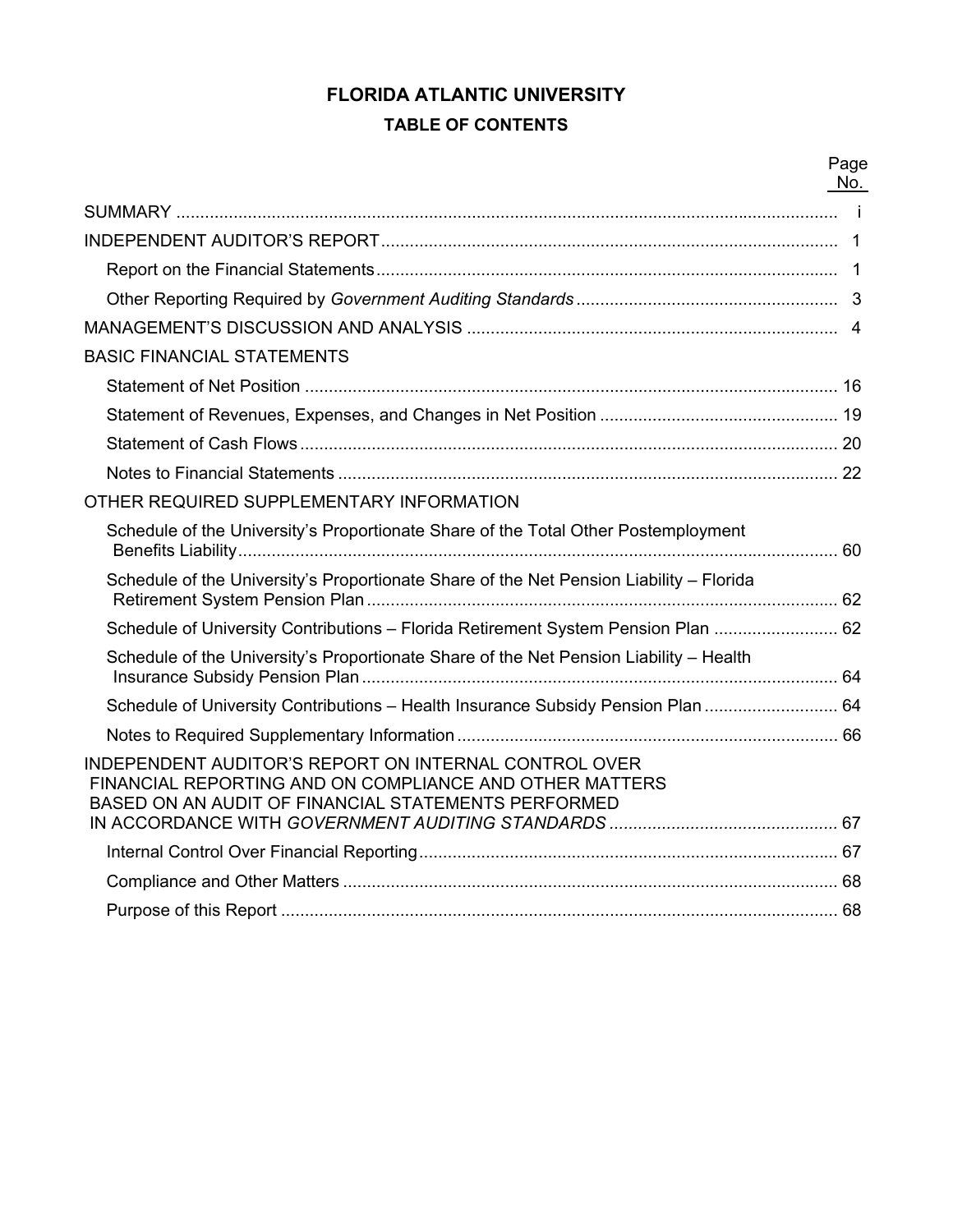#### SUMMARY OF REPORT ON FINANCIAL STATEMENTS

<span id="page-3-0"></span>Our audit disclosed that the basic financial statements of Florida Atlantic University (a component unit of the State of Florida) were presented fairly, in all material respects, in accordance with prescribed financial reporting standards.

SUMMARY OF REPORT ON INTERNAL CONTROL AND COMPLIANCE

Our audit did not identify any deficiencies in internal control over financial reporting that we consider to be material weaknesses.

The results of our tests disclosed no instances of noncompliance or other matters that are required to be reported under *Government Auditing Standards*, issued by the Comptroller General of the United States.

#### AUDIT OBJECTIVES AND SCOPE

Our audit objectives were to determine whether Florida Atlantic University and its officers with administrative and stewardship responsibilities for University operations had:

- Presented the University's basic financial statements in accordance with generally accepted accounting principles;
- Established and implemented internal control over financial reporting and compliance with requirements that could have a direct and material effect on the financial statements; and
- Complied with the various provisions of laws, rules, regulations, contracts, and grant agreements that are material to the financial statements.

The scope of this audit included an examination of the University's basic financial statements as of and for the fiscal year ended June 30, 2021. We obtained an understanding of the University's environment, including its internal control, and assessed the risk of material misstatement necessary to plan the audit of the basic financial statements. We also examined various transactions to determine whether they were executed, in both manner and substance, in accordance with governing provisions of laws, rules, regulations, contracts, and grant agreements.

An examination of Federal awards administered by the University is included within the scope of our Statewide audit of Federal awards administered by the State of Florida.

#### AUDIT METHODOLOGY

We conducted our audit in accordance with auditing standards generally accepted in the United States of America and applicable standards contained in *Government Auditing Standards*, issued by the Comptroller General of the United States.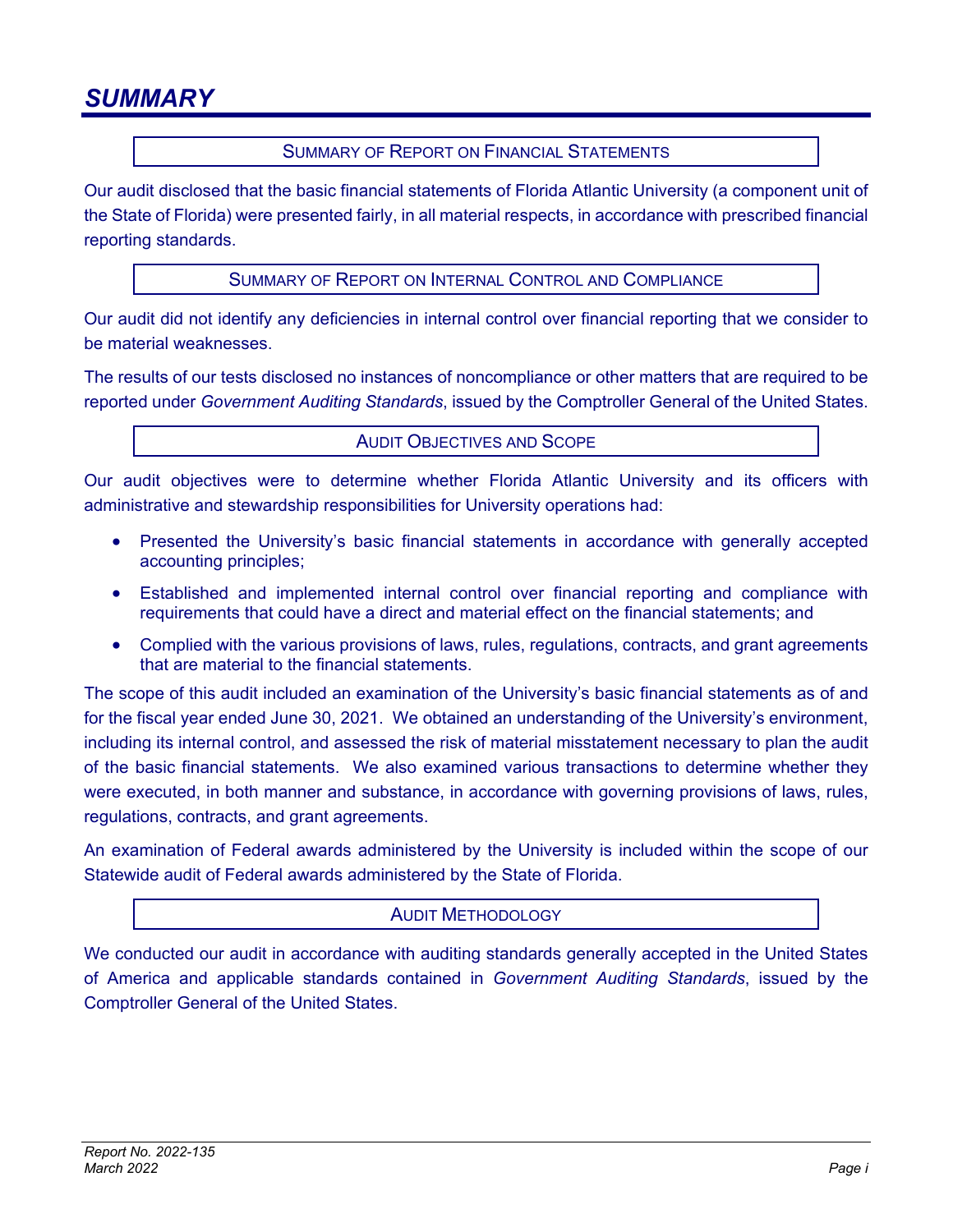<span id="page-4-0"></span>

Sherrill F. Norman, CPA Auditor General

# **AUDITOR GENERAL STATE OF FLORIDA**

Claude Denson Pepper Building, Suite G74 111 West Madison Street Tallahassee, Florida 32399-1450



Phone: (850) 412-2722 Fax: (850) 488-6975

The President of the Senate, the Speaker of the House of Representatives, and the Legislative Auditing Committee

## **INDEPENDENT AUDITOR'S REPORT**

#### **Report on the Financial Statements**

We have audited the accompanying financial statements of Florida Atlantic University, a component unit of the State of Florida, and its aggregate discretely presented component units as of and for the fiscal year ended June 30, 2021, and the related notes to the financial statements, which collectively comprise the University's basic financial statements as listed in the table of contents.

#### *Management's Responsibility for the Financial Statements*

Management is responsible for the preparation and fair presentation of these financial statements in accordance with accounting principles generally accepted in the United States of America; this includes the design, implementation, and maintenance of internal control relevant to the preparation and fair presentation of financial statements that are free from material misstatement, whether due to fraud or error.

## *Auditor's Responsibility*

Our responsibility is to express opinions on these financial statements based on our audit. We did not audit the financial statements of the blended and aggregate discretely presented component units. The financial statements of the Florida Atlantic University College of Medicine Self-Insurance Program, a blended component unit, represent 0.77 percent, 0.23 percent, 1.14 percent, and 0.77 percent, respectively, of the assets, liabilities, net position, and operating revenues reported for Florida Atlantic University. The financial statements of the aggregate discretely presented component units represent 100 percent of the transactions and account balances of the discretely presented component units columns. Those financial statements were audited by other auditors whose reports have been furnished to us, and our opinions, insofar as they relate to the amounts included for the blended and aggregate discretely presented component units, are based solely on the reports of the other auditors. We conducted our audit in accordance with auditing standards generally accepted in the United States of America and the standards applicable to financial audits contained in *Government Auditing Standards*,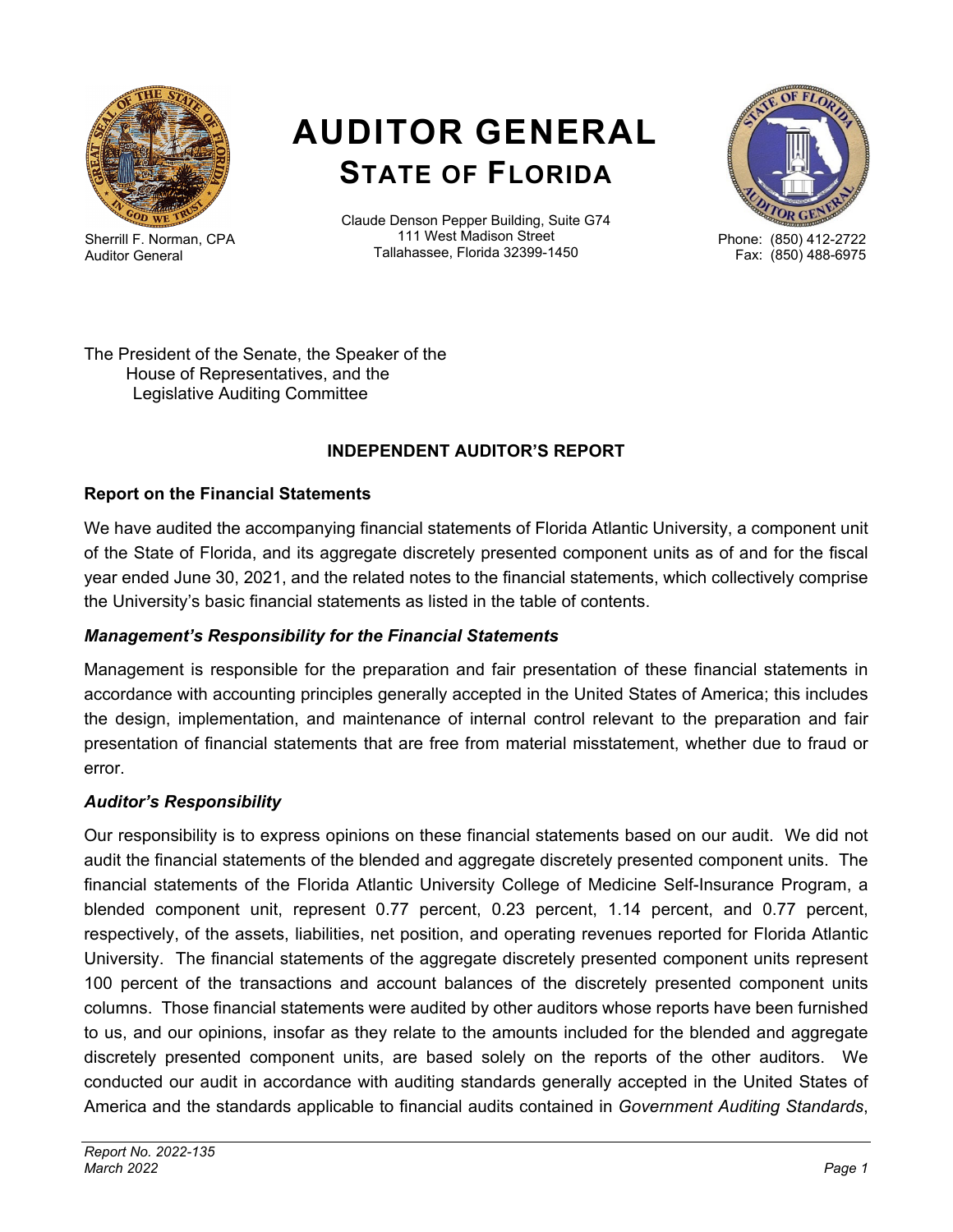issued by the Comptroller General of the United States. Those standards require that we plan and perform the audit to obtain reasonable assurance about whether the financial statements are free from material misstatement.

An audit involves performing procedures to obtain audit evidence about the amounts and disclosures in the financial statements. The procedures selected depend on the auditor's judgment, including the assessment of the risks of material misstatement of the financial statements, whether due to fraud or error. In making those risk assessments, the auditor considers internal control relevant to the entity's preparation and fair presentation of the financial statements in order to design audit procedures that are appropriate in the circumstances, but not for the purpose of expressing an opinion on the effectiveness of the entity's internal control. Accordingly, we express no such opinion. An audit also includes evaluating the appropriateness of accounting policies used and the reasonableness of significant accounting estimates made by management, as well as evaluating the overall presentation of the financial statements.

We believe that the audit evidence we have obtained is sufficient and appropriate to provide a basis for our audit opinions.

#### *Opinions*

In our opinion, based on our audit and the reports of other auditors, the financial statements referred to above present fairly, in all material respects, the respective financial position of Florida Atlantic University and of its aggregate discretely presented component units as of June 30, 2021, and the respective changes in financial position and, where applicable, cash flows thereof for the fiscal year then ended in accordance with accounting principles generally accepted in the United States of America.

#### *Other Matter*

## *Required Supplementary Information*

Accounting principles generally accepted in the United States of America require that **MANAGEMENT'S DISCUSSION AND ANALYSIS**, the **Schedule of the University's Proportionate Share of the Total Other Postemployment Benefits Liability**, **Schedule of the University's Proportionate Share of the Net Pension Liability – Florida Retirement System Pension Plan**, **Schedule of University Contributions – Florida Retirement System Pension Plan**, **Schedule of the University's Proportionate Share of the Net Pension Liability – Health Insurance Subsidy Pension Plan**, **Schedule of University Contributions – Health Insurance Subsidy Pension Plan**, and **Notes to Required Supplementary Information**, as listed in the table of contents, be presented to supplement the basic financial statements. Such information, although not a part of the basic financial statements, is required by the Governmental Accounting Standards Board who considers it to be an essential part of financial reporting for placing the basic financial statements in an appropriate operational, economic, or historical context. We have applied certain limited procedures to the required supplementary information in accordance with auditing standards generally accepted in the United States of America, which consisted of inquiries of management about the methods of preparing the information and comparing the information for consistency with management's responses to our inquiries, the basic financial statements, and other knowledge we obtained during our audit of the basic financial statements. We do not express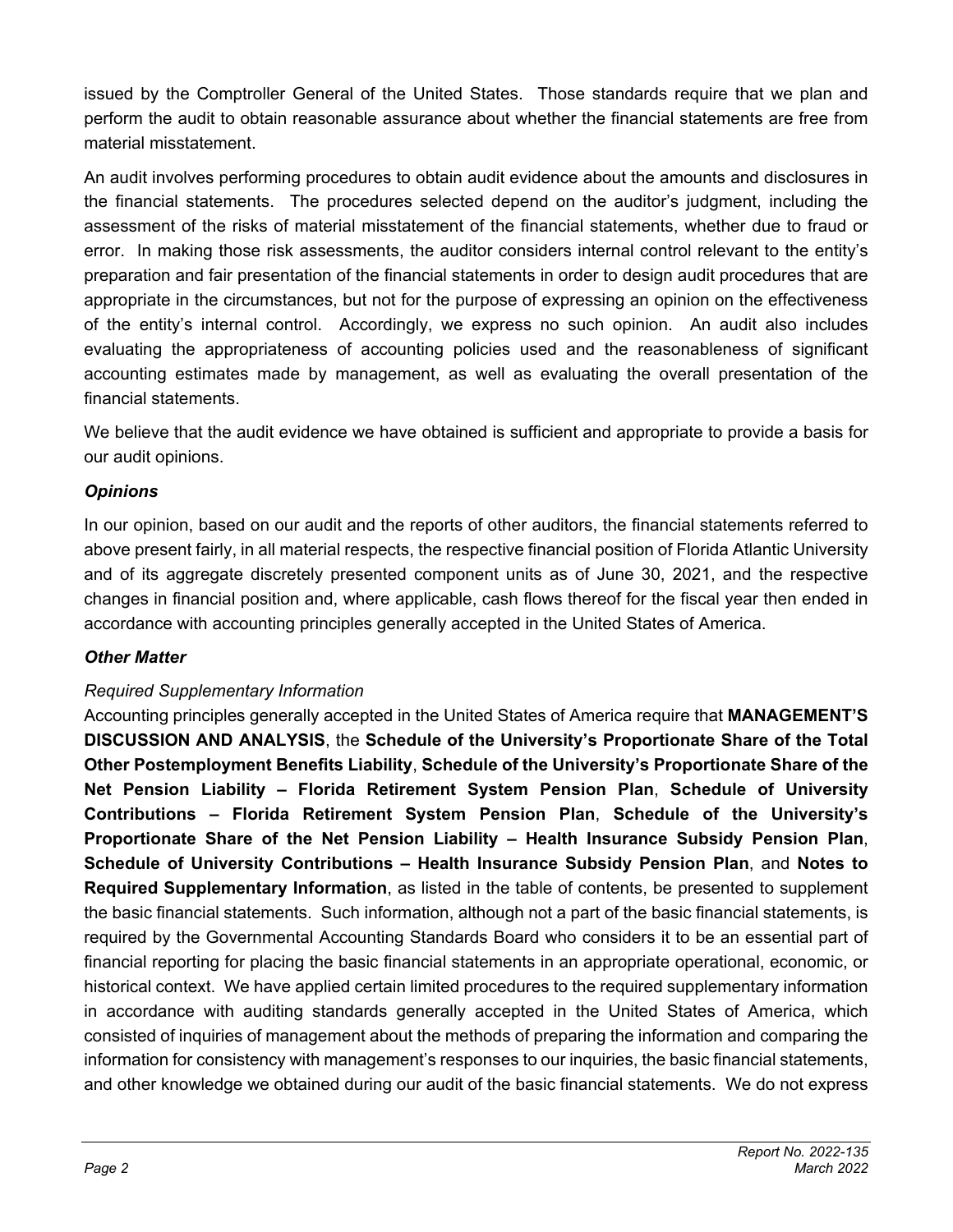<span id="page-6-0"></span>an opinion or provide any assurance on the information because the limited procedures do not provide us with sufficient evidence to express an opinion or provide any assurance.

#### **Other Reporting Required by** *Government Auditing Standards*

In accordance with *Government Auditing Standards*, we have also issued our report dated March 1, 2022, on our consideration of the Florida Atlantic University's internal control over financial reporting and on our tests of its compliance with certain provisions of laws, rules, regulations, contracts, and grant agreements and other matters included under the heading **INDEPENDENT AUDITOR'S REPORT ON INTERNAL CONTROL OVER FINANCIAL REPORTING AND ON COMPLIANCE AND OTHER MATTERS BASED ON AN AUDIT OF FINANCIAL STATEMENTS PERFORMED IN ACCORDANCE WITH** *GOVERNMENT AUDITING STANDARDS*. The purpose of that report is solely to describe the scope of our testing of internal control over financial reporting and compliance and the results of that testing, and not to provide an opinion on the effectiveness of the internal control over financial reporting or on compliance. That report is an integral part of an audit performed in accordance with *Government Auditing Standards* in considering the Florida Atlantic University's internal control over financial reporting and compliance.

Respectfully submitted,

Sherrill F. Norman, CPA Tallahassee, Florida March 1, 2022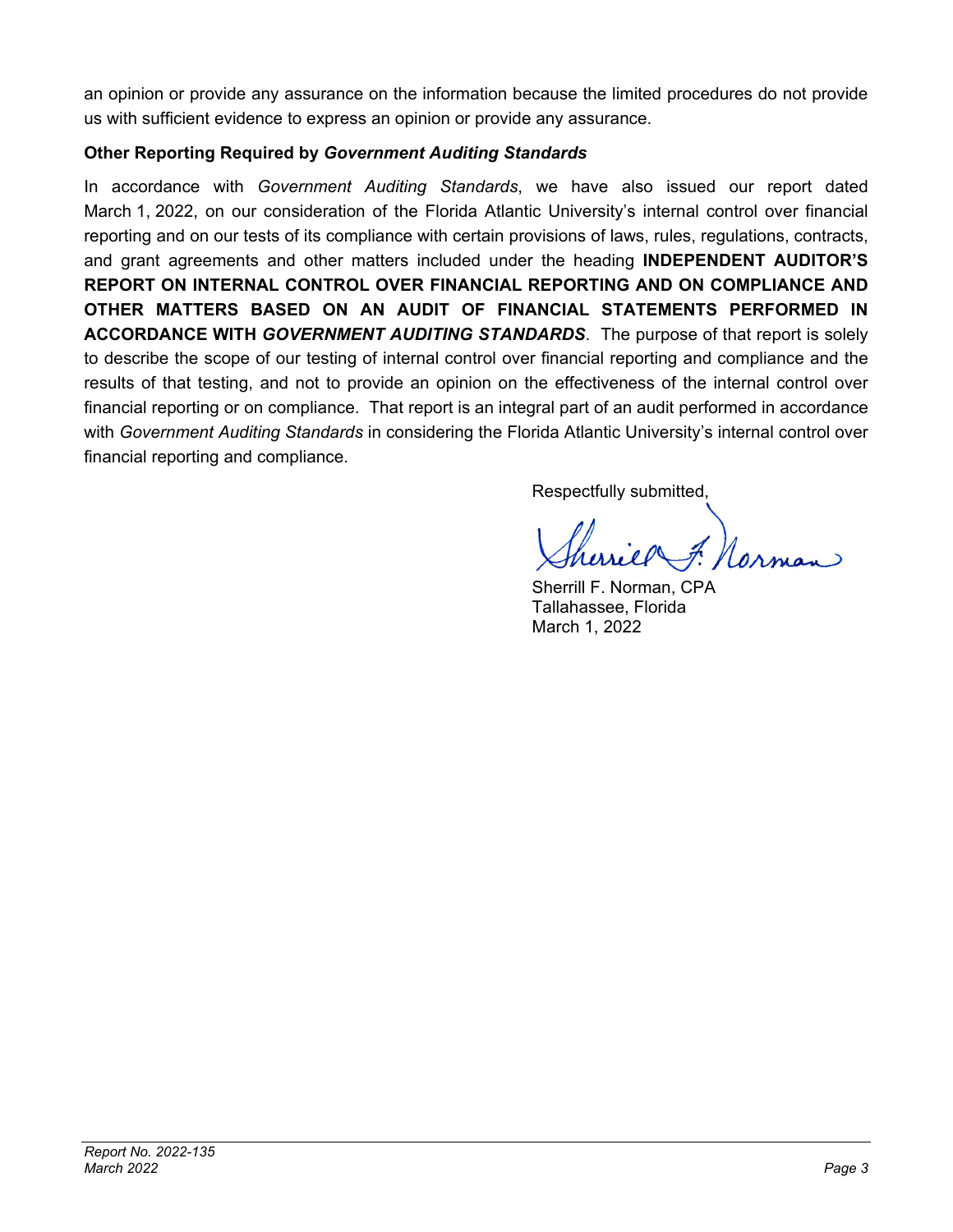# <span id="page-7-0"></span>*MANAGEMENT'S DISCUSSION AND ANALYSIS*

Management's discussion and analysis (MD&A) provides an overview of the financial position and activities of the University for the fiscal year ended June 30, 2021, and should be read in conjunction with the financial statements and notes thereto. The MD&A, and financial statements and notes thereto, are the responsibility of University management. The MD&A contains financial activity of the University for the fiscal years ended June 30, 2021, and June 30, 2020.

#### FINANCIAL HIGHLIGHTS

The University's assets and deferred outflows of resources totaled \$1.3 billion at June 30, 2021. This balance reflects a \$42.5 million, or 3.3 percent, increase as compared to the 2019-20 fiscal year, resulting from an increase in investments, net accounts receivable, amounts due from State, and deferred outflows of pension resources, and a decrease of cash and cash equivalents, net loans and notes receivable, net capital assets, and amounts due from component units. While assets and deferred outflows of resources grew, liabilities and deferred inflows of resources also increased by \$23.4 million, or 4 percent, totaling \$613.4 million at June 30, 2021, as a result of an increase in net pension liability (NPL) and deferred inflows of other postemployment benefits (OPEB) resources. As a result, the University's overall net position increased by \$19.1 million which resulted in a year-end balance of \$726.8 million. The University's unrestricted net position favorably increased by \$16.1 million from a deficit of \$46.9 million at June 30, 2020, to a deficit of \$30.8 million at June 30, 2021. The University had initially reported a deficit in the unrestricted net position at June 30, 2018, due to its initial adoption of Governmental Accounting Standards Board (GASB) Statement No. 75, *Accounting and Financial Reporting for Postemployment Benefits Other Than Pensions* which resulted in an adjustment to beginning net position of \$129.2 million.

The University's operating revenues totaled \$287.7 million for the 2020-21 fiscal year, representing a 4.5 percent decrease compared to the 2019-20 fiscal year. Of the major components of operating revenues, there was an \$2.5 million increase in gross tuition and fees, a \$6 million increase in grants and contracts revenues, and a \$16.8 million decrease in sales and services of auxiliary enterprises. Operating expenses totaled \$632 million for the 2020-21 fiscal year, representing a decrease of 1.4 percent as compared to the 2019-20 fiscal year.

Net position represents the residual interest in the University's assets and deferred outflows of resources after deducting liabilities and deferred inflows of resources. The University's comparative total net position by category for the fiscal years ended June 30, 2021, and June 30, 2020, is shown in the following graph: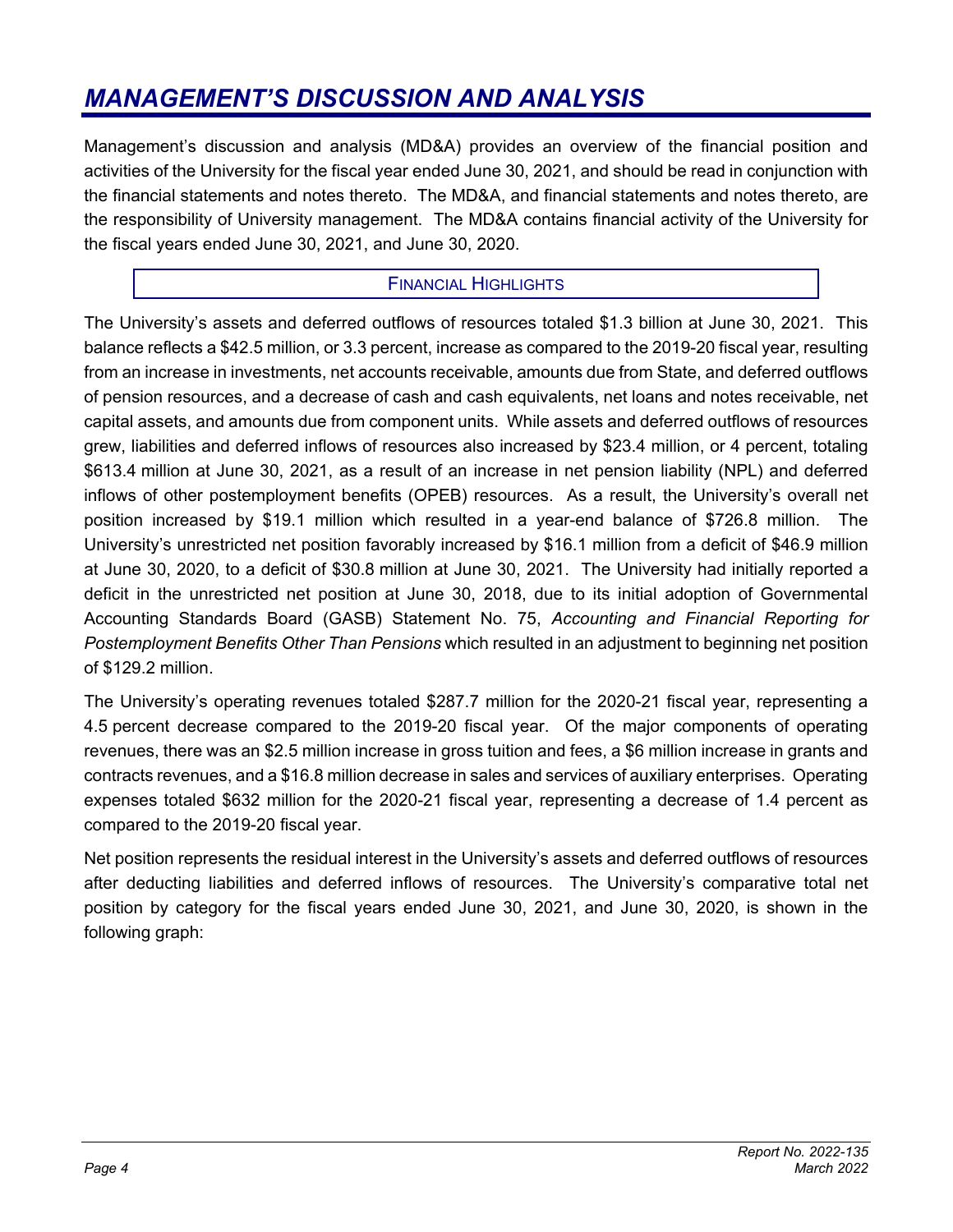# **Net Position (In Thousands)**



The following chart provides a graphical presentation of University revenues by category for the 2020-21 fiscal year:



Pursuant to GASB Statement No. 35, the University's financial report consists of three basic financial statements: the statement of net position; the statement of revenues, expenses, and changes in net position; and the statement of cash flows. The financial statements, and notes thereto, encompass the University and its component units. These component units include:

Blended Component Unit: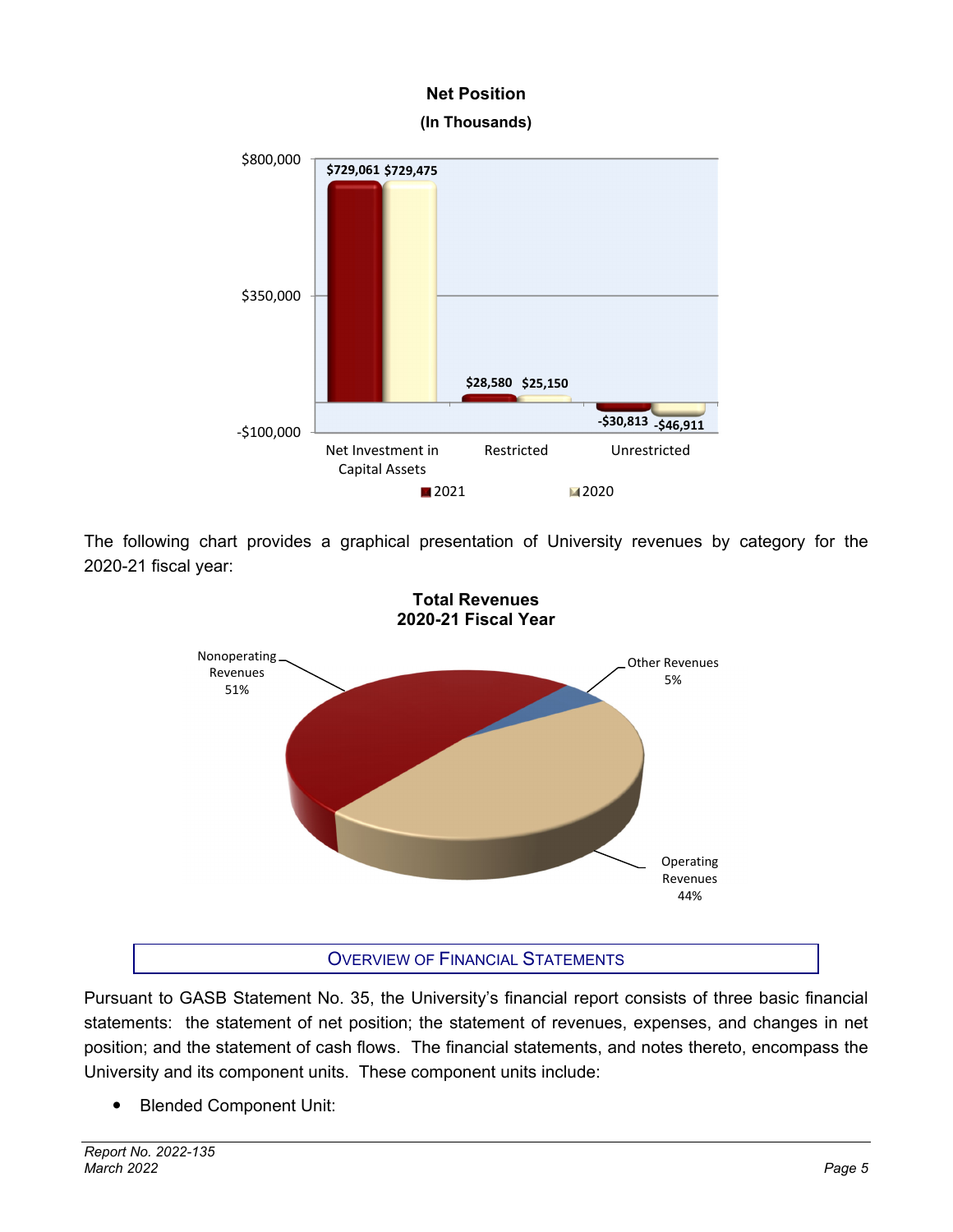- o Florida Atlantic University College of Medicine Self-Insurance Program
- Discretely Presented Component Units:
	- o Florida Atlantic University Foundation, Inc.
	- o Florida Atlantic University Research Corporation, Inc.
	- o Harbor Branch Oceanographic Institute Foundation, Inc.
	- o FAU Finance Corporation
	- o FAU Clinical Practice Organization, Inc.

Information regarding these component units, including summaries of the blended and discretely presented component units' separately issued financial statements, is presented in the notes to financial statements. This MD&A focuses on the University, excluding the discretely presented component units. MD&A information for the discretely present component units is included in their separately issued audit reports.

#### **The Statement of Net Position**

The statement of net position reflects the assets, deferred outflows of resources, liabilities, and deferred inflows of resources of the University, using the accrual basis of accounting, and presents the financial position of the University at a specified time. Assets, plus deferred outflows of resources, less liabilities, less deferred inflows of resources, equals net position, which is one indicator of the University's current financial condition. The changes in net position that occur over time indicate improvement or deterioration in the University's financial condition.

The following summarizes the University's assets, deferred outflows of resources, liabilities, deferred inflows of resources, and net position at June 30: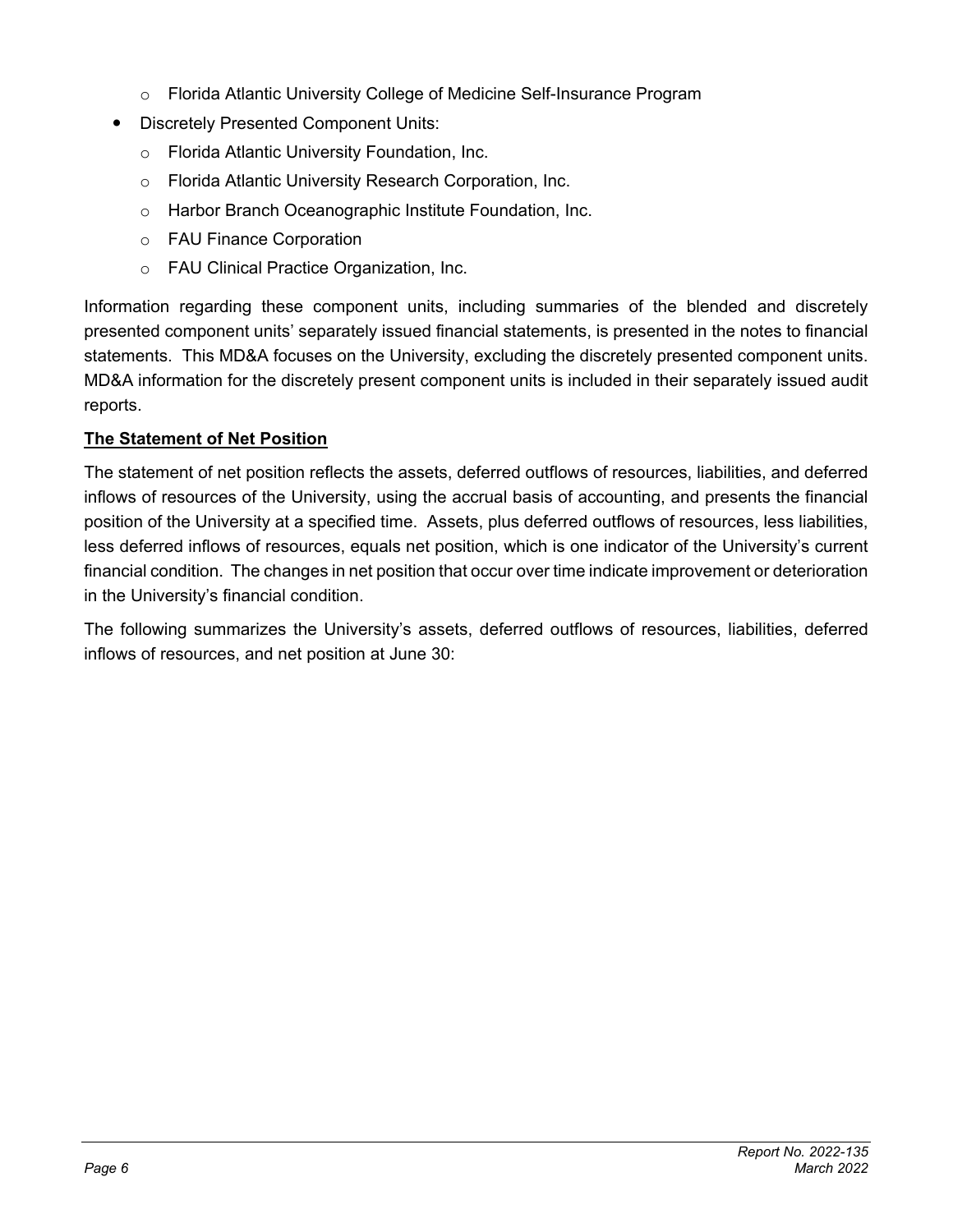#### **Condensed Statement of Net Position at June 30**

|                                       | 2021          | 2020      |
|---------------------------------------|---------------|-----------|
| Assets                                |               |           |
| Current Assets                        | \$<br>442,513 | \$382,863 |
| Capital Assets, Net                   | 780,673       | 790,405   |
| <b>Other Noncurrent Assets</b>        | 4,090         | 17,652    |
| <b>Total Assets</b>                   | 1,227,276     | 1,190,920 |
| <b>Deferred Outflows of Resources</b> | 112,912       | 106,778   |
| Liabilities                           |               |           |
| <b>Current Liabilities</b>            | 50,718        | 54,045    |
| <b>Noncurrent Liabilities</b>         | 475,708       | 488,677   |
| <b>Total Liabilities</b>              | 526,426       | 542,722   |
| <b>Deferred Inflows of Resources</b>  | 86,934        | 47,262    |
| <b>Net Position</b>                   |               |           |
| Net Investment in Capital Assets      | 729,061       | 729,475   |
| Restricted                            | 28,580        | 25,150    |
| Unrestricted                          | (30, 813)     | (46, 911) |
| <b>Total Net Position</b>             | \$<br>726,828 | \$707,714 |

**(In Thousands)** 

Total assets as of June 30, 2021, increased by \$36.4 million, or 3.1 percent. The increase in current assets is due to more University funds being reported as investments, and an increase in funds due from the State. Specifically, investments increased by \$47 million primarily from grants and aid appropriations of \$20 million, lottery funds of \$16 million, investment income of \$5 million, and a reduction of cash of \$3 million. Additionally, the University funds due from State for capital construction projects increased by \$16.8 million mainly due to the Student Union Renovation, Jupiter STEM/Life Sciences Building, the A.D. Henderson/FAU High School Developmental Research School (DRS), and the SIEMENS Florida Power and Light Energy Service Company (ESCO) projects. Net capital assets also decreased \$9.7 million due to a combination of \$26 million of additions, \$8.8 million of deletions, and a \$26.9 million increase in accumulated depreciation. Other noncurrent assets decreased \$13.6 million as there were less University funds being reported as investments restricted for capital projects. Compared to the 2019-20 fiscal year, and as a result of the actuarial valuation for the period as of June 30, 2021, deferred outflows and deferred inflows of resources increased by \$6.1 million and \$39.7 million, respectively, related to pensions and OPEB. Overall, total liabilities as of June 30, 2021, decreased by \$16.3 million due to a decrease in the University's proportionate share of OPEB liabilities of \$35.1 million, a decrease in the capital lease liability of \$1.8 million, an increase in the University's proportionate share of the NPL of \$30.8 million, and a decrease in capital improvement debt payable due to principal payments of \$5 million. The net effect of total assets and deferred outflows of resources minus liabilities and deferred inflows of resources increased the University's net position by \$19.1 million.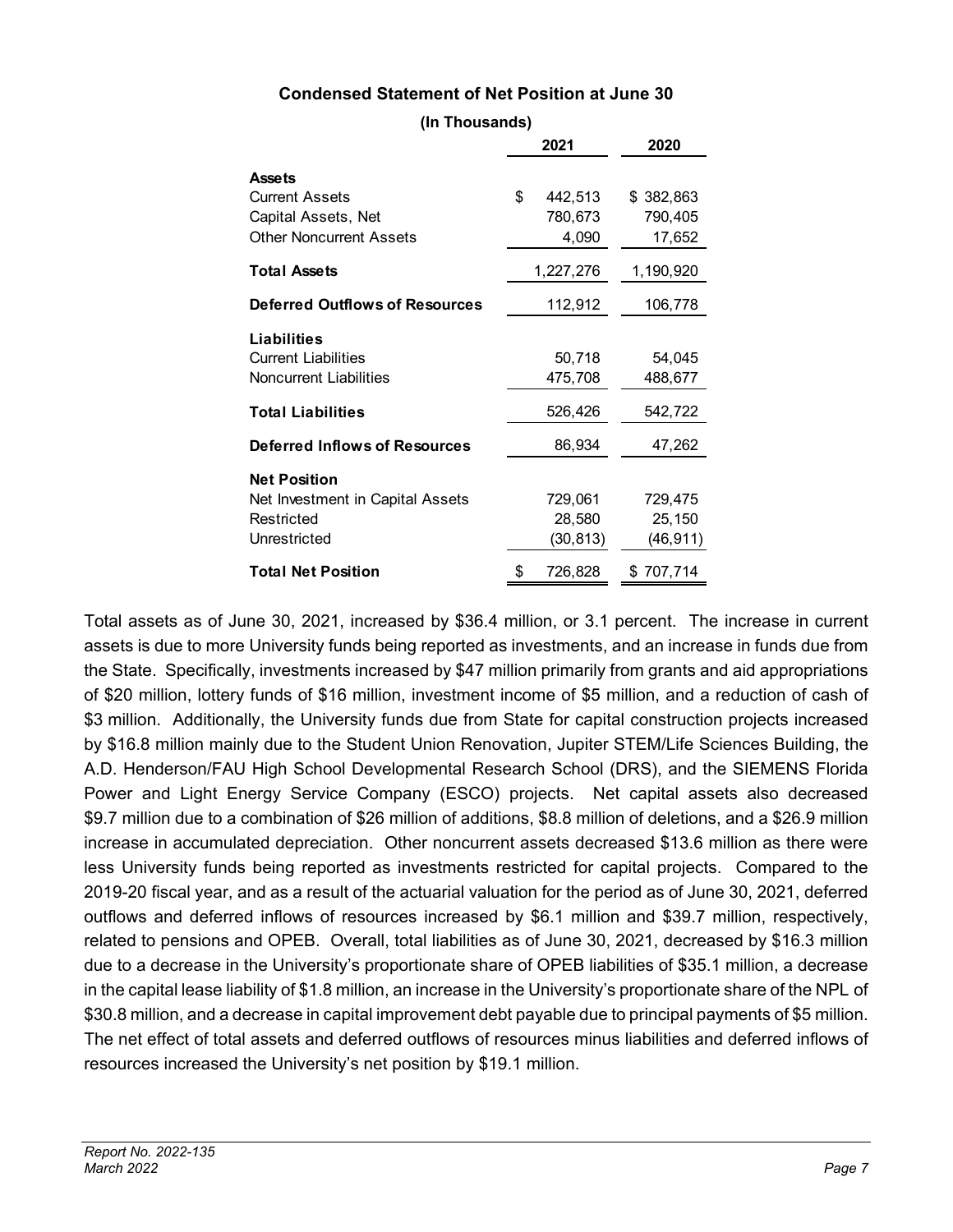### **The Statement of Revenues, Expenses, and Changes in Net Position**

The statement of revenues, expenses, and changes in net position presents the University's revenue and expense activity, categorized as operating and nonoperating. Revenues and expenses are recognized when earned or incurred, regardless of when cash is received or paid.

The following summarizes the University's activity for the 2020-21 and 2019-20 fiscal years:

### **Condensed Statement of Revenues, Expenses, and Changes in Net Position For the Fiscal Years**

| (In Thousands)                                                                                     |                          |                      |
|----------------------------------------------------------------------------------------------------|--------------------------|----------------------|
|                                                                                                    | 2020-21                  | 2019-20              |
| <b>Operating Revenues</b><br>Less, Operating Expenses                                              | \$<br>287,721<br>632,014 | \$301,199<br>640.765 |
| <b>Operating Loss</b><br>Net Nonoperating Revenues                                                 | (344, 293)<br>330,728    | (339,566)<br>342,801 |
| Income (Loss) Before Other Revenues,<br><b>Expenses, Gains, or Losses</b><br><b>Other Revenues</b> | (13, 565)<br>32,679      | 3,235<br>21,555      |
| <b>Net Increase In Net Position</b>                                                                | 19,114                   | 24,790               |
| Net Position, Beginning of Year<br>Adjustments to Beginning Net Position (1)                       | 707,714                  | 676,924<br>6,000     |
| Net Position, Beginning of Year, as Restated                                                       | 707,714                  | 682,924              |
| <b>Net Position, End of Year</b>                                                                   | 726,828                  | \$707,714            |

(1) For the 2019-20 fiscal year, the University's beginning net position was increased due to a change in classification of a parking services lease from an operating lease to a capital lease under GASB Statement No. 62.

#### **Operating Revenues**

GASB Statement No. 35 categorizes revenues as either operating or nonoperating. Operating revenues generally result from exchange transactions where each of the parties to the transaction either gives or receives something of equal or similar value.

The following summarizes the operating revenues by source that were used to fund operating activities for the 2020-21 and 2019-20 fiscal years: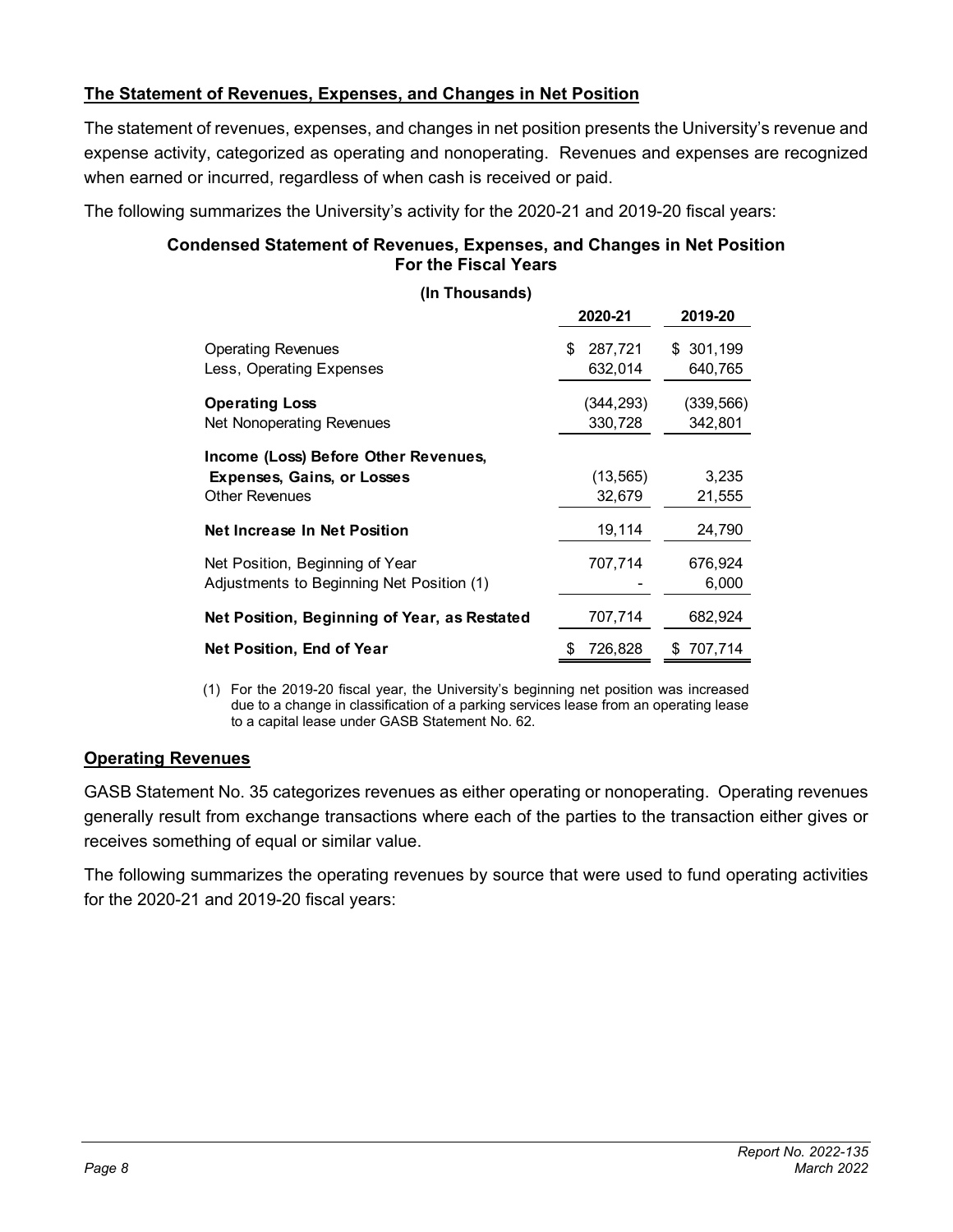#### **Operating Revenues For the Fiscal Years**

#### **(In Thousands)**

|                                                                                                                                                                       | 2020-21                                       | 2019-20                                       |
|-----------------------------------------------------------------------------------------------------------------------------------------------------------------------|-----------------------------------------------|-----------------------------------------------|
| Student Tuition and Fees, Net<br><b>Grants and Contracts</b><br>Sales and Services of Educational Departments<br>Sales and Services of Auxiliary Enterprises<br>Other | \$154.327<br>67,121<br>472<br>59,689<br>6,112 | \$155,115<br>61,077<br>624<br>76,465<br>7,918 |
| <b>Total Operating Revenues</b>                                                                                                                                       | \$287,721                                     | \$301,199                                     |

The following chart presents the University's operating revenues for the 2020-21 and 2019-20 fiscal years:



# **Operating Revenues**

**(In Thousands)** 

For the fiscal year ending June 30, 2021, the University's operating revenues had an overall decrease of \$13.5 million, or 4.5 percent, over the 2019-20 fiscal year. Net tuition and fees decreased \$0.8 million, or 0.5 percent, as sales and services of auxiliary enterprises decreased \$16.8 million, or 21.9 percent, from continued effects of COVID-19 with online learning and a partially remote workforce, which resulted in decreased demand for on campus services and lower contractual commissions related to food service and the bookstore. However, grants and contract revenues, comprised of FAU Foundation revenues, Florida Education Finance Program (FEFP) funding of the A.D. Henderson/FAU High School DRS, Harbor Branch Oceanographic Institute sponsored research, and Department of Research sponsored research increased \$6 million as the University has laid the foundation for world-class research programs including developing centers and institutes such as the Brain Institute, the Institute for Sensing and Embedded Network Systems Engineering, Harbor Branch Oceanographic Institute, the Center for Environmental Studies, the United States Department of Transportation's Transportation Center, and the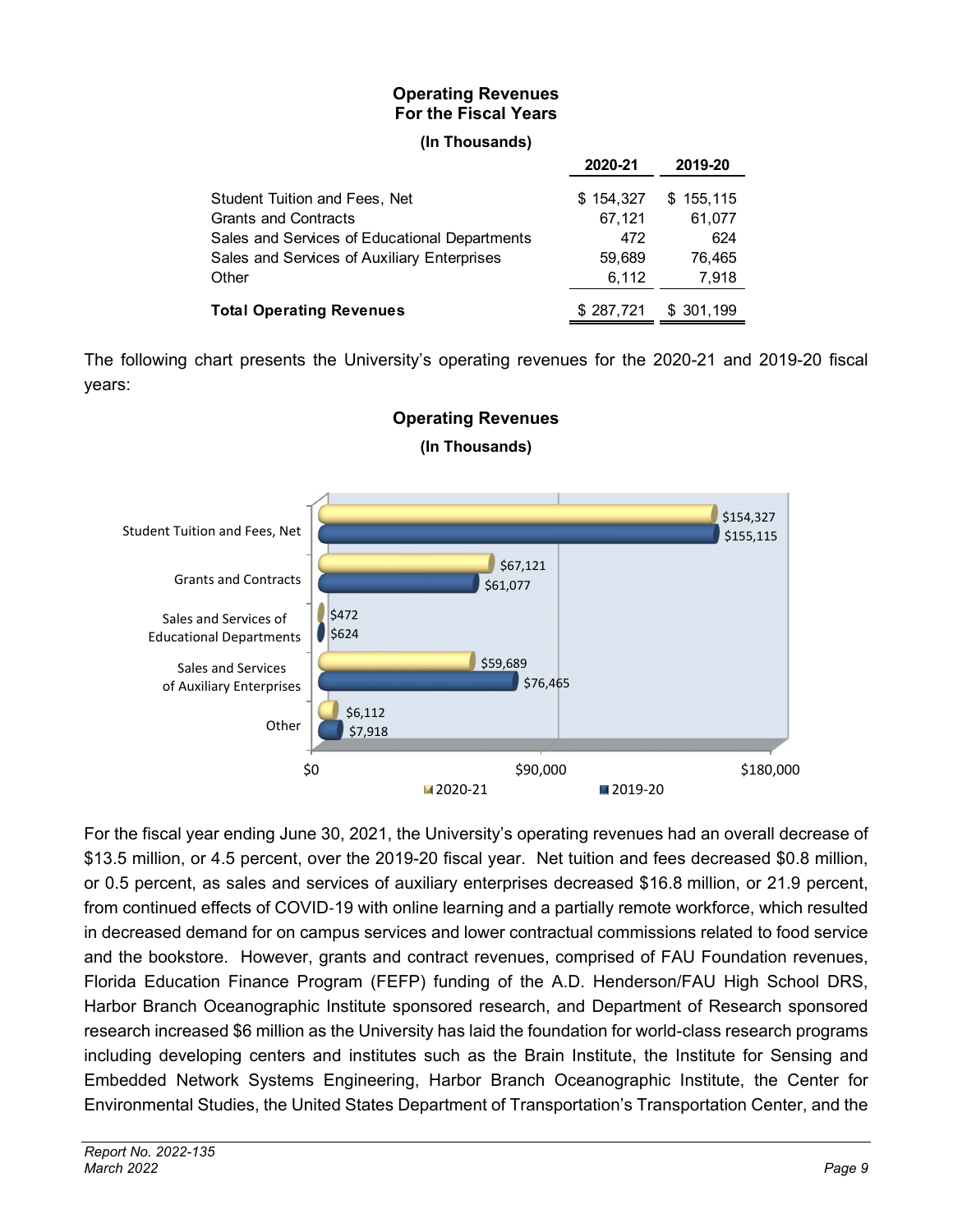Nikon Center of Excellence. In the 2020-21 fiscal year, the University's sponsored research awards included grant sponsors from the Office of Naval Research, the National Science Foundation, and the National Institutes of Health.

#### **Operating Expenses**

Expenses are categorized as operating or nonoperating. The majority of the University's expenses are operating expenses as defined by GASB Statement No. 35. GASB gives financial reporting entities the choice of reporting operating expenses in the functional or natural classifications. The University has chosen to report the expenses in their natural classification on the statement of revenues, expenses, and changes in net position and has displayed the functional classification in the notes to financial statements.

The following summarizes operating expenses by natural classification for the 2020-21 and 2019-20 fiscal years:

#### **Operating Expenses For the Fiscal Years**

**(In Thousands)** 

|                                           | 2020-21   | 2019-20   |
|-------------------------------------------|-----------|-----------|
| <b>Compensation and Employee Benefits</b> | \$416,054 | \$426.234 |
| <b>Services and Supplies</b>              | 97,783    | 100,783   |
| <b>Utilities and Communications</b>       | 11,032    | 11,966    |
| Scholarships, Fellowships, and Waivers    | 74,377    | 63,104    |
| Depreciation                              | 32,768    | 38,678    |
| <b>Total Operating Expenses</b>           | \$632,014 | \$640,765 |

The following chart presents the University's operating expenses for the 2020-21 and 2019-20 fiscal years:

**Operating Expenses** 



#### *Report No. 2022-135 Page 10 March 2022*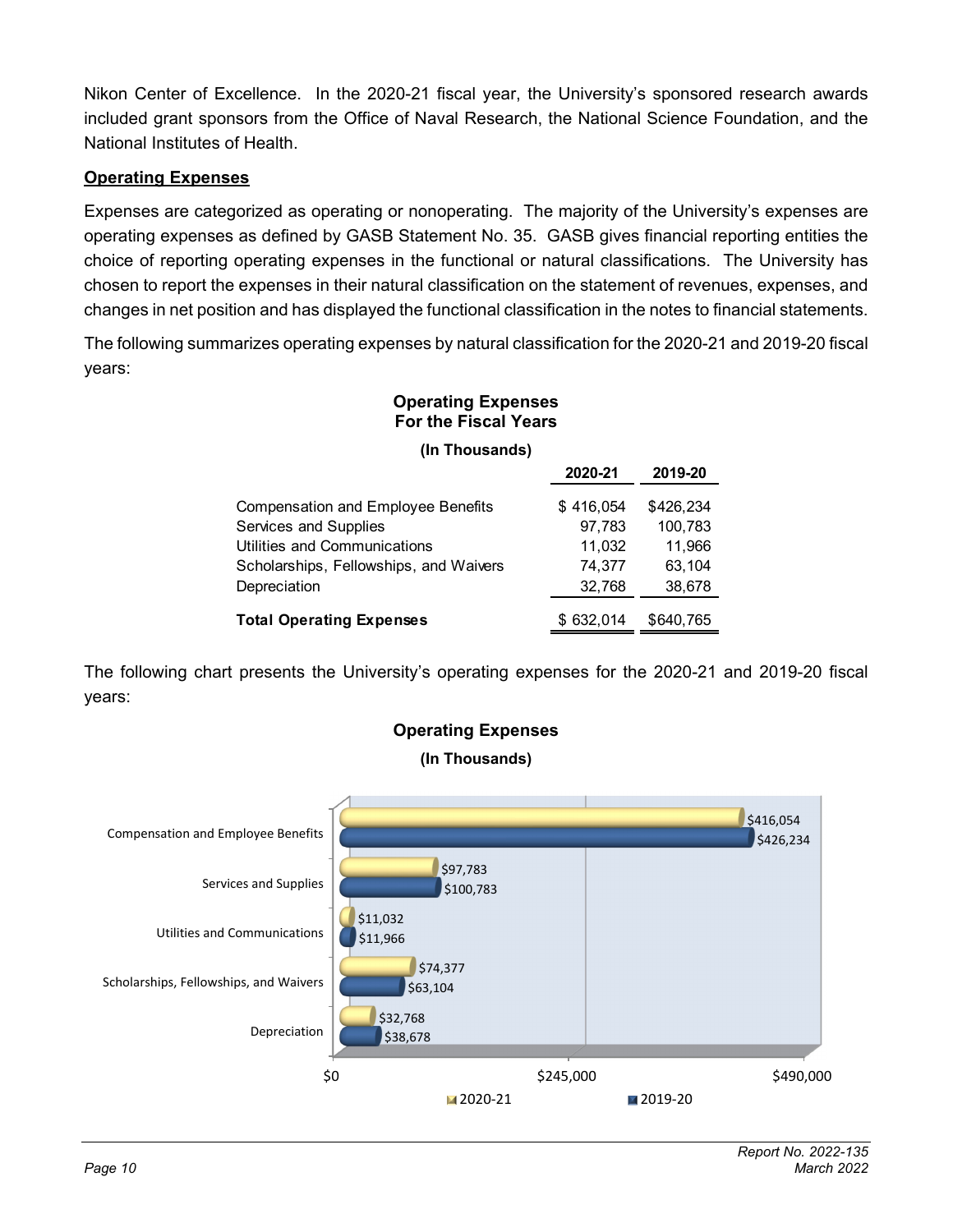As a whole, total operating expenses decreased by \$8.8 million, primarily due to a \$10.2 million decrease in compensation and employee benefits, a \$5.9 million decrease in depreciation, a \$3 million decrease in services and supplies, and a \$0.9 million decrease in utilities and communications expense, offset by a \$11.3 million increase in scholarships, fellowships, and waivers. The decrease in employee compensation and benefits expense was driven by the decreases in OPEB expense and compensated absences expense. There was an increase in tuition waivers and fee exemptions which is comprised of State mandated waivers, University waivers, and Florida prepaid program waivers. However, services and supplies expense and utilities and communication expense decreased due to the continued effects of COVID-19 as the University continued online learning and a remote workforce.

#### **Nonoperating Revenues and Expenses**

Certain revenue sources that the University relies on to provide funding for operations, including State noncapital appropriations, Federal and State student financial aid, and investment income, are defined by GASB as nonoperating. Nonoperating expenses include capital financing costs and other costs related to capital assets. The following summarizes the University's nonoperating revenues and expenses for the 2020-21 and 2019-20 fiscal years:

#### **Nonoperating Revenues (Expenses) For the Fiscal Years**

**(In Thousands)** 

|                                         | 2020-21   | 2019-20   |
|-----------------------------------------|-----------|-----------|
| <b>State Noncapital Appropriations</b>  | \$213,721 | \$208,828 |
| Federal and State Student Financial Aid | 101,638   | 87,900    |
| Investment Income                       | 5.382     | 10,859    |
| Unrealized Gain (Loss)                  | (12, 288) | 5,335     |
| <b>Other Nonoperating Revenues</b>      | 24,960    | 33,492    |
| Loss on Disposal of Capital Assets      | (306)     | (592)     |
| Interest on Capital Asset-Related Debt  | (2, 379)  | (2,846)   |
| <b>Other Nonoperating Expenses</b>      |           | (175)     |
| <b>Net Nonoperating Revenues</b>        | \$330,728 | \$342,801 |

Total net nonoperating revenues decreased by \$12.1 million, or 3.5 percent, and is primarily due to a decrease of \$23.1 million in investment income and unrealized gains, a decrease of \$9.3 million in other nonoperating revenues, offset by an increase of \$4.9 million in State noncapital appropriations and an increase of \$13.7 million in Federal and State student financial aid. For the 2020-21 fiscal year, State noncapital appropriations represents the largest component of nonoperating revenues consisting of performance-based funding received on the University's achievement of criteria established by the Board of Governors, as well as funding from the State University System of Florida newly established World Class Faculty and Scholar Program, the University Professional and Graduate Degree Excellence Programs, and the FAU100. Federal and State student financial aid increased as a result of not only the Florida Bright Futures Scholarship Program, the Florida Student Assistance Grant Program, and the Federal Pell Grant Program, but also due to the University's award of United States Department of Education Higher Education and Emergency Relief Funds (HEERF) under the Coronavirus Aid, Relief, and Economic Security (CARES) Act which was signed into law on March 27, 2020. The University was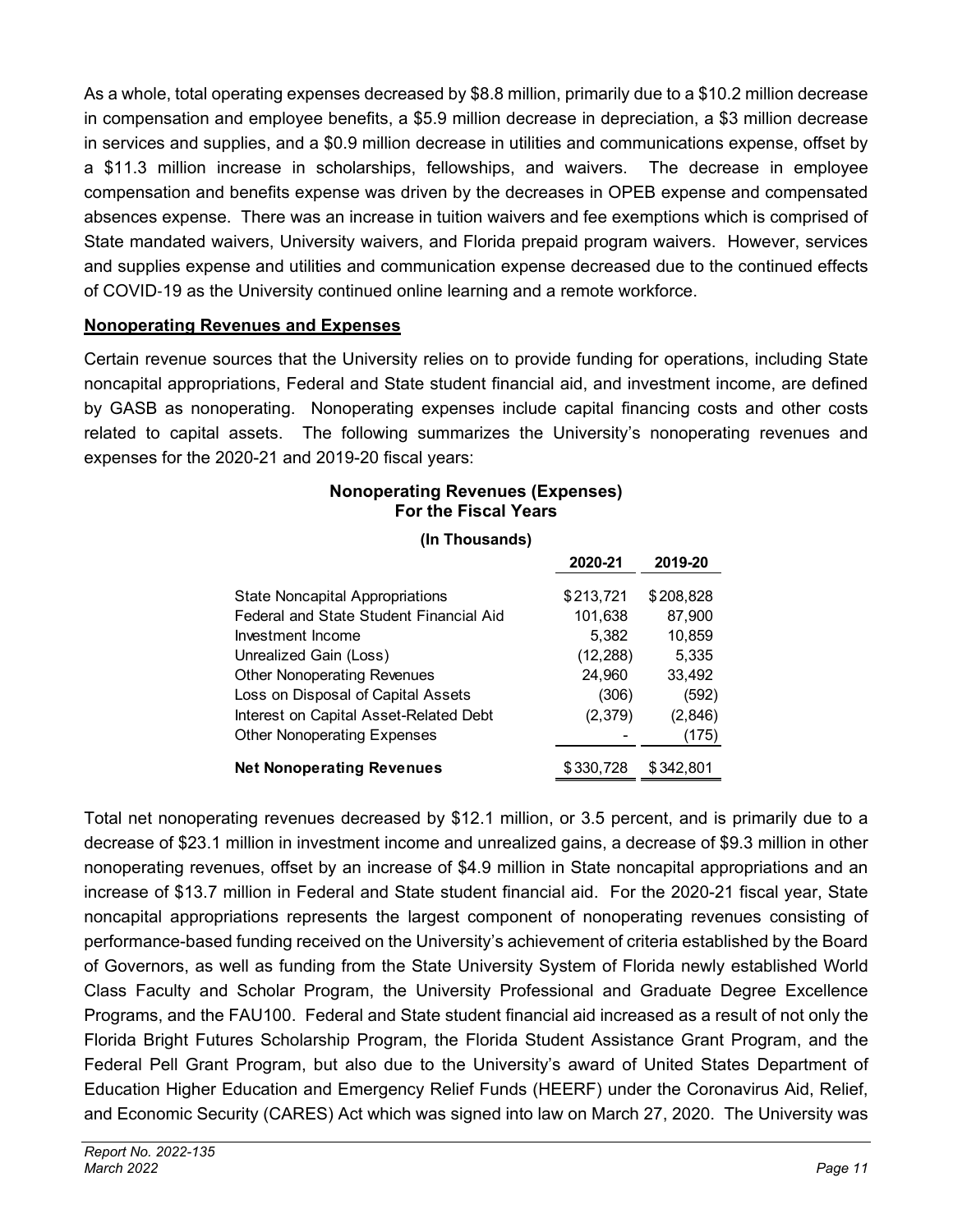awarded \$140.6 million in HEERF money for Institutional, Student, and Hispanic-Serving Institutions (HSI) comprised of CARES (HEERF I), Coronavirus Response and Relief Supplemental Appropriations Act (HEERF II), and American Rescue Plan (HEERF III).

#### **Other Revenues and Expenses**

This category is composed of State capital appropriations and capital grants, contracts, donations, fees, and special and extraordinary items. The following summarizes the University's other revenues and expenses for the 2020-21 and 2019-20 fiscal years:

#### **Other Revenues and Expenses For the Fiscal Years**

#### **(In Thousands)**

|                                                                                                                                     | 2020-21                  | 2019-20             |
|-------------------------------------------------------------------------------------------------------------------------------------|--------------------------|---------------------|
| <b>State Capital Appropriations</b><br>Capital Grants, Contracts, Donations, and Fees<br>Special and Extraordinary Items (Expenses) | $$32,679$ $$27,511$<br>٠ | 818<br>(6, 774)     |
| Total                                                                                                                               |                          | $$32,679$ $$21,555$ |

Overall, other revenues and expenses increased by \$11.1 million due to a \$5.2 million increase in State capital appropriations which was offset by an \$6.8 million decrease in special and extraordinary expense items and an \$0.8 million decrease in capital grants, contracts, donations, and fees. In the 2020-21 fiscal year, State capital appropriations mainly included funding for the renovation of the Student Union and improvements to the A.D. Henderson/FAU High School DRS. Special and extraordinary expense items decreased by \$6.8 million since no refunds were issued to students for housing and food services as was the case in the 2019-20 fiscal year due to COVID-19.

#### **The Statement of Cash Flows**

The statement of cash flows provides information about the University's financial results by reporting the major sources and uses of cash and cash equivalents. This statement will assist in evaluating the University's ability to generate net cash flows, its ability to meet its financial obligations as they come due, and its need for external financing. Cash flows from operating activities show the net cash used by the operating activities of the University. Cash flows from capital financing activities include all plant funds and related long-term debt activities. Cash flows from investing activities show the net source and use of cash related to purchasing or selling investments, and earning income on those investments. Cash flows from noncapital financing activities include those activities not covered in other sections.

The following summarizes cash flows for the 2020-21 and 2019-20 fiscal years: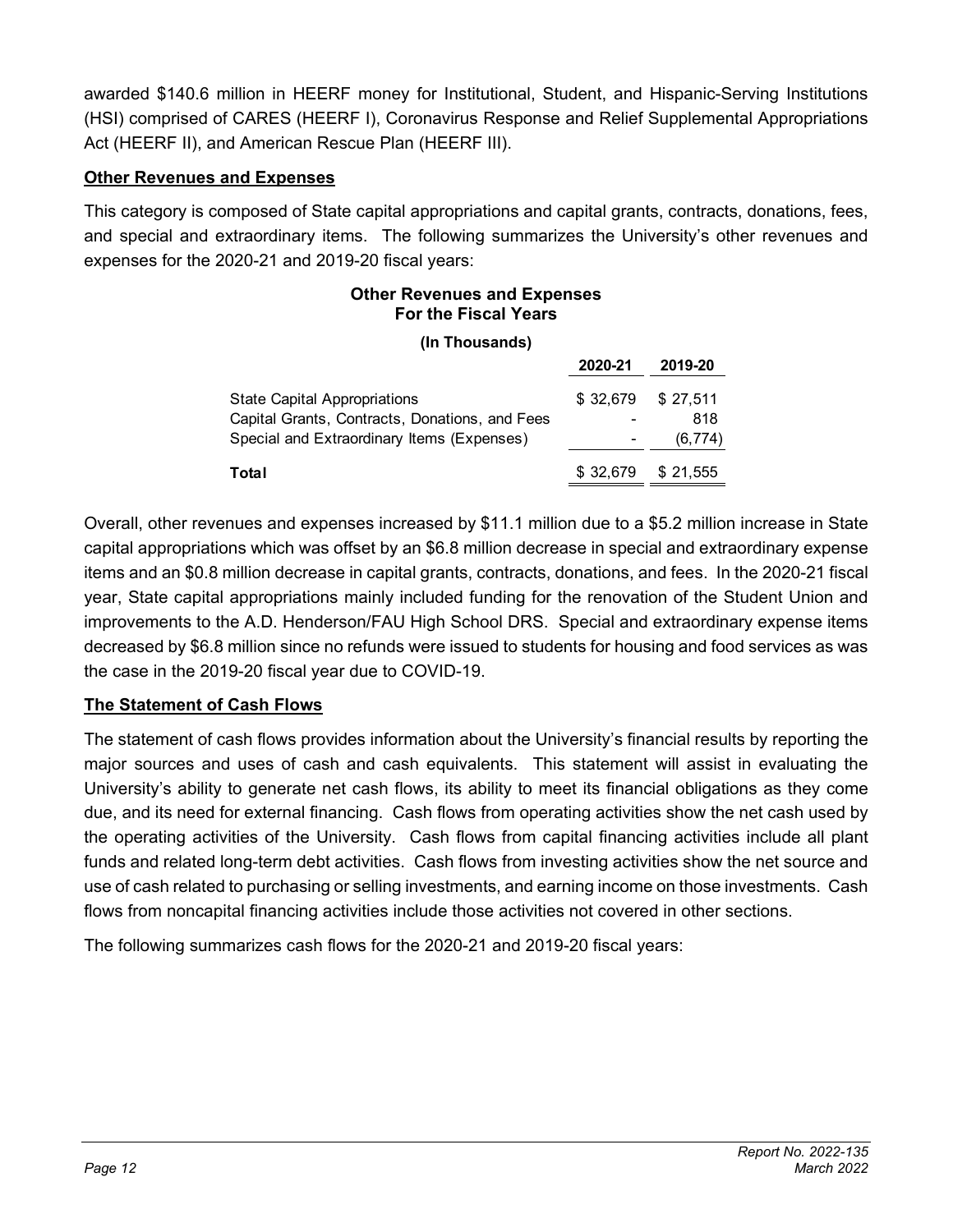#### **Condensed Statement of Cash Flows For the Fiscal Years**

**(In Thousands)** 

**2020-21 2019-20**

|                                                      | ZUZU-Z I    | 2019-20     |
|------------------------------------------------------|-------------|-------------|
| Cash Provided (Used) by:                             |             |             |
| <b>Operating Activities</b>                          | \$(287,665) | \$(267,665) |
| <b>Noncapital Financing Activities</b>               | 341,173     | 324,218     |
| Capital and Related Financing Activities             | (17, 154)   | (54, 885)   |
| <b>Investing Activities</b>                          | (39, 524)   | 12,512      |
| Net Increase (Decrease) in Cash and Cash Equivalents | (3, 170)    | 14,180      |
| Cash and Cash Equivalents, Beginning of Year         | 20,358      | 6,178       |
| Cash and Cash Equivalents, End of Year               | 17,188      | 20,358      |

Major sources of funds came from State noncapital appropriations (\$213.7 million), Federal Direct Loan program receipts (\$106.4 million), net student tuition and fees (\$156 million), grants and contracts (\$64.7 million), sales and services of auxiliary enterprises (\$58.6 million), Federal and State student financial aid (\$101.6 million), and other nonoperating receipts (\$26.5 million). Major uses of funds were for payments to employees totaling \$386.8 million, disbursements to students for Federal Direct Student Loans totaling \$107.1 million, payments to suppliers totaling \$113.7 million, and payments to and on behalf of students for scholarships and fellowships totaling \$74.1 million. Changes in cash and cash equivalents were the result of the following factors:

- The increase in cash used by operating activities was due primarily to an increase in payments to suppliers for goods and services and students for scholarships and fellowships.
- The increase in cash provided by noncapital financing activities was primarily due to the increase in State noncapital appropriations and Federal and State student financial aid.
- The decrease in cash used by capital and related financing activities was primarily due to the decrease in proceeds from capital debt and leases, and purchase or construction of capital assets.

CAPITAL ASSETS, CAPITAL EXPENSES AND COMMITMENTS, AND DEBT ADMINISTRATION

## **Capital Assets**

At June 30, 2021, the University had \$1.3 billion in capital assets, less accumulated depreciation of \$538.5 million, for net capital assets of \$780.7 million. Depreciation charges for the current fiscal year totaled \$32.8 million. The following table summarizes the University's capital assets, net of accumulated depreciation, at June 30: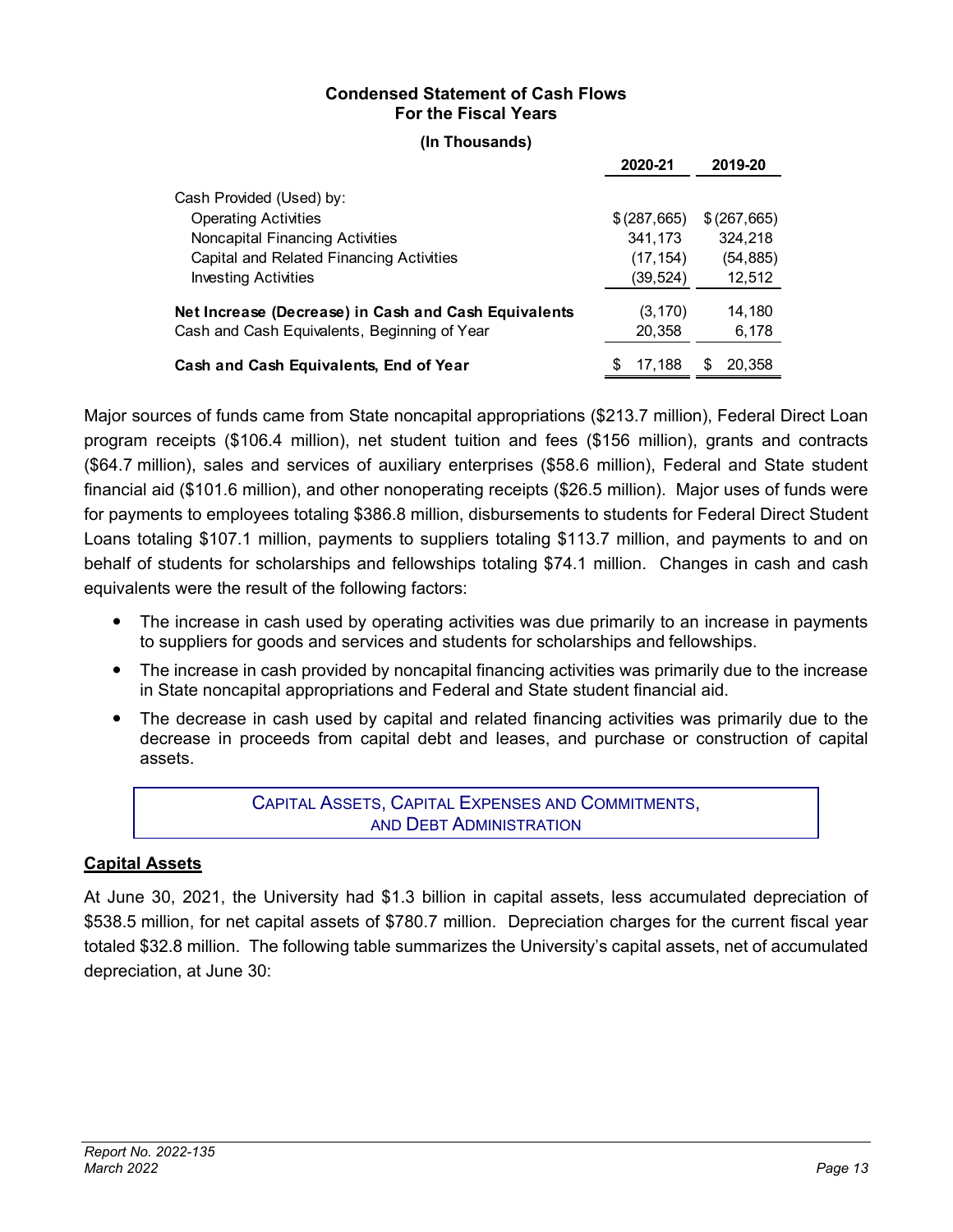#### **Capital Assets, Net at June 30**

**(In Thousands)** 

|                                                                                                                                                                                                | 2021                                          | 2020                                          |  |
|------------------------------------------------------------------------------------------------------------------------------------------------------------------------------------------------|-----------------------------------------------|-----------------------------------------------|--|
| Land<br><b>Construction in Progress</b><br><b>Buildings</b><br>Infrastructure and Other Improvements                                                                                           | 9,918<br>\$<br>126,842<br>830,226<br>125,393  | 9,918<br>\$<br>111,114<br>830,226<br>121,868  |  |
| <b>Furniture and Equipment</b><br><b>Library Resources</b><br>Property Under Capital Leases and<br>Leasehold Improvements<br>Works of Art and Historical Treasures<br><b>Computer Software</b> | 110,614<br>51,766<br>57,217<br>5,364<br>1,802 | 109,158<br>55,204<br>57,217<br>5,364<br>1,871 |  |
| <b>Capital Assets, Gross</b><br>Less Accumulated Depreciation                                                                                                                                  | 1,319,142<br>538,469                          | 1,301,940<br>511,535                          |  |
| <b>Capital Assets, Net</b>                                                                                                                                                                     | \$780,673                                     | 790,405<br>\$                                 |  |

Additional information about the University's capital assets is presented in the notes to financial statements.

#### **Capital Expenses and Commitments**

Major capital expenses through June 30, 2021, were incurred on the following projects: Schmidt Family Complex for Academic and Athletic Excellence, Student Union Renovation, Jupiter STEM/Life Sciences Building, ESCO Equipment Projects, Engineering West HVAC Renovations, and Cooling Towers Replacement. The University's major construction commitments at June 30, 2021, are as follows:

|                                             | Amount         |                       |  |
|---------------------------------------------|----------------|-----------------------|--|
|                                             | (In Thousands) |                       |  |
| <b>Total Committed</b><br>Completed to Date | S              | 218,611<br>(126, 842) |  |
| <b>Balance Committed</b>                    | S              | 91,769                |  |

Additional information about the University's construction commitments is presented in the notes to financial statements.

#### **Debt Administration**

As of June 30, 2021, the University had \$74.8 million in outstanding capital improvement debt payable and capital leases payable, representing a decrease of \$6.8 million, or 8.3 percent, from the prior fiscal year. The following table summarizes the outstanding long-term debt by type for the fiscal years ended June 30: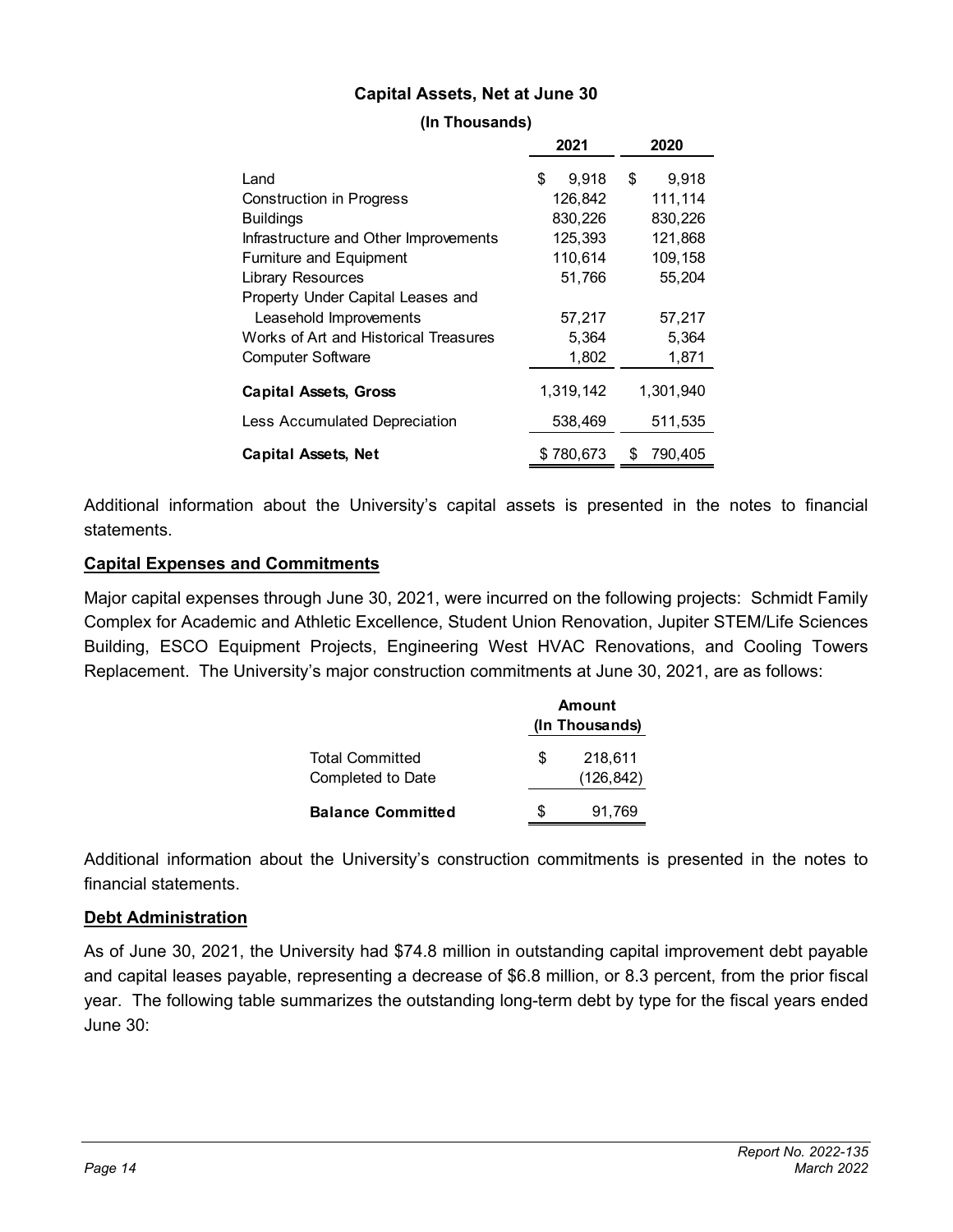#### **Long-Term Debt at June 30**

## **(In Thousands)**

|                                            | 2021   | 2020                          |
|--------------------------------------------|--------|-------------------------------|
| Capital Improvement Debt<br>Capital Leases | 25.951 | $$48,815$ $$53,850$<br>27.710 |
| Total                                      |        | $$74,766$ $$81,560$           |

Additional information about the University's long-term debt is presented in the notes to financial statements.

#### ECONOMIC FACTORS THAT WILL AFFECT THE FUTURE

The University's economic condition is closely tied to that of the State of Florida. Because of the impact of COVID-19 and the resulting economic rebound, the University only received minor budget reductions stemming from performance funding and a reduction for excess faculty salaries.

Enrollment is expected to return to pre-COVID-19 levels with slight growth expected in non-resident students. In addition, the Federal Government has provided substantial one-time funds for the University through HEERF. These funds have been used to support our students as well as mitigate any lost revenues or additional expenses associated with COVID-19.

#### REQUESTS FOR INFORMATION

Questions concerning information provided in the MD&A or other required supplemental information, and financial statements and notes thereto, or requests for additional financial information should be addressed to Greg DuBois, Vice President for Financial Affairs and Chief Financial Officer, Florida Atlantic University, 777 Glades Road, Boca Raton, Florida 33431.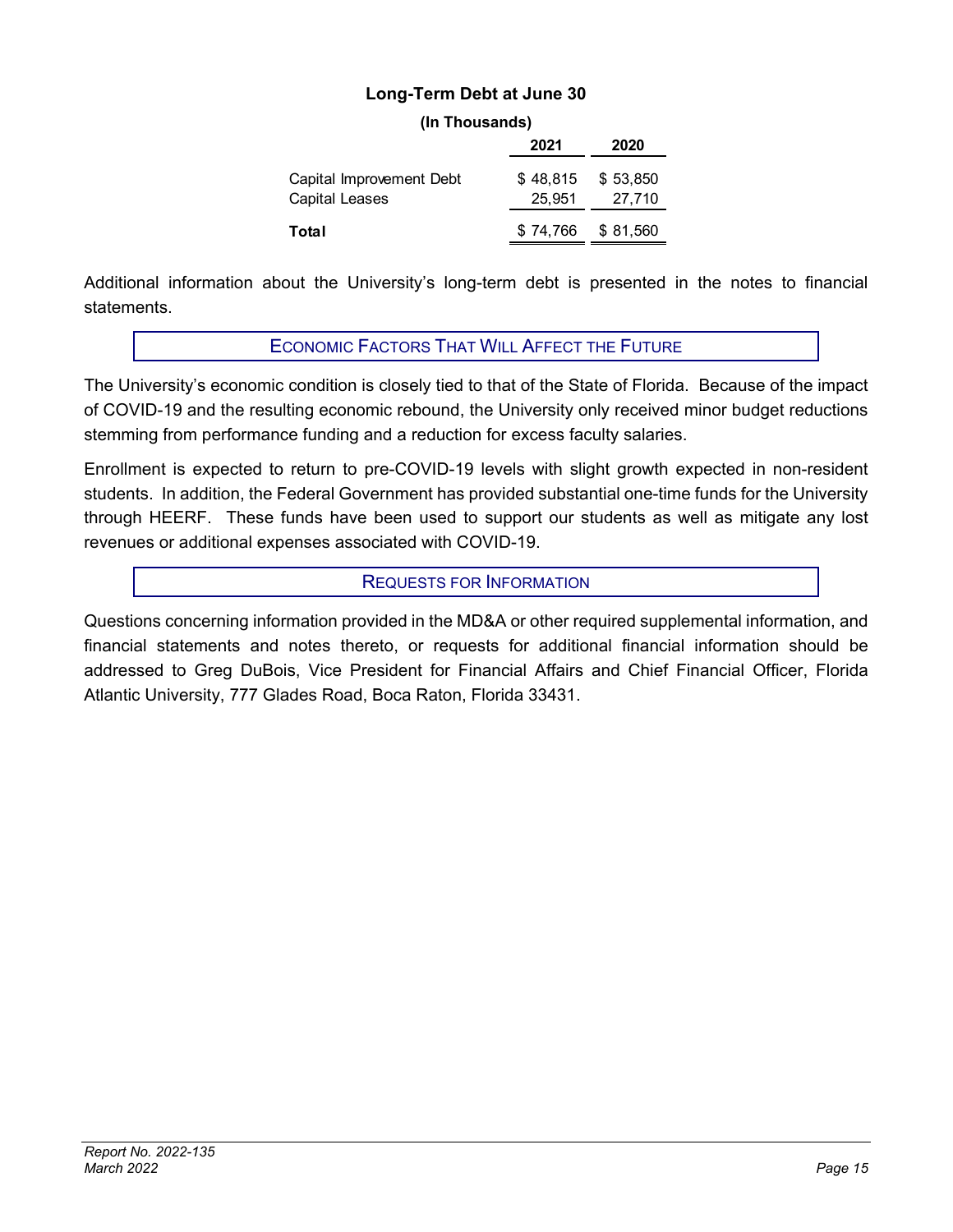# <span id="page-19-0"></span>*BASIC FINANCIAL STATEMENTS*

#### **FLORIDA ATLANTIC UNIVERSITY A Component Unit of the State of Florida Statement of Net Position**

#### **June 30, 2021**

|                                               | <b>University</b> | Component<br>Units |
|-----------------------------------------------|-------------------|--------------------|
| <b>ASSETS</b>                                 |                   |                    |
| <b>Current Assets:</b>                        |                   |                    |
| Cash and Cash Equivalents                     | \$<br>17,187,906  | \$19,531,322       |
| Cash with Fiscal Agent                        |                   | 29,303,718         |
| Investments                                   | 317,047,734       | 139,718,800        |
| Accounts Receivable, Net                      | 34,376,060        | 3,820,434          |
| Loans and Notes Receivable, Net               | 1,358,986         |                    |
| Due from State                                | 68,545,400        |                    |
| Due from Component Units/University           | 1,801,838         | 1,721,089          |
| Net Investment in Direct Financing-Type Lease |                   | 574,000            |
| <b>Other Current Assets</b>                   | 2,195,411         | 477,186            |
| <b>Total Current Assets</b>                   | 442,513,335       | 195, 146, 549      |
| <b>Noncurrent Assets:</b>                     |                   |                    |
| Restricted Cash and Cash Equivalents          |                   | 5,390              |
| Restricted Cash with Fiscal Agent             |                   | 18,660,159         |
| <b>Restricted Investments</b>                 | 3,568,461         | 288,736,943        |
| Net Investment in Direct Financing-Type Lease |                   | 4,454,000          |
| Accounts Receivable, Net                      |                   | 20,747,155         |
| Loans and Notes Receivable, Net               | 521,389           |                    |
| Depreciable Capital Assets, Net               | 639,595,793       | 111,417,107        |
| Nondepreciable Capital Assets                 | 141,077,253       | 92, 157, 331       |
| <b>Other Noncurrent Assets</b>                |                   | 11,624,460         |
|                                               |                   |                    |
| <b>Total Noncurrent Assets</b>                | 784,762,896       | 547,802,545        |
| <b>Total Assets</b>                           | 1,227,276,231     | 742,949,094        |
| DEFERRED OUTFLOWS OF RESOURCES                |                   |                    |
| Related to Other Postemployment Benefits      | 49,341,974        |                    |
| <b>Related to Pensions</b>                    | 63,570,152        |                    |
| Related to Charge on Debt Refunding           |                   | 5,869,991          |
| <b>Total Deferred Outflows of Resources</b>   | 112,912,126       | 5,869,991          |
| <b>LIABILITIES</b>                            |                   |                    |
| <b>Current Liabilities:</b>                   |                   |                    |
| <b>Accounts Payable</b>                       | 7,079,343         | 5,166,540          |
| Salary and Wages Payable                      | 13,558,616        |                    |
| Deposits Payable                              | 3,939,423         |                    |
| Due to Component Units/University             | 1,719,916         | 3,360,302          |
| <b>Unearned Revenue</b>                       | 11,988,434        | 2,067,784          |
| <b>Other Current Liabilities</b>              |                   | 5,103,819          |
| Long-Term Liabilities - Current Portion:      |                   |                    |
| Capital Improvement Debt Payable              | 3,685,000         |                    |
| <b>Bonds Payable</b>                          |                   | 5,795,000          |
| Certificates of Participation Payable         |                   | 574,000            |
| Capital Leases Payable                        | 2,403,450         |                    |
| Unearned Lease Revenue                        | 273,389           |                    |
| <b>Compensated Absences Payable</b>           | 2,829,681         |                    |
| Other Postemployment Benefits Payable         | 2,939,653         |                    |
| Net Pension Liability                         | 301,697           |                    |
| <b>Total Current Liabilities</b>              | 50,718,602        | 22,067,445         |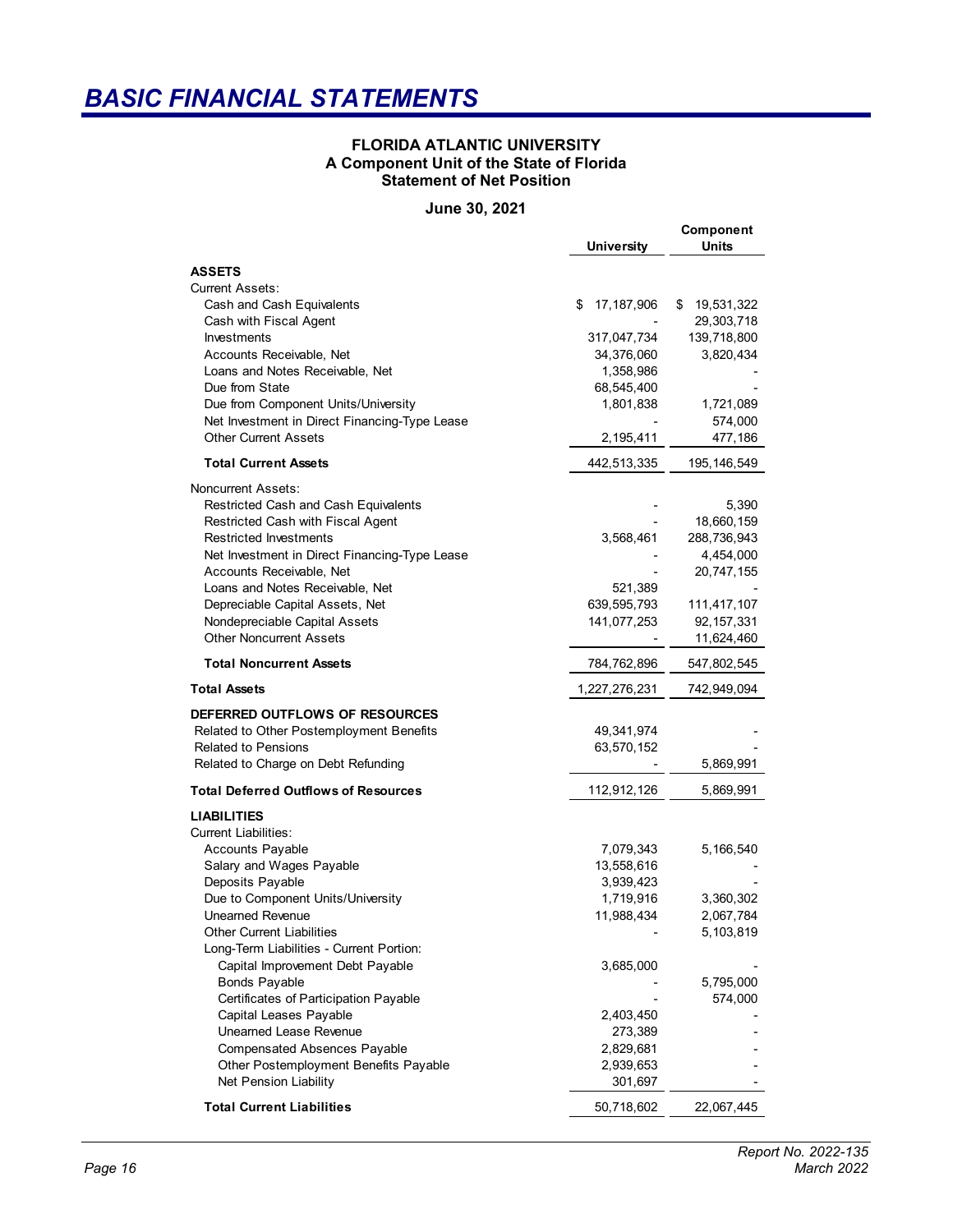|                                            | <b>University</b> | Component<br><b>Units</b> |
|--------------------------------------------|-------------------|---------------------------|
| <b>LIABILITIES (Continued)</b>             |                   |                           |
| Noncurrent Liabilities:                    |                   |                           |
| Capital Improvement Debt Payable (CIDP)    | 45,130,000        |                           |
| CIDP Net Unamortized Premium and Discount  | 3,409,757         |                           |
| <b>Bonds Payable</b>                       |                   | 225,800,000               |
| Bonds Payable Unamortized Premium          |                   | 20,502,135                |
| Certificates of Participation Payable      |                   | 4,454,000                 |
| Capital Leases Payable                     | 23,547,400        |                           |
| <b>Unearned Lease Revenue</b>              | 7,404,296         |                           |
| <b>Other Noncurrent Liabilities</b>        | 294,412           | 260,119                   |
| <b>Compensated Absences Payable</b>        | 33,240,669        |                           |
| Other Postemployment Benefits Payable      | 189,282,948       |                           |
| Net Pension Liability                      | 173,398,547       |                           |
| <b>Total Noncurrent Liabilities</b>        | 475,708,029       | 251,016,254               |
| <b>Total Liabilities</b>                   | 526,426,631       | 273,083,699               |
| DEFERRED INFLOWS OF RESOURCES              |                   |                           |
| Related to Other Postemployment Benefits   | 84, 151, 874      |                           |
| <b>Related to Pensions</b>                 | 2,781,908         |                           |
| Related to Split Interest Trust Agreements |                   | 436,710                   |
| <b>Total Deferred Inflows of Resources</b> | 86,933,782        | 436,710                   |
| <b>NET POSITION</b>                        |                   |                           |
| Net Investment in Capital Assets           | 729,061,483       | 5,666,614                 |
| Restricted for Nonexpendable:              |                   |                           |
| Endowment                                  |                   | 181,748,503               |
| Restricted for Expendable:                 |                   |                           |
| Debt Service                               |                   | 9,267,581                 |
| Loans                                      | 3,940,089         |                           |
| Other                                      | 24,639,608        | 180,330,938               |
| Unrestricted                               | (30, 813, 236)    | 98,285,040                |
| <b>TOTAL NET POSITION</b>                  | \$726,827,944     | \$475,298,676             |

The accompanying notes to financial statements are an integral part of this statement.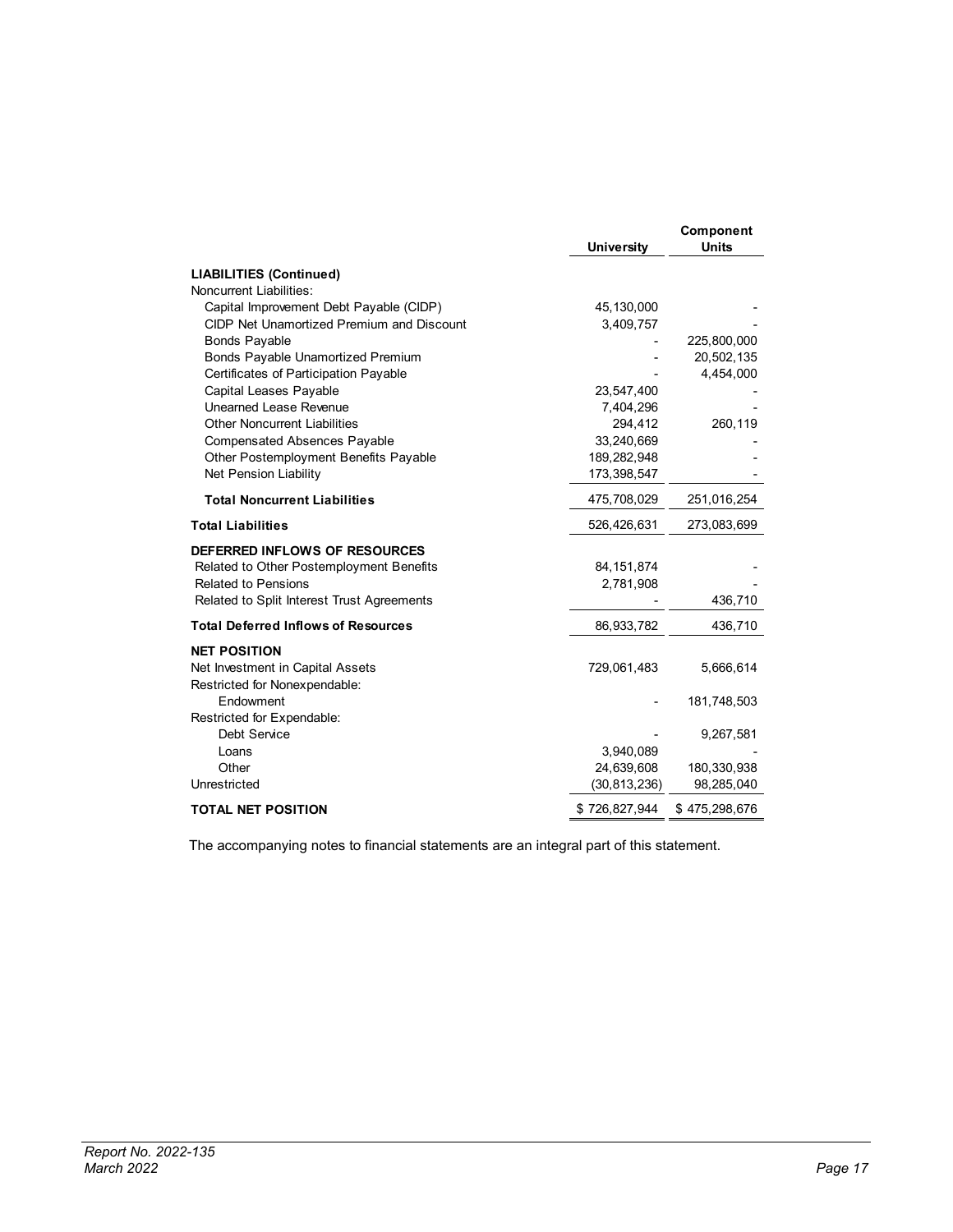THIS PAGE INTENTIONALLY LEFT BLANK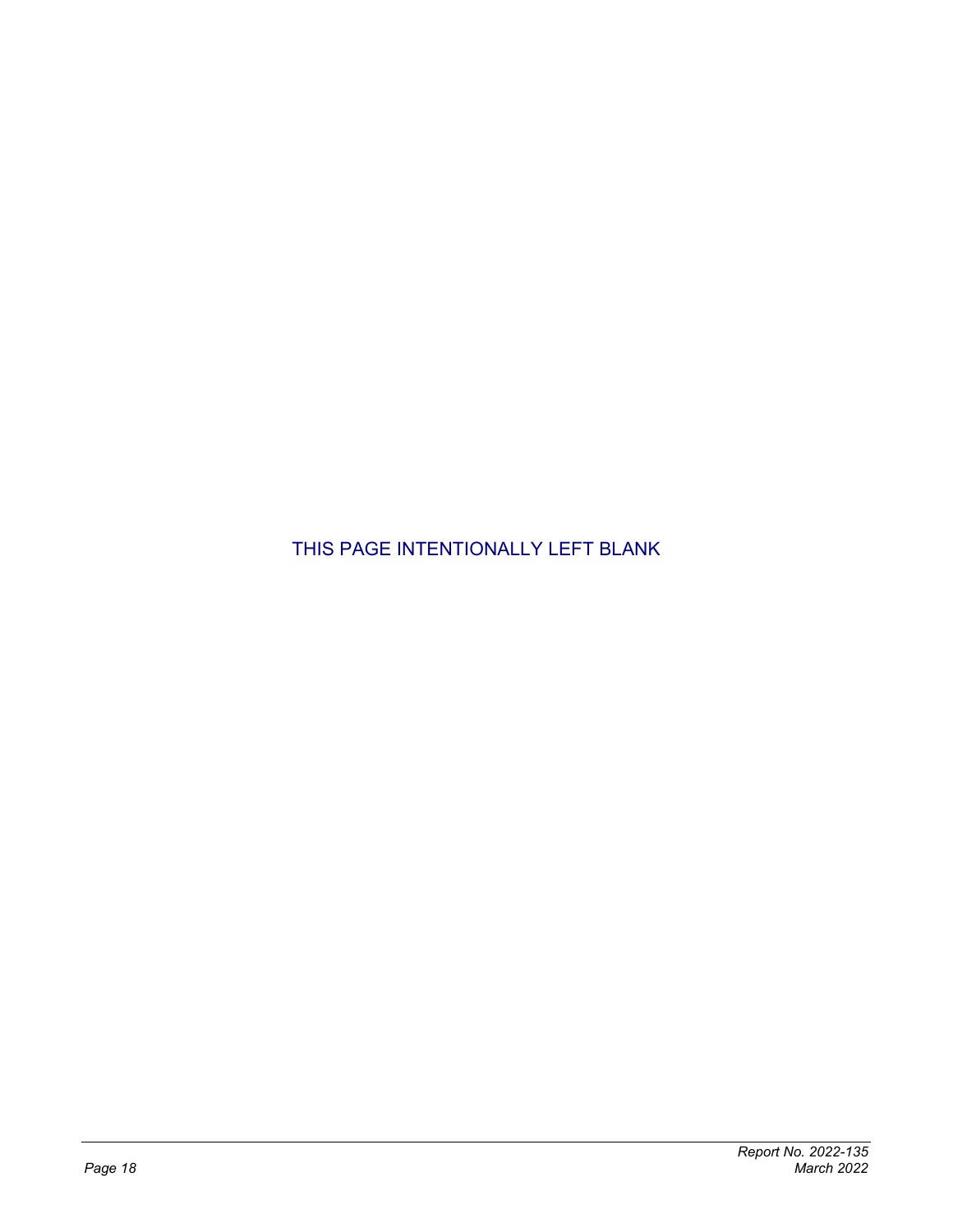#### <span id="page-22-0"></span>**FLORIDA ATLANTIC UNIVERSITY A Component Unit of the State of Florida Statement of Revenues, Expenses, and Changes in Net Position**

#### **For the Fiscal Year Ended June 30, 2021**

|                                                                                              | Component                 |                |  |
|----------------------------------------------------------------------------------------------|---------------------------|----------------|--|
|                                                                                              | <b>University</b>         | <b>Units</b>   |  |
| <b>REVENUES</b>                                                                              |                           |                |  |
| <b>Operating Revenues:</b>                                                                   |                           |                |  |
| Student Tuition and Fees, Net of Scholarship                                                 |                           |                |  |
| Allowances of \$88,888,211                                                                   | \$154,326,927             | \$             |  |
| <b>Federal Grants and Contracts</b>                                                          | 37,473,258                |                |  |
| State and Local Grants and Contracts                                                         | 17,794,442                | 2,762,531      |  |
| Nongovernmental Grants and Contracts                                                         | 11,853,156                | 1,619,274      |  |
| Sales and Services of Educational Departments                                                | 472,395                   |                |  |
| Sales and Services of Auxiliary Enterprises                                                  | 59,688,793                |                |  |
| (Pledged for Capital Improvement Debt \$5,577,796 for                                        |                           |                |  |
| Housing and \$5,937,680 for Parking)                                                         |                           |                |  |
| Sales and Services of Component Units                                                        |                           | 30, 129, 390   |  |
| Gifts and Donations                                                                          |                           | 27, 121, 472   |  |
| <b>Other Operating Revenues</b>                                                              | 6,112,159                 | 623,339        |  |
| <b>Total Operating Revenues</b>                                                              | 287,721,130               | 62,256,006     |  |
| <b>EXPENSES</b>                                                                              |                           |                |  |
| <b>Operating Expenses:</b>                                                                   |                           |                |  |
| <b>Compensation and Employee Benefits</b>                                                    | 416,054,181               | 16,666,730     |  |
| Services and Supplies                                                                        | 97,783,032                | 13,203,564     |  |
| Utilities and Communications                                                                 | 11,031,858                | 1,862,517      |  |
| Scholarships, Fellowships, and Waivers                                                       | 74,376,901                | 7,974,685      |  |
| Depreciation                                                                                 | 32,767,746                | 6,458,353      |  |
| <b>Other Operating Expenses</b>                                                              |                           | 4,248,946      |  |
| <b>Total Operating Expenses</b>                                                              | 632,013,718               | 50,414,795     |  |
| <b>Operating Income (Loss)</b>                                                               | (344, 292, 588)           | 11,841,211     |  |
|                                                                                              |                           |                |  |
| <b>NONOPERATING REVENUES (EXPENSES)</b>                                                      |                           |                |  |
| <b>State Noncapital Appropriations</b><br>Federal and State Student Financial Aid            | 213,720,980               |                |  |
|                                                                                              | 101,638,498               |                |  |
| Investment Income                                                                            | 5,382,384                 | 8,272,199      |  |
| Net Realized and Unrealized Gain (Loss) on Investments<br><b>Other Nonoperating Revenues</b> | (12, 288, 326)            | 87,268,409     |  |
|                                                                                              | 24,959,680                | 1,962,535      |  |
| Loss on Disposal of Capital Assets<br>Interest on Capital Asset-Related Debt                 | (306, 344)<br>(2,378,977) | (7,068,056)    |  |
| <b>Other Nonoperating Expenses</b>                                                           |                           | (400,000)      |  |
| <b>Net Nonoperating Revenues (Expenses)</b>                                                  | 330,727,895               | 90,035,087     |  |
| Income (Loss) Before Other Revenues and Expenses                                             | (13, 564, 693)            | 101,876,298    |  |
|                                                                                              |                           |                |  |
| <b>State Capital Appropriations</b><br>Capital Grants, Contracts, Donations, and Fees        | 32,678,701                | 7,072,475      |  |
|                                                                                              |                           |                |  |
| Increase in Net Position                                                                     | 19,114,008                | 108,948,773    |  |
| Net Position, Beginning of Year                                                              | 707,713,936               | 366, 349, 903  |  |
| Net Position, End of Year                                                                    | \$726,827,944             | \$ 475,298,676 |  |

The accompanying notes to financial statements are an integral part of this statement.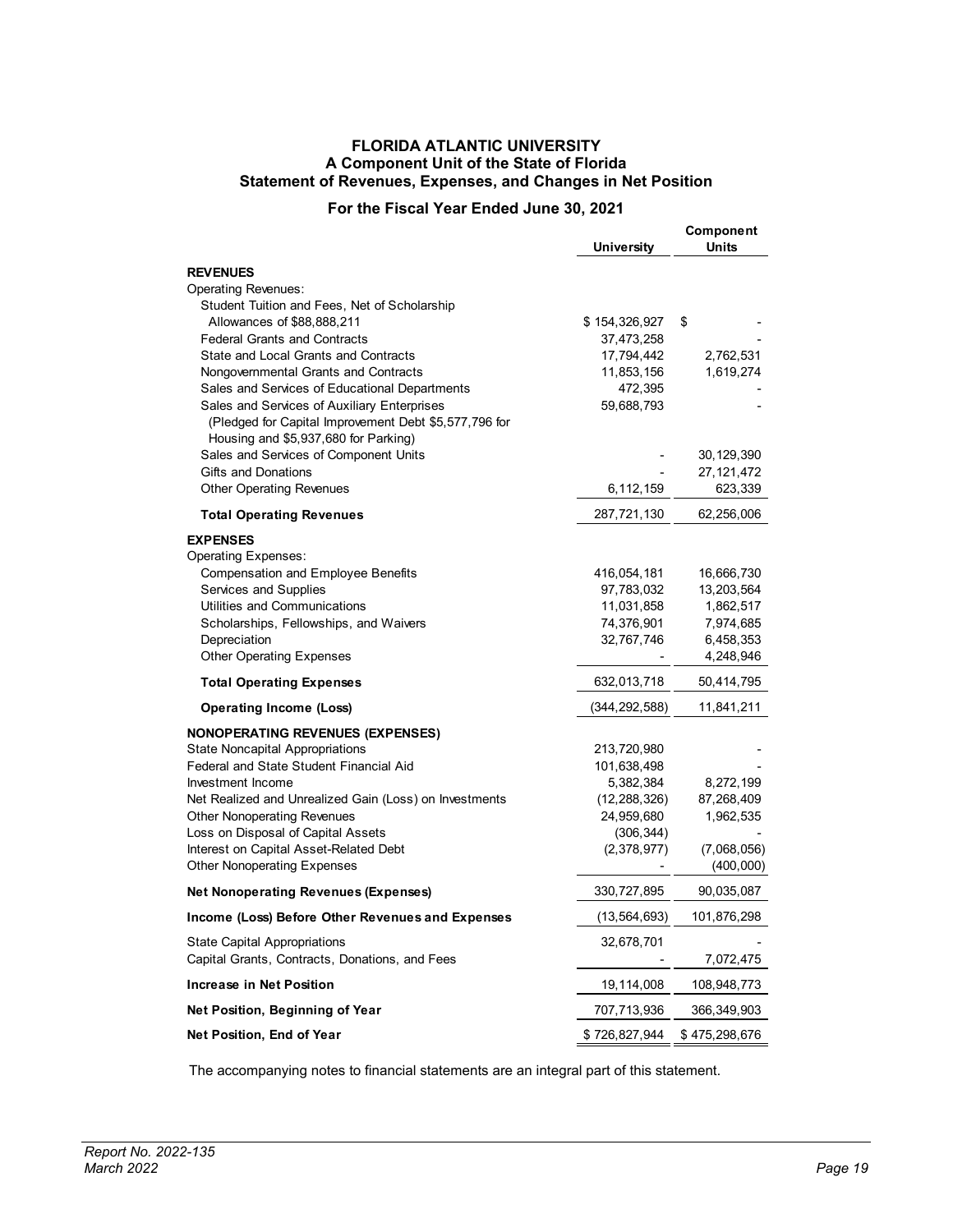#### **FLORIDA ATLANTIC UNIVERSITY A Component Unit of the State of Florida Statement of Cash Flows**

#### **For the Fiscal Year Ended June 30, 2021**

**University**

<span id="page-23-0"></span>

| <b>CASH FLOWS FROM OPERATING ACTIVITIES</b><br><b>Student Tuition and Fees, Net</b><br><b>Grants and Contracts</b><br>Sales and Services of Educational Departments<br>Sales and Services of Auxiliary Enterprises<br>Interest on Loans and Notes Receivable<br>Payments to Employees<br>Payments to Suppliers for Goods and Services<br>Payments to Students for Scholarships and Fellowships<br>Loans Issued to Students<br>Collection on Loans to Students<br><b>Other Operating Receipts</b> | \$155,999,363<br>64,676,826<br>472,395<br>58,584,528<br>(178, 317)<br>(386, 812, 102)<br>(113, 706, 789)<br>(74, 113, 269)<br>(591, 979)<br>1,027,267<br>6,977,464 |
|--------------------------------------------------------------------------------------------------------------------------------------------------------------------------------------------------------------------------------------------------------------------------------------------------------------------------------------------------------------------------------------------------------------------------------------------------------------------------------------------------|--------------------------------------------------------------------------------------------------------------------------------------------------------------------|
| <b>Net Cash Used by Operating Activities</b>                                                                                                                                                                                                                                                                                                                                                                                                                                                     | (287, 664, 613)                                                                                                                                                    |
| CASH FLOWS FROM NONCAPITAL FINANCING ACTIVITIES<br><b>State Noncapital Appropriations</b><br>Federal and State Student Financial Aid<br>Federal Direct Loan Program Receipts<br>Federal Direct Loan Program Disbursements<br><b>Other Nonoperating Receipts</b>                                                                                                                                                                                                                                  | 213,720,980<br>101,638,498<br>106,420,503<br>(107, 058, 980)<br>26,451,995                                                                                         |
| Net Cash Provided by Noncapital Financing Activities                                                                                                                                                                                                                                                                                                                                                                                                                                             | 341, 172, 996                                                                                                                                                      |
| CASH FLOWS FROM CAPITAL AND RELATED FINANCING ACTIVITIES<br><b>State Capital Appropriations</b><br>Purchase or Construction of Capital Assets<br>Principal Paid on Capital Debt<br>Interest Paid on Capital Debt<br>Principal Paid on Capital Leases<br>Interest Paid on Capital Leases                                                                                                                                                                                                          | 15,622,268<br>(23, 341, 700)<br>(5,035,000)<br>(2,378,977)<br>(1,759,500)<br>(261, 180)                                                                            |
| Net Cash Used by Capital and Related Financing Activities                                                                                                                                                                                                                                                                                                                                                                                                                                        | (17, 154, 089)                                                                                                                                                     |
| <b>CASH FLOWS FROM INVESTING ACTIVITIES</b><br>Purchase of Investments<br>Investment Income                                                                                                                                                                                                                                                                                                                                                                                                      | (45, 605, 744)<br>6,081,178                                                                                                                                        |
| Net Cash Used by Investing Activities                                                                                                                                                                                                                                                                                                                                                                                                                                                            | (39, 524, 566)                                                                                                                                                     |
| Net Decrease in Cash and Cash Equivalents<br>Cash and Cash Equivalents, Beginning of Year                                                                                                                                                                                                                                                                                                                                                                                                        | (3, 170, 272)<br>20,358,178                                                                                                                                        |
| Cash and Cash Equivalents, End of Year                                                                                                                                                                                                                                                                                                                                                                                                                                                           | 17,187,906<br>\$                                                                                                                                                   |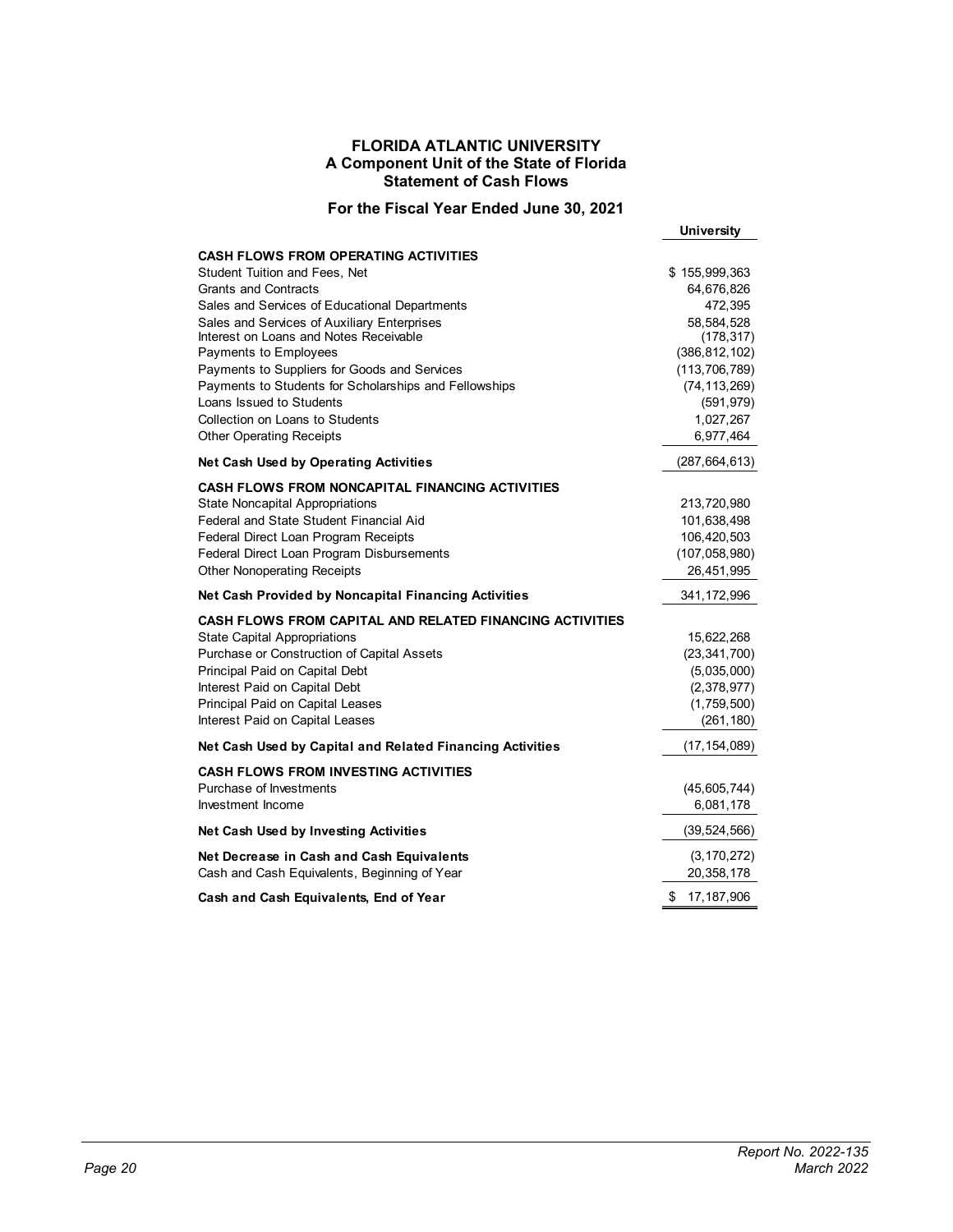|                                                                                                                                                                                                      | <b>University</b>    |
|------------------------------------------------------------------------------------------------------------------------------------------------------------------------------------------------------|----------------------|
| <b>RECONCILIATION OF OPERATING LOSS</b>                                                                                                                                                              |                      |
| TO NET CASH USED BY OPERATING ACTIVITIES                                                                                                                                                             |                      |
| <b>Operating Loss</b>                                                                                                                                                                                | \$ (344, 292, 588)   |
| Adjustments to Reconcile Operating Loss                                                                                                                                                              |                      |
| to Net Cash Used by Operating Activities:                                                                                                                                                            |                      |
| <b>Depreciation Expense</b>                                                                                                                                                                          | 32,767,746           |
| Changes in Assets, Liabilities, Deferred Outflows of Resources,                                                                                                                                      |                      |
| and Deferred Inflows of Resources:                                                                                                                                                                   |                      |
| Receivables, Net                                                                                                                                                                                     | (1,685,485)          |
| Loans and Notes Receivable                                                                                                                                                                           | 435,288              |
| <b>Other Current Assets</b>                                                                                                                                                                          | (546, 780)           |
| <b>Accounts Payable</b>                                                                                                                                                                              | (4,638,982)          |
| Salaries and Wages Payable                                                                                                                                                                           | 1,044,083            |
| Deposits Payable                                                                                                                                                                                     | 955,034              |
| <b>Compensated Absences Payable</b>                                                                                                                                                                  | (1,407,912)          |
| <b>Unearned Revenue</b>                                                                                                                                                                              | (190, 372)           |
| <b>Other Liabilities</b>                                                                                                                                                                             | 606,391              |
| Other Postemployment Benefits Payable                                                                                                                                                                | (35,096,691)         |
| <b>Net Pension Liability</b>                                                                                                                                                                         | 30,847,769           |
| Deferred Outflows of Resources Related to Other Postemployment Benefits                                                                                                                              | (3, 172, 538)        |
| Deferred Inflows of Resources Related to Other Postemployment Benefits                                                                                                                               | 45,941,643           |
| Deferred Outflows of Resources Related to Pensions                                                                                                                                                   | (2,961,207)          |
| Deferred Inflows of Resources Related to Pensions                                                                                                                                                    | (6,270,012)          |
| <b>NET CASH USED BY OPERATING ACTIVITIES</b>                                                                                                                                                         | \$ (287,664,613)     |
| SUPPLEMENTAL DISCLOSURE OF NONCASH INVESTING AND<br><b>CAPITAL FINANCING ACTIVITIES</b>                                                                                                              |                      |
| Unrealized losses on investments were recognized on the statement of revenues,<br>expenses, and changes in net position, but are not cash transactions for the<br>statement of cash flows.           | \$<br>(12, 288, 326) |
| Losses from the disposal of capital assets were recognized on the statement of<br>revenues, expenses, and changes in net position, but are not cash transactions<br>for the statement of cash flows. |                      |
|                                                                                                                                                                                                      | \$<br>(306, 344)     |

The accompanying notes to financial statements are an integral part of this statement.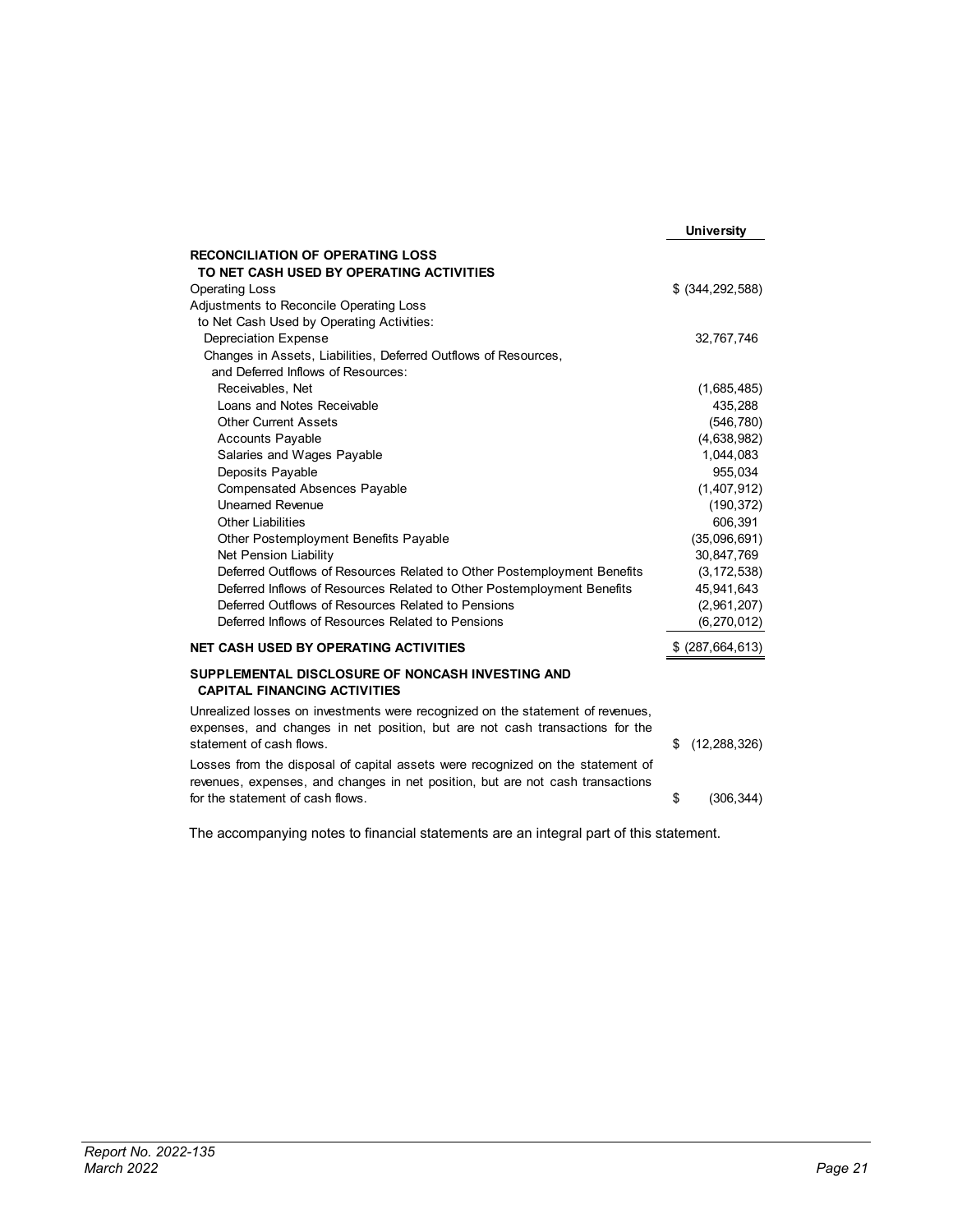# <span id="page-25-0"></span>*NOTES TO FINANCIAL STATEMENTS*

#### **1. Summary of Significant Accounting Policies**

**Reporting Entity**. The University is a separate public instrumentality that is part of the State university system of public universities, which is under the general direction and control of the Florida Board of Governors. The University is directly governed by a Board of Trustees (Trustees) consisting of 13 members. The Governor appoints 6 citizen members and the Board of Governors appoints 5 citizen members. These members are confirmed by the Florida Senate and serve staggered terms of 5 years. The chair of the faculty senate and the president of the student body of the University are also members. The Board of Governors establishes the powers and duties of the Trustees. The Trustees are responsible for setting policies for the University, which provide governance in accordance with State law and Board of Governors' Regulations, and selecting the University President. The University President serves as the executive officer and the corporate secretary of the Trustees and is responsible for administering the policies prescribed by the Trustees.

Criteria for defining the reporting entity are identified and described in the Governmental Accounting Standards Board's (GASB) *Codification of Governmental Accounting and Financial Reporting Standards*, Sections 2100 and 2600. These criteria were used to evaluate potential component units for which the primary government is financially accountable and other organizations for which the nature and significance of their relationship with the primary government are such that exclusion would cause the primary government's financial statements to be misleading. Based on the application of these criteria, the University is a component unit of the State of Florida, and its financial balances and activities are reported in the State's Annual Comprehensive Financial Report by discrete presentation.

**Blended Component Unit**. Based on the application of the criteria for determining component units, the Florida Atlantic University College of Medicine Self-Insurance Program (Program), is included within the University's reporting entity as a blended component unit. The Program was created on June 23, 2011, by the Florida Board of Governors, pursuant to Section 1004.24, Florida Statutes, and its sole purpose is to assist in providing comprehensive general liability (malpractice) coverage for the University and its affiliated individuals and entities, and is therefore reported as if it is part of the University. Condensed financial statements for the University's blended component unit are shown in a subsequent note. The condensed financial statements are reported net of eliminations.

**Discretely Presented Component Units**. Based on the application of the criteria for determining component units, certain affiliated organizations are included within the University reporting entity as discretely presented component units. The University further categorizes its component units as Direct-Support Organizations and Health Science Center Affiliates. An annual audit of each organization's financial statements is conducted by independent certified public accountants. The annual reports are submitted to the Auditor General and the University Board of Trustees. Additional information on the University's discretely presented component units, including copies of audit reports, is available by contacting the Office of University Relations. Condensed financial statements for the University's discretely presented component units are shown in a subsequent note.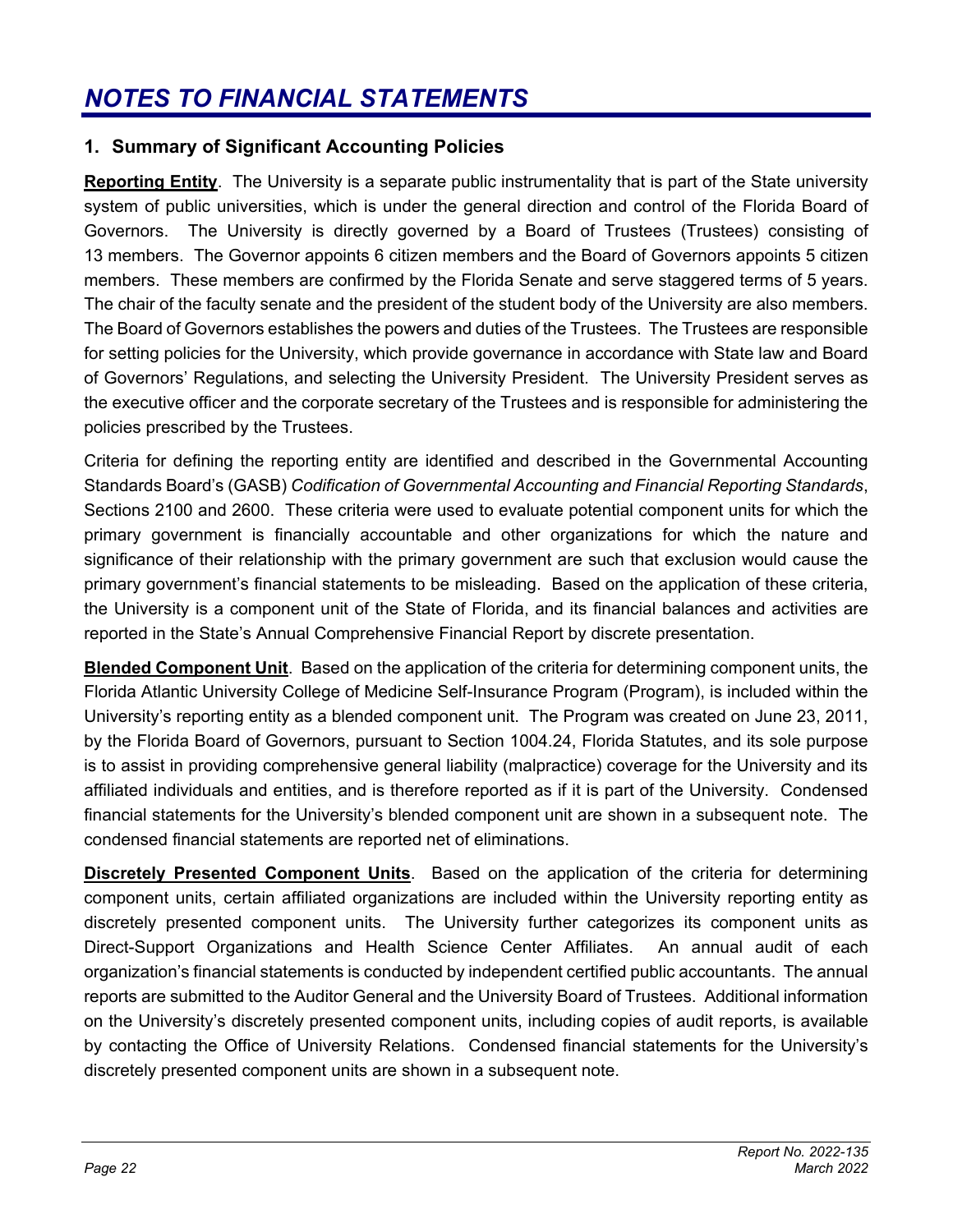*Direct-Support Organizations*. The University's direct-support organizations, as provided for in Section 1004.28, Florida Statutes, and Board of Governors Regulation 9.011 are considered component units of Florida Atlantic University and, therefore, the latest audited financial statements of these organizations are included in the University's financial statements by discrete presentation. These legally separate, not-for-profit corporations are organized and operated exclusively to assist the University to achieve excellence by providing supplemental resources from private gifts and bequests, and valuable education support services and are governed by separate boards. The Statutes authorize these organizations to receive, hold, invest, and administer property and to make expenditures to or for the benefit of the University. These organizations and their purposes are explained as follows:

- Florida Atlantic University Foundation, Inc. (FAU Foundation) is a separate corporation operating independently from the University and, as such, receives and administers most private support for the University. Any person or organization contributing money, stock, or any other item to be used in support of the general or specific support of the University usually does so through the offices of the FAU Foundation.
- Florida Atlantic University Research Corporation, Inc. (Research Corporation) was established by Florida Atlantic University in 1990. It has been organized to promote and encourage, and to provide assistance to, the research activities of the University's faculty, staff, and students. The Research Corporation has been granted rights and responsibilities for the development, protection, and commercial application of defined and selected intellectual property. In consideration of its efforts, the Research Corporation is entitled to a portion of the royalties, license fees, or other revenue for the benefit of the University. The Research Corporation also accepts and administers contracts and grants from private industry, foundations, and other agencies whenever it is required by the granting agency, or when it is in the best interest of the University.
- Harbor Branch Oceanographic Institute Foundation, Inc. (HBOI Foundation) is a separate corporation operating independently from the University that became a provider of funding and support for the research and education in marine science and ocean engineering to the Harbor Branch Oceanographic Institute, a research institute within the University. The HBOI Foundation receives and administers most private support to the Institute as it increases the understanding of oceans and coastal areas through exploration and scientific investigation.
- FAU Finance Corporation (Finance Corporation) is a separate corporation operating independently from the University. It has been organized and operated to assist the activities and educational purposes of the University by providing finance and investment-related assistance in connection with the acquisition or construction of capital or other University projects, including but not limited to, the structuring of debt relating thereto.

*Health Science Center Affiliates*. The FAU Clinical Practice Organization, Inc. (FAU CPO) is closely affiliated with the University's Charles Schmidt College of Medicine, the Christine E. Lynn College of Nursing, and other participating colleges and units within the University. The FAU CPO was incorporated on May 3, 2011, as a not-for-profit organization under Chapter 617, Florida Statutes. It was established to promote and support medical education, patient care, research, and the administration and distribution of funds exclusively for support of the mission and objectives of the University in accordance with the University's College of Medicine Faculty Practice Plan and other faculty practice plans, adopted by the University, pursuant to Board of Governors Regulation 9.017.

**Basis of Presentation**. The University's accounting policies conform with accounting principles generally accepted in the United States of America applicable to public colleges and universities as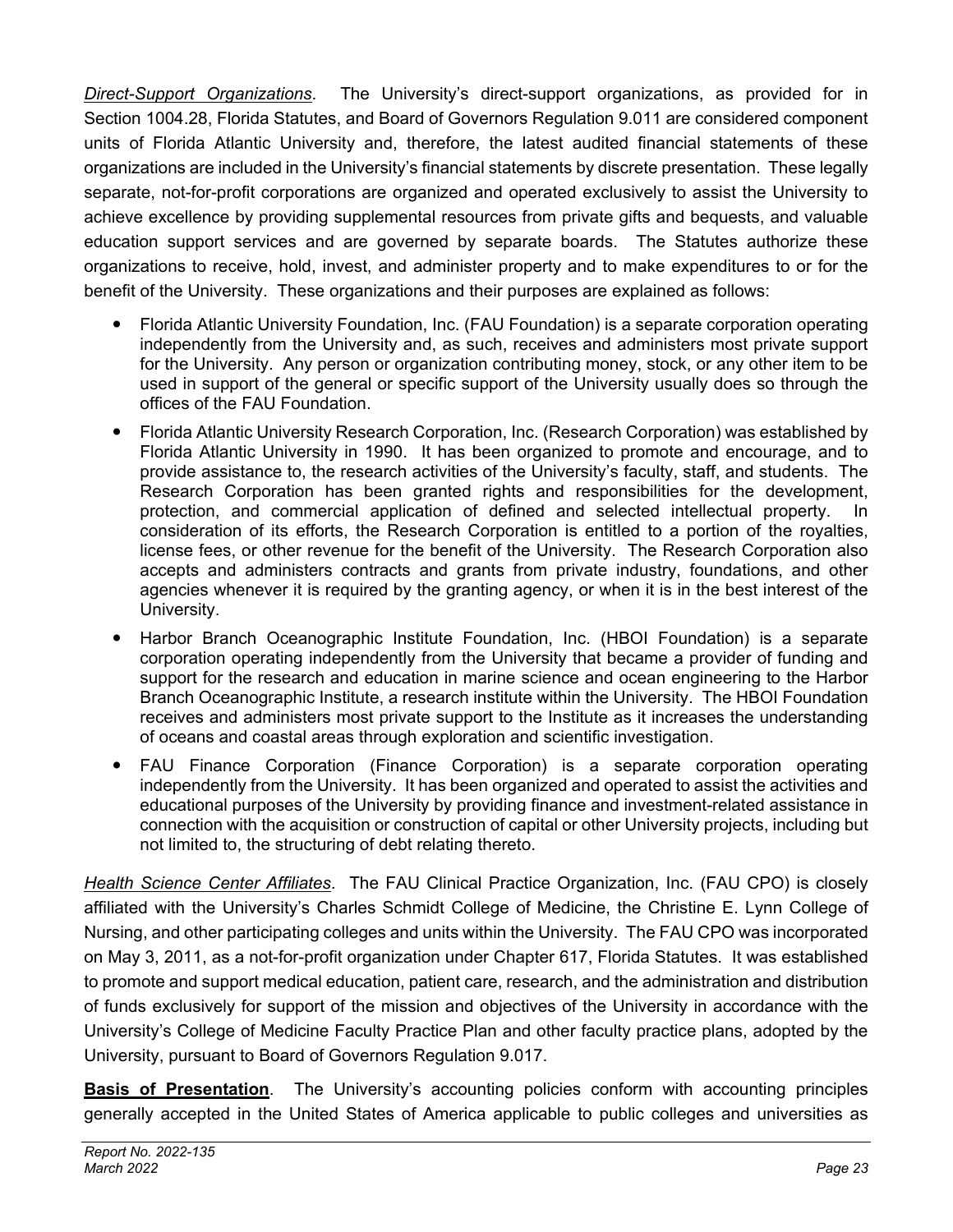prescribed by GASB. The National Association of College and University Business Officers (NACUBO) also provides the University with recommendations prescribed in accordance with generally accepted accounting principles promulgated by GASB and the Financial Accounting Standards Board (FASB). GASB allows public universities various reporting options. The University has elected to report as an entity engaged in only business-type activities. This election requires the adoption of the accrual basis of accounting and entity wide reporting including the following components:

- Management's Discussion and Analysis
- Basic Financial Statements:
	- o Statement of Net Position
	- o Statement of Revenues, Expenses, and Changes in Net Position
	- o Statement of Cash Flows
	- o Notes to Financial Statements
- Other Required Supplementary Information

**Measurement Focus and Basis of Accounting**. Basis of accounting refers to when revenues, expenses, assets, deferred outflows of resources, liabilities, and deferred inflows of resources, are recognized in the accounts and reported in the financial statements. Specifically, it relates to the timing of the measurements made, regardless of the measurement focus applied. The University's financial statements are presented using the economic resources measurement focus and the accrual basis of accounting. Revenues, expenses, gains, losses, assets, deferred outflows of resources, liabilities, and deferred inflows of resources resulting from exchange and exchange-like transactions are recognized when the exchange takes place. Revenues, expenses, gains, losses, assets, deferred outflows of resources, liabilities, and deferred inflows of resources resulting from nonexchange activities are generally recognized when all applicable eligibility requirements, including time requirements, are met. The University follows GASB standards of accounting and financial reporting.

The University's blended and discretely presented component units use the economic resources measurement focus and the accrual basis of accounting. The Research Corporation, the Finance Corporation, the FAU Foundation, and the FAU CPO follow GASB standards of accounting and financial reporting. HBOI Foundation follows FASB standards of accounting and financial reporting for not-for-profit organizations.

Significant interdepartmental sales between auxiliary service departments and other institutional departments have been eliminated from revenues and expenses for reporting purposes.

The University's principal operating activities consist of instruction, research, and public service. Operating revenues and expenses generally include all fiscal transactions directly related to these activities as well as administration, operation and maintenance of capital assets, and depreciation of capital assets. Nonoperating revenues include State noncapital appropriations, Federal and State student financial aid, and investment income. Interest on capital asset-related debt is a nonoperating expense. Other revenues generally include revenues for capital construction projects.

The statement of net position is presented in a classified format to distinguish between current and noncurrent assets and liabilities. When both restricted and unrestricted resources are available to fund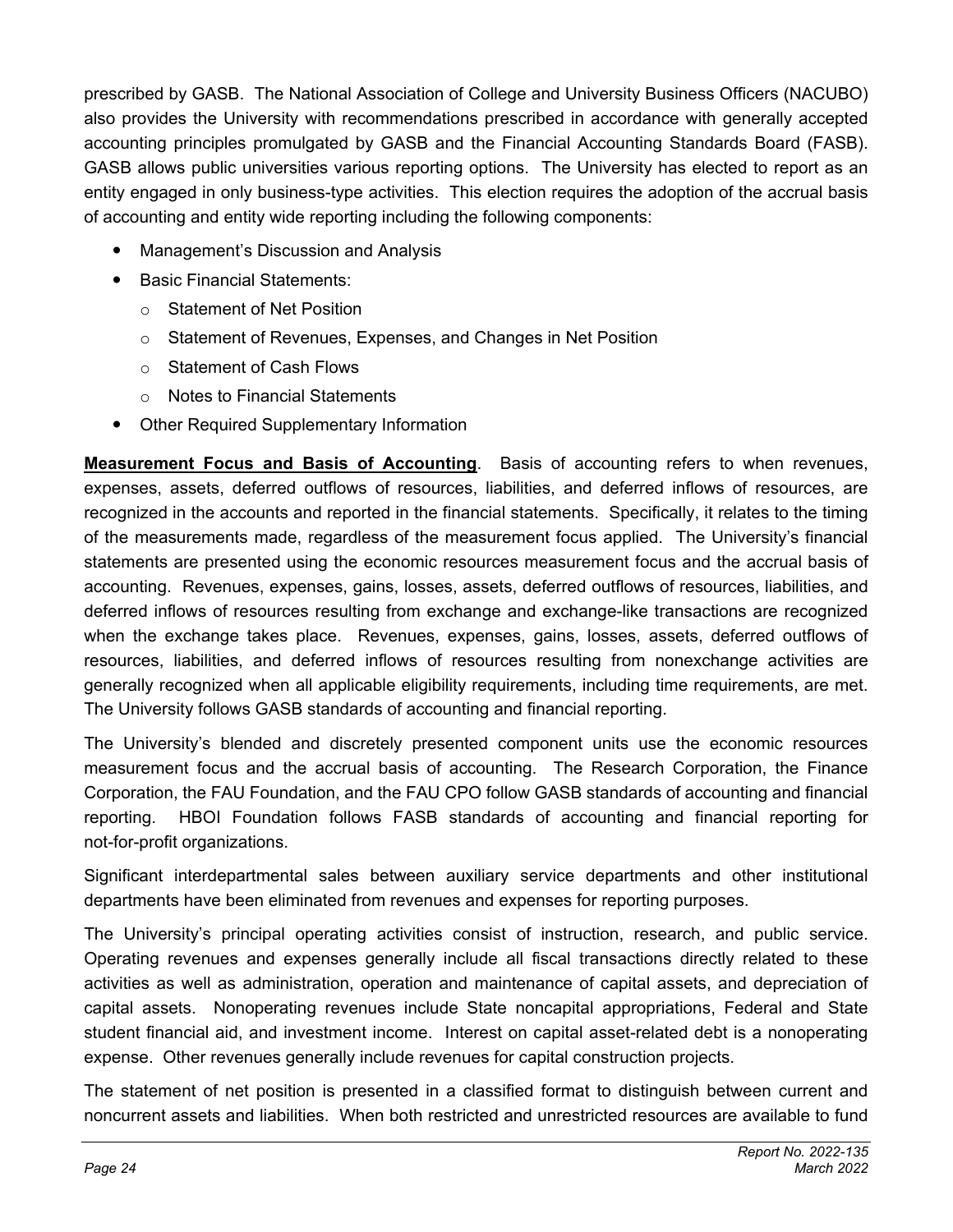certain programs, it is the University's policy to first apply the restricted resources to such programs, followed by the use of the unrestricted resources.

The statement of revenues, expenses, and changes in net position is presented by major sources and is reported net of tuition scholarship allowances. Tuition scholarship allowances are the difference between the stated charge for goods and services provided by the University and the amount that is actually paid by the student or the third party making payment on behalf of the student. The University applied the "Alternate Method" as prescribed in NACUBO Advisory Report 2000-05 to determine the reported net tuition scholarship allowances. Under this method, the University computes these amounts by allocating the cash payments to students, excluding payments for services, using a ratio of total aid to aid not considered third-party aid.

The statement of cash flows is presented using the direct method in compliance with GASB Statement No. 9, *Reporting Cash Flows of Proprietary and Nonexpendable Trust Funds and Governmental Entities That Use Proprietary Fund Accounting*.

**Cash and Cash Equivalents**. Cash and cash equivalents consist of cash on hand and cash in demand accounts. University cash deposits are held in banks qualified as public depositories under Florida law. All such deposits are insured by Federal depository insurance, up to specified limits, or collateralized with securities held in Florida's multiple financial institution collateral pool required by Chapter 280, Florida Statutes. Cash and cash equivalents that are externally restricted to make debt service payments, maintain sinking or reserve funds, or to purchase or construct capital or other restricted assets, are classified as restricted.

One of the University's component units, the Finance Corporation, reported cash with fiscal agent at a fair value of \$47,963,877 at June 30, 2021, invested in the State Treasury Special Purpose Investment Account (SPIA) investment pool, representing ownership of a share of the pool, not the underlying securities. The State Treasury SPIA investment pool carried a credit rating of AA-f by Standard & Poor's and had an effective duration of 2.6 years and a fair value factor of 0.984 at June 30, 2021. The component unit relies on policies developed by the State Treasury for managing interest rate risk or credit risk for this investment pool. Disclosures for the State Treasury SPIA investment pool are included in the notes to financial statements of the State's Annual Comprehensive Financial Report.

**Capital Assets**. University capital assets consist of land, construction in progress, buildings, infrastructure and other improvements, furniture and equipment, library resources, property under capital leases and leasehold improvements, works of art and historical treasures, and computer software. These assets are capitalized and recorded at cost at the date of acquisition or at acquisition value at the date received in the case of gifts and purchases of State surplus property. Additions, improvements, and other outlays that significantly extend the useful life of an asset are capitalized. Other costs incurred for repairs and maintenance are expensed as incurred. The University has a capitalization threshold of \$250 for library resources, and \$5,000 for tangible personal property, new buildings, and building improvements. Depreciation is computed on the straight-line basis over the following estimated useful lives:

- $\bullet$  Buildings 10 to 50 years
- $\bullet$  Infrastructure and Other Improvements  $-10$  to 50 years
- Furniture and Equipment 3 to 30 years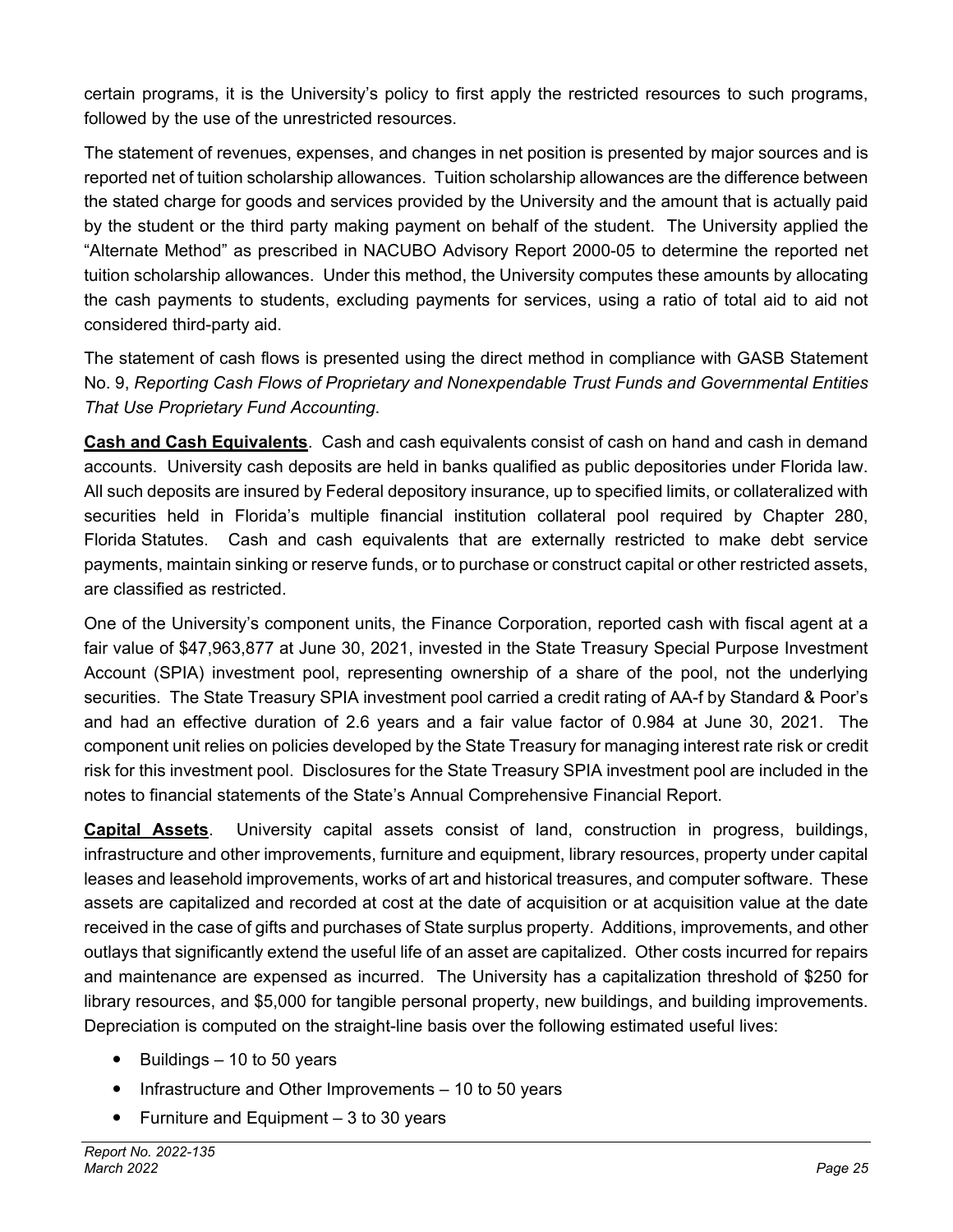- Library Resources 7 to 10 years
- Property Under Capital Lease  $-7$  to 18 years or the term of the lease, whichever is greater
- Leasehold Improvements 36 to 50 years
- Works of Art and Historical Treasures 15 to 50 years
- Computer Software  $-3$  to 15 years

**Noncurrent Liabilities**. Noncurrent liabilities include capital improvement debt payable, capital leases payable, unearned lease revenue, other noncurrent liabilities, compensated absences payable, other postemployment benefits payable, and net pension liabilities that are not scheduled to be paid within the next fiscal year. Capital improvement debt is reported net of unamortized premium or discount. The University amortizes debt premiums and discounts over the life of the debt using the straight-line method.

**Pensions**. For purposes of measuring the net pension liabilities, deferred outflows of resources and deferred inflows of resources related to pensions, and pension expense, information about the fiduciary net positions of the Florida Retirement System (FRS) defined benefit plan and the Health Insurance Subsidy (HIS) defined benefit plan and additions to/deductions from the FRS and HIS fiduciary net positions have been determined on the same basis as they are reported by the FRS and the HIS plans. Benefit payments (including refunds of employee contributions) are recognized when due and payable in accordance with benefit terms. Investments are reported at fair value.

# **2. Deficit Net Position in Individual Funds**

The University reported an unrestricted net position which included a deficit in the current funds – unrestricted. This deficit can be attributed to the full recognition of long-term liabilities (i.e., compensated absences payable, other postemployment benefits payable, and net pension liabilities) in the current unrestricted funds. The University participates in the State Group Health Insurance Plan administered by the Florida Department of Management Services, Division of State Group Insurance (DSGI). The University had a deficit unrestricted net position of \$30,813,236 at June 30, 2021.

# **3. Investments**

Section 1011.42(5), Florida Statutes, authorizes universities to invest funds with the State Treasury and State Board of Administration (SBA) and requires that universities comply with the statutory requirements governing investment of public funds by local governments. Accordingly, universities are subject to the requirements of Chapter 218, Part IV, Florida Statutes. The Board of Trustees has adopted a written investment policy providing that surplus funds of the University shall be invested in those institutions and instruments permitted under the provisions of Florida Statutes. Pursuant to Section 218.415(16), Florida Statutes, the University is authorized to invest in the Florida PRIME investment pool administered by the SBA; Securities and Exchange Commission registered money market funds with the highest credit quality rating from a nationally recognized rating agency; interest-bearing time deposits and savings accounts in qualified public depositories, as defined in Section 280.02, Florida Statutes; direct obligations of the United States Treasury; obligations of Federal agencies and instrumentalities; securities of, or interests in, certain open end or closed end management type investment companies; and other investments approved by the Board of Trustees as authorized by law.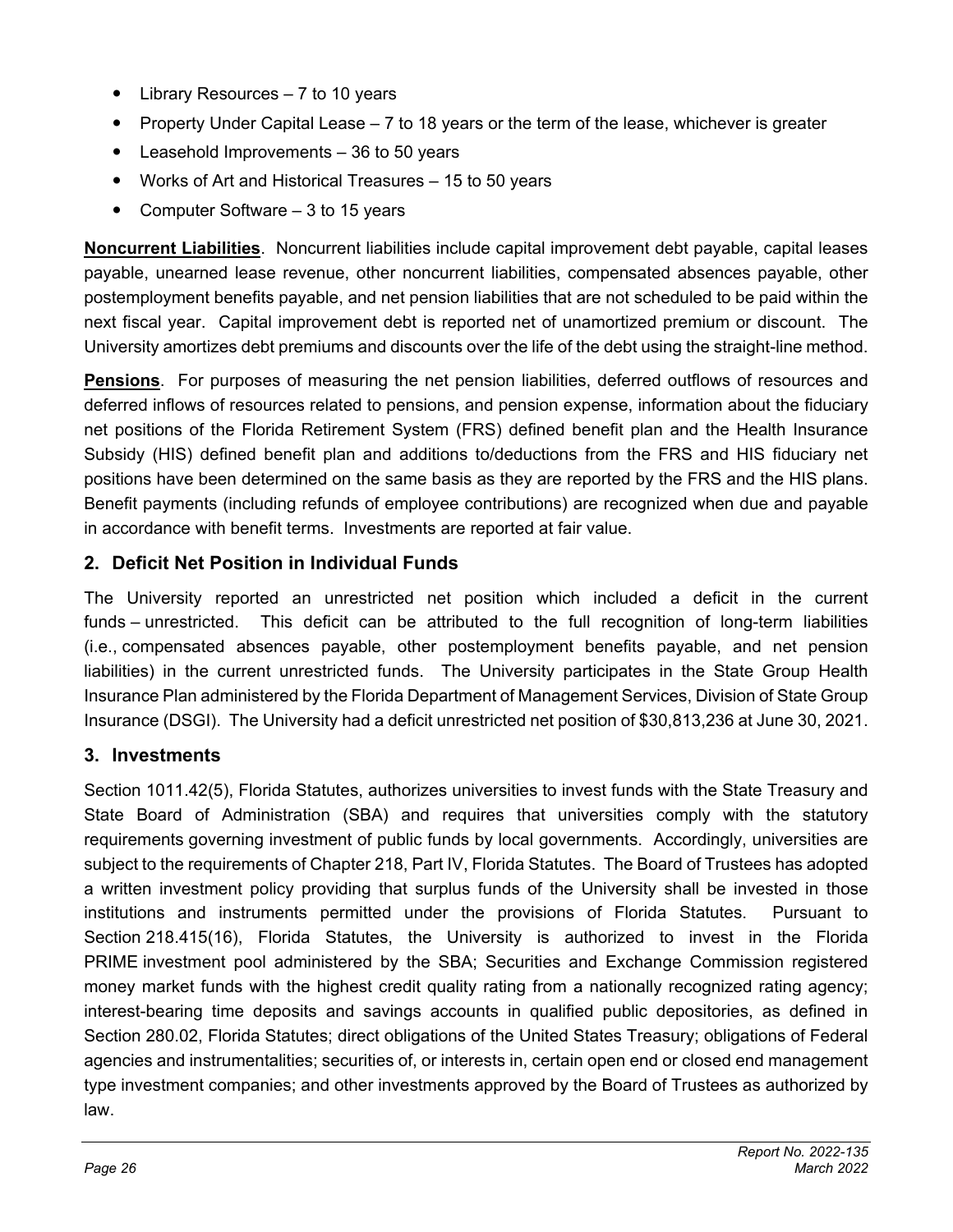Investments set aside to make debt service payments, maintain sinking or reserve funds, or to purchase or construct capital assets are classified as restricted.

The University categorizes its fair value measurements within the fair value hierarchy established by generally accepted accounting principles. The hierarchy is based on the valuation inputs used to measure the fair value of the asset. Level 1 inputs are quoted prices in active markets for identical assets, Level 2 inputs are significant other observable inputs, and Level 3 inputs are significant unobservable inputs.

All of the University's recurring fair value measurements as of June 30, 2021, are valued using quoted market prices (Level 1 inputs) and investments with the State Treasury are valued based on the University's share of the pool (Level 3 inputs).

## **External Investment Pools**.

The University reported investments at fair value totaling \$312,870,825 at June 30, 2021, in the State Treasury Special Purpose Investment Account (SPIA) investment pool, representing ownership of a share of the pool, not the underlying securities. Pooled investments with the State Treasury are not registered with the Securities and Exchange Commission. Oversight of the pooled investments with the State Treasury is provided by the Treasury Investment Committee per Section 17.575, Florida Statutes. The authorized investment types are set forth in Section 17.57, Florida Statutes. The State Treasury SPIA investment pool carried a credit rating of AA-f by Standard & Poor's, had an effective duration of 2.6 years, and fair value factor of 0.984 at June 30, 2021. Participants contribute to the State Treasury SPIA investment pool on a dollar basis. These funds are commingled and a fair value of the pool is determined from the individual values of the securities. The fair value of the securities is summed and a total pool fair value is determined. A fair value factor is calculated by dividing the pool's total fair value by the pool participant's total cash balances. The fair value factor is the ratio used to determine the fair value of an individual participant's pool balance. The University relies on policies developed by the State Treasury for managing interest rate risk or credit risk for this investment pool. Disclosures for the State Treasury investment pool are included in the notes to financial statements of the State's Annual Comprehensive Financial Report.

# **External Investment Pools – Component Units' Investment**.

Two of the University's component units invested in the SPIA investment pool, representing ownership of a share of the pool, not the underlying securities. The FAU Foundation and Research Corporation reported investments at fair market value of \$38,048,028 and \$468,321 at June 30, 2021, respectively, invested in the SPIA investment pool. The component units rely on policies developed by the State Treasury for managing interest rate risk or credit risk for this investment pool. Disclosures for the State Treasury SPIA investment pool are included in the notes to financial statements of the State's Annual Comprehensive Financial Report.

# **Other Investments**.

The University's College of Medicine Self-Insurance Program (Program), a blended component unit of the University, invested in equity mutual funds and bond mutual funds. Equity mutual fund investments consist of shares in Vanguard International Stock Index Fund and Vanguard Total Stock Market Index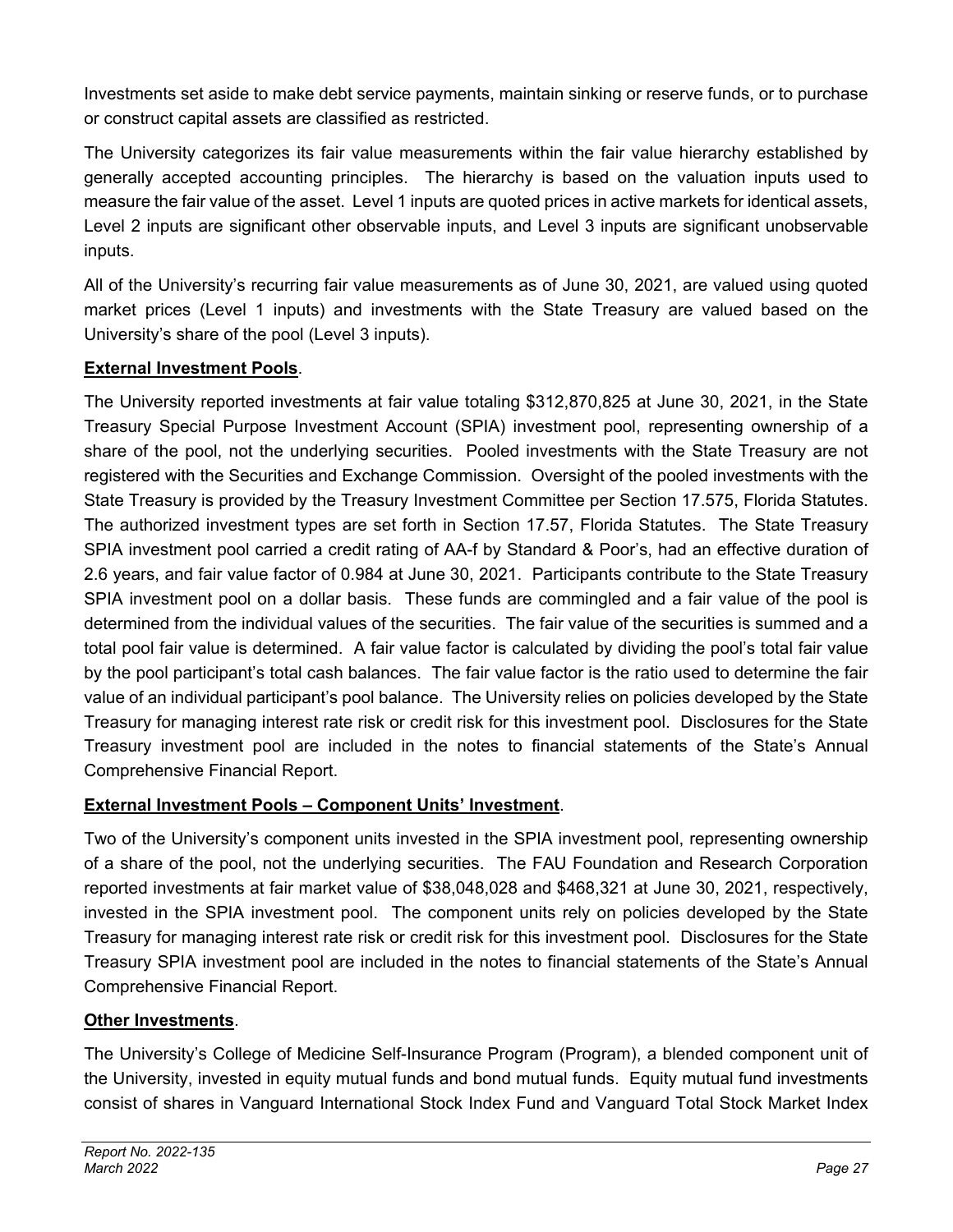Fund. Bond mutual fund investments consist of shares owned in Vanguard Short-Term Bond Index Fund and Vanguard Intermediate Term Bond Index Fund. The Program's investments are recorded at fair value and the program categorizes its fair value measurements within the fair value hierarchy established by GASB Statement No. 72, *Fair Value Measurement and Application*. The Program's recurring fair value measurements at June 30, 2021, for its equity mutual funds and bond mutual funds are valued at the daily closing price as reported by the fund. Mutual funds held by the Program are open-end mutual funds that are registered with the Securities and Exchange Commission. These funds are required to publish their daily net asset value (NAV) and to transact at that price. The mutual funds held by the Program are deemed to be actively traded.

|                                       | Self-Insurance Program Investments |         |         |                 |  |  |  |
|---------------------------------------|------------------------------------|---------|---------|-----------------|--|--|--|
| Investments by fair value level       | Level 1                            | Level 2 | Level 3 | Total           |  |  |  |
| <b>Equity Mutual Funds:</b>           |                                    |         |         |                 |  |  |  |
| Domestic Equity Funds                 | 2,150,687<br>S.                    | \$      | \$      | 2,150,687<br>\$ |  |  |  |
| <b>Global Equity Funds</b>            | 424,066                            |         |         | 424,066         |  |  |  |
| <b>Total Equity Mutual Funds</b>      | 2,574,753                          |         |         | 2,574,753       |  |  |  |
| <b>Bond Mutual Funds:</b>             |                                    |         |         |                 |  |  |  |
| Short-Term Bond Funds                 | 4,051,049                          |         | ۰       | 4,051,049       |  |  |  |
| Intermediate Term Bond Funds          | 1,119,568                          |         |         | 1,119,568       |  |  |  |
| <b>Total Bond Mutual Funds</b>        | 5,170,617                          |         |         | 5,170,617       |  |  |  |
| Total investments by fair value level | 7,745,370<br>S                     | \$      |         | 7,745,370<br>S  |  |  |  |

The Program's investments at June 30, 2021, are reported as follows:

The following risks apply to the Program's investments:

*Interest Rate Risk*: Interest rate risk is the risk that changes in interest rates will adversely affect the fair value of an investment. The Program's investments in bond mutual funds are subject to interest rate risk. The effective duration of the Program's investments in bond mutual funds as of June 30, 2021, range from 2.8 years to 6.6 years.

*Credit Risk*: Credit risk is the risk that an issuer or other counterparty to an investment will not fulfill its obligations. Obligations of the United States Government or obligations explicitly guaranteed by the United States Government are not considered to have credit risk (by the GASB) and do not require disclosure of credit quality. At June 30, 2021, the Program held bond mutual funds which have underlying investments with quality ratings by nationally recognized rating agencies as shown below:

| <b>Investment Type</b>   | <u>och modianoc i rogram o mivodinonto waanti ratingo</u><br><b>Fair Value</b> | AAA/Aaa | AA/Aa            | A/Ba        | <b>Less Than</b><br>A/Ba<br><b>Or Not Rated</b> |
|--------------------------|--------------------------------------------------------------------------------|---------|------------------|-------------|-------------------------------------------------|
| <b>Bond Mutual Funds</b> | \$ 5,170,617                                                                   | £.      | $-$ \$ 4.051.049 | \$1,119,568 | -                                               |

**Self-Insurance Program's Investments Quality Ratings**

*Custodial Credit Risk*: Custodial credit risk is the risk that in the event of the failure of the counterparty to a transaction, the Program will not be able to recover the value of its investments or collateral securities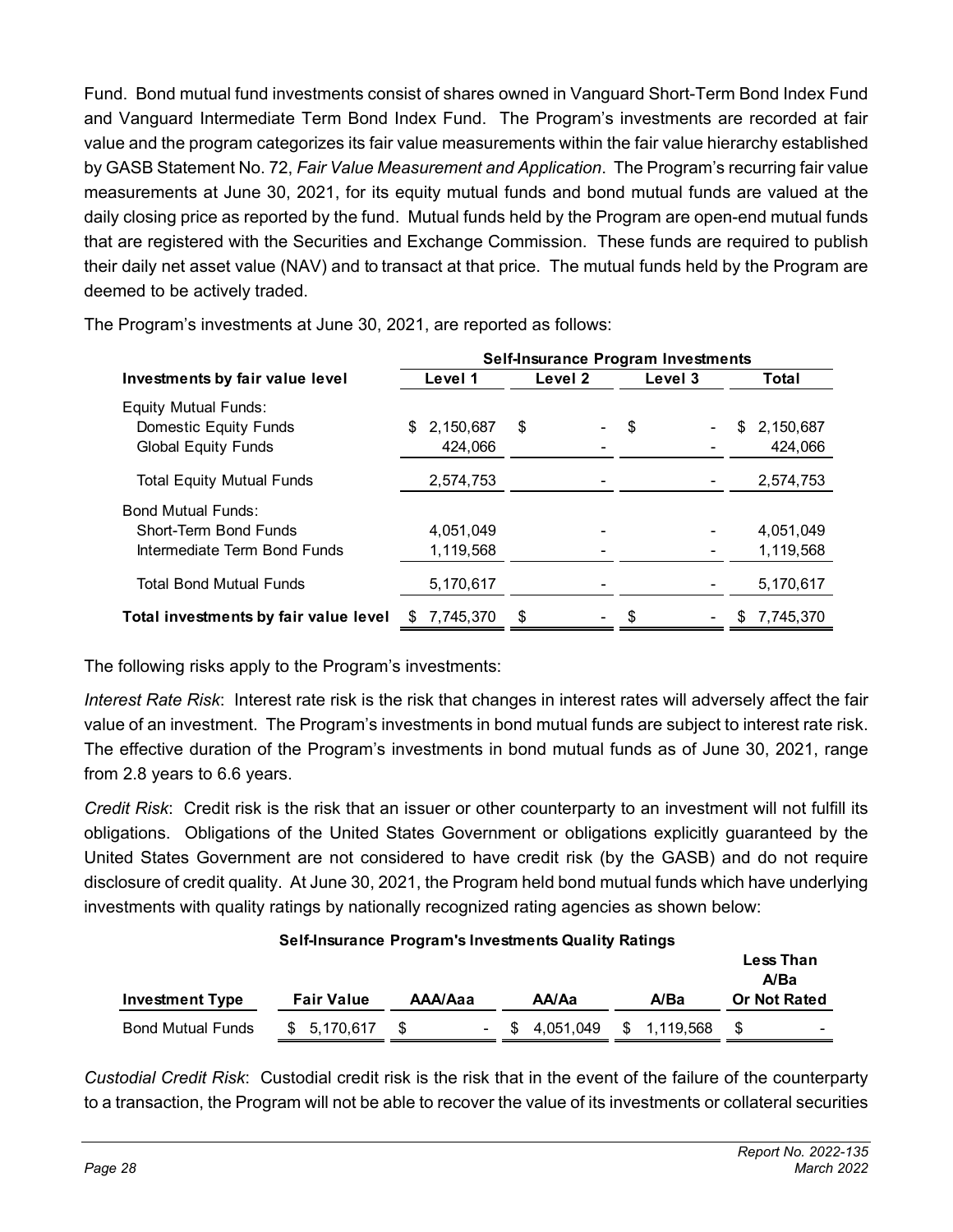that are in the possession of an outside party. Exposure to custodial credit risk relates to investment securities that are held by someone other than the Program and are not registered in the Program's name. The Program has not identified any investments falling into this category as of June 30, 2021.

*Concentration of Credit Risk*: Concentration of credit risk is the risk of loss attributed to the magnitude of the Program's investments in a single issuer. The Program places no limit on the amount it may invest in one issuer. Investments that consist of more than 5 percent of the Program's investments at June 30, 2021, are shown below:

|                                            |   |                   | <b>Percent of</b><br>Program's<br>Total |
|--------------------------------------------|---|-------------------|-----------------------------------------|
| <b>Investment Type</b>                     |   | <b>Fair Value</b> | <b>Investments</b>                      |
| Vanguard International Stock Index Fund    | S | 424,066           | 5%                                      |
| Vanguard Total Stock Market Index Fund     |   | 2,150,687         | 28%                                     |
| Vanguard Short-Term Bond Index Fund        |   | 4,051,049         | 52%                                     |
| Vanguard Intermediate-Term Bond Index Fund |   | 1,119,568         | 15%                                     |
| <b>Total Investments</b>                   |   | 7,745,370         | 100%                                    |

### **Self-Insurance Program's Concentration of Credit Risk**

The Program's formal investment policy in place does not specifically address any of the types of risks identified above.

#### **Component Units' Investments – FAU Foundation**.

The FAU Foundation, a component unit of the University, invested primarily in domestic and international equity, fixed income securities, the SPIA Investment pool, and alternative investments such as hedge funds, private equity, and real asset funds. Investments at June 30, 2021, consisted of the following at their fair value:

| <b>Investment Type</b>                |    | <b>Amount</b> |
|---------------------------------------|----|---------------|
| <b>United States Equities</b>         | \$ | 92,520,131    |
| <b>International Equities</b>         |    | 67,879,666    |
| <b>Fixed Income Securities</b>        |    | 27,705,295    |
| Hedge Funds                           |    | 43,244,629    |
| <b>Private Equity Funds</b>           |    | 46,265,865    |
| <b>Real Asset Funds</b>               |    | 11, 121, 357  |
| <b>SPIA</b>                           |    | 38,048,028    |
| Money Market Funds and Other Deposits |    | 4,983,340     |
| <b>Total Investments</b>              |    | 331,768,311   |

#### **Component Units' Investments – FAU Foundation – Funds Held in Trust by Others**.

The FAU Foundation is the sole beneficiary of certain trusts that are not in its possession or under its control, but are held and administered by outside trustees. The FAU Foundation recognizes the estimated fair value of the assets or the present value of the future cash flows when the irrevocable trust is established or when the FAU Foundation is notified of its existence. The present value is calculated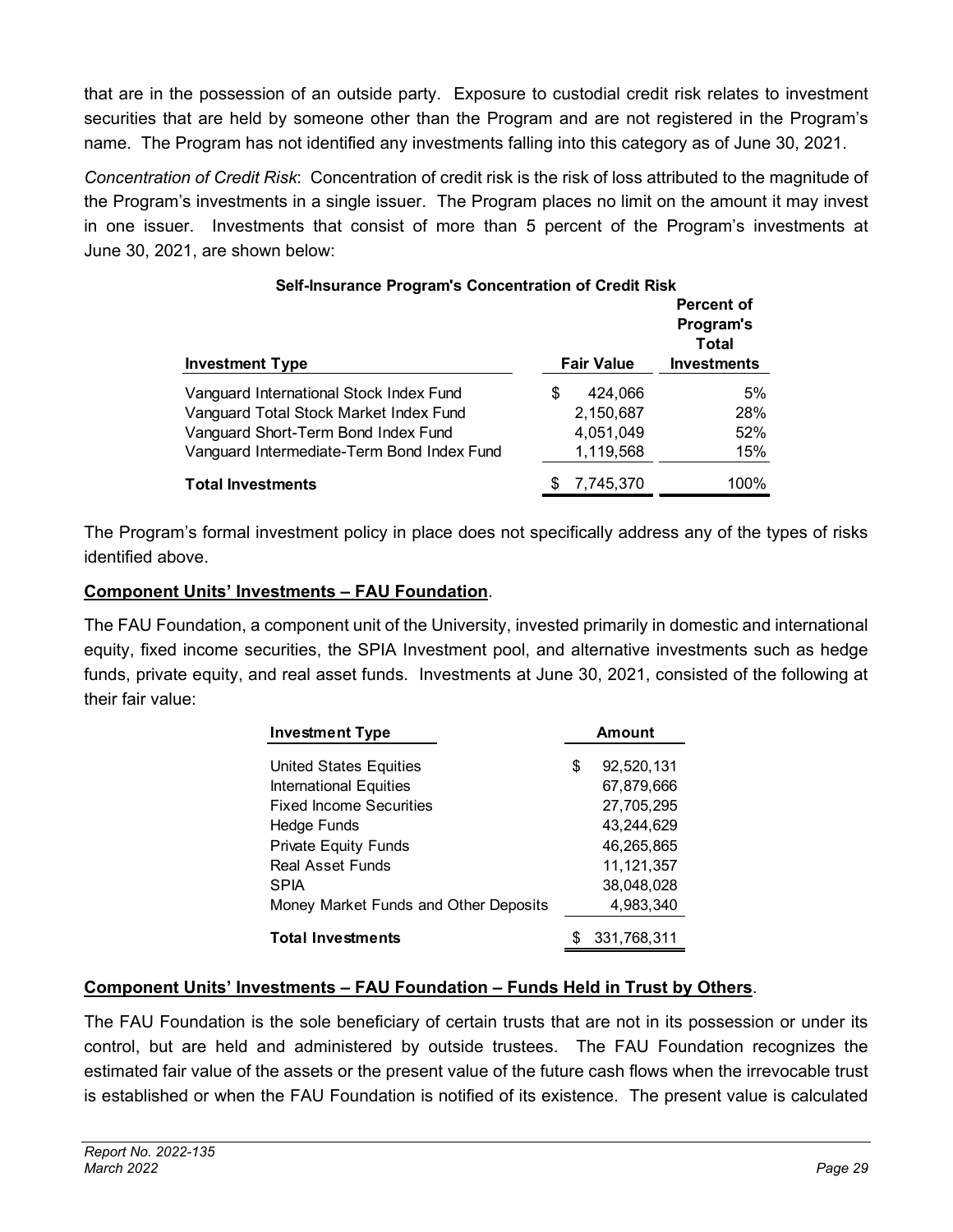using discount rates the year in which the trust was established. Funds held in trust by others at June 30, 2021, consisted of the following at their fair value:

| <b>Investment Type</b>           | Amount |           |  |
|----------------------------------|--------|-----------|--|
| <b>United States Equities</b>    | S      | 2,516,978 |  |
| <b>International Equities</b>    |        | 646,606   |  |
| <b>Fixed Income Securities</b>   |        | 730,662   |  |
| Cash and Equivalents             |        | 52,529    |  |
| <b>Total Funds Held in Trust</b> | S      | 3.946.775 |  |

#### **Component Units' Investments – FAU Foundation – Fair Value Measurement**.

The FAU Foundation's investments and funds held in trust by others, on the statement of net position, are recorded at fair value and the FAU Foundation categorizes its fair value measurement within the fair value hierarchy established by GASB Statement No. 72. The following table presents the FAU Foundation's investments and funds held in trusts by others measured at fair value as of June 30, 2021:

| Florida Atlantic University Foundation, Inc.                                     |    |            |    |                          |                  |     |                      |               |
|----------------------------------------------------------------------------------|----|------------|----|--------------------------|------------------|-----|----------------------|---------------|
| <b>Investment Type</b>                                                           |    | Level 1    |    | Level 2                  | Level 3          |     | <b>Valued at NAV</b> | Total         |
| Equities                                                                         | \$ | 26,733,963 | \$ | $\overline{\phantom{a}}$ | 133,665,834<br>S | \$  | $\blacksquare$       | 160,399,797   |
| Other                                                                            |    | 5,115,678  |    | $\overline{\phantom{0}}$ | ۰                |     | 95,516,173           | 100,631,851   |
| <b>Fixed Income</b>                                                              |    |            |    | 4,369,318                | 23,335,977       |     |                      | 27,705,295    |
| External Investment Pool:                                                        |    |            |    |                          |                  |     |                      |               |
| <b>SPIA</b>                                                                      |    |            |    |                          | 38,048,028       |     |                      | 38,048,028    |
| Funds Held in Trust by Others                                                    |    | 3,894,246  |    |                          |                  |     |                      | 3,894,246     |
| <b>Total Investments Measured</b><br>at Fair Value                               | \$ | 35,743,887 |    | 4.369.318                | 195.049.839<br>S | \$. | 95,516,173           | 330,679,217   |
| Investments not Measured at Fair Value:<br>Money Market Funds and Other Deposits |    |            |    |                          |                  |     |                      | 5,035,869     |
| <b>Total Investments and Funds</b><br><b>Held in Trust by Others</b>             |    |            |    |                          |                  |     |                      | \$335,715,086 |

The following table provides additional disclosures of alternative investments held by the FAU Foundation at June 30, 2021: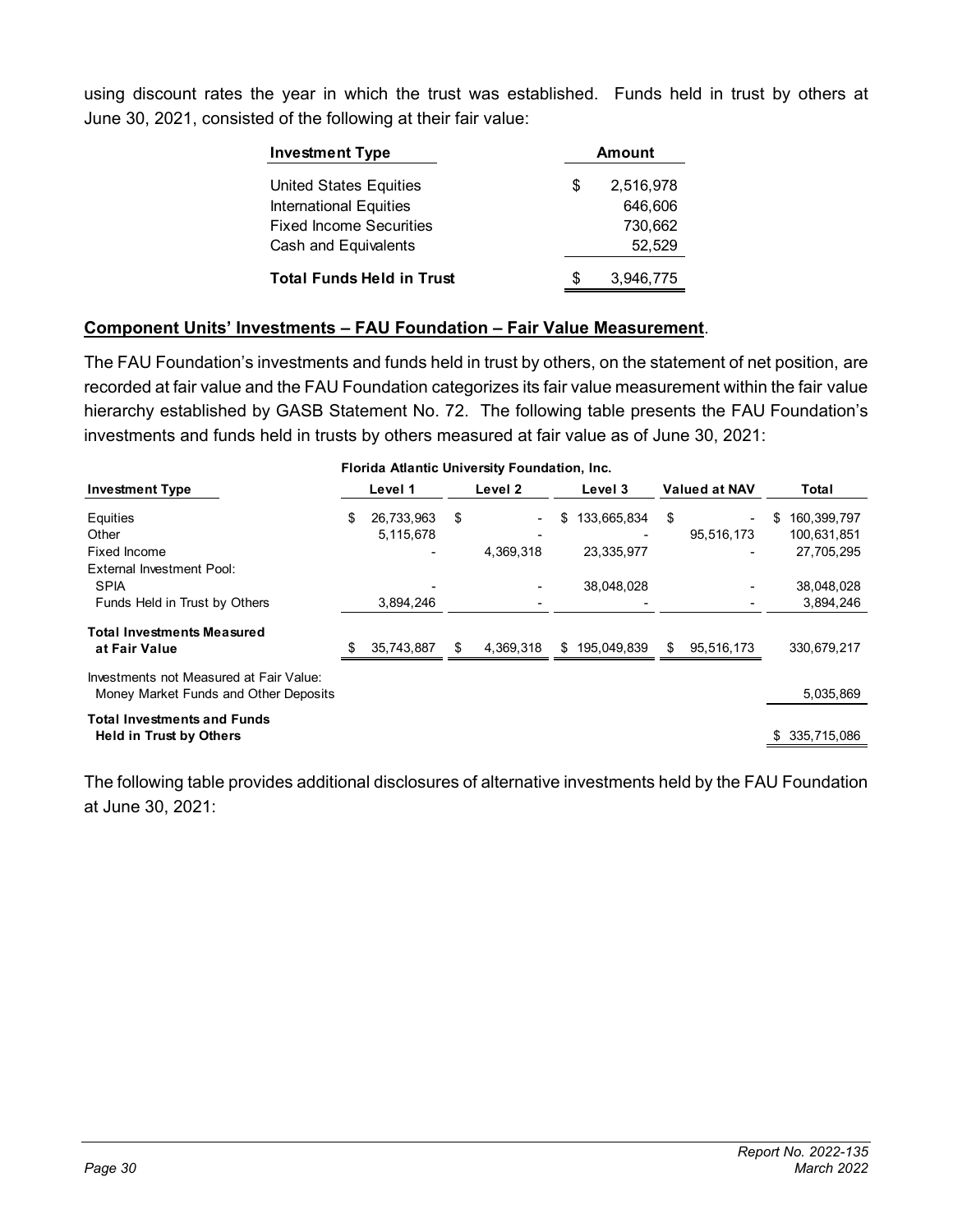| <b>Strategy</b>                       | <b>Fair Value</b>       | <b>Unfunded</b><br><b>Commitments</b> | <b>Redemption</b><br><b>Frequency</b>                                                  | <b>Redemption Notice</b><br><b>Period</b> |
|---------------------------------------|-------------------------|---------------------------------------|----------------------------------------------------------------------------------------|-------------------------------------------|
| Hedge Funds (a)                       | 43.244.629<br>S.        | S<br>۰                                | Monthly, Quarterly,<br>Semi - Annually Over One<br>Year and Duration of<br>Partnership | 60 to 180 Days and<br>N/A                 |
| Private Equity (b)<br>Real Assets (c) | 46,265,865<br>6,005,679 | 16,007,397<br>1,875,700               | N/A<br>Monthly                                                                         | N/A<br>30 Days                            |
| Total                                 | 95,516,173              | 17,883,097                            |                                                                                        |                                           |

- (a) Hedge funds: This class includes various hedge funds which invests in both long and short-term equity securities, distressed and special situations, directional strategies, small and micro capitalization healthcare companies, as well as global interest rates, credit instruments, currencies, and commodities. Management of the hedge funds has the ability to shift investments from value to growth strategies, from small to large capitalization stocks, and from a net long position to a net short position.
- (b) Private equity: This class includes several private equity funds some of which offer investments into any of three separate strategies: venture capital, private equity (buyouts), and emerging markets. Investments are made with a limited partner agreement, which prohibits redemption of the investment. Instead, distributions are received through the liquidation of the underlying assets of the fund.
- (c) Real assets: This class includes several real estate funds that invest primarily in public Real Estate Investment Trusts, private open-end core real estate funds, and a portfolio of directly held properties. Distributions from each fund will be generally received as the underlying investment of the funds are liquidated.

The following risks apply to the FAU Foundation's investments:

*Interest Rate Risk*: Interest rate risk is the risk that changes in interest rates will adversely affect the fair value of an investment. FAU Foundation's investments in fixed income securities are subject to interest rate risk. The scheduled maturities (in years) of investments held by the Foundation as of June 30, 2021, are as follows:

| TAU TUUNUGUUN SINGIGSLIVALG IYISA                   |                           |                  |                                |                   |  |  |  |  |
|-----------------------------------------------------|---------------------------|------------------|--------------------------------|-------------------|--|--|--|--|
| <b>Investment Type</b>                              | <b>Fair Value</b>         | Less Than 1      | 1 to 5                         | More than 5       |  |  |  |  |
| Domestic Fixed Income<br>International Fixed Income | \$23,335,977<br>4.369.318 | \$.<br>1.282.187 | $-$ \$ 13.092.583<br>3.087.131 | \$10.243.394<br>- |  |  |  |  |
| Total                                               | \$27,705,295              | 1.282.187<br>S.  | \$16.179.714                   | \$10,243,394      |  |  |  |  |

#### **FAU Foundation's Interest Rate Risk**

*Credit Risk*: Credit risk is the risk that an issuer or other counterparty to an investment will not fulfill its obligations. Obligations of the United States Government or obligations explicitly guaranteed by the United States Government are not considered to have credit risk (by the GASB) and do not require disclosure of credit quality. Credit risk exists when there is a possibility the debt issuer may be unable to fulfill its obligations. The following schedule of credit rating of FAU Foundation investments summarizes the fair value of the fixed income securities subject to credit risk. The FAU Foundation maintains policies to manage credit risk which include requiring minimum credit ratings issued by nationally recognized statistical rating organizations such as Standards & Poor's or Moody's investor services. The FAU Foundation has certain domestic and international fixed income securities with an assigned defined rating, while the remaining have a range of ratings based on their investment composition. At June 30, 2021, the credit ratings of the FAU Foundation domestic and international fixed income securities are summarized below: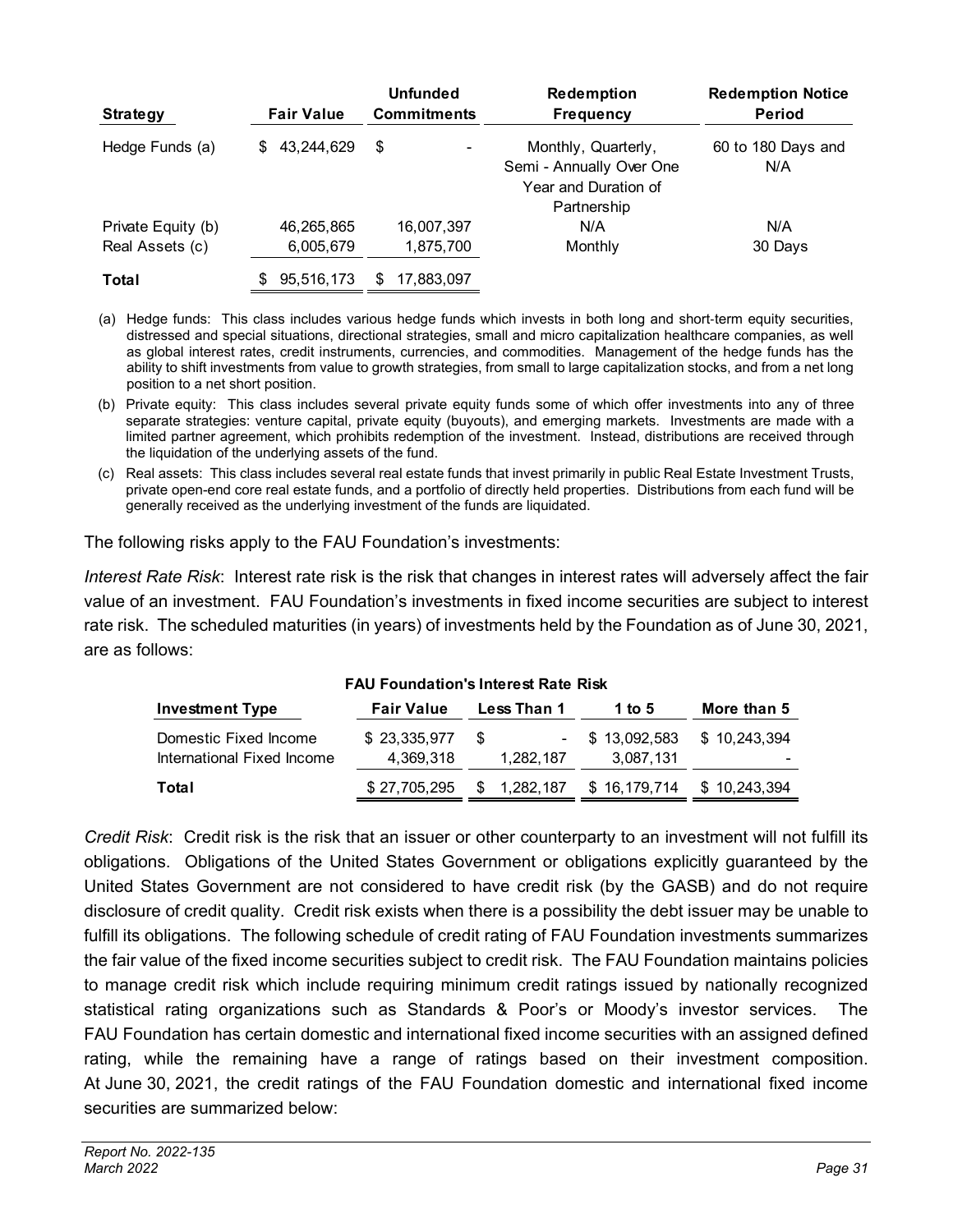| <b>FAU Foundation's Credit Rate Risk</b> |                   |            |
|------------------------------------------|-------------------|------------|
| Rating                                   | <b>Fair Value</b> |            |
| А-                                       | \$.               | 13,092,583 |
| AA-                                      |                   | 14.612.712 |
| <b>Total Investments</b>                 | \$.               | 27,705,295 |

*Custodial Credit Risk*: Custodial credit risk is the risk that in the event of the failure of the custodian, the investments may not be accessible in a timely manner. Substantially all of the FAU Foundation's investments are issued, registered, or held in the name of the FAU Foundation by custodian banks and brokers, as its agent. Further, the FAU Foundation seeks to mitigate custodial risk by investing in the Insured Cash Sweep program. This program places funds in increments of up to \$250,000 with non-redundant banks throughout the United States, thereby protecting all funds with FDIC insurance. At June 30, 2021, the Foundation had total deposits of approximately \$3,481,000 in this program, which is classified as investments. The Foundation also has protection, with limits, under the Securities Investor Protection Corporation (SIPC). As a result, the FAU Foundation management believes that custodial risk is remote.

*Concentration of Credit Risk*: Concentration of credit risk is the risk of loss attributed to the magnitude of the FAU Foundation's investments in a single issuer. Concentration of credit risk is the risk associated with a lack of diversification, such as having substantial investments in a few individual issuers; thereby, exposing the Foundation to greater risks resulting from adverse conditions or developments. The FAU Foundation's investment policy requires diversification of investments to reduce the potential of a single security, or single sector of securities from having a significant impact on the portfolio. GASB Statement No. 40, *Deposits and Investment Risk Disclosures*, requires disclosure when the percentage is 5 percent or more of the total investments in any one issuer. Investments issued or explicitly guaranteed by the United States Government and investments in mutual funds, external investment pools, or other pooled investments are excluded from this requirement. At June 30, 2021, the FAU Foundation had various investment funds with one investment company. Investments with this company made up approximately 47 percent of the portfolio, invested between nine separate funds. The FAU Foundation has one other investment which makes up approximately 8 percent of the investment portfolio total deposits of approximately \$3,481,000 in this program, which is classified as investments. The Foundation also has protection, with limits, under the SIPC.

*Foreign Currency Risk*: Exposure from foreign currency risk results from investments in foreign currency denominated equity, fixed income, and alternative investments in addition to some foreign current investments held within United States mutual funds. The FAU Foundation maintains significant international investments by investing in mutual funds and alternative investments that are broadly diversified over many developed markets and exposure to emerging markets. The foreign currency risk by investment type at June 30, 2021, was as follows: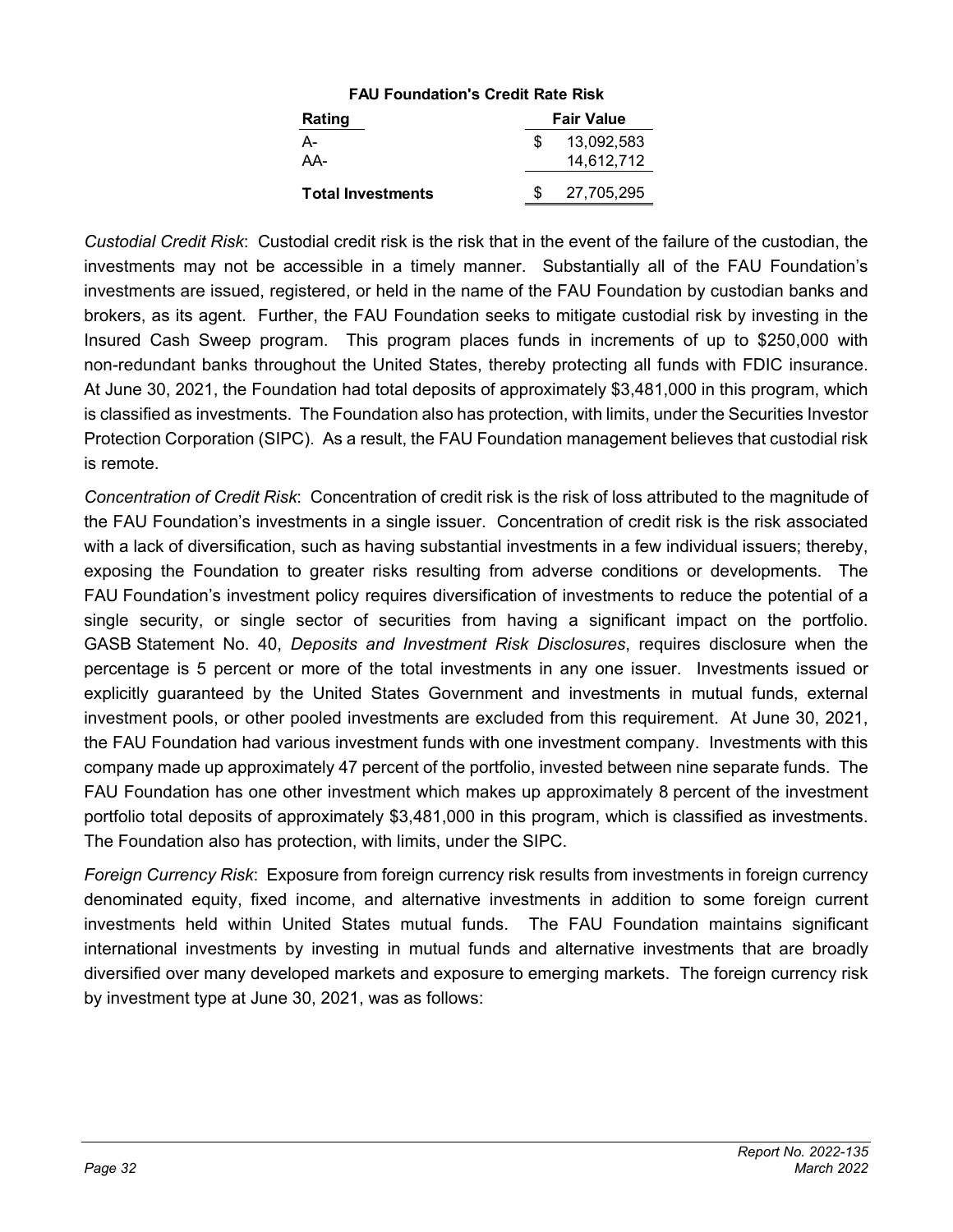| <b>FAU Foundation's Foreign Currency Risk</b>        |                   |                         |  |  |  |  |
|------------------------------------------------------|-------------------|-------------------------|--|--|--|--|
| Rating                                               | <b>Fair value</b> |                         |  |  |  |  |
| International Equities<br>International Fixed Income |                   | 67,879,666<br>4,369,318 |  |  |  |  |
| <b>Total Investments</b>                             |                   | 72,248,984              |  |  |  |  |

#### **Component Units' Investments – HBOI Foundation**.

The HBOI Foundation, a component unit of the University, invested in various types of mutual funds and exchange traded funds, multi-strategy hedge funds, and diversified offshore funds. The fair value of investments at June 30, 2021, include the following:

| <b>HBOI Foundation, Inc.</b>                                                               |    |                       |     |                 |    |         |    |                                    |     |                   |
|--------------------------------------------------------------------------------------------|----|-----------------------|-----|-----------------|----|---------|----|------------------------------------|-----|-------------------|
| <b>Investment Type</b>                                                                     |    | <b>Not Classified</b> |     | Level 1         |    | Level 2 |    | Level 3                            |     | Total             |
| Cash Equivalents<br>Land Held for Investment<br>Mutual Funds and Exchange<br>Traded Funds: | \$ | 31.671<br>691,553     | \$  | $\sim$ $-$<br>٠ | \$ | ۰<br>۰  | \$ | $\sim$<br>$\overline{\phantom{a}}$ | -\$ | 31,671<br>691,553 |
| Short-Term                                                                                 |    | ۰                     |     | 15,077,067      |    |         |    | $\overline{\phantom{a}}$           |     | 15,077,067        |
| Long-Term                                                                                  |    |                       |     | 1,853,737       |    |         |    | ۰                                  |     | 1,853,737         |
| Large Cap                                                                                  |    | ۰                     |     | 75,320,541      |    |         |    | ۰                                  |     | 75,320,541        |
| International                                                                              |    |                       |     | 3,244,542       |    |         |    |                                    |     | 3,244,542         |
| <b>Total Investments</b>                                                                   |    | 723,224               | \$. | 95,495,887      | \$ | ۰       | \$ |                                    |     | 96,219,111        |

*Concentration of Credit Risk*: The HBOI Foundation's financial instruments that are exposed to concentrations of credit risk consist of cash and cash equivalents, which include accounts placed with federally insured financial institutions. Such accounts may at times exceed federally insured limits, the HBOI Foundation has policies in place to move excess funds as soon as possible and has not experienced any losses on such accounts. The HBOI Foundation has significant investments in mutual funds which are also subject to concentrations of credit risk. Investments are made by investment managers engaged by the HBOI Foundation and the investments are monitored for the HBOI Foundation by an investment consultant with input by the HBOI Foundation's Finance Committee. Although the market value of investments is subject to fluctuations on a day-to-day basis, HBOI Foundation management believes the investment policy is prudent for the long-term welfare of the HBOI Foundation and its beneficiaries.

# **4. Receivables**

**Accounts Receivable**. Accounts receivable represent amounts for student tuition and fees, contract and grant reimbursements due from third parties, various sales and services provided to students and third parties, and interest accrued on investments and loans receivable.

As of June 30, 2021, the University reported the following amounts as accounts receivable: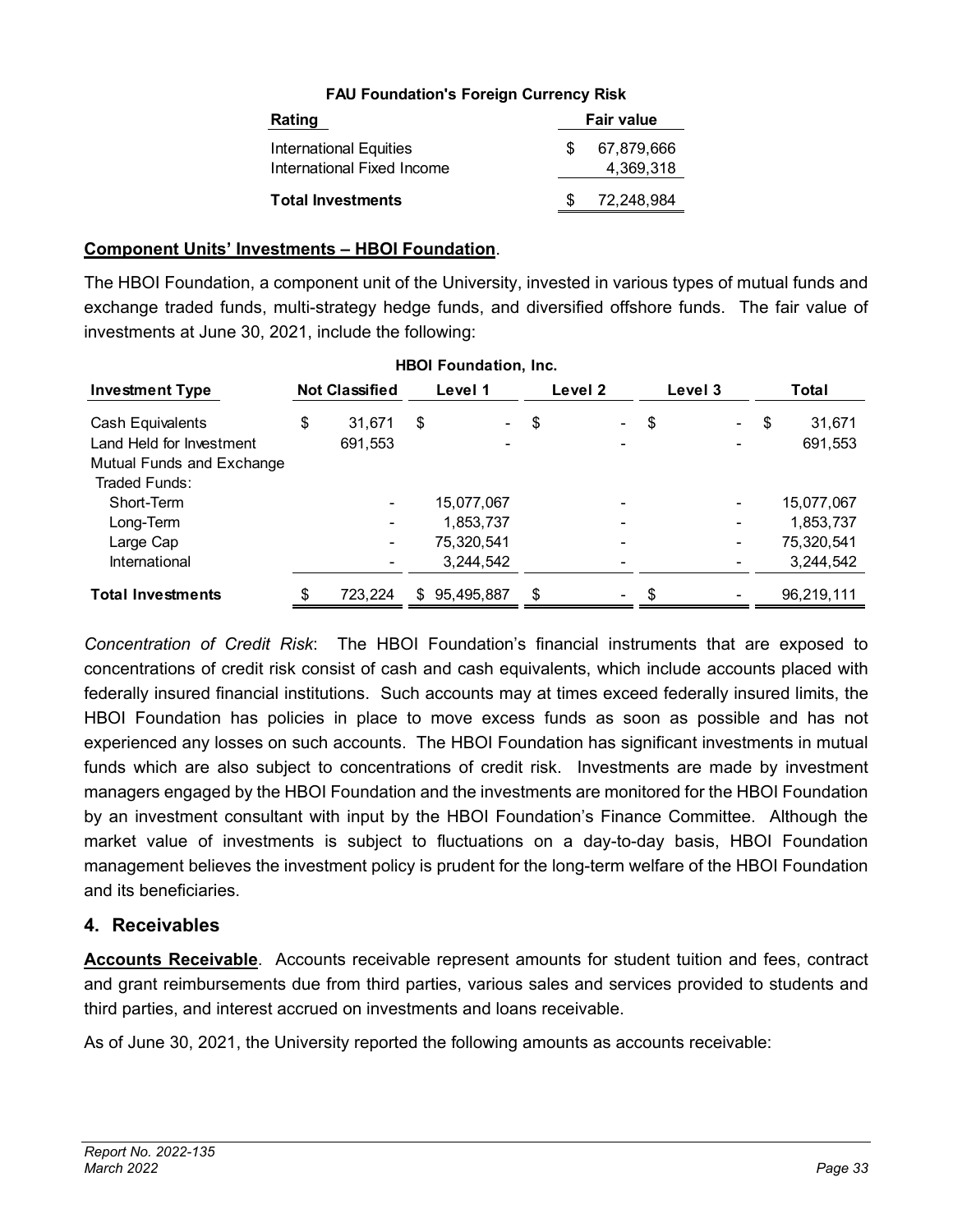| <b>Description</b>               | <b>Amount</b> |
|----------------------------------|---------------|
| <b>Student Tuition and Fees</b>  | \$13,213,873  |
| Contracts and Grants             | 11.854.623    |
| Other                            | 9,307,564     |
| <b>Total Accounts Receivable</b> | \$34,376,060  |

**Loans and Notes Receivable**. Loans and notes receivable represent all amounts owed on promissory notes from debtors, including student loans made under the Federal Perkins Loan Program and other loan programs.

**Allowance for Doubtful Receivables**. Allowances for doubtful accounts and loans and notes receivable are reported based on management's best estimate as of fiscal year end considering type, age, collection history, and other factors considered appropriate. Accounts receivable and loans and notes receivable are reported net of allowances of \$17,117,378 and \$614,839, respectively, at June 30, 2021.

No allowance has been accrued for contracts and grants receivable. University management considers these to be fully collectible.

# **5. Due From State**

The amount due from State consists of \$68,545,400 of Public Education Capital Outlay and Capital Improvement Fee Trust Fund or other allocations due from the State to the University for construction of University facilities.

# **6. Due From and To Component Units/University**

The \$1,801,838 reported as due from component units consists of amounts owed to the University by the FAU Foundation to reimburse funds expended from departmental FAU Foundation accounts; by the Finance Corporation for the reimbursement of costs associated with student housing operations; and by the FAU CPO for the reimbursement of costs associated with the FAU CPO. The \$1,719,916 reported as due to component units consists of amounts owed by the University to the FAU Foundation pursuant to an agreement to support the Foundation's operations and the Finance Corporation pursuant to a management agreement for operations.

# **7. Capital Assets**

Capital assets activity for the fiscal year ended June 30, 2021, is shown in the following table: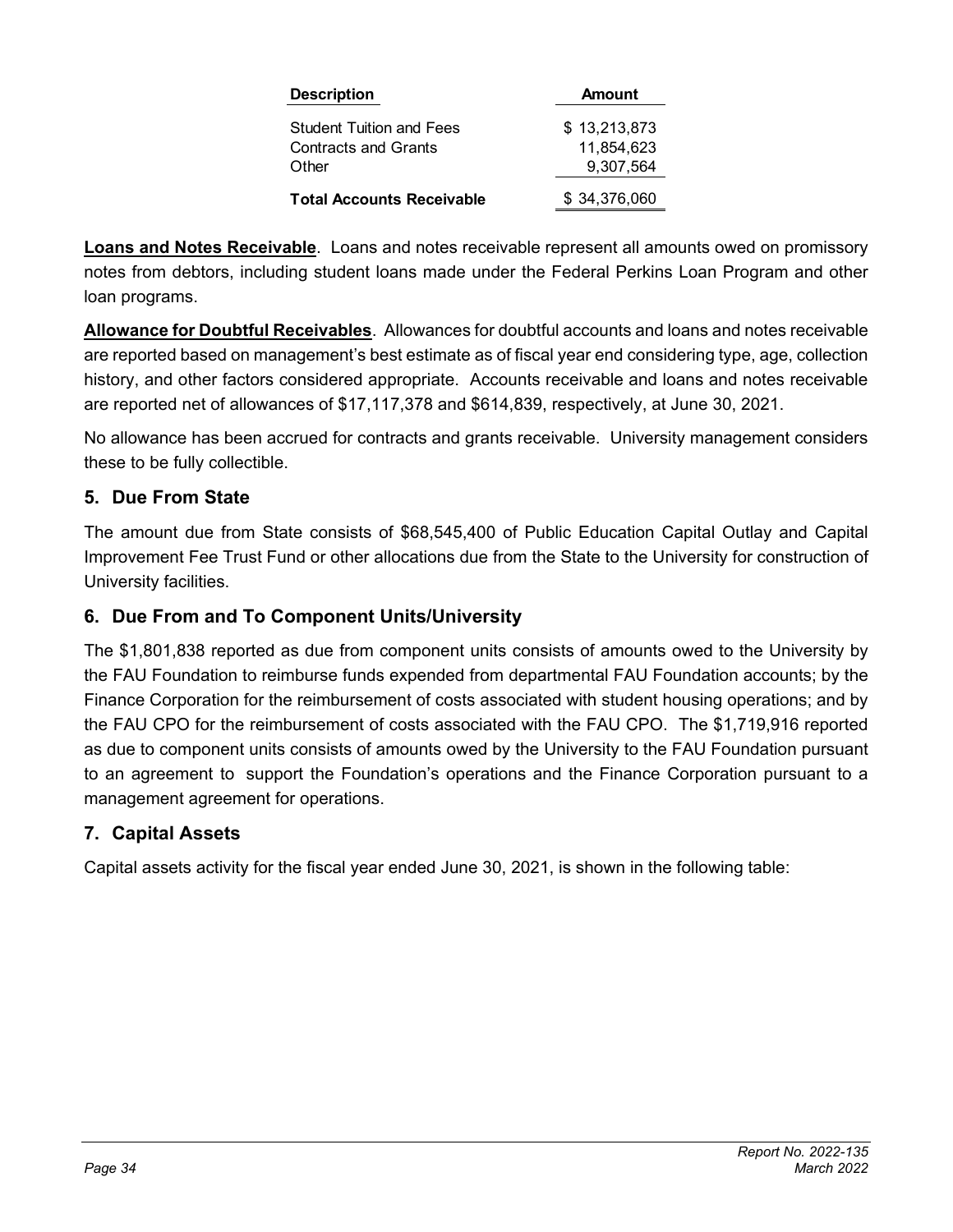| <b>Description</b>                            | <b>Beginning</b><br><b>Balance</b> | <b>Additions</b>     | <b>Reductions</b> | Ending<br><b>Balance</b> |
|-----------------------------------------------|------------------------------------|----------------------|-------------------|--------------------------|
|                                               |                                    |                      |                   |                          |
| Nondepreciable Capital Assets:                |                                    |                      |                   |                          |
| Land<br>Works of Art and Historical Treasures | \$<br>9,918,277                    | \$                   | \$                | \$<br>9,918,277          |
|                                               | 4,316,620                          |                      |                   | 4,316,620                |
| <b>Construction in Progress</b>               | 111, 114, 099                      | 18,357,632           | 2,629,375         | 126,842,356              |
| <b>Total Nondepreciable Capital Assets</b>    | 125,348,996<br>æ.                  | 18,357,632<br>\$     | 2,629,375<br>\$   | 141,077,253<br>\$        |
| Depreciable Capital Assets:                   |                                    |                      |                   |                          |
| <b>Buildings</b>                              | 830,225,904<br>\$.                 | \$                   | \$                | 830,225,904<br>\$.       |
| Infrastructure and Other Improvements         | 121,868,269                        | 3,524,288            |                   | 125, 392, 557            |
| Furniture and Equipment                       | 109, 158, 384                      | 4,084,301            | 2,628,485         | 110,614,200              |
| <b>Library Resources</b>                      | 55,203,514                         | 12,979               | 3,450,250         | 51,766,243               |
| Property Under Capital Leases and             |                                    |                      |                   |                          |
| Leasehold Improvements                        | 57,216,704                         |                      |                   | 57,216,704               |
| Works of Art and Historical Treasures         | 1,047,328                          |                      |                   | 1,047,328                |
| <b>Computer Software</b>                      | 1,870,891                          |                      | 69,305            | 1,801,586                |
| <b>Total Depreciable Capital Assets</b>       | 1,176,590,994                      | 7,621,568            | 6,148,040         | 1,178,064,522            |
| Less, Accumulated Depreciation:               |                                    |                      |                   |                          |
| <b>Buildings</b>                              | 307,792,682                        | 17, 146, 712         |                   | 324,939,394              |
| Infrastructure and Other Improvements         | 50,387,544                         | 4,211,147            |                   | 54,598,691               |
| Furniture and Equipment                       | 74,441,061                         | 8,431,601            | 2,314,015         | 80,558,647               |
| <b>Library Resources</b>                      | 53,758,566                         | 922,275              | 3,450,247         | 51,230,594               |
| Property Under Capital Leases and             |                                    |                      |                   |                          |
| Leasehold Improvements                        | 23,032,954                         | 2,014,949            |                   | 25,047,903               |
| Works of Art and Historical Treasures         | 302,376                            | 20,278               |                   | 322,654                  |
| <b>Computer Software</b>                      | 1,819,367                          | 20,784               | 69,305            | 1,770,846                |
| <b>Total Accumulated Depreciation</b>         | 511,534,550                        | 32,767,746           | 5,833,567         | 538,468,729              |
| <b>Total Depreciable Capital Assets, Net</b>  | \$665,056,444                      | (25, 146, 178)<br>\$ | 314,473<br>\$     | \$639,595,793            |

#### **8. Unearned Revenue**

Unearned revenue at June 30, 2021, includes student tuition and fees received prior to fiscal year end related to subsequent accounting periods and grant funds received but not yet expended as of June 30, 2021. As of June 30, 2021, the University reported the following amounts as unearned revenue:

| <b>Description</b>                                                                             | <b>Amount</b>                      |
|------------------------------------------------------------------------------------------------|------------------------------------|
| Student Tuition and Fees<br><b>Contracts and Grants</b><br><b>State Capital Appropriations</b> | \$11,030,172<br>846.989<br>111,273 |
| <b>Total Unearned Revenue</b>                                                                  | \$11,988,434                       |

# **9. Long-Term Liabilities**

Long-term liabilities of the University at June 30, 2021, include capital improvement debt payable, capital leases payable, unearned lease revenue, other noncurrent liabilities, compensated absences payable,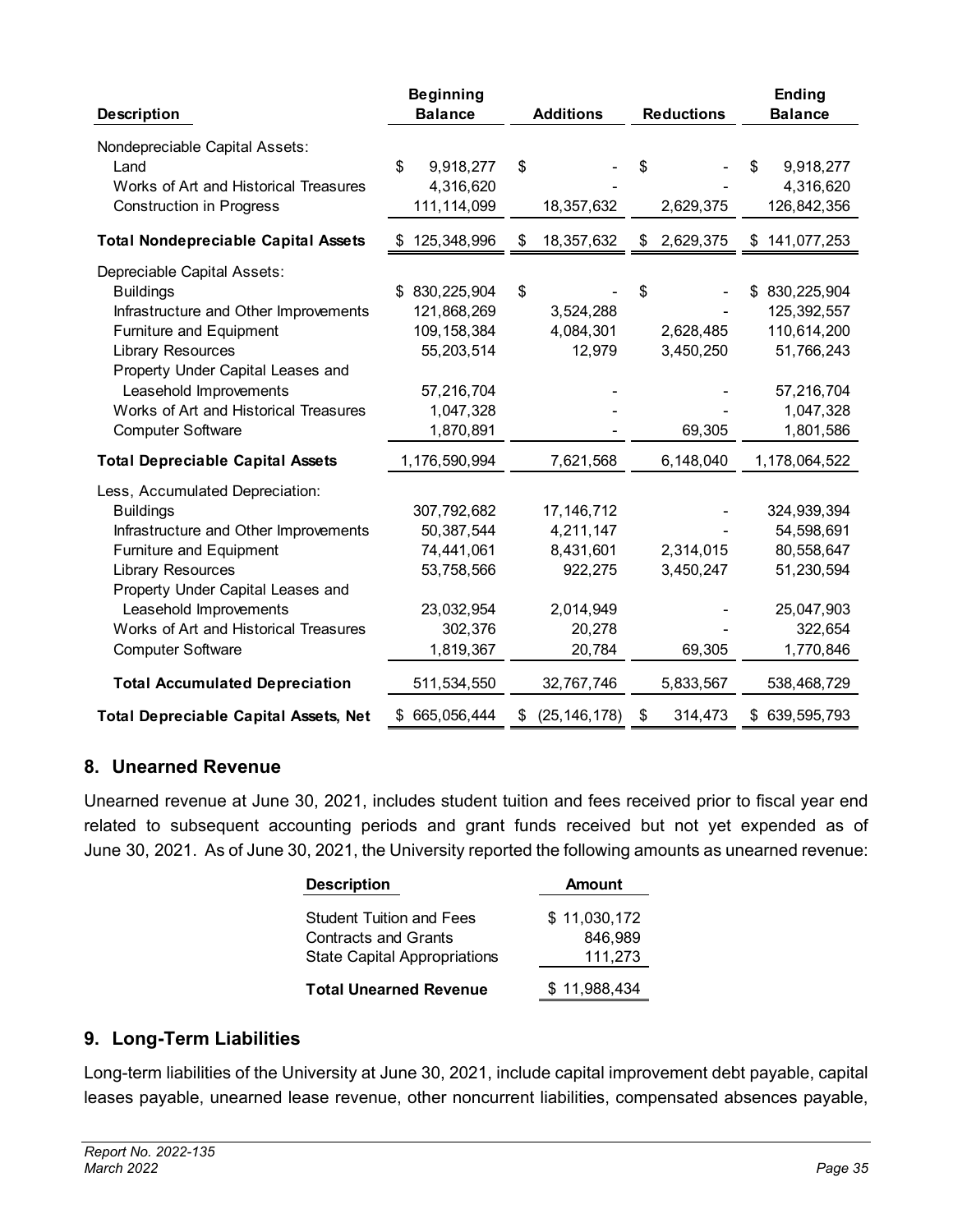other postemployment benefits payable, and net pension liability. Long-term liabilities activity for the fiscal year ended June 30, 2021, is shown in the following table:

|                                     | <b>Beginning</b> |                   |                   |   | Ending         |     | <b>Current</b> |
|-------------------------------------|------------------|-------------------|-------------------|---|----------------|-----|----------------|
| <b>Description</b>                  | <b>Balance</b>   | <b>Additions</b>  | <b>Reductions</b> |   | <b>Balance</b> |     | <b>Portion</b> |
| Capital Improvement                 |                  |                   |                   |   |                |     |                |
| Debt Payable (1)                    | \$<br>53.850.000 | \$<br>$\sim$      | \$<br>5.035.000   | S | 48.815.000     | \$. | 3,685,000      |
| Capital Leases Payable              | 27,710,350       |                   | 1.759.500         |   | 25,950,850     |     | 2,403,450      |
| Unearned Lease Revenue              | 7,942,764        |                   | 265.079           |   | 7,677,685      |     | 273,389        |
| <b>Other Noncurrent Liabilities</b> | 1.255.441        |                   | 961.029           |   | 294.412        |     |                |
| <b>Compensated Absences Payable</b> | 37,478,262       | 1,075,123         | 2.483.035         |   | 36,070,350     |     | 2,829,681      |
| Other Postemployment                |                  |                   |                   |   |                |     |                |
| <b>Benefits Payable</b>             | 227,319,292      | 94,752,097        | 129,848,788       |   | 192,222,601    |     | 2,939,653      |
| Net Pension Liability               | 142,852,475      | 93,913,123        | 63,065,354        |   | 173,700,244    |     | 301,697        |
| <b>Total Long-Term Liabilities</b>  | \$498,408,584    | \$<br>189,740,343 | \$203,417,785     |   | \$484.731.142  |     | \$12,432,870   |

(1) Capital Improvement Debt Payable does not include \$3,409,759 in net discounts and premiums outstanding for the year ended June 30, 2021.

**Capital Improvement Debt Payable**. The University had the following capital improvement debt payable outstanding at June 30, 2021:

| <b>Capital Improvement Debt</b><br><b>Type and Series</b> | Amount<br>of Original<br><b>Debt</b> | Amount<br>Outstanding<br>1) | Interest<br><b>Rates</b><br>(Percent) | <b>Maturity</b><br><b>Date</b><br>Τo |
|-----------------------------------------------------------|--------------------------------------|-----------------------------|---------------------------------------|--------------------------------------|
| <b>Student Housing Debt:</b><br>2016A Student Housing     | \$53,040,000                         | \$38,965,000                | $4.0 - 5.0$                           | 2036                                 |
| Parking Garage Debt:<br>2013A Parking Facility            | 21,490,000                           | 9,850,000                   | $2.375 - 5.0$                         | 2032                                 |
| <b>Total Capital Improvement Debt</b>                     | \$74,530,000                         | \$48,815,000                |                                       |                                      |

(1) Capital Improvement Debt Payable does not include \$3,409,759 in net discounts and premiums outstanding for the fiscal year ended June 30, 2021.

The University has pledged a portion of future housing system revenues and parking system revenues to repay \$48,815,000 in capital improvement (housing, parking, etc.) revenue bonds issued by the Florida Board of Governors on behalf of the University. Proceeds from the bonds provided financing to construct student parking garages and student housing facilities. The bonds are payable solely from housing system revenues and parking system revenues and are payable through 2036. The University has committed to appropriate each year from the housing system revenues and the parking system revenues amounts sufficient to cover the principal and interest requirements on the debt. Total principal and interest remaining on the debt (net of discounts and premiums) is \$63,819,437 and principal and interest paid for the current year totaled \$7,458,625. During the 2020-21 fiscal year, housing system revenues and parking system revenues totaled \$5,577,796, and \$5,937,680, respectively.

Annual requirements to amortize all capital improvement debt outstanding as of June 30, 2021, are as follows: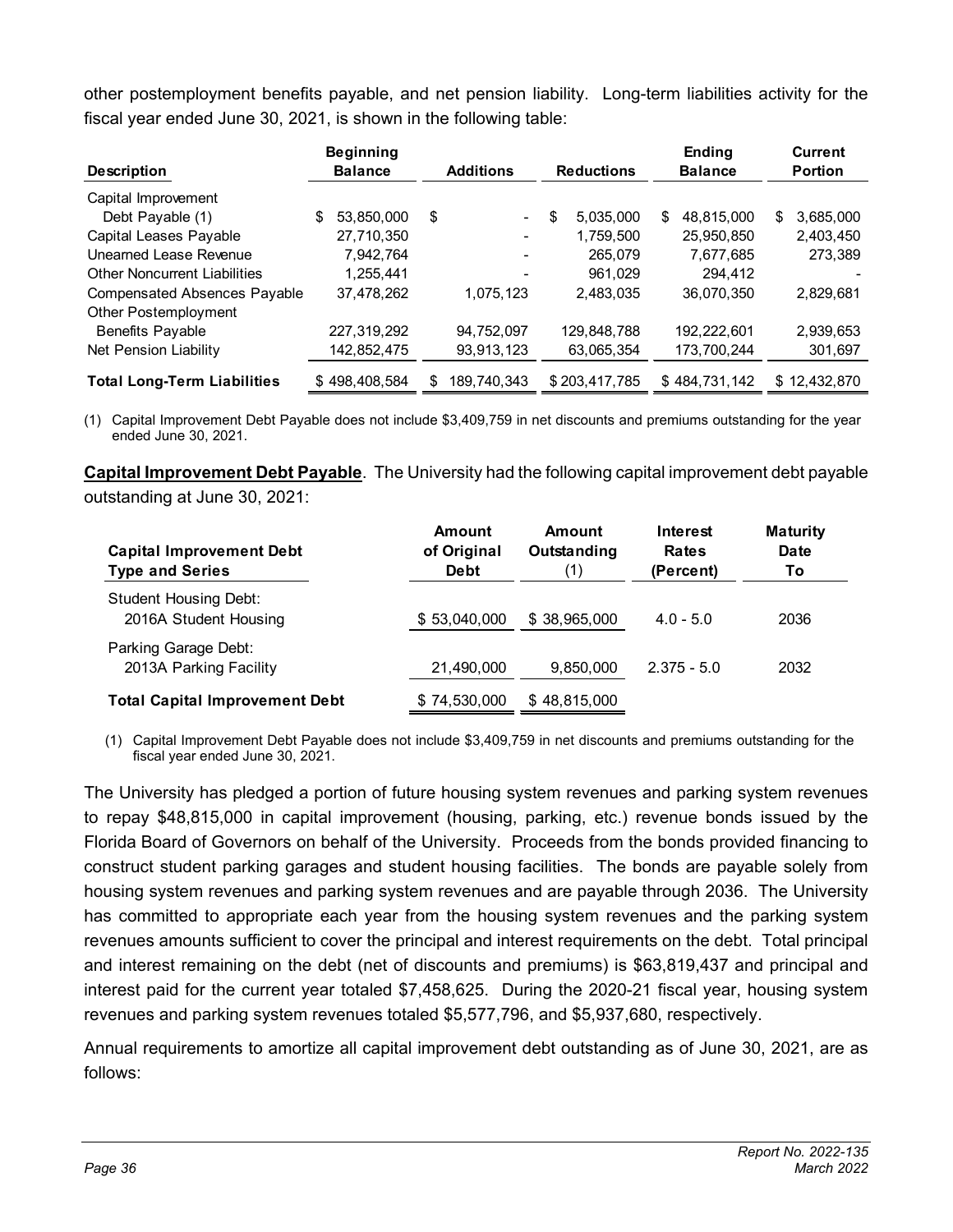| <b>Fiscal Year Ending June 30</b> | <b>Principal</b>                                       | Interest                                               | Total                                                 |  |  |
|-----------------------------------|--------------------------------------------------------|--------------------------------------------------------|-------------------------------------------------------|--|--|
| 2022<br>2023<br>2024<br>2025      | 3,685,000<br>\$<br>3,865,000<br>3,445,000<br>3,600,000 | 2,171,875<br>\$<br>1,987,625<br>1,828,106<br>1,673,981 | 5,856,875<br>S<br>5,852,625<br>5,273,106<br>5,273,981 |  |  |
| 2026<br>2027-2031                 | 3,760,000<br>20,070,000                                | 1,508,881<br>4,780,319                                 | 5,268,881<br>24,850,319                               |  |  |
| 2032-2036                         | 10,390,000                                             | 1,053,650                                              | 11,443,650                                            |  |  |
| Total                             | \$48,815,000                                           | \$15,004,437                                           | \$63,819,437                                          |  |  |

(1) Capital Improvement Debt Payable does not include \$3,409,759 in net discounts and premiums outstanding for the year ended June 30, 2021.

**Bonds Payable – Component Unit**. The Finance Corporation had the following bonds payable outstanding at June 30, 2021:

| <b>Bonds Payable</b>                              | Amount<br>of Original<br><b>Debt</b> | Amount<br>Outstanding<br>(1) | Interest<br><b>Rates</b><br>(Percent) | <b>Maturity</b><br>Date<br>To |
|---------------------------------------------------|--------------------------------------|------------------------------|---------------------------------------|-------------------------------|
| <b>Student Housing Debt:</b>                      |                                      |                              |                                       |                               |
| Series 2012A Tax-Exempt Bonds, Parliament Hall    | 46,205,000<br>\$.                    | 39,420,000<br>\$.            | $3.0 - 5.0$                           | 2042                          |
| Series 2012B Tax-Exempt Bonds, Innovation Village | 3.440.000                            | 1,460,000                    | $2.17 - 2.64$                         | 2025                          |
| Series 2019A Tax-Exempt Bonds, Innovation Village | 90,600,000                           | 86,265,000                   | $4.0 - 5.0$                           | 2040                          |
| Series 2019B Tax-Exempt Bonds, Student Housing    | 68,190,000                           | 68,190,000                   | $4.0 - 5.0$                           | 2050                          |
| Football Stadium Debt:                            |                                      |                              |                                       |                               |
| Series 2017 Bonds, Stadium                        | 40,035,000                           | 36,260,000                   | 2.61                                  | 2040                          |
| <b>Total Bonds Payable</b>                        | \$248,470,000                        | \$231,595,000                |                                       |                               |

(1) Bonds Payable does not include \$20,502,135 in unamortized bond premiums in the total principal outstanding for the year ended June 30, 2021.

The Finance Corporation issued new long-term capital improvement debt instruments as follows:

 On November 1, 2019, the Finance Corporation issued \$68,190,000 of Tax-Exempt Capital Improvement Revenue Bonds (Student Housing), Series 2019B for construction of new student housing facilities on the main Boca Raton campus and the John D. MacArthur campus in Jupiter, Florida. The Series 2019B bonds bear interest at a variable rate of 4 percent to 5 percent through maturity on July 1, 2049. Interest is paid semiannually on each January 1 and July 1. Principal on debt is paid annually commencing July 2022 through July 2049.

The Corporation is required to establish and collect fees, rentals and other charges from students, faculty members and others, in order for the net revenues available for debt service to be sufficient to cover at least 125 percent of the amount equal to the annual bond service requirement for the Series 2012A, 2012B, 2019A, and 2019B student housing bonds.

Annual requirements to amortize all bonds payable outstanding as of June 30, 2021, are as follows: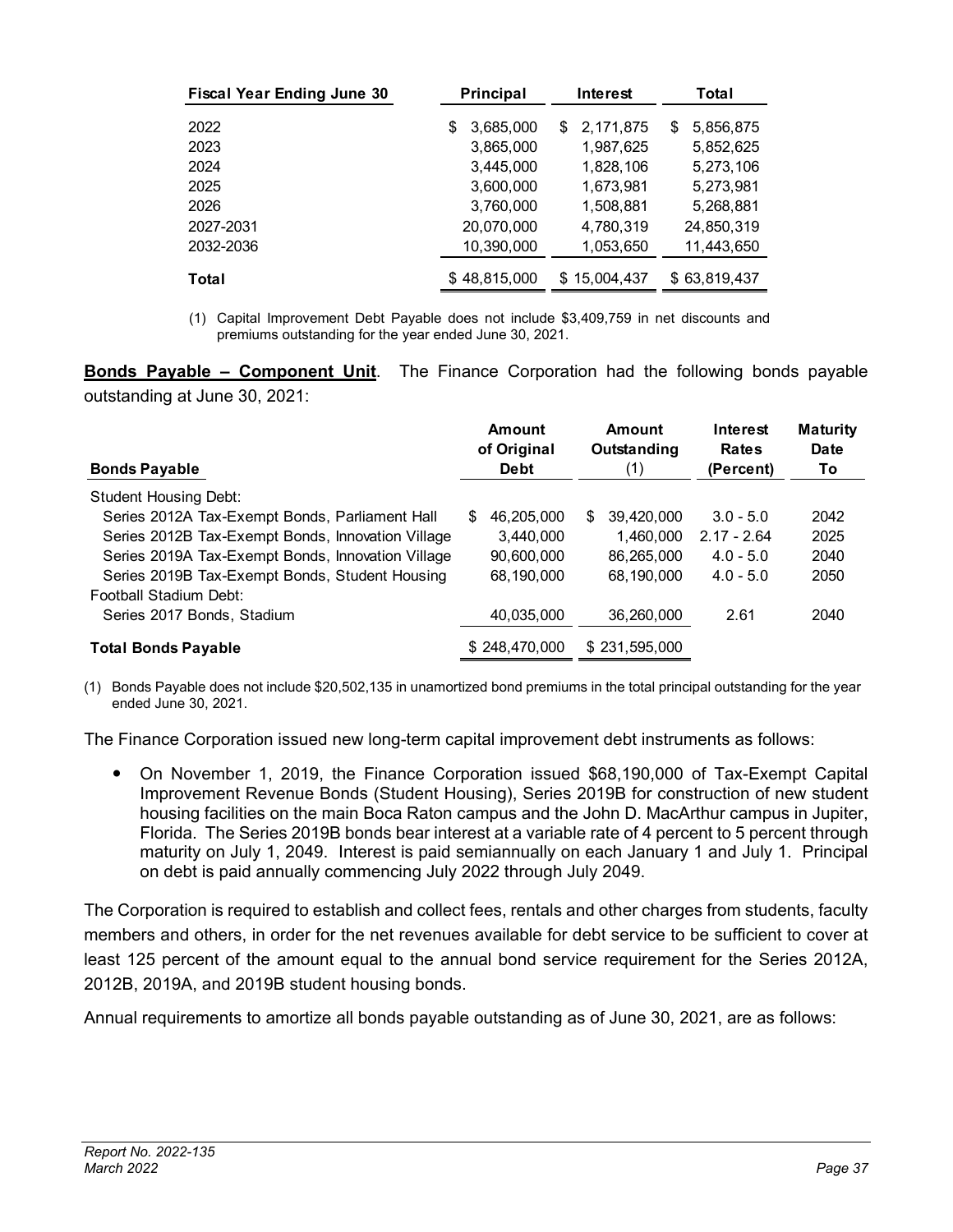| <b>Fiscal Year</b><br><b>Ending June 30</b> | Principal       |    | Interest      |    | Total         |
|---------------------------------------------|-----------------|----|---------------|----|---------------|
|                                             |                 |    |               |    |               |
| 2022                                        | \$<br>5,795,000 | \$ | 9,918,097     | \$ | 15,713,097    |
| 2023                                        | 7,250,000       |    | 9,644,705     |    | 16,894,705    |
| 2024                                        | 7.560.000       |    | 9.322.533     |    | 16,882,533    |
| 2025                                        | 7.880.000       |    | 8.991.755     |    | 16.871.755    |
| 2026                                        | 8.215.000       |    | 8.651.129     |    | 16.866.129    |
| 2027-2031                                   | 44.875.000      |    | 37.666.530    |    | 82.541.530    |
| 2032-2036                                   | 55.515.000      |    | 26.633.800    |    | 82,148,800    |
| 2037-2041                                   | 57.965.000      |    | 13,807,887    |    | 71,772,887    |
| 2042-2046                                   | 21,095,000      |    | 5,887,526     |    | 26,982,526    |
| 2047-2050                                   | 15,445,000      |    | 1,591,625     |    | 17,036,625    |
| Total                                       | \$231,595,000   |    | \$132,115,587 |    | \$363,710,587 |
|                                             |                 |    |               |    |               |

Note: Bonds Payable does not include \$20,502,135 in unamortized bond premiums in the total principal outstanding for the year ended June 30, 2021.

**Capital Leases Payable**. During the 2019-20 fiscal year, the University entered into two Energy Service Company (ESCO) equipment lease/purchase agreements for the purpose of replacing aging equipment, improve utility efficiency, and to reduce annual maintenance costs. The University's FPL Services ESCO Project is for the amount of \$8,716,000 with the stated interest rate of 2.612 percent. The University's Siemens ESCO Project is for the amount of \$8,841,350 with the stated interest rate of 2.52 percent.

Also, during the 2019-20 fiscal year, the University began reporting a parking services lease previously reported as an operating lease as a capital lease under GASB Statement No. 62.

During the 2011-12 fiscal year, the University entered into a capital lease agreement in connection with the Certificates of Participation (COP) issued by the FAU Foundation to build dormitory buildings on the Jupiter campus. The University, in exchange for use of the buildings, makes lease payments sufficient to cover all amounts due under the COP. At June 30, 2021, the amount reported by the University as capital leases payable include \$5,028,000 representing the total future payments remaining under the COP net of restricted cash on deposit with the Trustee.

Future minimum payments under capital lease agreements and the present value of the minimum payments as of June 30, 2021, are as follows:

| <b>Fiscal Year Ending June 30</b>                                   | Amount                                                             |
|---------------------------------------------------------------------|--------------------------------------------------------------------|
| 2022<br>2023<br>2024<br>2025<br>2026                                | 2,968,114<br>S<br>3,085,250<br>3,172,912<br>3,287,080<br>3,324,628 |
| 2027-2031                                                           | 13, 104, 778                                                       |
| <b>Total Minimum Payments</b><br>Less, Amount Representing Interest | 28,942,762<br>2,991,912                                            |
| <b>Present Value of Minimum Payments</b>                            | \$25,950,850                                                       |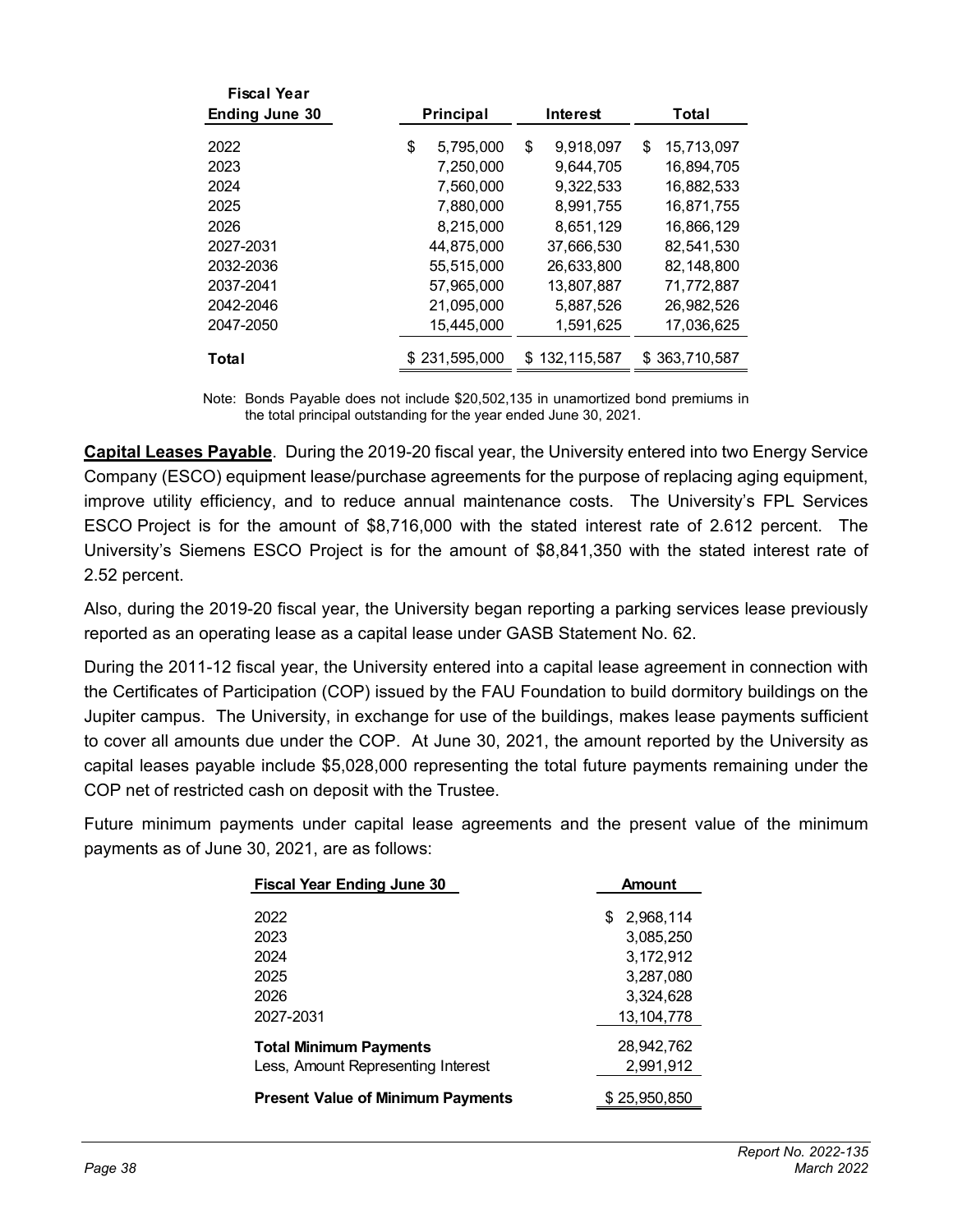**Certificates of Participation – Component Unit**. The FAU Foundation refunded its 1999 and 2000 Certificates of Participation through the issuance of Series 2012 Certificates of Participation for \$9,540,000. These funds were used to build dormitory buildings on the John D. MacArthur Campus in Jupiter, Florida. The stated interest rate on the 2012 certificates is 2.93 percent. At June 30, 2021, Certificates of Participation payable are as follows:

| <b>COP</b>    | Amount of     | Total       | Outstanding Outstanding | Interest       | Interest | <b>Maturity</b> |
|---------------|---------------|-------------|-------------------------|----------------|----------|-----------------|
| <b>Series</b> | <b>Issues</b> | Retired     | Principal               |                | Rate     | <b>Date</b>     |
| 2012          | \$9.540.000   | \$4,512,000 | \$5.028.000             | 694.015<br>- S | 2.93     | 2030            |

The FAU Foundation entered into agreements with the University, whereby the University was allowed use of the buildings in exchange for the University paying all amounts due under the Certificates.

**Unearned Lease Revenue**. The University leased land to the Finance Corporation under a noncancelable agreement dated March 4, 2010, with terms extending through July 2040. The lease was prepaid in March 2010 by the Finance Corporation to the University for the sum of \$12,000,000 and the unearned lease revenue was being amortized over the life of the agreement. In 2019, the Finance Corporation issued new debt for a longer period extending the prepaid lease term from July 2040 to July 2049. Accordingly, the University amortized the unearned lease revenue over the remaining lease term in conjunction with the maturity date of the new debt pursuant to GASB Statement No. 62. The unearned lease revenue amount held by the University totaled \$7,677,685 at June 30, 2021, of which \$273,389 was reported as current.

**Other Noncurrent Liabilities**. This represents the University's liability for the Federal Capital Contribution (advance) provided to fund the University's Federal Perkins Loan program. These loans were returned to the Department of Education since the University ceased the Federal Perkins Loan Program at the end of the 2020-21 fiscal year.

**Compensated Absences Payable**. Employees earn the right to be compensated during absences for annual leave (vacation) and sick leave earned pursuant to Board of Governors' Regulations, University regulations, and bargaining agreements. Leave earned is accrued to the credit of the employee and records are kept on each employee's unpaid (unused) leave balance. The University reports a liability for the accrued leave; however, State noncapital appropriations fund only the portion of accrued leave that is used or paid in the current fiscal year. Although the University expects the liability to be funded primarily from future appropriations, generally accepted accounting principles do not permit the recording of a receivable in anticipation of future appropriations. At June 30, 2021, the estimated liability for compensated absences, which includes the University's share of the Florida Retirement System and FICA contributions, totaled \$36,070,350. The current portion of the compensated absences liability, \$2,829,681, is the amount expected to be paid in the coming fiscal year and represents a historical percentage of leave used applied to total accrued leave liability.

**Other Postemployment Benefits Payable**. The University follows GASB Statement No. 75, *Accounting and Financial Reporting for Postemployment Benefits Other Than Pensions*, for certain postemployment healthcare benefits administered by the State Group Health Insurance Program (Program). As a participating employer in the Program, the University recognizes its proportionate share of the collective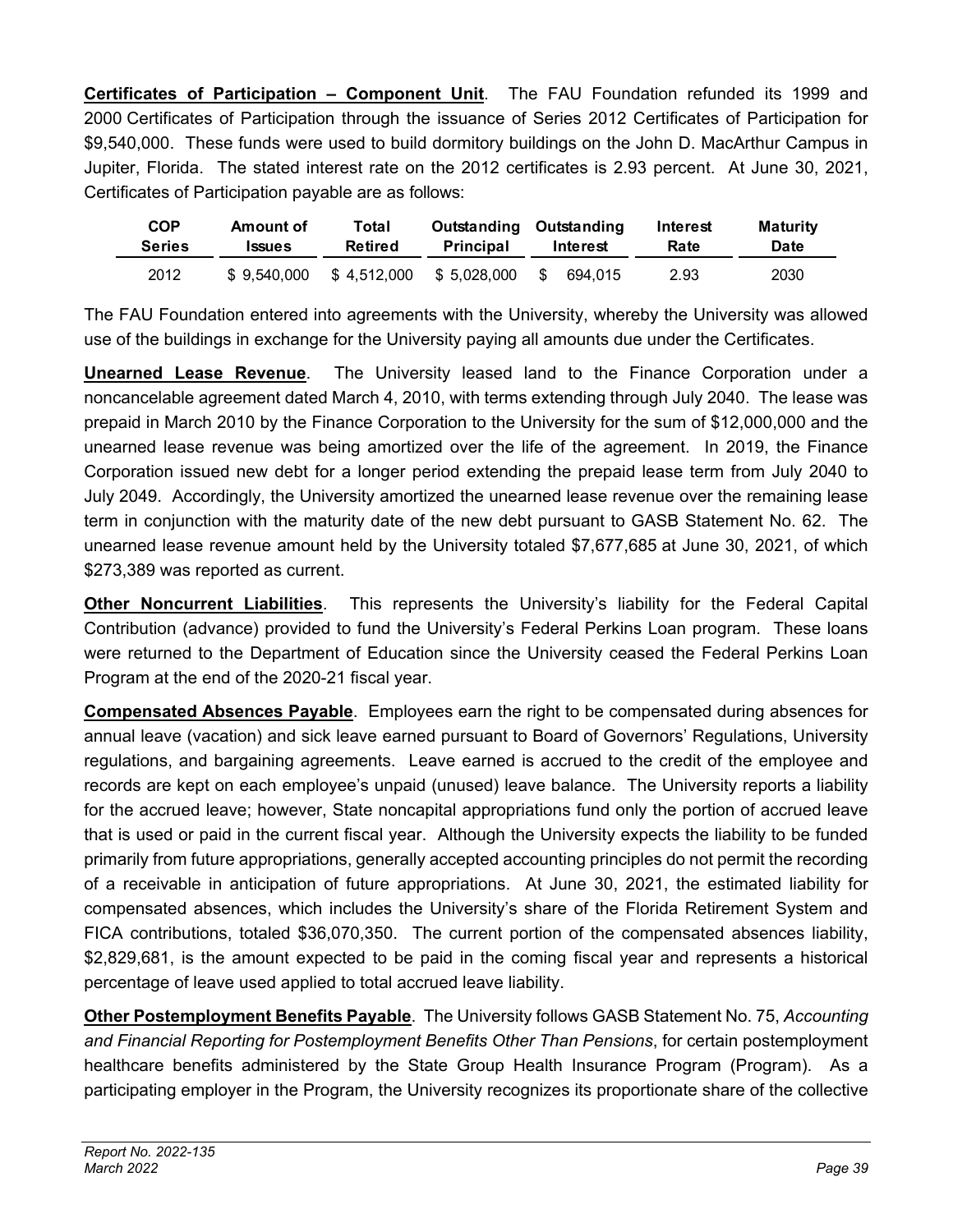other postemployment benefits liability of the multiple-employer defined benefit health plan. As of June 30, 2021, the University's proportionate share of the total OPEB liability totaled \$192,222,601.

#### *General Information about the OPEB Plan*

*Plan Description*. The Division of State Group Insurance's Other Postemployment Benefits Plan (OPEB Plan) is a multiple-employer defined benefit plan administered by the State of Florida. Pursuant to the provisions of Section 112.0801, Florida Statutes, all employees who retire from the University are eligible to participate in the State Group Health Insurance Program. Retirees and their eligible dependents shall be offered the same health and hospitalization insurance coverage as is offered to active employees at a premium cost of no more than the premium cost applicable to active employees. A retiree means any officer or employee who retires under a State retirement system or State optional annuity or retirement program or is placed on disability retirement and who begins receiving retirement benefits immediately after retirement from employment. In addition, any officer or employee who retires under the Florida Retirement System Investment Plan is considered a "retiree" if he or she meets the age and service requirements to qualify for normal retirement or has attained the age of 59.5 years and has the years of service required for vesting. The University subsidizes the premium rates paid by retirees by allowing them to participate in the OPEB Plan at reduced or blended group (implicitly subsidized) premium rates for both active and retired employees. These rates provide an implicit subsidy for retirees because retiree healthcare costs are generally greater than active employee healthcare costs. No assets are accumulated in a trust that meet the criteria in paragraph 4 of GASB Statement No. 75. The OPEB Plan contribution requirements and benefit terms necessary for funding the OPEB Plan each year is on a pay-as-you-go basis as established by the Governor's recommended budget and the General Appropriations Act. Retirees are required to enroll in the Federal Medicare (Medicare) program for their primary coverage as soon as they are eligible.

*Benefits Provided*. The OPEB Plan provides healthcare benefits for retirees and their dependents. The OPEB Plan only provides an implicit subsidy as described above.

#### *Proportionate Share of the Total OPEB Liability*

The University's proportionate share of the total OPEB liability of \$192,222,601 was measured as of June 30, 2020, and was determined by an actuarial valuation as of July 1, 2020. At June 30, 2021, the University's proportionate share, determined by its proportion of total benefit payments made, was 1.87 percent, which was an increase of 0.07 percent from its proportionate share reported as of June 30, 2020.

*Actuarial Assumptions and Other Inputs*. The total OPEB liability was determined using the following actuarial assumptions and other inputs, applied to all periods included in the measurement, unless otherwise specified: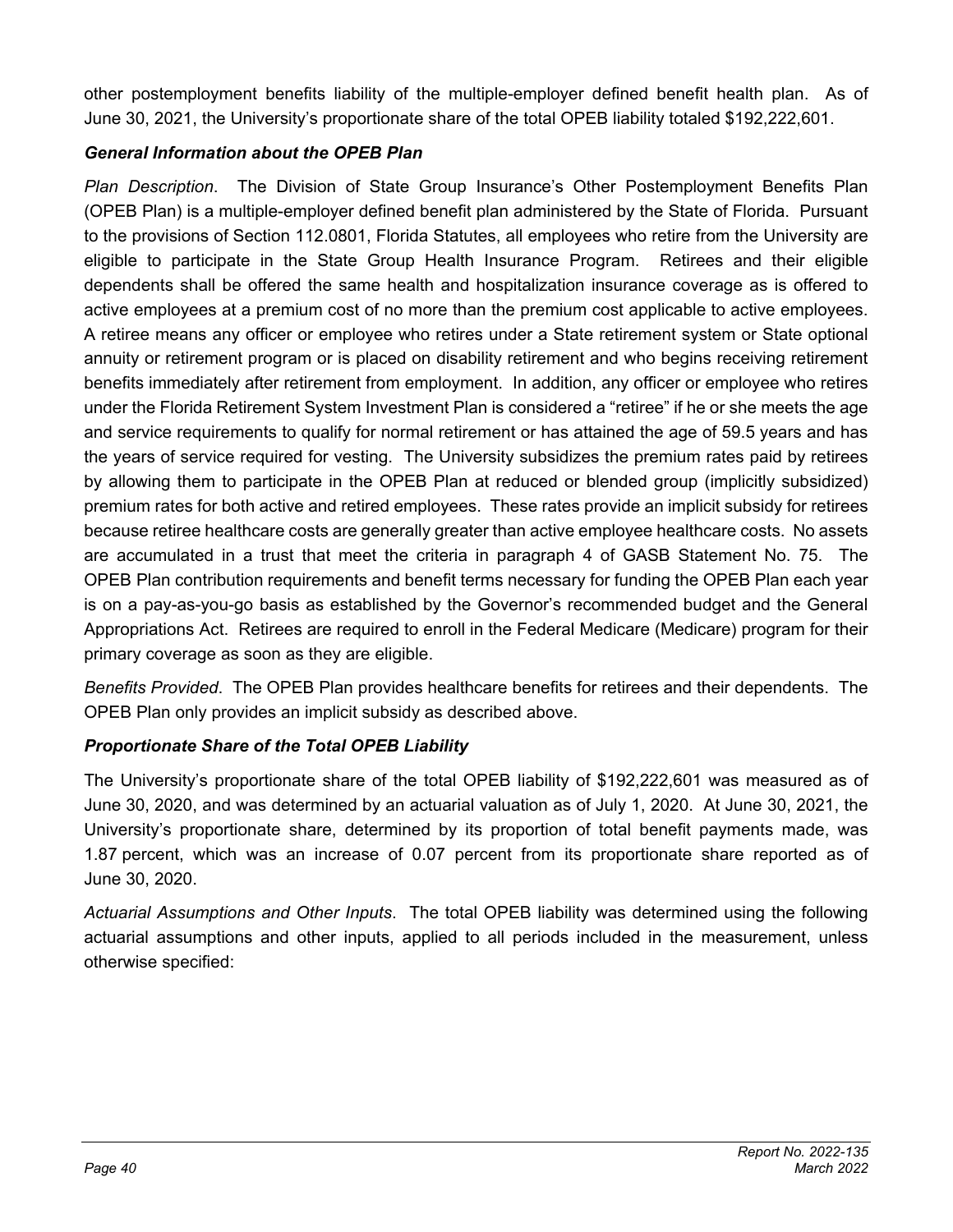| Inflation                                                     | 2.60 percent                                                                                       |
|---------------------------------------------------------------|----------------------------------------------------------------------------------------------------|
| Salary increases                                              | Varies by FRS Class                                                                                |
| Discount rate                                                 | 2.66 percent                                                                                       |
| Healthcare cost trend rates<br>Preferred Provider Option Plan | 7.78 percent for 2021, decreasing to a<br>maximum rate of 4.04 percent for 2076 and<br>later years |
| Health Maintenance Organization Plan                          | 5.66 percent for 2021, decreasing to a<br>maximum rate of 4.04 percent for 2076 and<br>later years |
| Retirees' share of benefit-related costs                      | 100 percent of projected health insurance<br>premiums for retirees                                 |

The discount rate was based on the S&P Municipal Bond 20-Year High Grade Rate Index.

Mortality rates were based on the PUB-2010 base table, projected generationally with Scale MP-2018.

The demographic actuarial assumptions for retirement, disability incidence, and withdrawal used in the July 1, 2019, valuation were on the same demographic assumptions that were used for the Florida Retirement System July 1, 2018 Actuarial Valuation with the exception of mortality.

The Demographic assumptions were based on 2014 Experience Study prepared by Milliman on September 8, 2014. Updated Assumptions for the FRS July 1, 2018 Actuarial Valuation were approved by the 2018 Actuarial Assumptions Conference.

The following changes have been made since the prior valuation:

- The census data reflects changes in status for the 12-month period since July 1, 2020.
- The discount rate as of the measurement date for GASB Statement No. 75 purposes is 2.66 percent. The prior GASB Statement No. 75 report used 2.79 percent. The GASB Statement No. 75 discount rate is based on the 20-year S&P municipal bond rate as of the measurement date.
- The previous valuation conducted as of July 1, 2019, reflected the full impact of the Excise Tax that was to go into effect in 2022. The impact of this change was an increase in liabilities of about 12 percent. Since the previous valuation, this tax was repealed. The current valuation reflects this. The impact of this change is a decrease in the Total OPEB Liability of about 13 percent.
- The assumed claims and premiums reflect the actual claims information as well as the premiums that are actually being charged to participants. The recent favorable claims experience resulted in lower liabilities as of June 30, 2020.
- The medical trend assumption is updated each year based on the Getzen Model. The medical trend rates used are consistent with the August 2020 Report on Financial Outlook of the Plan along with information from the Getzen Model and actuarial judgment. The impact of the trend rate changes is a decrease in the liability, due primarily to lower trend rates in the first several years.
- Mortality rates were updated to align with those used in the actuarial valuation of the Florida Retirement System (FRS) conducted by Milliman as of July 1, 2019. Rates were previously based on RP-2000 mortality tables with fully generational improvement using Scale BB. Underlying tables were updated to use PUB-2010 mortality tables with fully generational improvement using Scale MP-2018. This change decreased the Total OPEB Liability by about 5 percent.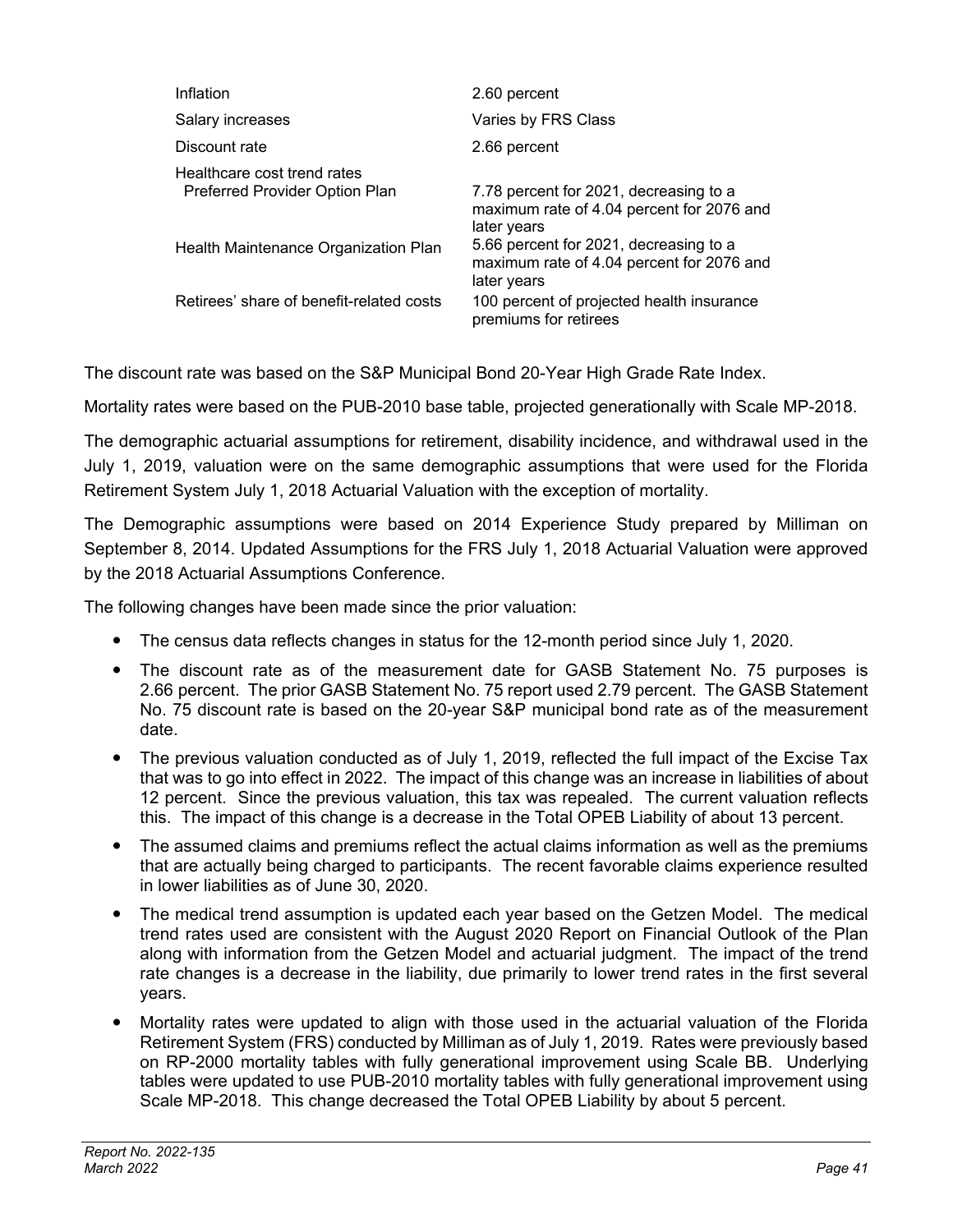Most actively employed participants in the Plan are health plan subscribers. Those participants are assumed to continue their current health coverage into retirement. For those who are not currently covered under the health plan, 72 percent are assumed to elect PPO coverage in retirement. The remaining 28 percent are assumed to elect HMO coverage. This assumption is based on guidance provided by the DSGI in an email on September 22, 2020. This change resulted in a small decrease in the Total OPEB Liability.

*Sensitivity of the University's Proportionate Share of the Total OPEB Liability to Changes in the Discount Rate*. The following table presents the University's proportionate share of the total OPEB liability, as well as what the University's proportionate share of the total OPEB liability would be if it were calculated using a discount rate that is 1 percentage point lower (1.66 percent) or 1 percentage point higher (3.66 percent) than the current rate:

|                                                                 | $1\%$           | Current              | 1%              |
|-----------------------------------------------------------------|-----------------|----------------------|-----------------|
|                                                                 | <b>Decrease</b> | <b>Discount Rate</b> | <b>Increase</b> |
|                                                                 | $(1.66\%)$      | $(2.66\%)$           | $(3.66\%)$      |
| University's proportionate share<br>of the total OPEB liability | \$239,342,360   | \$192,222,601        | \$156,541,060   |

*Sensitivity of the University's Proportionate Share of the Total OPEB Liability to Changes in the Healthcare Cost Trend Rates*. The following table presents the University's proportionate share of the total OPEB liability, as well as what the University's proportionate share of the total OPEB liability would be if it were calculated using healthcare cost trend rates that are 1 percentage point lower or 1 percentage point higher than the current healthcare cost trend rates:

|                                  | <b>1% Decrease</b> | <b>Healthcare</b><br><b>Cost Trend</b><br><b>Rates</b> | 1% Increase   |
|----------------------------------|--------------------|--------------------------------------------------------|---------------|
| University's proportionate share |                    |                                                        |               |
| of the total OPEB liability      | \$152,797,893      | \$192,222,601                                          | \$246,346,448 |

# *OPEB Expense and Deferred Outflows of Resources and Deferred Inflows of Resources Related to OPEB***.**

For the fiscal year ended June 30, 2021, the University recognized OPEB expense of \$10,876,578. At June 30, 2021, the University reported deferred outflows of resources and deferred inflows of resources related to OPEB from the following sources: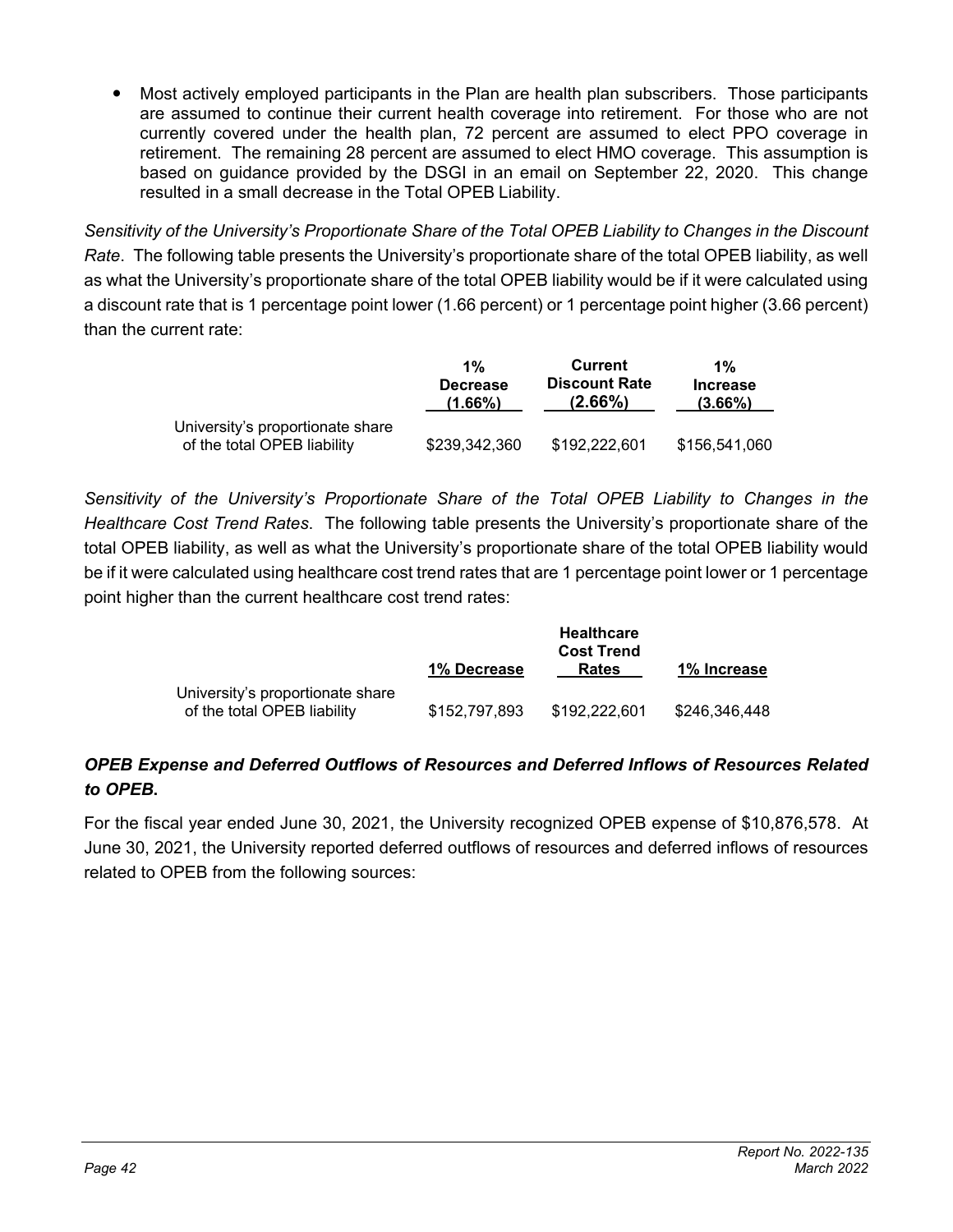| <b>Description</b>                                                           | <b>Deferred Outflows</b><br>of Resources |    | <b>Deferred Inflows</b><br>of Resources |  |
|------------------------------------------------------------------------------|------------------------------------------|----|-----------------------------------------|--|
| Differences between expected                                                 |                                          |    |                                         |  |
| and actual experience                                                        | \$                                       | \$ | 11,231,034                              |  |
| Change of assumptions or other inputs                                        | 25,412,467                               |    | 72,744,018                              |  |
| Changes in proportion and differences<br>between University benefit payments |                                          |    |                                         |  |
| and proportionate share of benefit payments                                  | 20,465,007                               |    | 176,822                                 |  |
| Transactions subsequent to the                                               |                                          |    |                                         |  |
| measurement date                                                             | 3,464,500                                |    |                                         |  |
| Total                                                                        | \$<br>49.341.974                         | \$ | 84.151.874                              |  |

Of the total amount reported as deferred outflows of resources related to OPEB, \$3,464,500 resulting from transactions (e.g. University benefit payments) subsequent to the measurement date and before the end of the fiscal year will be included as a reduction of the total OPEB liability and included in OPEB expense in the fiscal year ended June 30, 2022. Other amounts reported as deferred outflows of resources and deferred inflows of resources related to OPEB will be recognized in OPEB expense as follows:

| <b>Fiscal Year Ending June 30</b> | <b>Amount</b>     |
|-----------------------------------|-------------------|
| 2022                              | (8, 186, 667)     |
| 2023                              | (8, 186, 667)     |
| 2024                              | (8, 186, 667)     |
| 2025                              | (8, 186, 667)     |
| 2026                              | (4,456,859)       |
| Thereafter                        | (1,070,873)       |
| Total                             | \$ (38, 274, 400) |

**Net Pension Liability**. As a participating employer in the Florida Retirement System (FRS), the University recognizes its proportionate share of the collective net pension liabilities of the FRS cost-sharing multiple-employer defined benefit plans. As of June 30, 2021, the University's proportionate share of the net pension liabilities totaled \$173,700,244. Note 10. includes a complete discussion of defined benefit pension plans.

# **10. Retirement Plans – Defined Benefit Pension Plans**

# **General Information about the Florida Retirement System (FRS)**.

The FRS was created in Chapter 121, Florida Statutes, to provide a defined benefit pension plan for participating public employees. The FRS was amended in 1998 to add the Deferred Retirement Option Program (DROP) under the defined benefit plan and amended in 2000 to provide a defined contribution plan alternative to the defined benefit plan for FRS members effective July 1, 2002. This integrated defined contribution pension plan is the FRS Investment Plan. Chapter 121, Florida Statutes, also provides for nonintegrated, optional retirement programs in lieu of the FRS to certain members of the Senior Management Service Class employed by the State and faculty and specified employees in the State university system. Chapter 112, Florida Statutes, established the Retiree Health Insurance Subsidy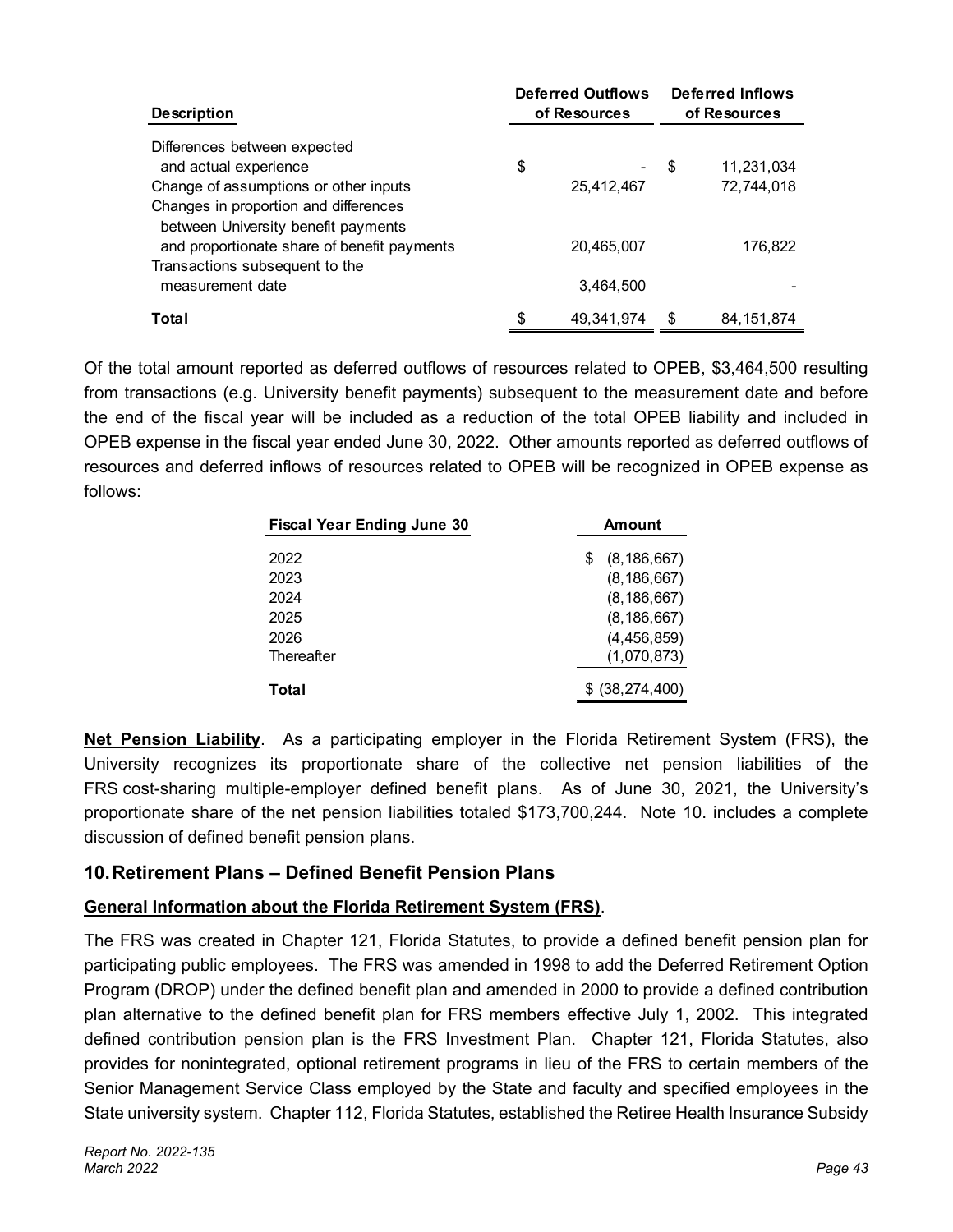(HIS) Program, a cost-sharing multiple-employer defined benefit pension plan to assist retired members of any State-administered retirement system in paying the costs of health insurance.

Essentially all regular employees of the University are eligible to enroll as members of the State-administered FRS. Provisions relating to the FRS are established by Chapters 121 and 122, Florida Statutes; Chapter 112, Part IV, Florida Statutes; Chapter 238, Florida Statutes; and FRS Rules, Chapter 60S, Florida Administrative Code; wherein eligibility, contributions, and benefits are defined and described in detail. Such provisions may be amended at any time by further action from the Florida Legislature. The FRS is a single retirement system administered by the Florida Department of Management Services, Division of Retirement, and consists of two cost-sharing multiple-employer defined benefit plans and other nonintegrated programs. An annual comprehensive financial report of the FRS, which includes its financial statements, required supplementary information, actuarial report, and other relevant information, is available from the Florida Department of Management Services Web site (www.dms.myflorida.com).

The University's FRS and HIS pension expense totaled \$35,091,647 for the fiscal year ended June 30, 2021.

#### **FRS Pension Plan**

*Plan Description*. The FRS Pension Plan (Plan) is a cost-sharing multiple-employer defined benefit pension plan, with a DROP for eligible employees. The general classes of membership are as follows:

- *Regular Class* Members of the FRS who do not qualify for membership in the other classes.
- *Senior Management Service Class* (SMSC) Members in senior management level positions.
- *Special Risk Class* Members who are employed as law enforcement officers and meet the criteria to qualify for this class.

Employees enrolled in the Plan prior to July 1, 2011, vest at 6 years of creditable service and employees enrolled in the Plan on or after July 1, 2011, vest at 8 years of creditable service. All vested members, enrolled prior to July 1, 2011, are eligible for normal retirement benefits at age 62 or at any age after 30 years of creditable service, except for members classified as special risk who are eligible for normal retirement benefits at age 55 or at any age after 25 years of creditable service. All members enrolled in the Plan on or after July 1, 2011, once vested, are eligible for normal retirement benefits at age 65 or any time after 33 years of creditable service, except for members classified as special risk who are eligible for normal retirement benefits at age 60 or at any age after 30 years of creditable service. Employees enrolled in the Plan may include up to 4 years of credit for military service toward creditable service. The Plan also includes an early retirement provision; however, there is a benefit reduction for each year a member retires before his or her normal retirement date. The Plan provides retirement, disability, death benefits, and annual cost-of-living adjustments to eligible participants.

The DROP, subject to provisions of Section 121.091, Florida Statutes, permits employees eligible for normal retirement under the Plan to defer receipt of monthly benefit payments while continuing employment with an FRS-participating employer. An employee may participate in DROP for a period not to exceed 60 months after electing to participate. During the period of DROP participation, deferred monthly benefits are held in the FRS Trust Fund and accrue interest. The net pension liability does not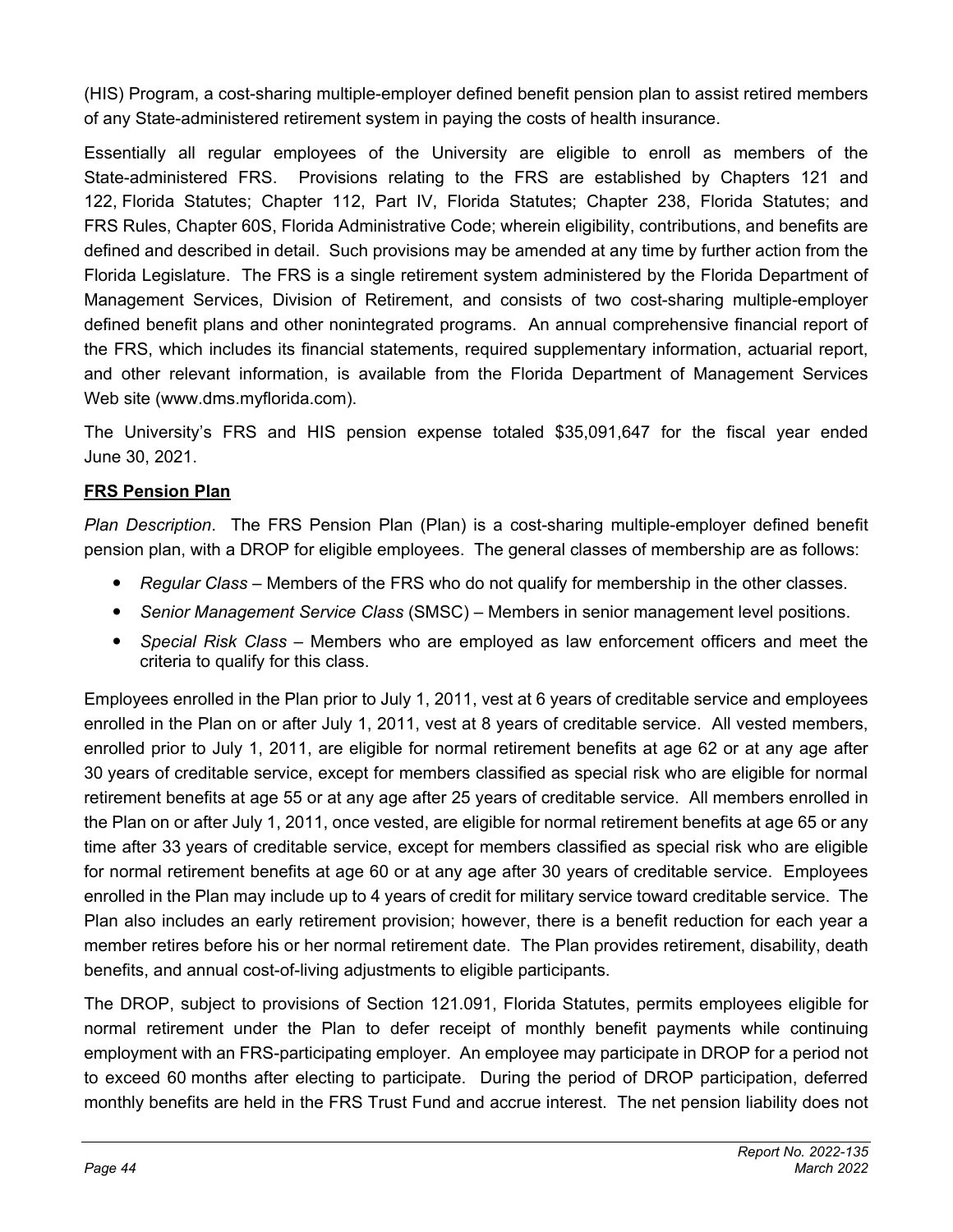include amounts for DROP participants, as these members are considered retired and are not accruing additional pension benefits.

*Benefits Provided*. Benefits under the Plan are computed on the basis of age, and/or years of service, average final compensation, and credit service. Credit for each year of service is expressed as a percentage of the average final compensation. For members initially enrolled before July 1, 2011, the average final compensation is the average of the 5 highest fiscal years' earnings; for members initially enrolled on or after July 1, 2011, the average final compensation is the average of the 8 highest fiscal years' earnings. The total percentage value of the benefit received is determined by calculating the total value of all service, which is based on retirement plan and/or the class to which the member belonged when the service credit was earned. Members are eligible for in-line-of-duty or regular disability and survivors' benefits. The following table shows the percentage value for each year of service credit earned:

| Class, Initial Enrollment, and Retirement Age/Years of Service    | % Value |
|-------------------------------------------------------------------|---------|
| Regular Class members initially enrolled before July 1, 2011      |         |
| Retirement up to age 62 or up to 30 years of service              | 1.60    |
| Retirement at age 63 or with 31 years of service                  | 1.63    |
| Retirement at age 64 or with 32 years of service                  | 1.65    |
| Retirement at age 65 or with 33 or more years of service          | 1.68    |
| Regular Class members initially enrolled on or after July 1, 2011 |         |
| Retirement up to age 65 or up to 33 years of service              | 1.60    |
| Retirement at age 66 or with 34 years of service                  | 1.63    |
| Retirement at age 67 or with 35 years of service                  | 1.65    |
| Retirement at age 68 or with 36 or more years of service          | 1.68    |
| <b>Senior Management Service Class</b>                            | 2.00    |
| <b>Special Risk Class</b>                                         | 3.00    |
|                                                                   |         |

As provided in Section 121.101, Florida Statutes, if the member was initially enrolled in the Plan before July 1, 2011, and all service credit was accrued before July 1, 2011, the annual cost-of-living adjustment is 3 percent per year. If the member was initially enrolled before July 1, 2011, and has service credit on or after July 1, 2011, there is an individually calculated cost-of-living adjustment. The annual cost-of-living adjustment is a proportion of 3 percent determined by dividing the sum of the pre-July 2011 service credit by the total service credit at retirement multiplied by 3 percent. Plan members initially enrolled on or after July 1, 2011, will not have a cost-of-living adjustment after retirement.

*Contributions*. The Florida Legislature establishes contribution rates for participating employers and employees. Contribution rates during the 2020-21 fiscal year were: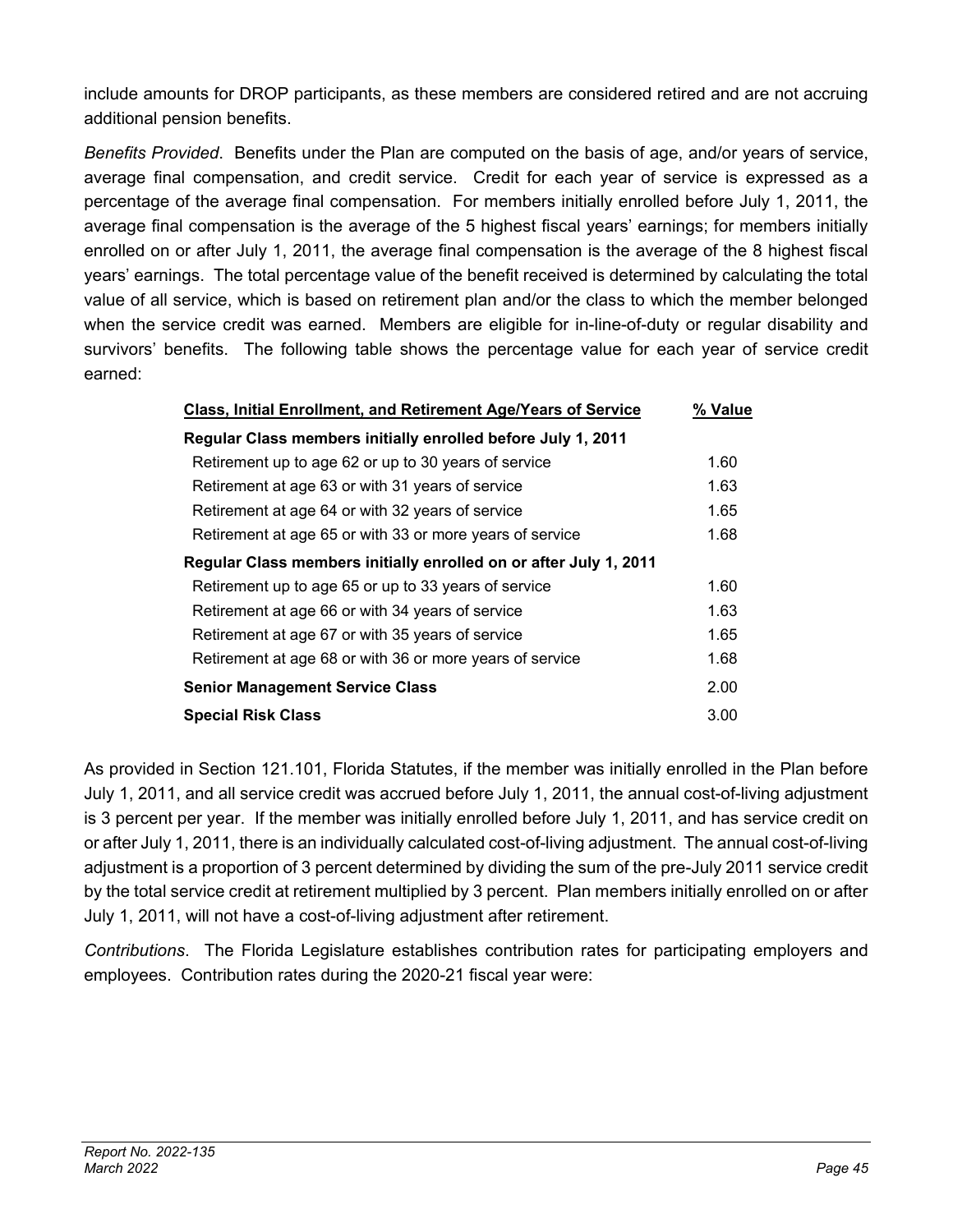|                                                                                             | <b>Percent of Gross Salary</b> |             |
|---------------------------------------------------------------------------------------------|--------------------------------|-------------|
| <b>Class</b>                                                                                | <b>Employee</b>                | Emplover(1) |
| FRS, Regular                                                                                | 3.00                           | 10.00       |
| FRS, Senior Management Service                                                              | 3.00                           | 27.29       |
| FRS, Special Risk                                                                           | 3.00                           | 24.45       |
| Deferred Retirement Option Program (applicable to<br>members from all of the above classes) | 0.00                           | 16.98       |
| FRS, Reemployed Retiree                                                                     | (2)                            | (2)         |

(1) Employer rates include 1.66 percent for the postemployment health insurance subsidy. Also, employer rates, other than for DROP participants, include 0.06 percent for administrative costs of the Investment Plan.

(2) Contribution rates are dependent upon retirement class in which reemployed.

The University's contributions to the Plan totaled \$12,110,148 for the fiscal year ended June 30, 2021.

*Pension Liabilities, Pension Expense, and Deferred Outflows of Resources and Deferred Inflows of Resources Related to Pensions*. At June 30, 2021, the University reported a liability of \$144,760,577 for its proportionate share of the net pension liability. The net pension liability was measured as of June 30, 2020, and the total pension liability used to calculate the net pension liability was determined by an actuarial valuation as of July 1, 2020. The University's proportionate share of the net pension liability was based on the University's 2019-20 fiscal year contributions relative to the total 2019-20 fiscal year contributions of all participating members. At June 30, 2020, the University's proportionate share was 0.334000126 percent, which was a decrease of 0.002190232 from its proportionate share measured as of June 30, 2019.

For the year ended June 30, 2021, the University recognized pension expense of \$32,593,487. In addition, the University reported deferred outflows of resources and deferred inflows of resources related to pensions from the following sources:

| <b>Description</b>                                                                                | <b>Deferred Outflows</b><br>of Resources |            | Deferred Inflows<br>of Resources |         |
|---------------------------------------------------------------------------------------------------|------------------------------------------|------------|----------------------------------|---------|
| Differences between expected                                                                      |                                          |            |                                  |         |
| and actual experience                                                                             | \$                                       | 5,540,282  | \$                               |         |
| Change of assumptions                                                                             |                                          | 26,206,270 |                                  |         |
| Net difference between projected and<br>actual earnings on FRS Plan investments                   |                                          | 8,619,184  |                                  |         |
| Changes in proportion and differences between<br>University contributions and proportionate share |                                          |            |                                  |         |
| of contributions                                                                                  |                                          | 4.323.333  |                                  | 541.934 |
| University FRS contributions subsequent to the                                                    |                                          |            |                                  |         |
| measurement date                                                                                  |                                          | 12,110,148 |                                  |         |
| Total                                                                                             | \$                                       | 56,799,217 | S                                | 541,934 |

The deferred outflows of resources totaling \$12,110,148, resulting from University contributions subsequent to the measurement date will be recognized as a reduction of the net pension liability in the fiscal year ending June 30, 2022. Other amounts reported as deferred outflows of resources and deferred inflows of resources related to pensions will be recognized in pension expense as follows: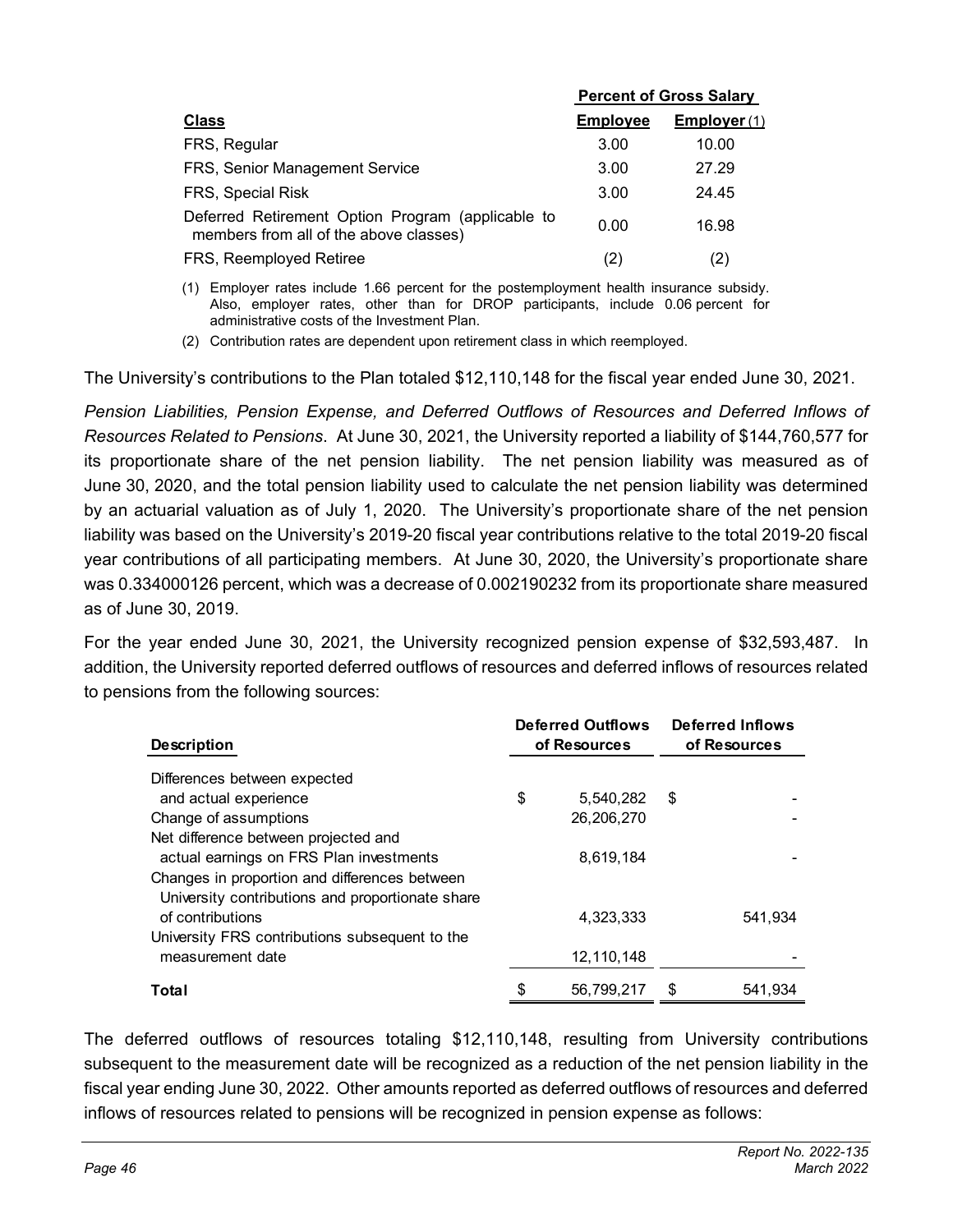| <b>Fiscal Year Ending June 30</b> | Amount         |
|-----------------------------------|----------------|
| 2022                              | 9,670,528<br>S |
| 2023                              | 14,215,343     |
| 2024                              | 11,982,315     |
| 2025                              | 6,853,288      |
| 2026                              | 1,425,661      |
| <b>Total</b>                      | \$44,147,135   |

*Actuarial Assumptions*. The total pension liability in the July 1, 2020, actuarial valuation was determined using the following actuarial assumptions, applied to all periods included in the measurement:

| Inflation                 | 2.40 percent                                                                 |
|---------------------------|------------------------------------------------------------------------------|
| Salary increases          | 3.25 percent, average, including inflation                                   |
| Investment rate of return | 6.80 percent, net of pension plan investment<br>expense, including inflation |

Mortality rates were based on the PUB-2010 base table, projected generationally with Scale MP-2018.

The actuarial assumptions used in the July 1, 2020, valuation were based on the results of an actuarial experience study for the period July 1, 2013, through June 30, 2018.

The long-term expected rate of return on pension plan investments was not based on historical returns, but instead is based on a forward-looking capital market economic model. The allocation policy's description of each asset class was used to map the target allocation to the asset classes shown below. Each asset class assumption is based on a consistent set of underlying assumptions, and includes an adjustment for the inflation assumption. The target allocation and best estimates of arithmetic and geometric real rates of return for each major asset class are summarized in the following table:

| <b>Asset Class</b>           | <b>Target</b><br>Allocation (1) | Annual<br><b>Arithmetic</b><br><b>Return</b> | Compound<br>Annual<br>(Geometric)<br>Return | <b>Standard</b><br><b>Deviation</b> |
|------------------------------|---------------------------------|----------------------------------------------|---------------------------------------------|-------------------------------------|
| Cash                         | 1.0%                            | $2.2\%$                                      | $2.2\%$                                     | 1.2%                                |
| <b>Fixed Income</b>          | 19.0%                           | $3.0\%$                                      | 2.9%                                        | 3.5%                                |
| <b>Global Equity</b>         | 54.2%                           | $8.0\%$                                      | 6.7%                                        | 17.1%                               |
| Real Estate (Property)       | 10.3%                           | 6.4%                                         | 5.8%                                        | 11.7%                               |
| <b>Private Equity</b>        | 11.1%                           | 10.8%                                        | 8.1%                                        | 25.7%                               |
| <b>Strategic Investments</b> | 4.4%                            | 5.5%                                         | 5.3%                                        | 6.9%                                |
| Total                        | 100.0%                          |                                              |                                             |                                     |
| Assumed inflation - Mean     |                                 |                                              | 2.4%                                        | 1.7%                                |

(1) As outlined in the Plan's investment policy.

*Discount Rate*. The discount rate used to measure the total pension liability was 6.80 percent. The Plan's fiduciary net position was projected to be available to make all projected future benefit payments of current active and inactive employees. Therefore, the discount rate for calculating the total pension liability is equal to the long-term expected rate of return. The discount rate used in the 2020 valuation was updated from 6.90 percent to 6.80 percent.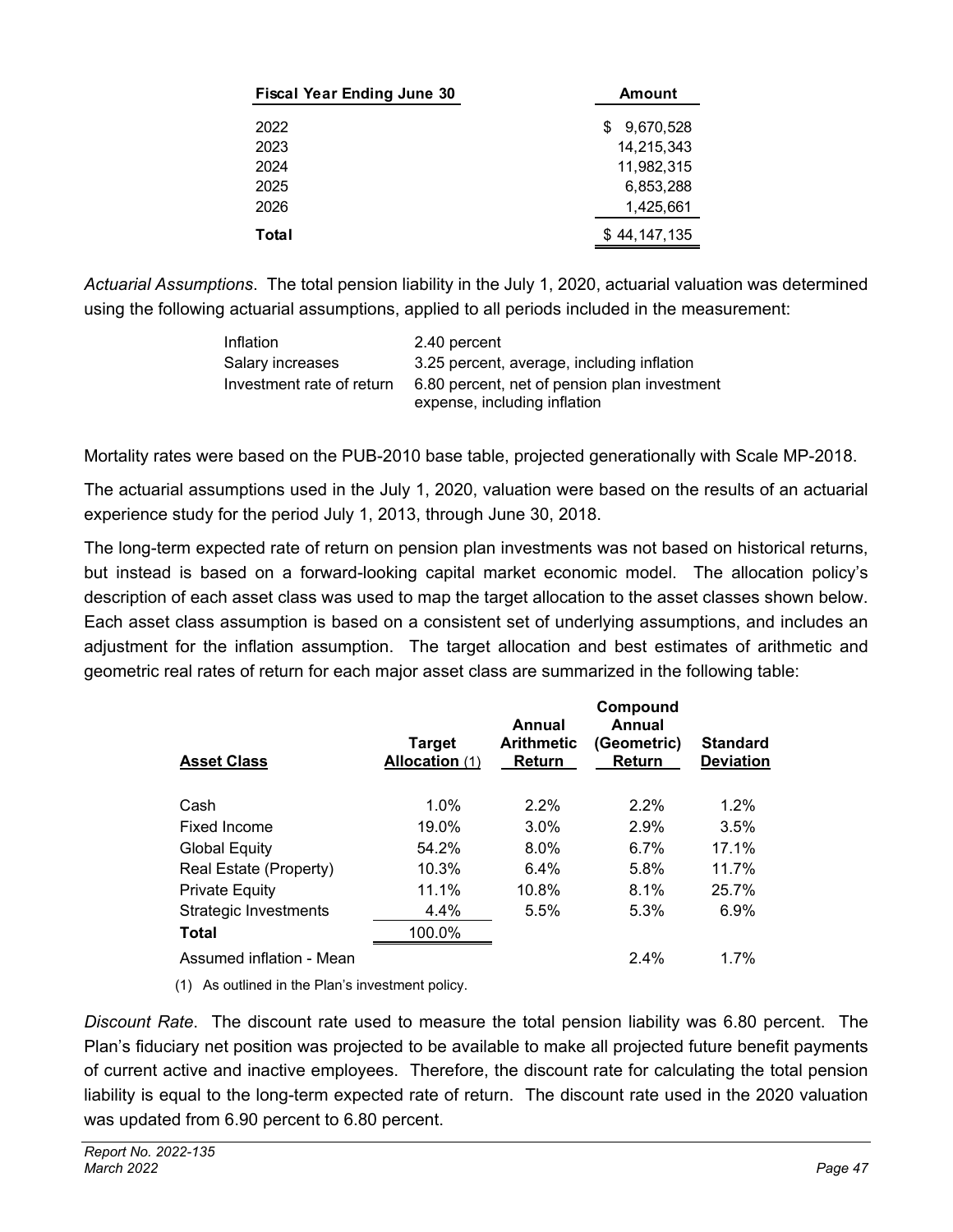*Sensitivity of the University's Proportionate Share of the Net Pension Liability to Changes in the Discount Rate*. The following presents the University's proportionate share of the net pension liability calculated using the discount rate of 6.80 percent, as well as what the University's proportionate share of the net pension liability would be if it were calculated using a discount rate that is 1 percentage point lower (5.80 percent) or 1 percentage point higher (7.80 percent) than the current rate:

|                                                                  | 1%              | <b>Current</b>       | $1\%$           |
|------------------------------------------------------------------|-----------------|----------------------|-----------------|
|                                                                  | <b>Decrease</b> | <b>Discount Rate</b> | <b>Increase</b> |
|                                                                  | $(5.80\%)$      | $(6.80\%)$           | $(7.80\%)$      |
| University's proportionate share<br>of the net pension liability | \$231,158,313   | \$144,760,577        | \$72,600,811    |

*Pension Plan Fiduciary Net Position*. Detailed information about the Plan's fiduciary net position is available in the separately issued FRS Pension Plan and Other State Administered Systems Annual Comprehensive Financial Report.

*Payables to the Pension Plan*. At June 30, 2021, the University reported a payable of \$1,153,353 for the outstanding amount of contributions to the Plan required for the fiscal year ended June 30, 2021.

# **HIS Pension Plan**

*Plan Description*. The HIS Pension Plan (HIS Plan) is a cost-sharing multiple-employer defined benefit pension plan established under Section 112.363, Florida Statutes. The benefit is a monthly payment to assist retirees of State-administered retirement systems in paying their health insurance costs and is administered by the Florida Department of Management Services, Division of Retirement.

*Benefits Provided*. For the fiscal year ended June 30, 2021, eligible retirees and beneficiaries received a monthly HIS payment of \$5 for each year of creditable service completed at the time of retirement with a minimum HIS payment of \$30 and a maximum HIS payment of \$150 per month, pursuant to Section 112.363, Florida Statutes. To be eligible to receive a HIS Plan benefit, a retiree under a State-administered retirement system must provide proof of health insurance coverage, which can include Medicare.

*Contributions*. The HIS Plan is funded by required contributions from FRS participating employers as set by the Florida Legislature. Employer contributions are a percentage of gross compensation for all active FRS members. For the fiscal year ended June 30, 2021, the contribution rate was 1.66 percent of payroll pursuant to Section 112.363, Florida Statutes. The University contributed 100 percent of its statutorily required contributions for the current and preceding 3 years. HIS Plan contributions are deposited in a separate trust fund from which HIS payments are authorized. HIS Plan benefits are not guaranteed and are subject to annual legislative appropriation. In the event the legislative appropriation or available funds fail to provide full subsidy benefits to all participants, benefits may be reduced or canceled.

The University's contributions to the HIS Plan totaled \$1,361,786 for the fiscal year ended June 30, 2021.

*Pension Liabilities, Pension Expense, and Deferred Outflows of Resources and Deferred Inflows of Resources Related to Pensions*. At June 30, 2021, the University reported a liability of \$28,939,667 for its proportionate share of the net pension liability. The current portion of the net pension liability is the University's proportionate share of benefit payments expected to be paid within 1 year, net of the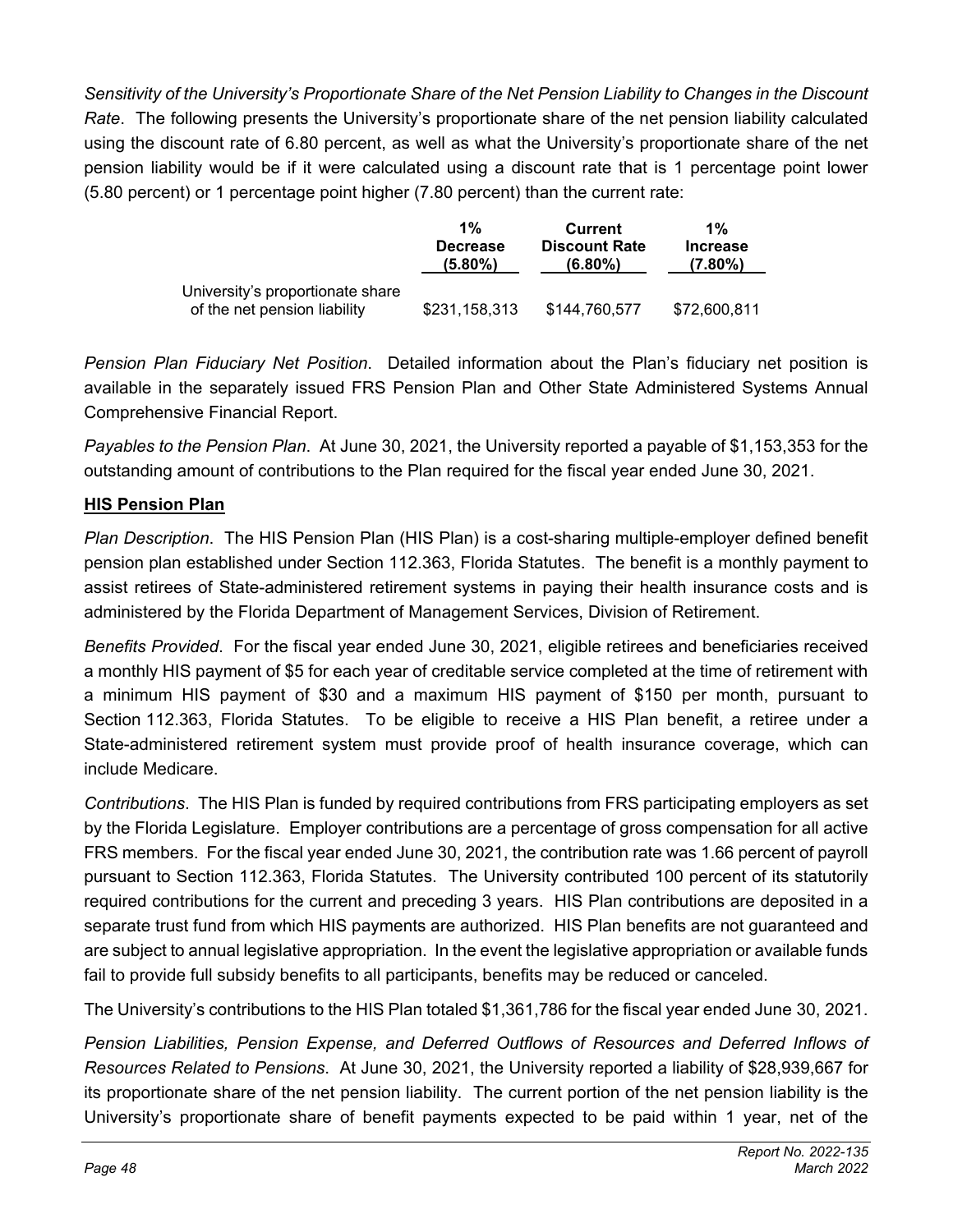University's proportionate share of the HIS Plan's fiduciary net position available to pay that amount. The net pension liability was measured as of June 30, 2020, and the total pension liability used to calculate the net pension liability was determined by an actuarial valuation as of July 1, 2020. The University's proportionate share of the net pension liability was based on the University's 2019-20 fiscal year contributions relative to the total 2019-20 fiscal year contributions of all participating members. At June 30, 2020, the University's proportionate share was 0.237019275 percent, which was a decrease of 0.004943345 from its proportionate share measured as of June 30, 2019.

For the fiscal year ended June 30, 2021, the University recognized pension expense of \$2,498,160. In addition, the University reported deferred outflows of resources and deferred inflows of resources related to pensions from the following sources:

| <b>Description</b>                                                                                                            | <b>Deferred Outflows</b><br>of Resources |           | Deferred Inflows<br>of Resources |           |  |
|-------------------------------------------------------------------------------------------------------------------------------|------------------------------------------|-----------|----------------------------------|-----------|--|
| Differences between expected and                                                                                              |                                          |           |                                  |           |  |
| actual experience                                                                                                             | \$                                       | 1,183,808 | \$                               | 22,325    |  |
| Change of assumptions                                                                                                         |                                          | 3,111,835 |                                  | 1,682,729 |  |
| Net difference between projected and actual<br>earnings on HIS Plan investments                                               |                                          | 23.106    |                                  |           |  |
| Changes in proportion and differences between<br>University HIS contributions and proportionate<br>share of HIS contributions |                                          |           |                                  |           |  |
| University HIS contributions subsequent to the                                                                                |                                          | 1.090.400 |                                  | 534.920   |  |
| measurement date                                                                                                              |                                          | 1,361,786 |                                  |           |  |
| Total                                                                                                                         |                                          | 6,770,935 | S                                | 2,239,974 |  |

The deferred outflows of resources totaling \$1,361,786, resulting from University contributions subsequent to the measurement date will be recognized as a reduction of the net pension liability in the fiscal year ending June 30, 2022. Other amounts reported as deferred outflows of resources and deferred inflows of resources related to pensions will be recognized in pension expense as follows:

| <b>Fiscal Year Ending June 30</b> | Amount            |  |
|-----------------------------------|-------------------|--|
| 2022                              | \$<br>839,802     |  |
| 2023                              | 784,181           |  |
| 2024                              | 343,955           |  |
| 2025                              | 450,697           |  |
| 2026                              | 432,815           |  |
| Thereafter                        | 317,725           |  |
| Total                             | \$<br>3, 169, 175 |  |

*Actuarial Assumptions.* The total pension liability at July 1, 2020, actuarial valuation was determined using the following actuarial assumptions, applied to all periods included in the measurement:

| Inflation           | 2.40 percent                               |
|---------------------|--------------------------------------------|
| Salary increases    | 3.25 percent, average, including inflation |
| Municipal bond rate | 2.21 percent                               |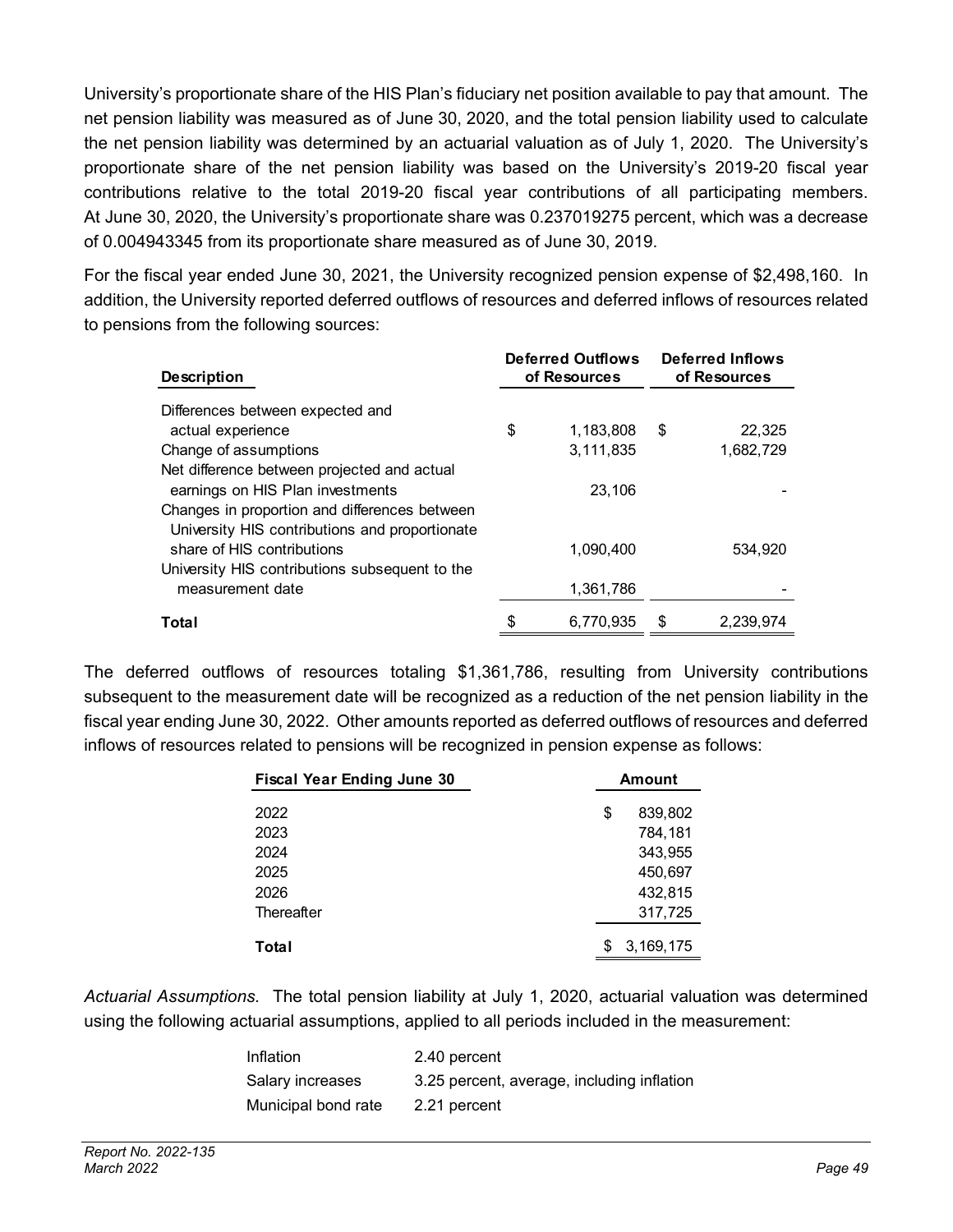Mortality rates were based on the PUB-2010 base table, projected generationally with Scale MP-2018. This is a change from the prior year mortality assumption which was based on the Generational RP-2000 with projection Scale BB tables.

While an experience study had not been completed for the HIS Plan, the actuarial assumptions that determined the total pension liability for the HIS Plan were based on certain results of the most recent experience study for the FRS Plan.

*Discount Rate*. The discount rate used to measure the total pension liability was 2.21 percent. In general, the discount rate for calculating the total pension liability is equal to the single rate equivalent to discounting at the long-term expected rate of return for benefit payments prior to the projected depletion date. Because the HIS benefit is essentially funded on a pay-as-you-go basis, the depletion date is considered to be immediate, and the single equivalent discount rate is equal to the municipal bond rate selected by the plan sponsor. The Bond Buyer General Obligation 20-Bond Municipal Bond Index was adopted as the applicable municipal bond index. The discount rate used in the 2020 valuation was updated from 3.50 percent to 2.21 percent.

*Sensitivity of the University's Proportionate Share of the Net Pension Liability to Changes in the Discount Rate*. The following presents the University's proportionate share of the net pension liability calculated using the discount rate of 2.21 percent, as well as what the University's proportionate share of the net pension liability would be if it were calculated using a discount rate that is 1 percentage point lower (1.21 percent) or 1 percentage point higher (3.21 percent) than the current rate:

|                                                                  | 1%              | <b>Current</b>       | 1%              |
|------------------------------------------------------------------|-----------------|----------------------|-----------------|
|                                                                  | <b>Decrease</b> | <b>Discount Rate</b> | <b>Increase</b> |
|                                                                  | $(1.21\%)$      | $(2.21\%)$           | $(3.21\%)$      |
| University's proportionate share<br>of the net pension liability | \$33,452,964    | \$28,939,667         | \$25,245,547    |

*Pension Plan Fiduciary Net Position*. Detailed information about the HIS Plan's fiduciary net position is available in the separately issued FRS Pension Plan and Other State Administered Annual Comprehensive Financial Report.

# **11. Retirement Plans – Defined Contribution Pension Plans**

**FRS Investment Plan**. The SBA administers the defined contribution plan officially titled the FRS Investment Plan (Investment Plan). The Investment Plan is reported in the SBA's annual financial statements and in the State's Annual Comprehensive Financial Report.

As provided in Section 121.4501, Florida Statutes, eligible FRS members may elect to participate in the Investment Plan in lieu of the FRS defined benefit plan. University employees already participating in the State University System Optional Retirement Program or DROP are not eligible to participate in the Investment Plan. Employer and employee contributions are defined by law, but the ultimate benefit depends in part on the performance of investment funds. Service retirement benefits are based upon the value of the member's account upon retirement. Benefit terms, including contribution requirements, are established and may be amended by the Florida Legislature. The Investment Plan is funded with the same employer and employee contributions, that are based on salary and membership class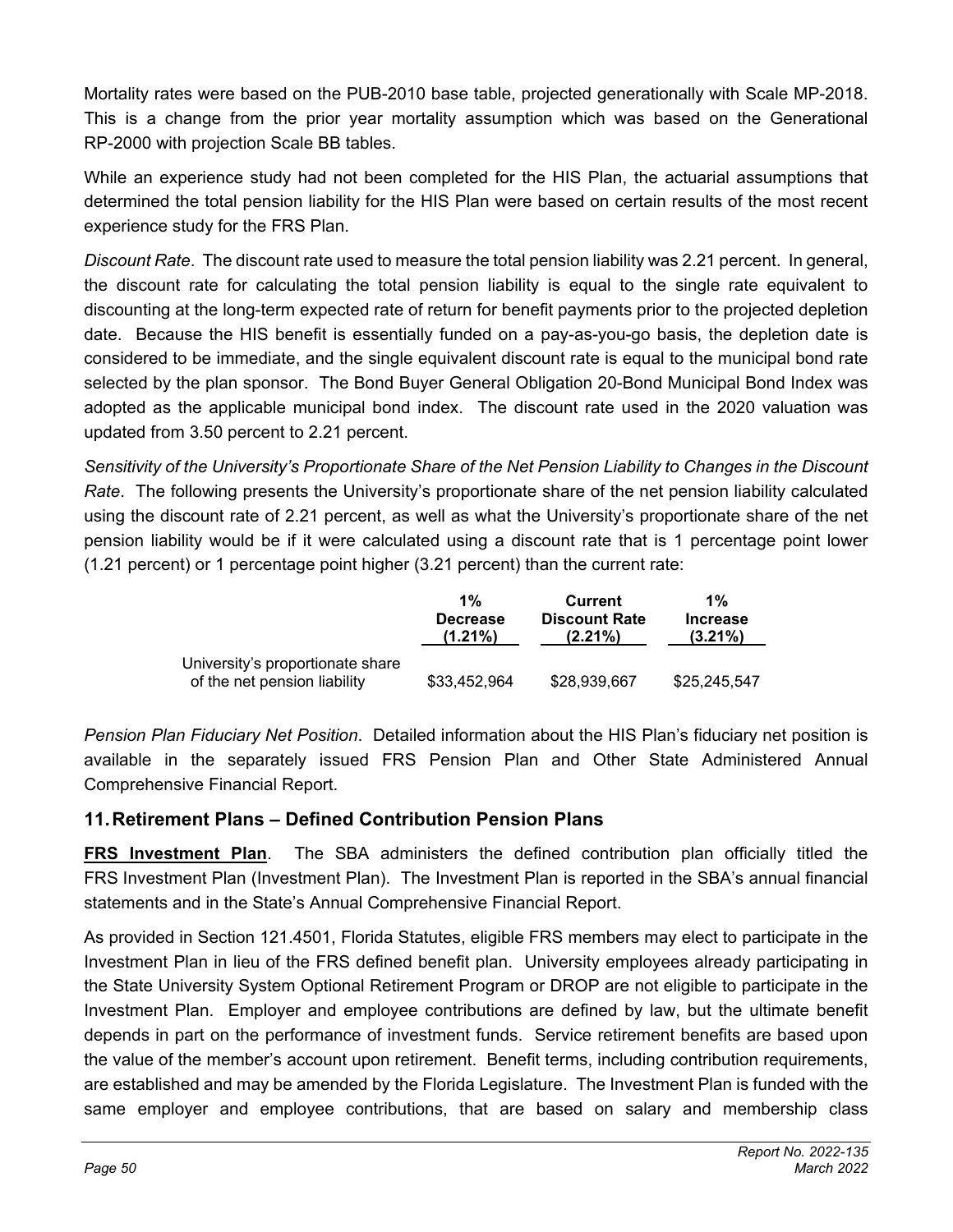(Regular Class, Senior Management Service Class, etc.), as the FRS defined benefit plan. Contributions are directed to individual member accounts, and the individual members allocate contributions and account balances among various approved investment choices. Costs of administering the Investment Plan, including the FRS Financial Guidance Program, are funded through an employer contribution of 0.06 percent of payroll and by forfeited benefits of Investment Plan members. Allocations to the Investment Plan member accounts during the 2020-21 fiscal year were as follows:

|                                | <b>Percent of</b><br><b>Gross</b> |
|--------------------------------|-----------------------------------|
| <b>Class</b>                   | Compensation                      |
| FRS, Regular                   | 6.30                              |
| FRS, Senior Management Service | 7.67                              |
| FRS, Special Risk Regular      | 14.00                             |

For all membership classes, employees are immediately vested in their own contributions and are vested after 1 year of service for employer contributions and investment earnings regardless of membership class. If an accumulated benefit obligation for service credit originally earned under the FRS Pension Plan is transferred to the FRS Investment Plan, the member must have the years of service required for FRS Pension Plan vesting (including the service credit represented by the transferred funds) to be vested for these funds and the earnings on the funds. Nonvested employer contributions are placed in a suspense account for up to 5 years. If the employee returns to FRS-covered employment within the 5-year period, the employee will regain control over their account. If the employee does not return within the 5-year period, the employee will forfeit the accumulated account balance. For the fiscal year ended June 30, 2021, the information for the amount of forfeitures was unavailable from the SBA; however, management believes that these amounts, if any, would be immaterial to the University.

After termination and applying to receive benefits, the member may roll over vested funds to another qualified plan, structure a periodic payment under the Investment Plan, receive a lump-sum distribution, leave the funds invested for future distribution, or any combination of these options. Disability coverage is provided in which the member may either transfer the account balance to the FRS Pension Plan when approved for disability retirement to receive guaranteed lifetime monthly benefits under the FRS Pension Plan, or remain in the Investment Plan and rely upon that account balance for retirement income.

The University's Investment Plan pension expense totaled \$2,479,173 for the fiscal year ended June 30, 2021.

**State University System Optional Retirement Program**. Section 121.35, Florida Statutes, provides for an Optional Retirement Program (Program) for eligible university instructors and administrators. The Program is designed to aid State universities in recruiting employees by offering more portability to employees not expected to remain in the FRS for 8 or more years.

The Program is a defined contribution plan, which provides full and immediate vesting of all contributions submitted to the participating companies on behalf of the participant. Employees in eligible positions can make an irrevocable election to participate in the Program, rather than the FRS, and purchase retirement and death benefits through contracts provided by certain insurance carriers. The employing university contributes 5.15 percent of the participant's salary to the participant's account and 3.44 percent to cover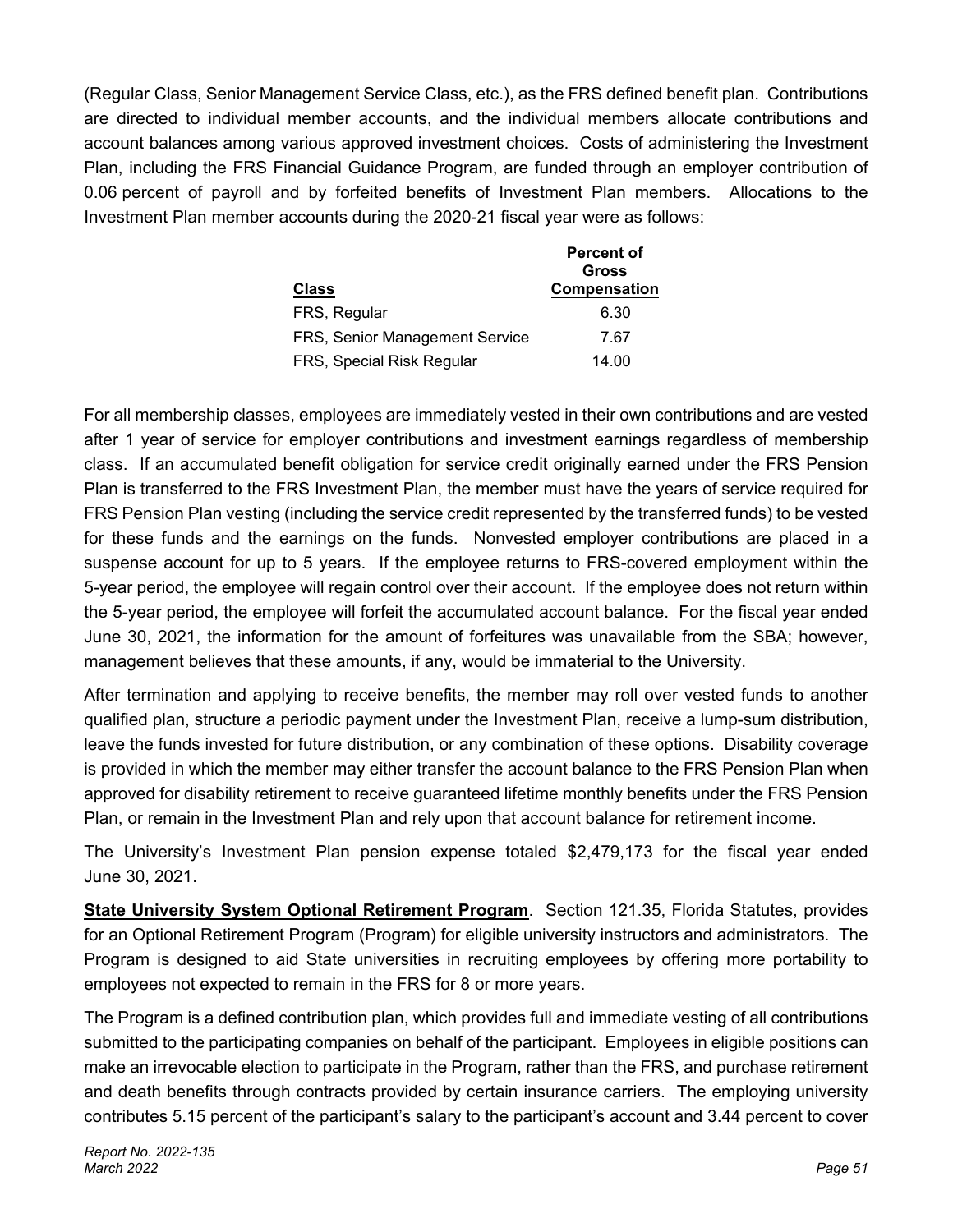the unfunded actuarial liability of the FRS pension plan, for a total of 8.59 percent, and employees contribute 3 percent of the employee's salary. Additionally, the employee may contribute, by payroll deduction, an amount not to exceed the percentage contributed by the University to the participant's annuity account. The contributions are invested in the company or companies selected by the participant to create a fund for the purchase of annuities at retirement.

The University's contributions to the Program totaled \$13,431,436, and employee contributions totaled \$8,343,331 for the 2020-21 fiscal year.

# **12. Construction Commitments**

The University's construction commitments at June 30, 2021, were as follows:

| <b>Project Description</b>               | Total<br><b>Commitment</b> | <b>Completed</b><br>to Date |             | <b>Balance</b><br><b>Committed</b> |  |
|------------------------------------------|----------------------------|-----------------------------|-------------|------------------------------------|--|
| Schmidt Family Complex for Academic      |                            |                             |             |                                    |  |
| and Athletic Excellence                  | 71,840,987<br>\$           | \$                          | 67,486,358  | \$<br>4,354,629                    |  |
| <b>Student Union Renovation</b>          | 27, 174, 829               |                             | 10,430,074  | 16,744,755                         |  |
| Jupiter STEM/Life Sciences Building      | 35,027,247                 |                             | 9,736,848   | 25,290,399                         |  |
| <b>ESCO Projects</b>                     | 17,880,021                 |                             | 17,319,823  | 560,198                            |  |
| A.D. Henderson/FAU High DRS              | 35,795,482                 |                             | 1,393,094   | 34,402,388                         |  |
| <b>Engineering West HVAC Renovations</b> | 3,674,400                  |                             | 3,633,216   | 41,184                             |  |
| <b>Cooling Towers Replacement</b>        | 3,500,000                  |                             | 3,399,245   | 100,755                            |  |
| <b>Subtotal</b>                          | 194,892,966                |                             | 113,398,658 | 81,494,308                         |  |
| Total Other Commitments (1)              | 23,718,239                 |                             | 13,443,698  | 10,274,541                         |  |
| Total                                    | \$218,611,205              | \$                          | 126,842,356 | 91,768,849<br>\$.                  |  |

(1) Total other commitments include a multitude of minor projects. Such minor projects represent any individual capital project under \$3 million in aggregate representing a renovation, remodel, or substantial capital improvement. These projects are mainly funded by general appropriations and auxiliary sources.

# **13. Operating Lease Commitments**

The University leased various vehicles and equipment under operating leases, which expire in various intervals through the 2022-23 fiscal year. In addition, the University leased building space under operating leases, which expire in various intervals through the 2028-29 fiscal year. The University also leased land on which a University building is located, and the lease will expire in the 2085-86 fiscal year. These leased assets and the related commitments are not reported on the University's statement of net position. Operating lease payments are recorded as expenses when paid or incurred. Outstanding commitments resulting from these lease agreements are contingent upon future appropriations. Future minimum lease commitments for these noncancelable operating leases are as follows: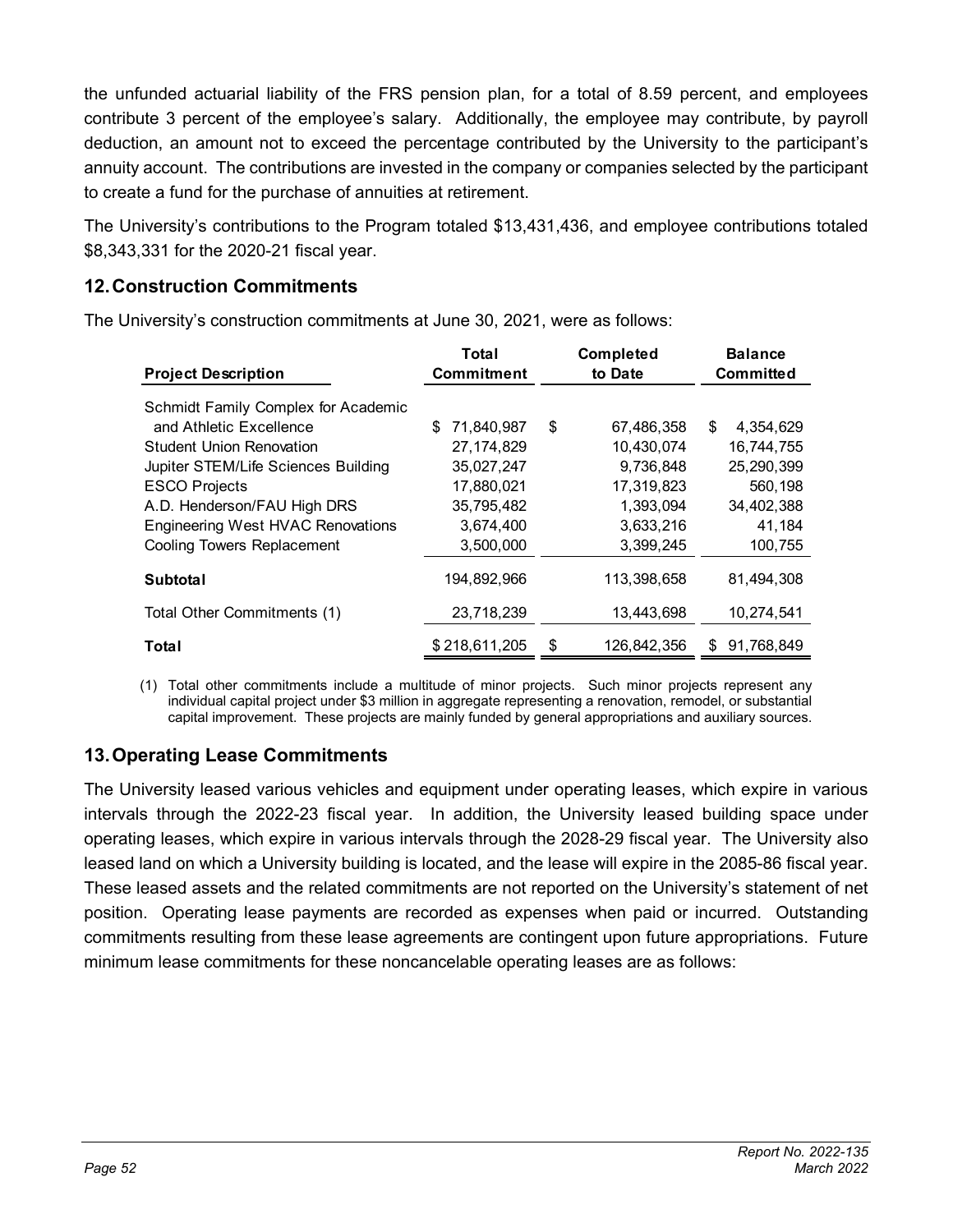| <b>Fiscal Year Ending June 30</b>      |    | Amount    |
|----------------------------------------|----|-----------|
| 2022                                   | \$ | 557,111   |
| 2023                                   |    | 557,858   |
| 2024                                   |    | 344,033   |
| 2025                                   |    | 75,688    |
| 2026                                   |    | 44,290    |
| 2027-2031                              |    | 221,448   |
| 2032-2036                              |    | 221,448   |
| 2037-2041                              |    | 221,448   |
| 2042-2046                              |    | 221,448   |
| 2047-2051                              |    | 221,448   |
| 2052-2056                              |    | 221,448   |
| 2057-2061                              |    | 221,448   |
| 2062-2066                              |    | 221,448   |
| 2067-2071                              |    | 221,448   |
| 2072-2076                              |    | 221,448   |
| 2077-2081                              |    | 221,448   |
| 2082-2086                              |    | 221,448   |
| <b>Total Minimum Payments Required</b> | \$ | 4,236,356 |

# **14. Risk Management Programs**

The University is exposed to various risks of loss related to torts; theft of, damage to, and destruction of assets; errors and omissions; injuries to employees; and natural disasters. Pursuant to Section 1001.72(2), Florida Statutes, the University participates in State self-insurance programs providing insurance for property and casualty, workers' compensation, general liability, fleet automotive liability, Federal Civil Rights, and employment discrimination liability. During the 2020-21 fiscal year, for property losses, the State retained the first \$2 million per occurrence for all perils except named windstorm and flood. The State retained the first \$2 million per occurrence with an annual aggregate retention of \$40 million for named windstorm and flood losses. After the annual aggregate retention, losses in excess of \$2 million per occurrence were commercially insured up to \$62.75 million for named windstorm and flood through February 14, 2021, and decreased to \$57.5 million starting February 15, 2021. For perils other than named windstorm and flood, losses in excess of \$2 million per occurrence were commercially insured up to \$162.25 million through February 14, 2021, and increased to \$167.5 million starting February 15, 2021; and losses exceeding those amounts were retained by the State. No excess insurance coverage is provided for workers' compensation, general and automotive liability, Federal Civil Rights and employment action coverage; all losses in these categories are completely self-insured by the State through the State Risk Management Trust Fund established pursuant to Chapter 284, Florida Statutes. Payments on tort claims are limited to \$200,000 per person and \$300,000 per occurrence as set by Section 768.28(5), Florida Statutes. Calculation of premiums considers the cash needs of the program and the amount of risk exposure for each participant. Settlements have not exceeded insurance coverage during the past 3 fiscal years.

Pursuant to Section 110.123, Florida Statutes, University employees may obtain healthcare services through participation in the State group health insurance plan or through membership in a health maintenance organization plan under contract with the State. The State's risk financing activities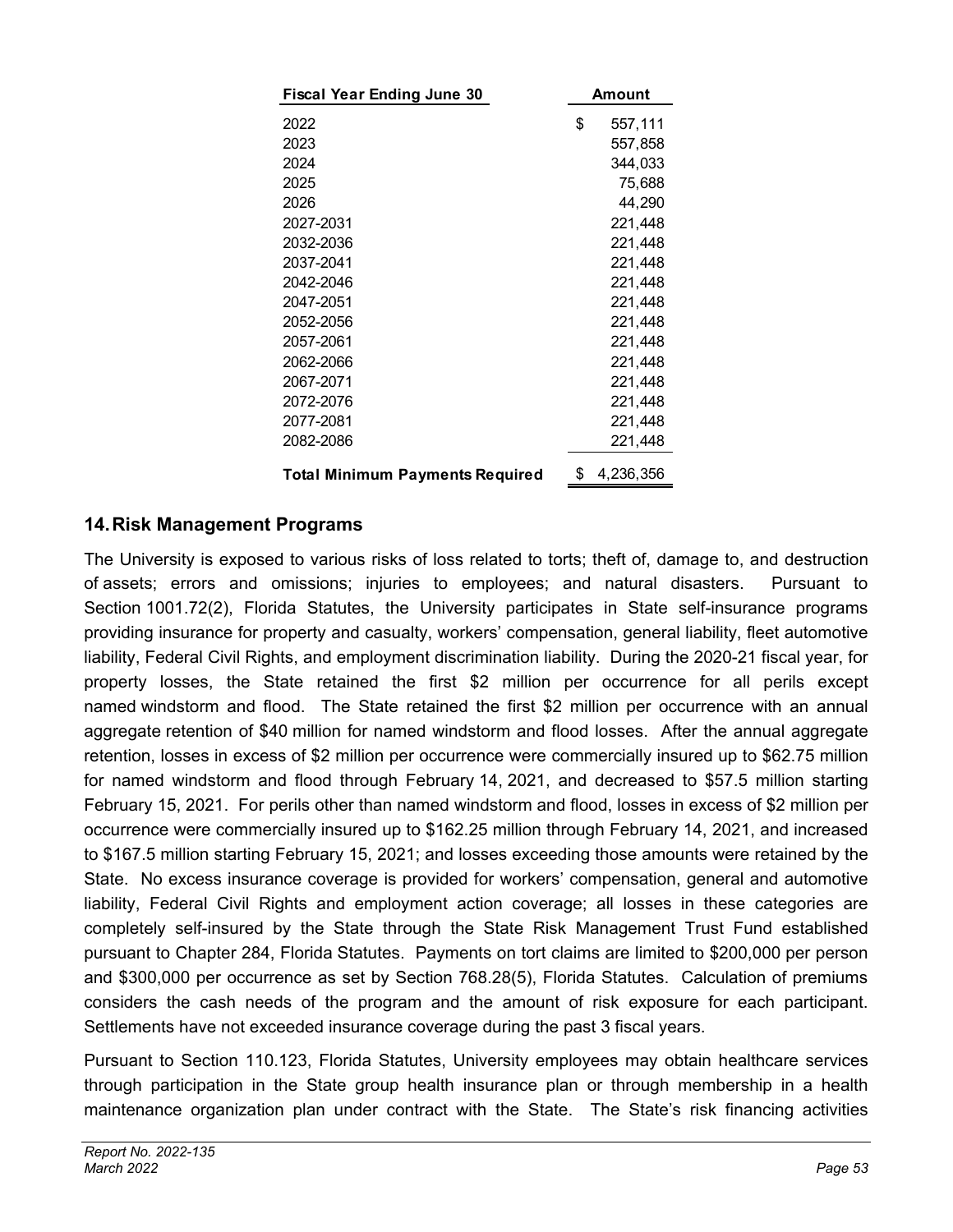associated with State group health insurance, such as risk of loss related to medical and prescription drug claims, are administered through the State Employees Group Health Insurance Trust Fund. It is the practice of the State not to purchase commercial coverage for the risk of loss covered by this Fund. Additional information on the State's group health insurance plan, including the actuarial report, is available from the Florida Department of Management Services, Division of State Group Insurance.

#### **University Self-Insured Program**.

The Florida Atlantic University College of Medicine Self-Insurance Program (Program) was established pursuant to Section 1004.24, Florida Statutes, on June 23, 2011. The Program provides professional and general liability protection for the Florida Atlantic University Board of Trustees for claims and actions arising from the clinical activities of the College of Medicine faculty, staff and resident physicians. Liability protection is afforded to the students at the colleges. The Program provides legislative claims bill protection. The Program is distinct from and entirely independent of the self-insurance programs administered by the State.

The Program provides the Board of Trustees with protection of \$200,000 per claim and \$300,000 for all claims arising from a single occurrence; \$100,000 per claim and \$200,000 for all claims arising for the acts and omissions of students of the colleges protected by the Program engaged in assigned activities at affiliated hospitals or other healthcare affiliates, and student coverage of \$1 million limit per occurrence; \$250,000 per occurrence in the event that the personal immunity to tort claims as described in Section 768.28(9), Florida Statutes, is inapplicable as to an employee or agent of the Board of Trustees which such employee or agent functions within the course and scope of his or her employment or agency; and \$250,000 for employees who act as a Good Samaritan or are engaged in approved Community Service. Under this claims-incurred policy written directly with the Program participants, protection is provided against claims that arise from incidents occurring during the term of the policies irrespective of the time the claim is asserted.

The Program's estimated liability for unpaid claims at fiscal year-end is the result of management and actuarial analysis and includes an amount for claims that have been incurred but not reported. The following schedule represents the changes in claims liability for the past 2 fiscal years for the University's self-insured program:

| <b>Fiscal Year</b> | <b>Claims</b><br>Liability<br><b>Beginning</b><br>of Year | <b>Claims and</b><br><b>Changes in</b><br><b>Estimates</b> |                    | Claim<br><b>Payments</b> |                         | <b>Claims</b><br>Liability<br>End<br>of Year |                      |
|--------------------|-----------------------------------------------------------|------------------------------------------------------------|--------------------|--------------------------|-------------------------|----------------------------------------------|----------------------|
| 2019-20<br>2020-21 | 634.102<br>754.679                                        | \$                                                         | 263,616<br>514,667 | \$                       | (143, 039)<br>(84, 838) |                                              | 754.679<br>1,184,508 |

# **15. Functional Distribution of Operating Expenses**

The functional classification of an operating expense (instruction, research, etc.) is assigned to a department based on the nature of the activity, which represents the material portion of the activity attributable to the department. For example, activities of an academic department for which the primary departmental function is instruction may include some activities other than direct instruction such as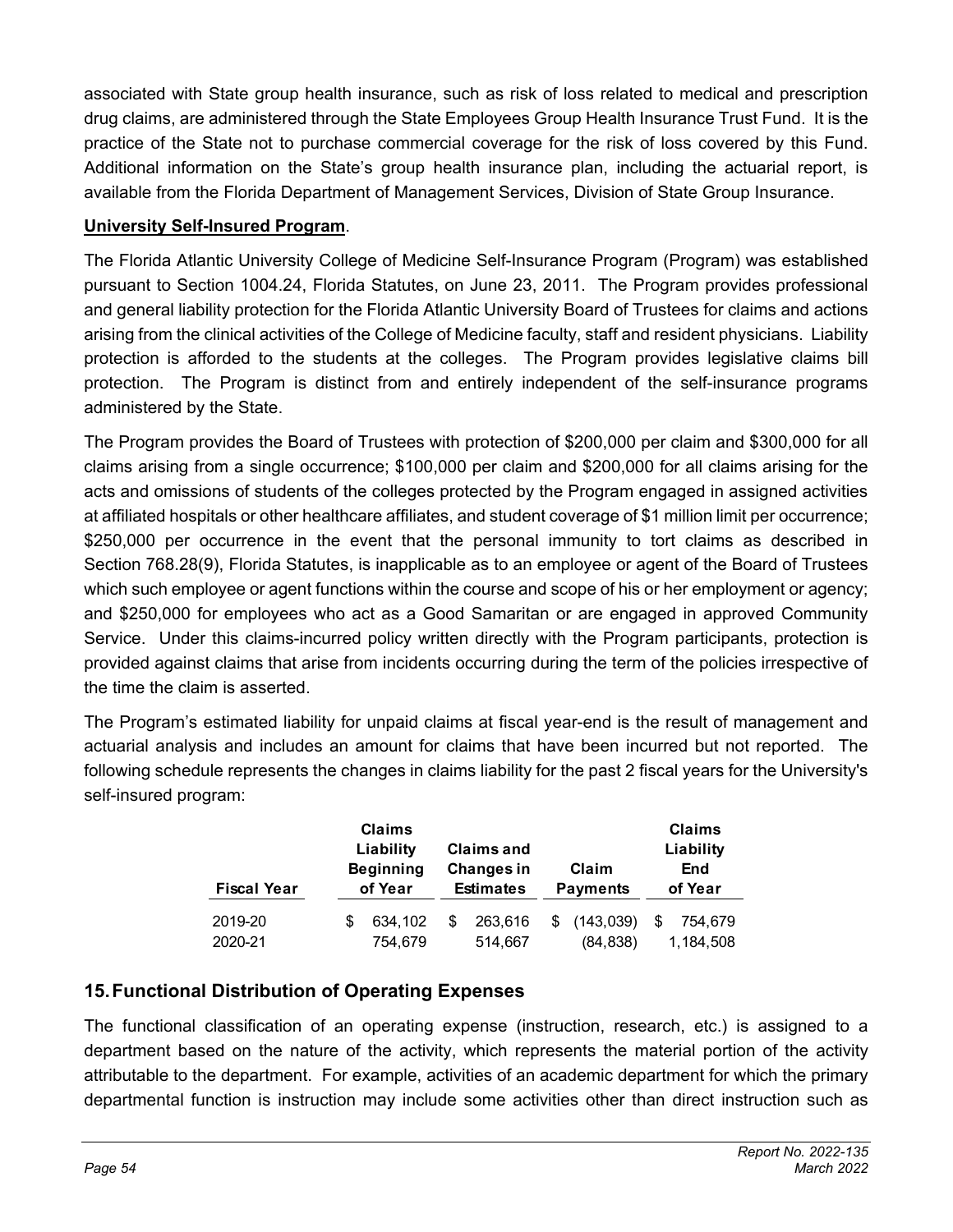research and public service. However, when the primary mission of the department consists of instructional program elements, all expenses of the department are reported under the instruction classification. The operating expenses on the statement of revenues, expenses, and changes in net position are presented by natural classifications. The following are those same expenses presented in functional classifications as recommended by NACUBO:

| <b>Functional Classification</b>       | <b>Amount</b>  |
|----------------------------------------|----------------|
| Instruction                            | \$196.437.783  |
| Research                               | 71,266,648     |
| <b>Public Services</b>                 | 910.038        |
| Academic Support                       | 56,825,175     |
| <b>Student Services</b>                | 22.907.598     |
| Institutional Support                  | 106,247,377    |
| Operation and Maintenance of Plant     | 27,540,703     |
| Scholarships, Fellowships, and Waivers | 74.376.901     |
| Depreciation                           | 32,767,746     |
| <b>Auxiliary Enterprises</b>           | 42,733,749     |
| <b>Total Operating Expenses</b>        | \$ 632,013,718 |

#### **16. Segment Information**

A segment is defined as an identifiable activity (or grouping of activities) that has one or more bonds or other debt instruments outstanding with a revenue stream pledged in support of that debt. In addition, the activity's related revenues, expenses, gains, losses, assets, deferred outflows of resources, liabilities, and deferred inflows of resources are required to be accounted for separately. The following financial information for the University's Housing and Parking Services represents identifiable activities for which one or more bonds are outstanding:

#### **Condensed Statement of Net Position**

|                                  | Housing<br><b>Facility</b> | <b>Parking</b><br><b>Facility</b> |
|----------------------------------|----------------------------|-----------------------------------|
| <b>Assets</b>                    |                            |                                   |
| <b>Current Assets</b>            | \$<br>3,911,594            | \$18,760,921                      |
| Capital Assets, Net              | 64,814,389                 | 31,215,257                        |
| <b>Total Assets</b>              | 68,725,983                 | 49,976,178                        |
| Liabilities                      |                            |                                   |
| <b>Current Liabilities</b>       | 1,111,726                  | 672,441                           |
| Noncurrent Liabilities           | 45,923,969                 | 14,354,788                        |
| <b>Total Liabilities</b>         | 47,035,695                 | 15,027,229                        |
| <b>Net Position</b>              |                            |                                   |
| Net Investment in Capital Assets | 18,890,420                 | 16,860,469                        |
| Unrestricted                     | 2,799,868                  | 18,088,480                        |
| <b>Total Net Position</b>        | \$21,690,288               | \$34.948.949                      |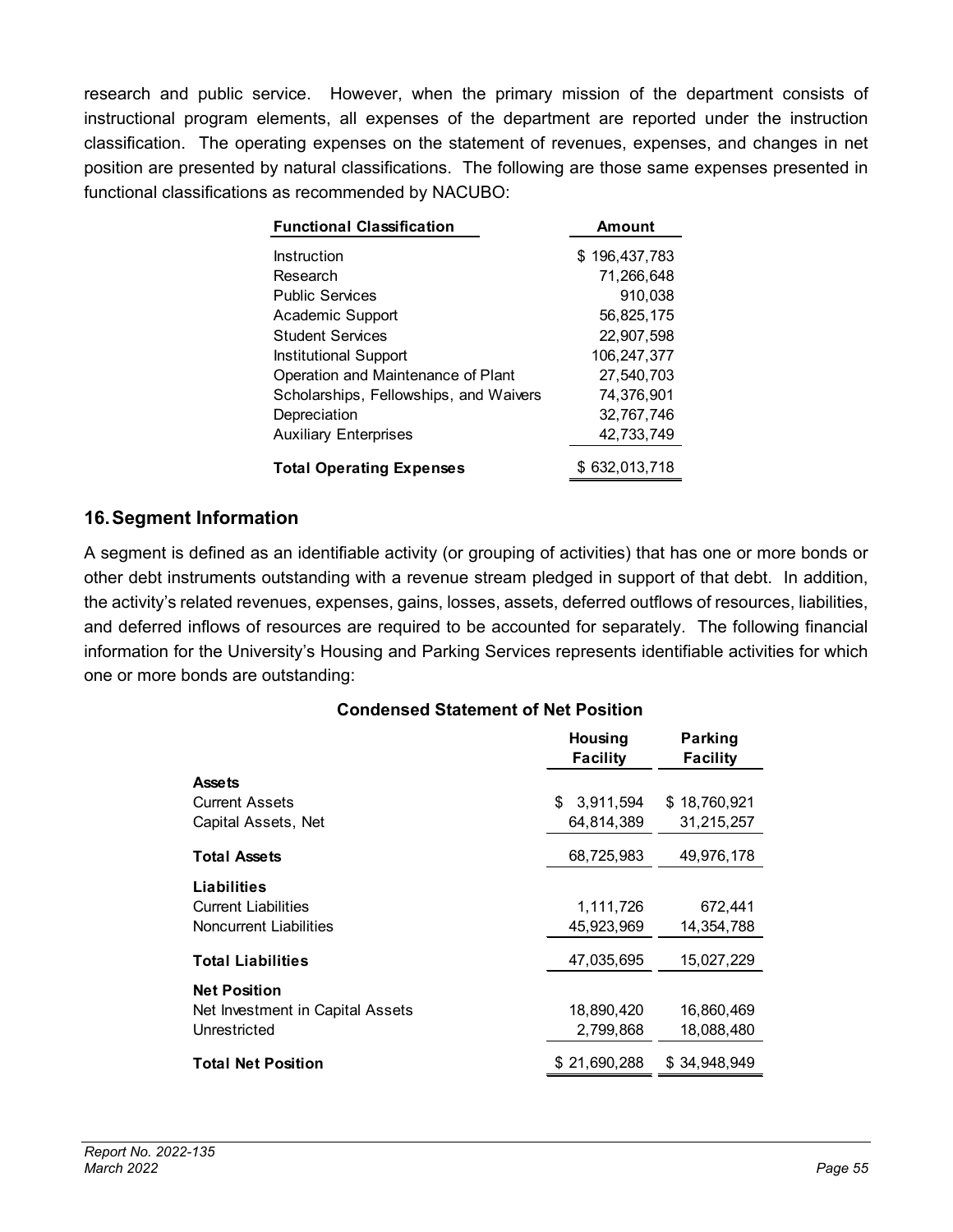#### **Condensed Statement of Revenues, Expenses, and Changes in Net Position**

|                                                                                                                    | Housing<br><b>Facility</b>                   | <b>Parking</b><br><b>Facility</b>             |
|--------------------------------------------------------------------------------------------------------------------|----------------------------------------------|-----------------------------------------------|
| <b>Operating Revenues</b><br>Depreciation Expense<br><b>Other Operating Expenses</b>                               | 5,577,796<br>\$<br>(2,693,581)<br>(921, 330) | 5,937,680<br>\$<br>(1,766,610)<br>(1,792,722) |
| <b>Operating Income</b>                                                                                            | 1,962,885                                    | 2,378,348                                     |
| Nonoperating Revenues (Expenses):<br>Nonoperating Revenue<br>Interest Expense<br><b>Other Nonoperating Expense</b> | 6.957<br>(2,012,835)<br>(28, 434)            | 264,387<br>(320, 638)<br>(997, 197)           |
| <b>Net Nonoperating Expenses</b>                                                                                   | (2,034,312)                                  | (1,053,448)                                   |
| Increase (Decrease) in Net Position<br>Net Position, Beginning of Year                                             | (71, 427)<br>21,761,715                      | 1,324,900<br>33,624,049                       |
| <b>Net Position, End of Year</b>                                                                                   | \$21,690,288                                 | \$34,948,949                                  |

#### **Condensed Statement of Cash Flows**

|                                              | Housing<br><b>Facility</b> | <b>Parking</b><br><b>Facility</b> |             |
|----------------------------------------------|----------------------------|-----------------------------------|-------------|
| Net Cash Provided (Used) by:                 |                            |                                   |             |
| <b>Operating Activities</b>                  | \$<br>4,532,060            | \$                                | 3,947,561   |
| <b>Noncapital Financing Activities</b>       | (28, 436)                  |                                   | (2,784,489) |
| Capital and Related Financing Activities     | (6, 130, 712)              |                                   | (234, 742)  |
| <b>Investing Activities</b>                  | 1.548                      |                                   | (928, 330)  |
| Net Decrease in Cash and                     |                            |                                   |             |
| <b>Cash Equivalents</b>                      | (1,625,540)                |                                   |             |
| Cash and Cash Equivalents, Beginning of Year | 3,461,877                  |                                   |             |
| Cash and Cash Equivalents, End of Year       | 1,836,337                  | S                                 |             |
|                                              |                            |                                   |             |

# **17. Blended Component Unit**

The University has one blended component unit as discussed in Note 1. The following financial information is presented net of eliminations for the University's blended component unit: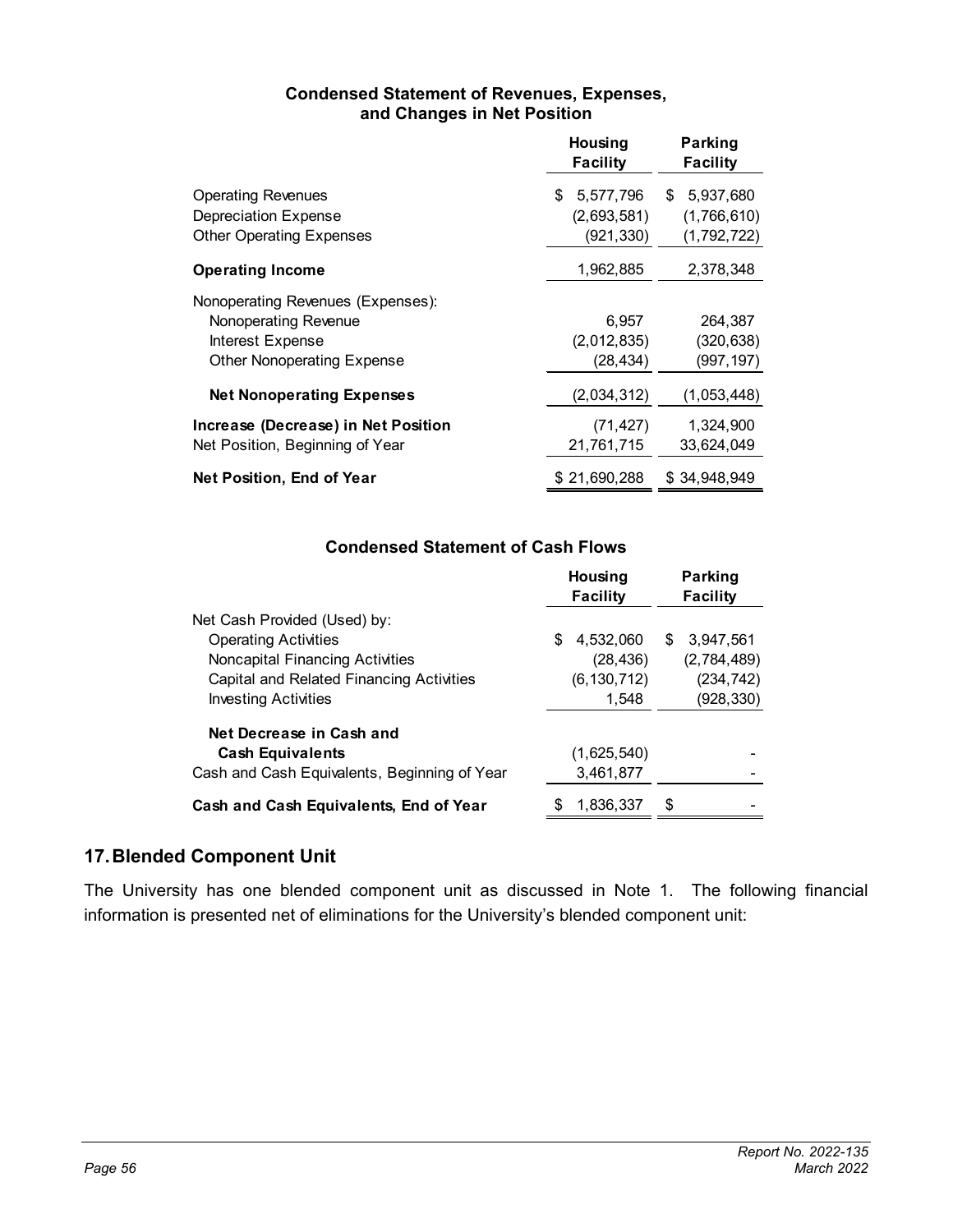# **Condensed Statement of Net Position**

|                                       | <b>Blended Component Unit</b>      |                   |               |
|---------------------------------------|------------------------------------|-------------------|---------------|
|                                       | <b>Florida Atlantic University</b> |                   | Total         |
|                                       | <b>College of Medicine</b>         |                   | Primary       |
|                                       | <b>Self-Insurance Program</b>      | <b>University</b> | Government    |
| Assets:                               |                                    |                   |               |
| <b>Current Assets</b>                 | \$<br>9,482,086                    | \$433,031,249     | \$442,513,335 |
| Capital Assets, Net                   |                                    | 780,673,046       | 780,673,046   |
| <b>Other Noncurrent Assets</b>        |                                    | 4,089,850         | 4,089,850     |
| <b>Total Assets</b>                   | 9,482,086                          | 1,217,794,145     | 1,227,276,231 |
| <b>Deferred Outflows of Resources</b> |                                    | 112,912,126       | 112,912,126   |
| Liabilities:                          |                                    |                   |               |
| <b>Other Current Liabilities</b>      | 1,198,013                          | 49,520,589        | 50,718,602    |
| <b>Noncurrent Liabilities</b>         |                                    | 475,708,029       | 475,708,029   |
| <b>Total Liabilities</b>              | 1,198,013                          | 525,228,618       | 526,426,631   |
| Deferred Inflows of Resources         |                                    | 86,933,782        | 86,933,782    |
| <b>Net Position:</b>                  |                                    |                   |               |
| Net Investment in Capital Assets      |                                    | 729,061,483       | 729,061,483   |
| Restricted - Expendable               |                                    | 28,579,697        | 28,579,697    |
| Unrestricted                          | 8,284,073                          | (39,097,309)      | (30,813,236)  |
| <b>Total Net Position</b>             | \$<br>8,284,073                    | 718,543,871<br>S. | \$726,827,944 |

#### **Condensed Statement of Revenues, Expenses, and Changes in Net Position**

|                                   | <b>Blended Component Unit</b><br><b>Florida Atlantic University</b><br><b>College of Medicine</b><br>Self-Insurance Program | Total<br><b>Primary</b><br>Government |                    |                    |
|-----------------------------------|-----------------------------------------------------------------------------------------------------------------------------|---------------------------------------|--------------------|--------------------|
| <b>Operating Revenues</b>         | \$                                                                                                                          | 2,224,128                             | 285,497,002<br>\$. | 287,721,130<br>\$. |
| <b>Depreciation Expense</b>       |                                                                                                                             |                                       | (32, 767, 746)     | (32, 767, 746)     |
| <b>Other Operating Expenses</b>   |                                                                                                                             | (855, 550)                            | (598,390,422)      | (599,245,972)      |
| <b>Operating Income (Loss)</b>    |                                                                                                                             | 1,368,578                             | (345, 661, 166)    | (344, 292, 588)    |
| Nonoperating Revenues (Expenses): |                                                                                                                             |                                       |                    |                    |
| Nonoperating Revenue              |                                                                                                                             |                                       | 320,741,862        | 320,741,862        |
| Interest Expense                  |                                                                                                                             |                                       | (2,378,977)        | (2,378,977)        |
| <b>Other Nonoperating Revenue</b> |                                                                                                                             |                                       | 12,365,010         | 12,365,010         |
| <b>Net Nonoperating Revenues</b>  |                                                                                                                             | -                                     | 330,727,895        | 330,727,895        |
| <b>Other Revenues</b>             |                                                                                                                             |                                       | 32,678,701         | 32,678,701         |
| Increase in Net Position          |                                                                                                                             | 1,368,578                             | 17,745,430         | 19,114,008         |
| Net Position, Beginning of Year   |                                                                                                                             | 6,915,495                             | 700,798,441        | 707,713,936        |
| <b>Net Position, End of Year</b>  | S                                                                                                                           | 8,284,073                             | 718,543,871<br>S   | 726,827,944<br>S   |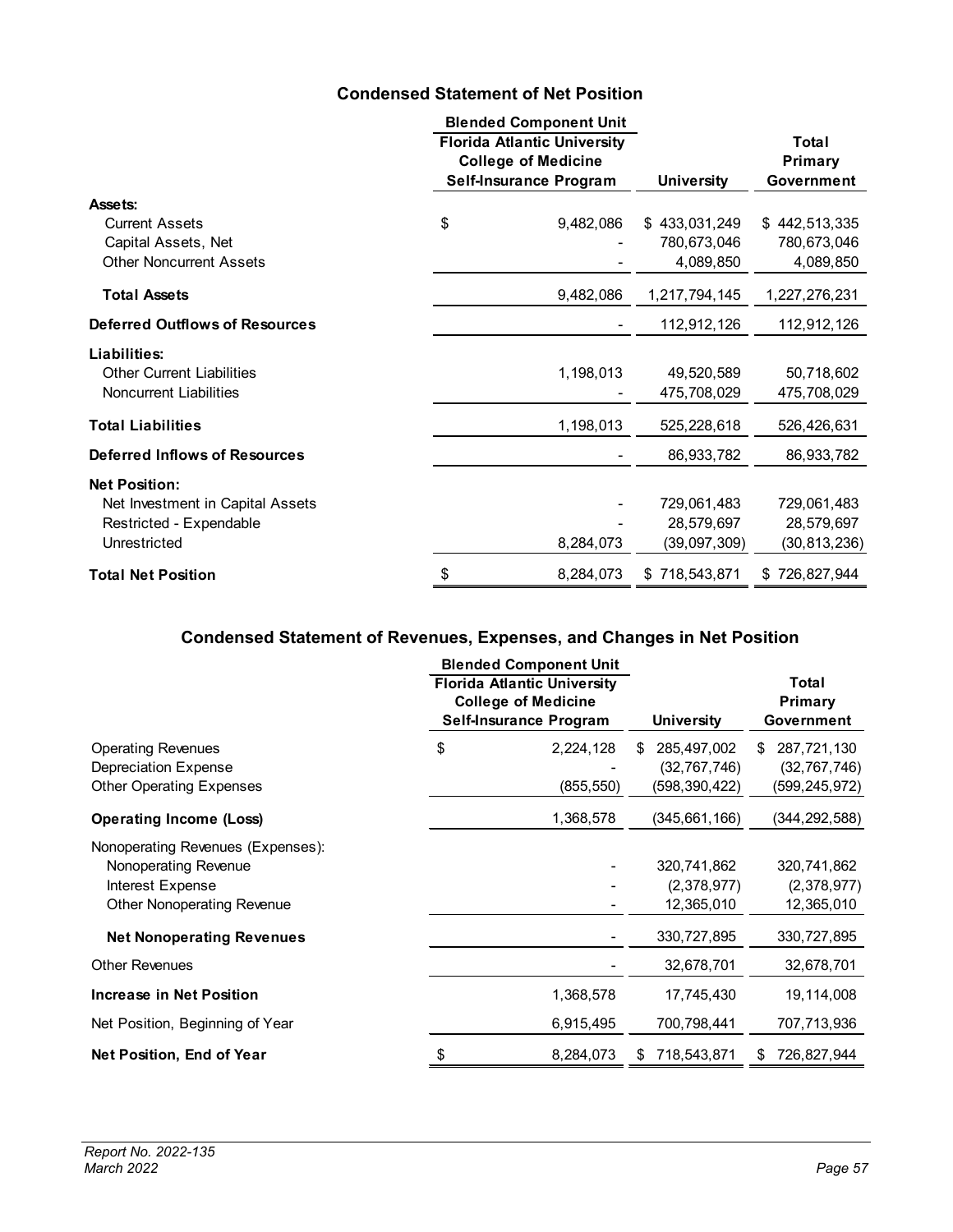#### **Condensed Statement of Cash Flows**

|                                              | <b>Blended Component Unit</b><br><b>Florida Atlantic University</b><br><b>College of Medicine</b><br><b>Self-Insurance Program</b> | <b>University</b>     |    | Total<br>Primary<br>Government |
|----------------------------------------------|------------------------------------------------------------------------------------------------------------------------------------|-----------------------|----|--------------------------------|
| Net Cash Provided (Used) by:                 |                                                                                                                                    |                       |    |                                |
| <b>Operating Activities</b>                  | \$<br>972.633                                                                                                                      | (288, 637, 246)<br>S. |    | $$^{(287,664,613)}$            |
| <b>Noncapital Financing Activities</b>       | -                                                                                                                                  | 341.172.996           |    | 341, 172, 996                  |
| Capital and Related Financing Activities     |                                                                                                                                    | (17, 154, 089)        |    | (17, 154, 089)                 |
| <b>Investing Activities</b>                  | (402, 827)                                                                                                                         | (39, 121, 739)        |    | (39, 524, 566)                 |
| Net Increase (Decrease) in Cash              |                                                                                                                                    |                       |    |                                |
| and Cash Equivalents                         | 569,806                                                                                                                            | (3,740,078)           |    | (3, 170, 272)                  |
| Cash and Cash Equivalents, Beginning of Year | 1,166,553                                                                                                                          | 19, 191, 625          |    | 20,358,178                     |
| Cash and Cash Equivalents, End of Year       | \$<br>1.736.359                                                                                                                    | 15.451.547<br>Ж       | S. | 17.187.906                     |

#### **18. Discretely Presented Component Units**

The University has five discretely presented component units as discussed in Note 1. These component units comprise 100 percent of the transactions and account balances of the aggregate discretely presented component units' columns of the financial statements. The following financial information is from the most recently available audited financial statements for the component units:

|  |  | <b>Condensed Statement of Net Position</b> |
|--|--|--------------------------------------------|
|--|--|--------------------------------------------|

|                                                                                      |                                | <b>Direct-Support Organizations</b>                                           | <b>Health Science</b><br><b>Center Affiliates</b>                      |                                             |                                                              |                                    |
|--------------------------------------------------------------------------------------|--------------------------------|-------------------------------------------------------------------------------|------------------------------------------------------------------------|---------------------------------------------|--------------------------------------------------------------|------------------------------------|
| <b>Florida Atlantic</b><br><b>University</b><br>Foundation, Inc.                     |                                | <b>Florida Atlantic</b><br><b>University</b><br>Research<br>Corporation, Inc. | <b>Harbor Branch</b><br>Oceanographic<br>Institute<br>Foundation, Inc. | <b>FAU</b><br><b>Finance</b><br>Corporation | <b>FAU</b><br><b>Clinical Practice</b><br>Organization, Inc. | Total                              |
| Assets:                                                                              |                                |                                                                               |                                                                        |                                             |                                                              |                                    |
| <b>Current Assets</b><br>Capital Assets, Net                                         | \$<br>53,508,566<br>22,021,593 | \$<br>637,698                                                                 | 102,753,639<br>\$<br>68,329                                            | 37,209,633<br>-\$<br>181,484,516            | 1,037,013<br>\$                                              | 195, 146, 549<br>\$<br>203,574,438 |
| <b>Other Noncurrent Assets</b>                                                       | 317.890.263                    |                                                                               |                                                                        | 26.337.844                                  |                                                              | 344,228,107                        |
| <b>Total Assets</b>                                                                  | 393,420,422                    | 637,698                                                                       | 102,821,968                                                            | 245,031,993                                 | 1,037,013                                                    | 742,949,094                        |
| <b>Deferred Outflows of Resources</b>                                                |                                |                                                                               |                                                                        | 5,869,991                                   |                                                              | 5,869,991                          |
| Liabilities:                                                                         |                                |                                                                               |                                                                        |                                             |                                                              |                                    |
| <b>Current Liabilities</b>                                                           | 3,001,842                      | 91,858                                                                        | 917,525                                                                | 17,247,839                                  | 808,381                                                      | 22,067,445                         |
| <b>Noncurrent Liabilities</b>                                                        | 4,714,119                      |                                                                               |                                                                        | 246,302,135                                 |                                                              | 251,016,254                        |
| <b>Total Liabilities</b>                                                             | 7,715,961                      | 91.858                                                                        | 917,525                                                                | 263,549,974                                 | 808.381                                                      | 273,083,699                        |
| Deferred Inflows of Resources                                                        | 436,710                        |                                                                               |                                                                        |                                             |                                                              | 436,710                            |
| <b>Net Position:</b><br>Net Investment in Capital Assets<br>Restricted Nonexpendable | 22,021,593<br>181,748,503      |                                                                               |                                                                        | (16, 354, 979)                              |                                                              | 5,666,614<br>181,748,503           |
| <b>Restricted Expendable</b><br>Unrestricted                                         | 163.067.338<br>18,430,317      | 545,840                                                                       | 12, 184, 831<br>89,719,612                                             | 14,346,350<br>(10, 639, 361)                | 228,632                                                      | 189,598,519<br>98,285,040          |
| <b>Total Net Position</b>                                                            | 385,267,751                    | 545,840<br>S                                                                  | 101,904,443<br>S                                                       | (12, 647, 990)                              | 228,632<br>-\$                                               | 475,298,676                        |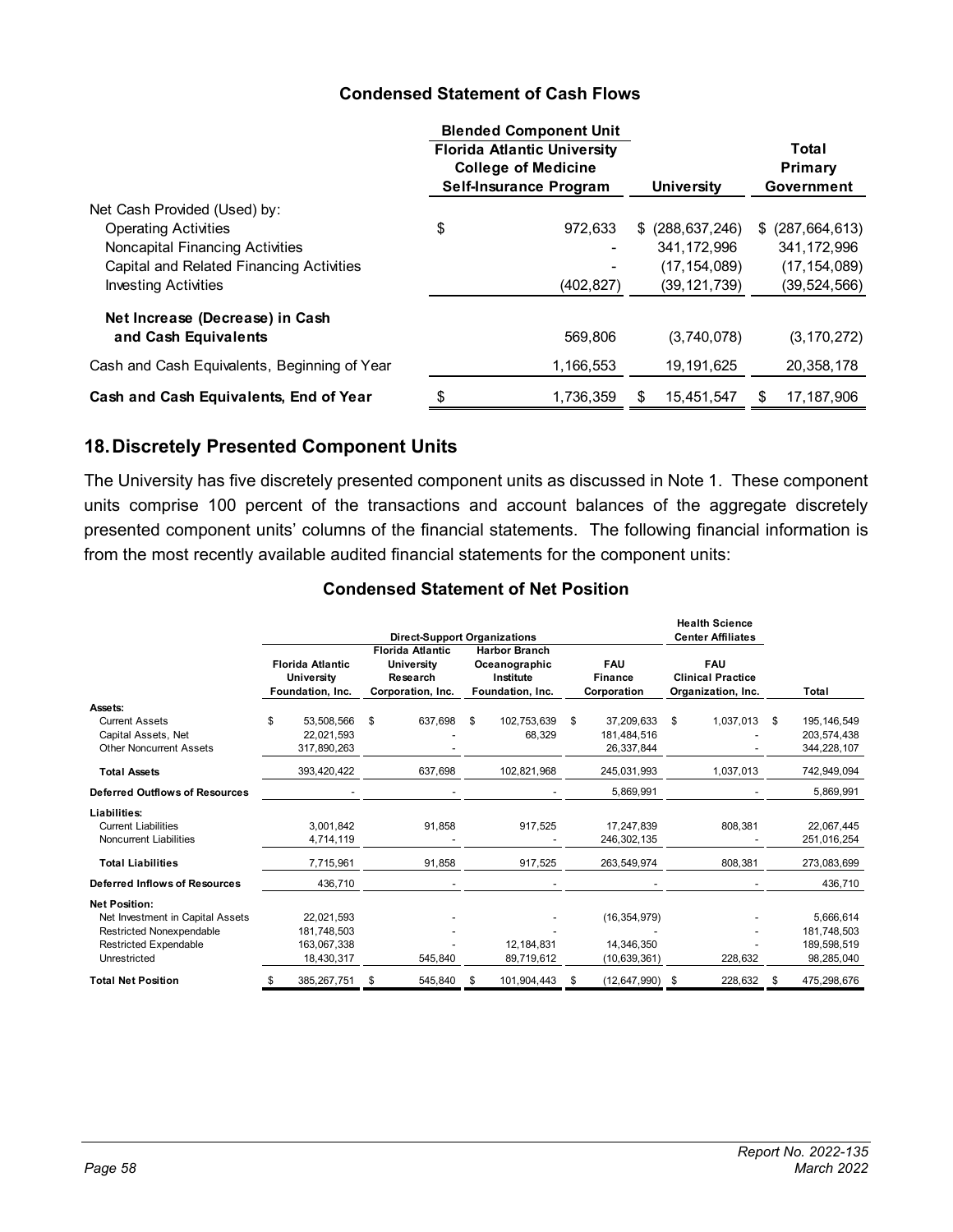|                                                |   |                                                           |                                                                        | <b>Direct-Support Organizations</b> |                                                                        |               |     |                                             |    | <b>Health Science</b><br><b>Center Affiliates</b>            |     |               |
|------------------------------------------------|---|-----------------------------------------------------------|------------------------------------------------------------------------|-------------------------------------|------------------------------------------------------------------------|---------------|-----|---------------------------------------------|----|--------------------------------------------------------------|-----|---------------|
|                                                |   | <b>Florida Atlantic</b><br>University<br>Foundation, Inc. | <b>Florida Atlantic</b><br>University<br>Research<br>Corporation, Inc. |                                     | <b>Harbor Branch</b><br>Oceanographic<br>Institute<br>Foundation, Inc. |               |     | <b>FAU</b><br><b>Finance</b><br>Corporation |    | <b>FAU</b><br><b>Clinical Practice</b><br>Organization, Inc. |     | Total         |
| <b>Operating Revenues</b>                      | S | 30,073,585                                                | S                                                                      | 258,516                             |                                                                        | 2,980,017     | \$. | 24, 237, 858                                | S  | 4,706,030                                                    | \$. | 62,256,006    |
| Depreciation Expense                           |   | (755)                                                     |                                                                        |                                     |                                                                        | (9, 514)      |     | (6,448,084)                                 |    |                                                              |     | (6,458,353)   |
| <b>Operating Expenses</b>                      |   | (21,898,129)                                              |                                                                        | (245, 779)                          |                                                                        | (5, 275, 414) |     | (11,867,031)                                |    | (4,670,089)                                                  |     | (43,956,442)  |
| <b>Operating Income (Loss)</b>                 |   | 8,174,701                                                 |                                                                        | 12,737                              |                                                                        | (2,304,911)   |     | 5,922,743                                   |    | 35,941                                                       |     | 11,841,211    |
| <b>Net Nonoperating Revenues</b><br>(Expenses) |   | 73,707,237                                                |                                                                        | (12, 906)                           |                                                                        | 23,953,819    |     | (7,613,063)                                 |    |                                                              |     | 90,035,087    |
| <b>Other Revenues</b>                          |   | 7,072,475                                                 |                                                                        |                                     |                                                                        |               |     |                                             |    |                                                              |     | 7,072,475     |
| Increase (Decrease) in<br><b>Net Position</b>  |   | 88,954,413                                                |                                                                        | (169)                               |                                                                        | 21,648,908    |     | (1,690,320)                                 |    | 35,941                                                       |     | 108,948,773   |
| Net Position, Beginning of Year                |   | 296,313,338                                               |                                                                        | 546,009                             |                                                                        | 80,255,535    |     | (10, 957, 670)                              |    | 192,691                                                      |     | 366, 349, 903 |
| Net Position, End of Year                      |   | 385, 267, 751                                             | S                                                                      | 545,840                             |                                                                        | 101,904,443   |     | (12,647,990)                                | S, | 228,632                                                      | S   | 475,298,676   |

#### **Condensed Statement of Revenues, Expenses, and Changes in Net Position**

# **19. Subsequent Event**

On June 23, 2021, the Finance Corporation executed the forward delivery of the Capital Improvement Refunding Revenue Bonds (Student Housing Project) Series 2022A, which is to refinance the Series 2012A Capital Improvement Revenue Bonds (Parliament Hall) bond. A delayed delivery preclosing, initial closing date, of the Series 2022A bond was held on July 7, 2021. Upon satisfaction of the conditions required on the initial closing date and subject to compliance with the forward delivery closing conditions, the Series 2022A bonds are expected to be delivered on April 5, 2022, or at such other time or on such date which is mutually agreed upon by the issuer and underwriter.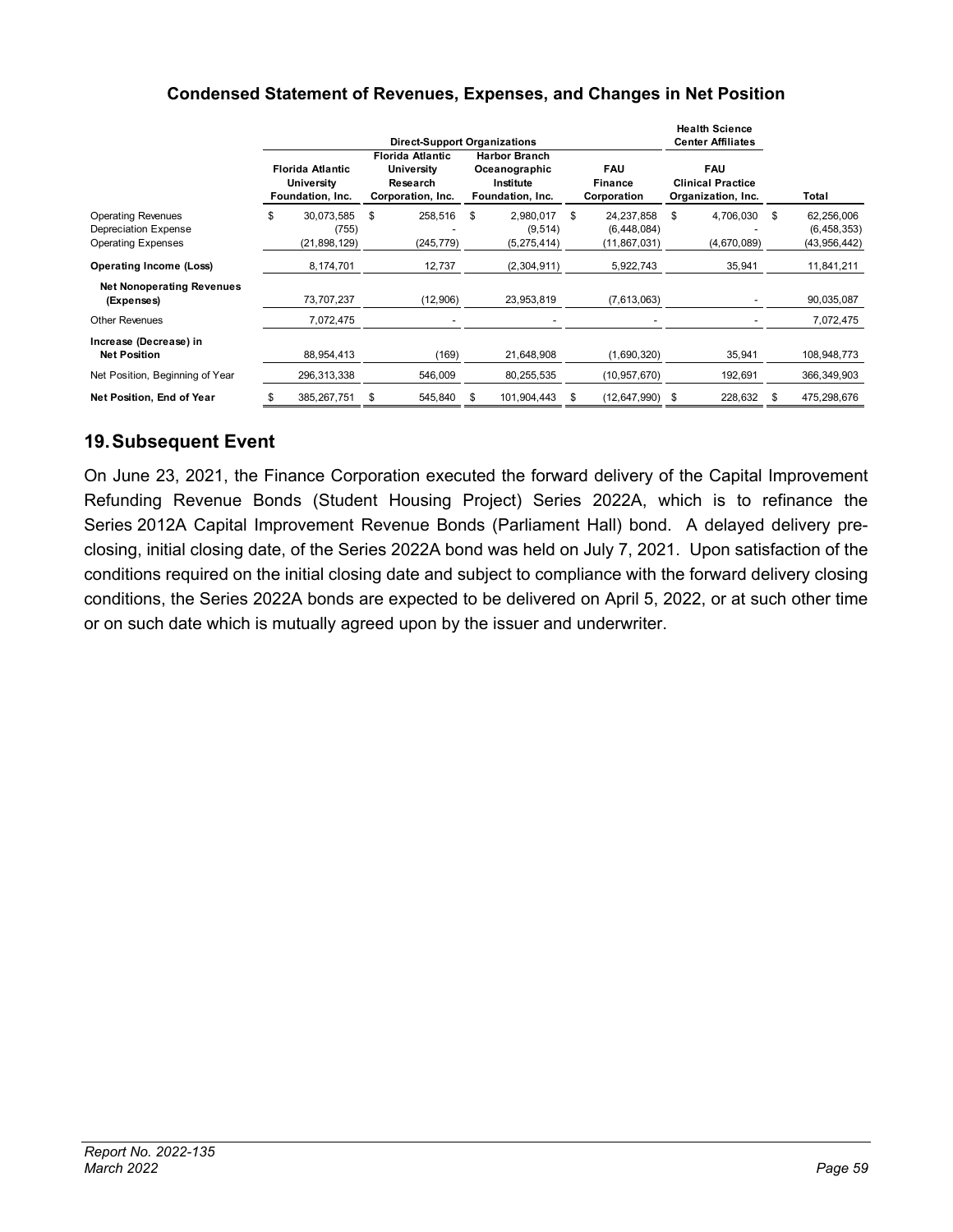# *OTHER REQUIRED SUPPLEMENTARY INFORMATION*

#### **Schedule of the University's Proportionate Share of the Total Other Postemployment Benefits Liability**

|                                                                                                                                        | 2020          | 2019          | 2018          | 2017          | 2016          |
|----------------------------------------------------------------------------------------------------------------------------------------|---------------|---------------|---------------|---------------|---------------|
| University's proportion of the total other<br>postemployment benefits liability                                                        | 1.87%         | 1.80%         | 1.68%         | 1.68%         | 1.65%         |
| University's proportionate share of the total other                                                                                    |               |               |               |               |               |
| postemployment benefits liability                                                                                                      | \$192,222,601 | \$227.319.292 | \$177.266.000 | \$181.529.000 | \$195,051,000 |
| University's covered-employee payroll<br>University's proportionate share of the total other<br>postemployment benefits liability as a | \$240,279.680 | \$236.092.648 | \$223.425.863 | \$205,900.798 | \$182.835.559 |
| percentage of its covered-employee payroll                                                                                             | 80.00%        | 96.28%        | 79.34%        | 88.16%        | 106.68%       |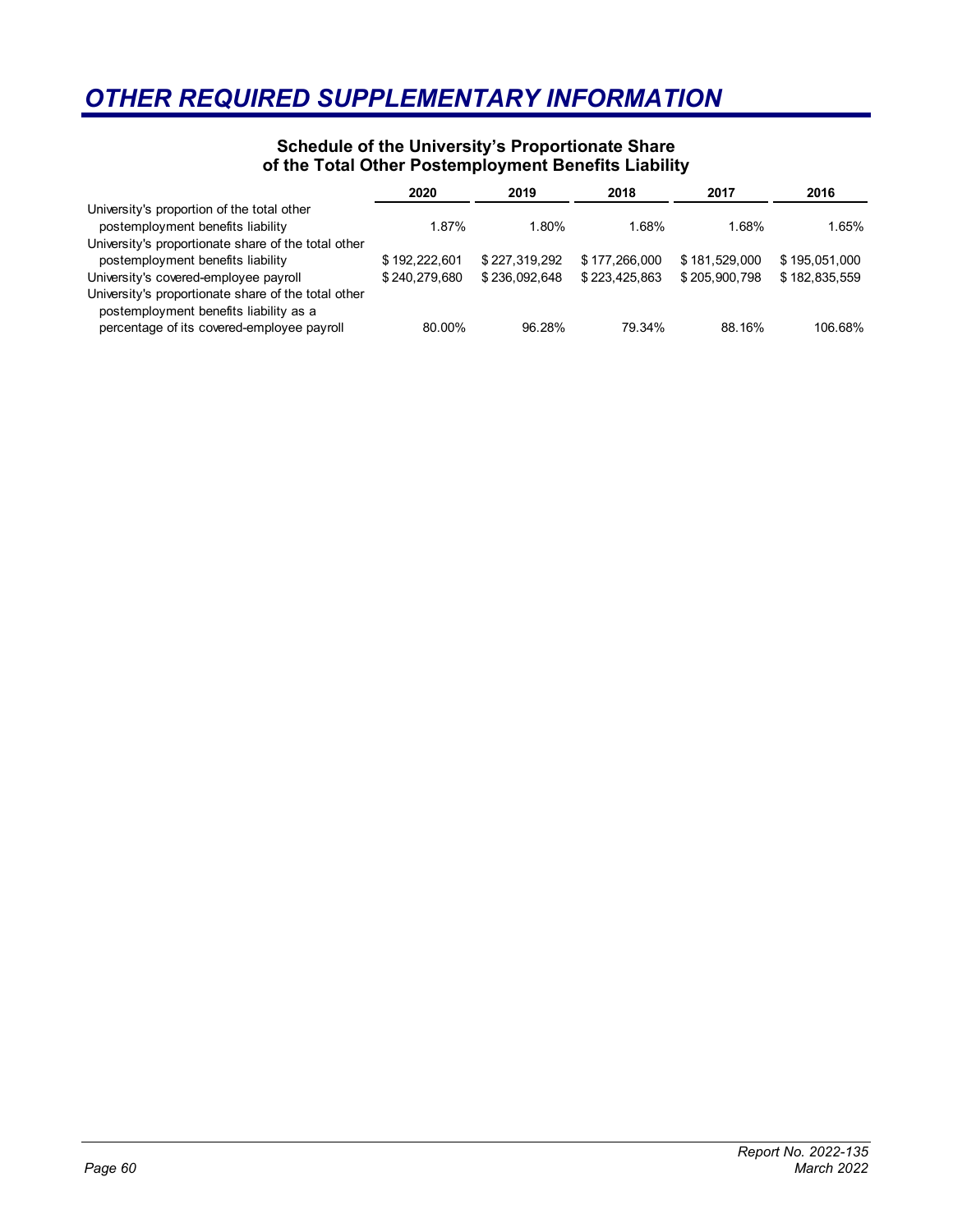THIS PAGE INTENTIONALLY LEFT BLANK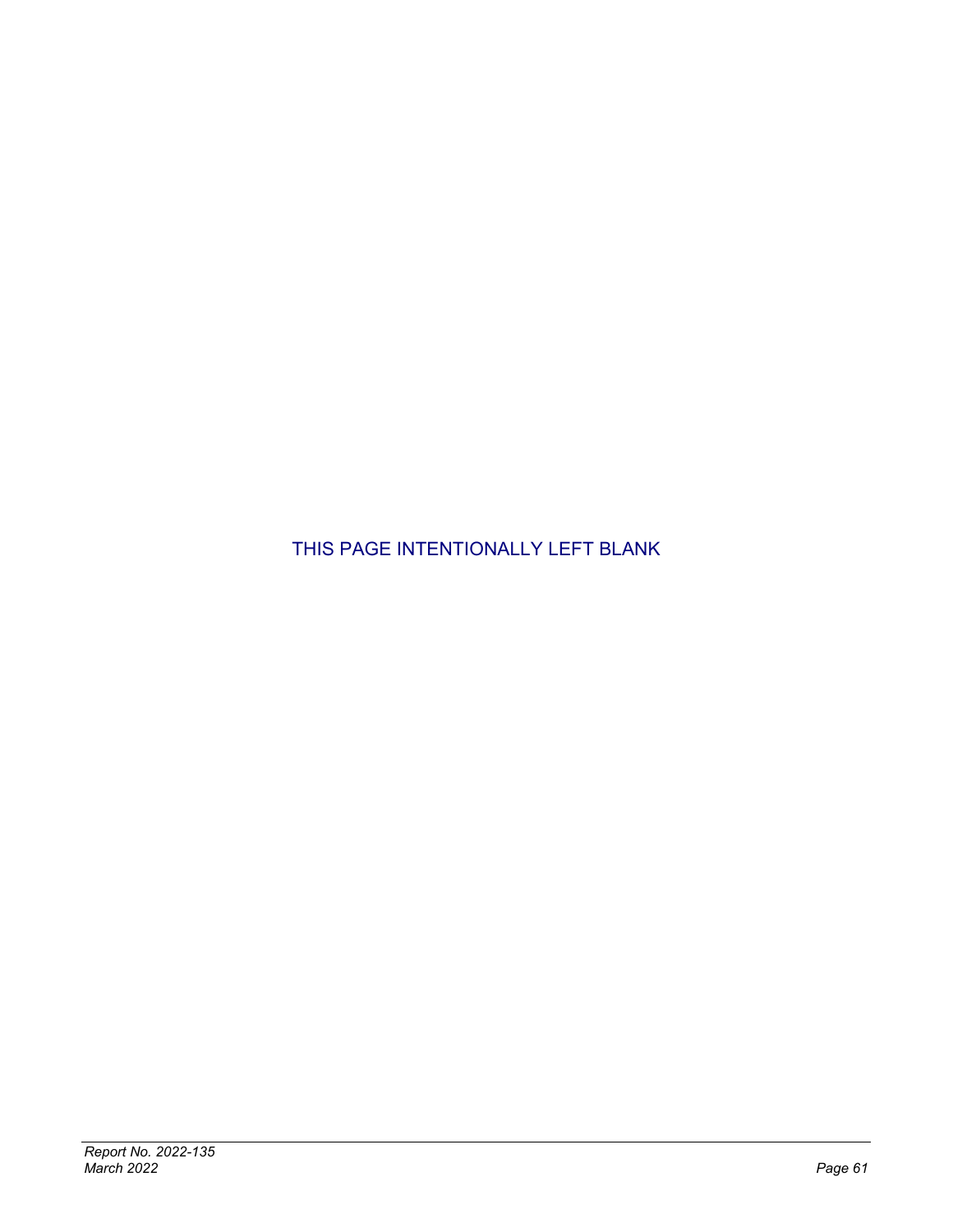#### **Schedule of the University's Proportionate Share of the Net Pension Liability – Florida Retirement System Pension Plan**

|                                                                                                                | 2020(1)           |   | 2019(1)        | 2018(1)        |    | 2017(1)      |
|----------------------------------------------------------------------------------------------------------------|-------------------|---|----------------|----------------|----|--------------|
| University's proportion of the FRS<br>net pension liability<br>University's proportionate share of             | 0.334000126%      |   | 0.336190358%   | 0.335081173%   |    | 0.305479393% |
| the FRS net pension liability                                                                                  | \$<br>144,760,577 | S | 115,776,117 \$ | 100,897,172 \$ |    | 90,358,755   |
| University's covered payroll (2)                                                                               | \$<br>240,279,680 | S | 236,092,648 \$ | 223,425,863    | -S | 205,900,798  |
| University's proportionate share of<br>the FRS net pension liability as a<br>percentage of its covered payroll | 60.25%            |   | 49.04%         | 45.16%         |    | 43.88%       |
| FRS Plan fiduciary net position as<br>a percentage of the FRS total<br>pension liability                       | 78.85%            |   | 82.61%         | 84.26%         |    | 83.89%       |

(1) The amounts presented for each fiscal year were determined as of June 30.

(2) Covered payroll includes defined benefit plan actives, investment plan members, State university system optional retirement program members, and members in DROP because total employer contributions are determined on a uniform basis (blended rate) as required by Part III of Chapter 121, Florida Statutes.

#### **Schedule of University Contributions – Florida Retirement System Pension Plan**

|                                                                             |    | 2021(1)        | 2020(1)        | 2019(1)                       | 2018(1)     |
|-----------------------------------------------------------------------------|----|----------------|----------------|-------------------------------|-------------|
| <b>Contractually required FRS</b><br>contribution                           | S  | 12,110,148 \$  | 11,097,344 \$  | 10,424,327 \$                 | 9,549,544   |
| FRS contributions in relation to the<br>contractually required contribution |    | (12, 110, 148) | (11,097,344)   | (10, 424, 327)                | (9,549,544) |
| FRS contribution deficiency<br>(excess)                                     |    |                | $\blacksquare$ |                               |             |
| University's covered payroll (2)<br>FRS contributions as a percentage       | \$ | 240,475,668 \$ |                | 240,279,680 \$ 236,092,648 \$ | 223,425,863 |
| of covered payroll                                                          |    | $5.04\%$       | 4.62%          | 4.42%                         | 4.27%       |

(1) The amounts presented for each fiscal year were determined as of June 30.

(2) Covered payroll includes defined benefit plan actives, investment plan members, State university system optional retirement plan members, and members in DROP because total employer contributions are determined on a uniform basis (blended rate) as required by Part III of Chapter 121, Florida Statutes.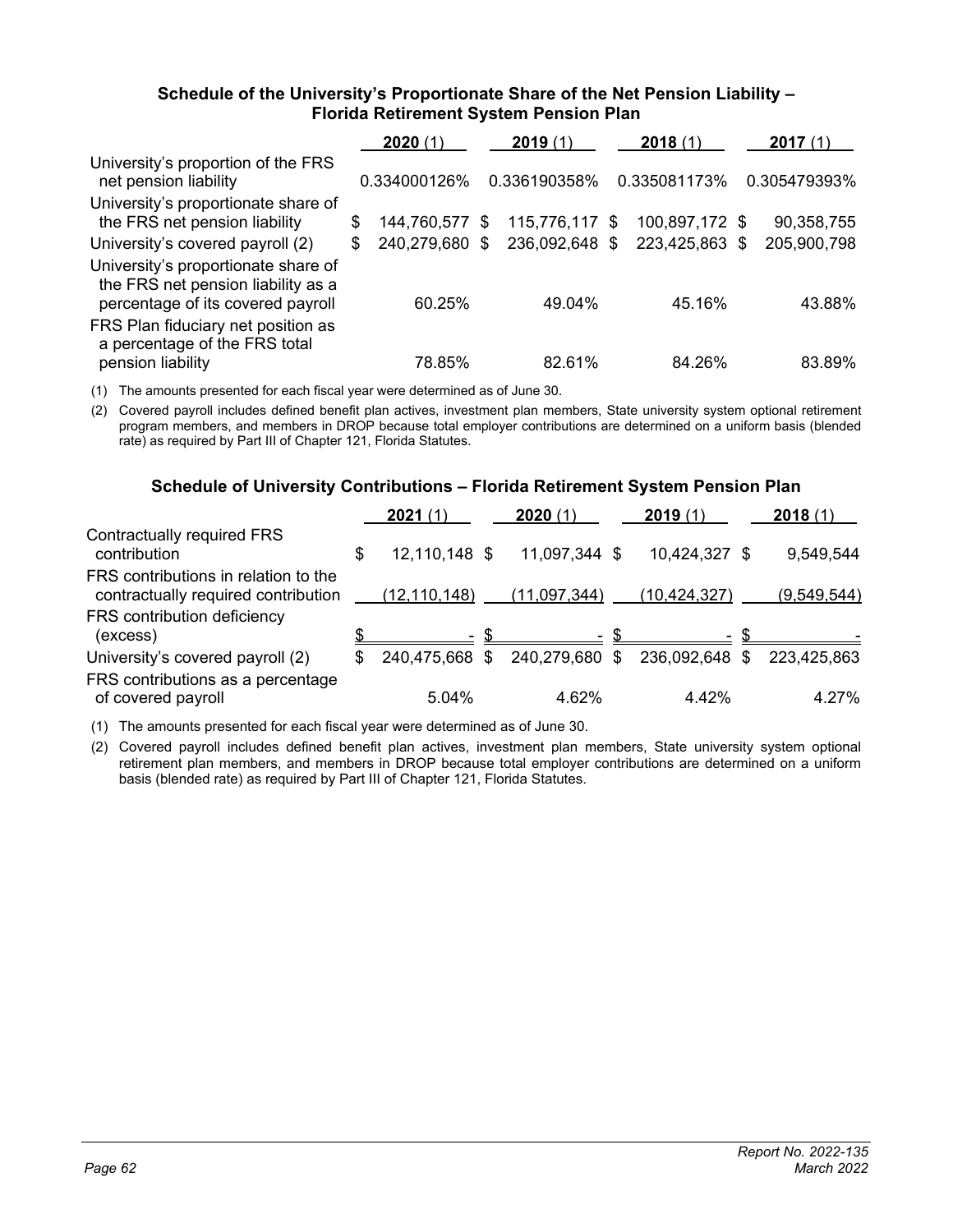|          | 2016(1)                         | 2015(1)                         | 2014(1)                      |      | 2013 (1                   |
|----------|---------------------------------|---------------------------------|------------------------------|------|---------------------------|
|          | 0.284295076%                    | 0.286843379%                    | 0.268741487%                 |      | 0.205028713%              |
| \$<br>\$ | 71,784,730 \$<br>182,835,559 \$ | 37,049,671 \$<br>172,516,889 \$ | 16,397,183 \$<br>171,154,757 | - \$ | 35,294,567<br>161,228,170 |
|          | 39.26%                          | 21.48%                          | 9.58%                        |      | 21.89%                    |
|          | 84.88%                          | 92.00%                          | 96.09%                       |      | 88.54%                    |

| 2017(1)              | 2016(1)      | 2015(1)                                   | 2014(1)     |
|----------------------|--------------|-------------------------------------------|-------------|
| \$<br>7,952,381 \$   | 6,932,989 \$ | 6,993,485 \$                              | 5,886,579   |
| (7,952,381)          | (6,932,989)  | (6,993,485)                               | (5,886,579) |
|                      |              |                                           |             |
| \$<br>205,900,798 \$ |              | 182,835,559 \$ 172,516,889 \$ 171,154,757 |             |
| 3.86%                | 3.79%        | 4.05%                                     | 3.44%       |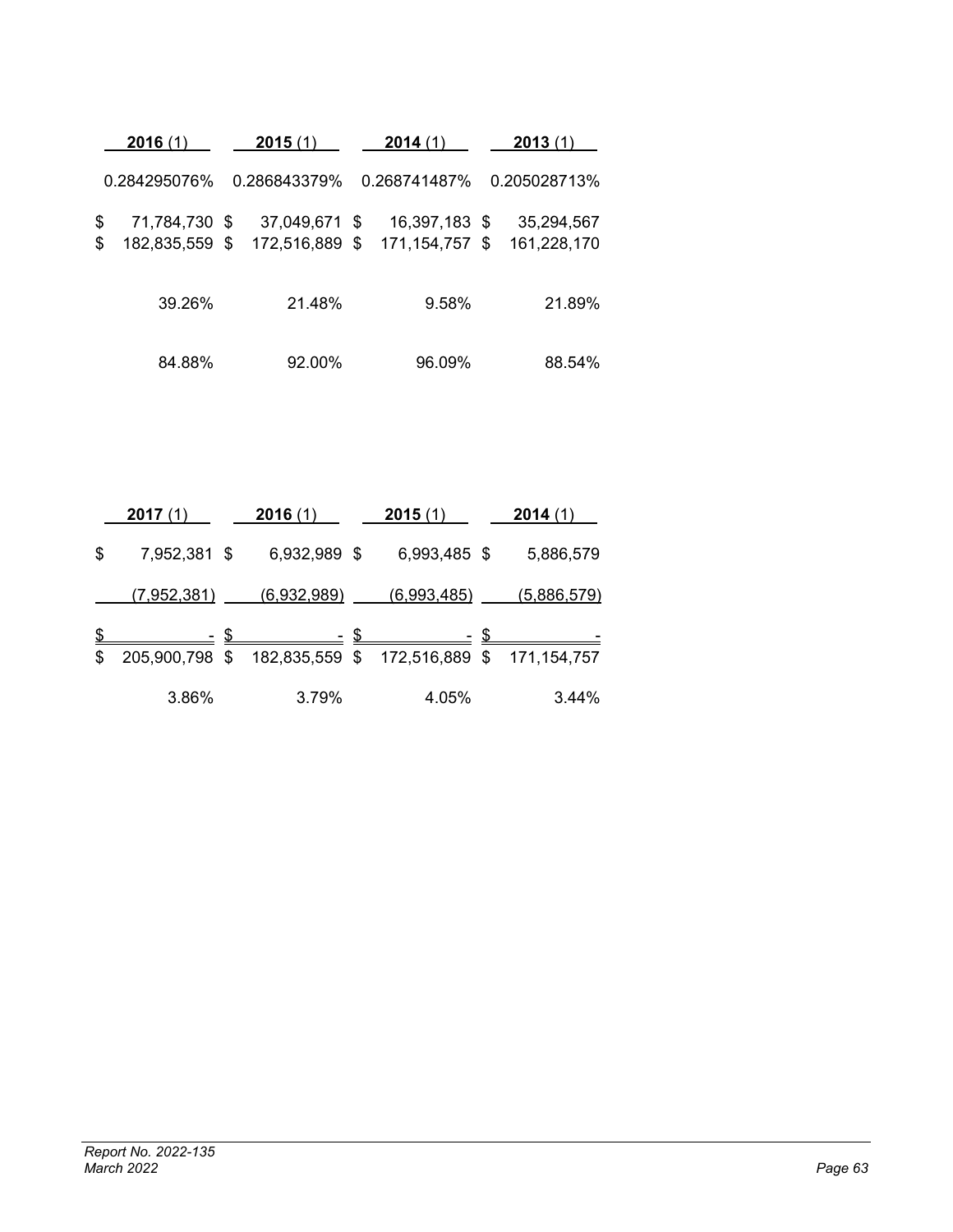#### **Schedule of the University's Proportionate Share of the Net Pension Liability – Health Insurance Subsidy Pension Plan**

|                                                                                                                | 2020 (1)            | 2019(1)       | 2018(1)       | 2017(1)      |
|----------------------------------------------------------------------------------------------------------------|---------------------|---------------|---------------|--------------|
| University's proportion of the HIS net<br>pension liability<br>University's proportionate share of             | 0.237019275%        | 0.241962620%  | 0.241054998%  | 0.230589109% |
| the HIS net pension liability                                                                                  | \$<br>28,939,667 \$ | 27,073,196 \$ | 25,513,532 \$ | 24,655,651   |
| University's covered payroll (2)                                                                               | \$<br>81,336,240 \$ | 80,279,611 \$ | 77,121,704 \$ | 72,121,462   |
| University's proportionate share of<br>the HIS net pension liability as a<br>percentage of its covered payroll | 35.58%              | 33.72%        | 33.08%        | 34.19%       |
| HIS Plan fiduciary net position as<br>a percentage of the HIS total<br>pension liability                       | $3.00\%$            | 2.63%         | 2.15%         | 1.64%        |

(1) The amounts presented for each fiscal year were determined as of June 30.

(2) Covered payroll includes defined benefit plan actives, investment plan members, and members in DROP.

#### **Schedule of University Contributions – Health Insurance Subsidy Pension Plan**

|                                                                    | 2021(1)            |     | 2020(1)       | 2019(1)       | 2018(1)     |
|--------------------------------------------------------------------|--------------------|-----|---------------|---------------|-------------|
| Contractually required HIS<br>contribution                         | \$<br>1,361,786 \$ |     | 1,365,831 \$  | 1,343,595 \$  | 1,307,247   |
| HIS contributions in relation to the<br>contractually required HIS |                    |     |               |               |             |
| contribution                                                       | (1,361,786)        |     | (1,365,831)   | (1,343,595)   | (1,307,247) |
| HIS contribution deficiency                                        |                    |     |               |               |             |
| (excess)                                                           |                    |     |               |               |             |
| University's covered payroll (2)                                   | \$<br>80,379,566   | -\$ | 81,336,240 \$ | 80,279,611 \$ | 77,121,704  |
| HIS contributions as a percentage<br>of covered payroll            | 1.69%              |     | 1.68%         | 1.67%         | 1.70%       |

(1) The amounts presented for each fiscal year were determined as of June 30.

(2) Covered payroll includes defined benefit plan actives, investment plan members, and members in DROP.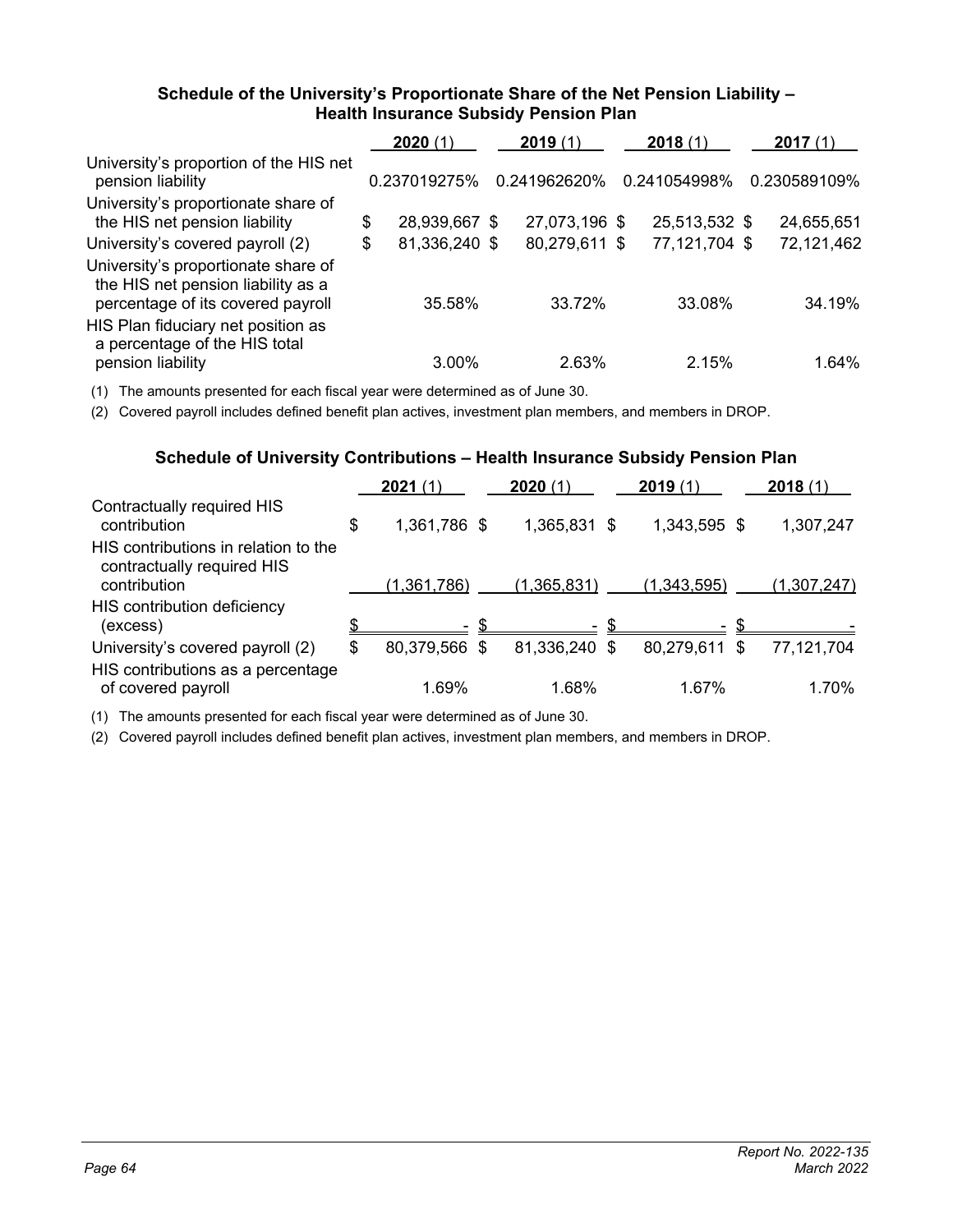|    | 2016(1)       |  | 2015(1)       |  | 2014(1)       | 2013 (1 |              |  |  |
|----|---------------|--|---------------|--|---------------|---------|--------------|--|--|
|    | 0.222100831%  |  | 0.224309818%  |  | 0.222149140%  |         | 0.229169248% |  |  |
| \$ | 25,884,932 \$ |  | 22,876,073 \$ |  | 20,771,487 \$ |         | 19,952,196   |  |  |
| \$ | 60,852,426 \$ |  | 67,036,627 \$ |  | 65,674,496 \$ |         | 66,275,325   |  |  |
|    | 42.54%        |  | 34.12%        |  | 31.63%        |         | 30.11%       |  |  |
|    | 0.97%         |  | 0.50%         |  | $0.99\%$      |         | 1.78%        |  |  |

| 2017(1)             | 2016(1)       | 2015(1)       | 2014(1)    |
|---------------------|---------------|---------------|------------|
| \$<br>1,220,334 \$  | 1,138,408 \$  | 857,452 \$    | 761,008    |
| (1,220,334)         | (1, 138, 408) | (857, 452)    | (761,008)  |
|                     |               |               |            |
| \$<br>72,121,462 \$ | 60,852,426 \$ | 67,036,627 \$ | 65,674,496 |
| 1.69%               | 1.87%         | 1.28%         | 1.16%      |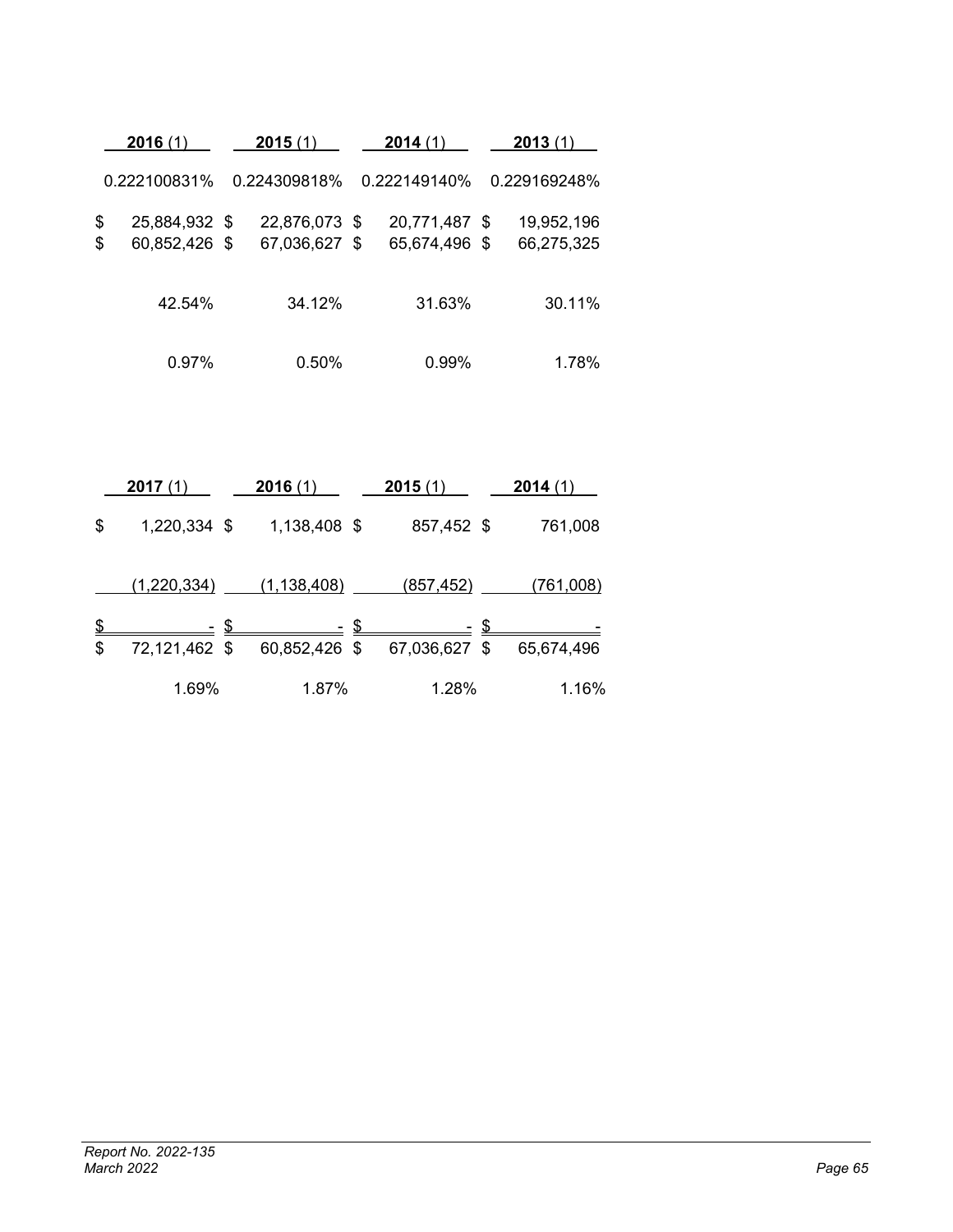# **1. Schedule of the University's Proportionate Share of the Total Other Postemployment Benefits Liability**

No assets are accumulated in a trust that meet the criteria in paragraph 4 of GASB Statement No. 75 to pay related benefits.

*Changes of Assumptions*. In 2021, amounts reported as changes of assumptions resulted from changes to the census data, a change to the discount rate, the excise tax that did not come into effect in 2022, the use of actual claims information, an update in the trend rate, and an update to the mortality rate. Refer to Note 9. to the financial statements for further detail.

#### **2. Schedule of Net Pension Liability and Schedule of Contributions – Florida Retirement System Pension Plan**

*Changes of Assumptions*. The long-term expected rate of return was decreased from 6.90 percent to 6.80.

# **3. Schedule of Net Pension Liability and Schedule of Contributions – Health Insurance Subsidy Pension Plan**

*Changes of Assumptions*. The municipal rate used to determine total pension liability decreased from 3.50 percent to 2.21 percent, and the mortality assumption was changed from the Generational RP-2000 with Projection Scale BB tables to the PUB-2010 base table, projected generationally with Scale MP-2018.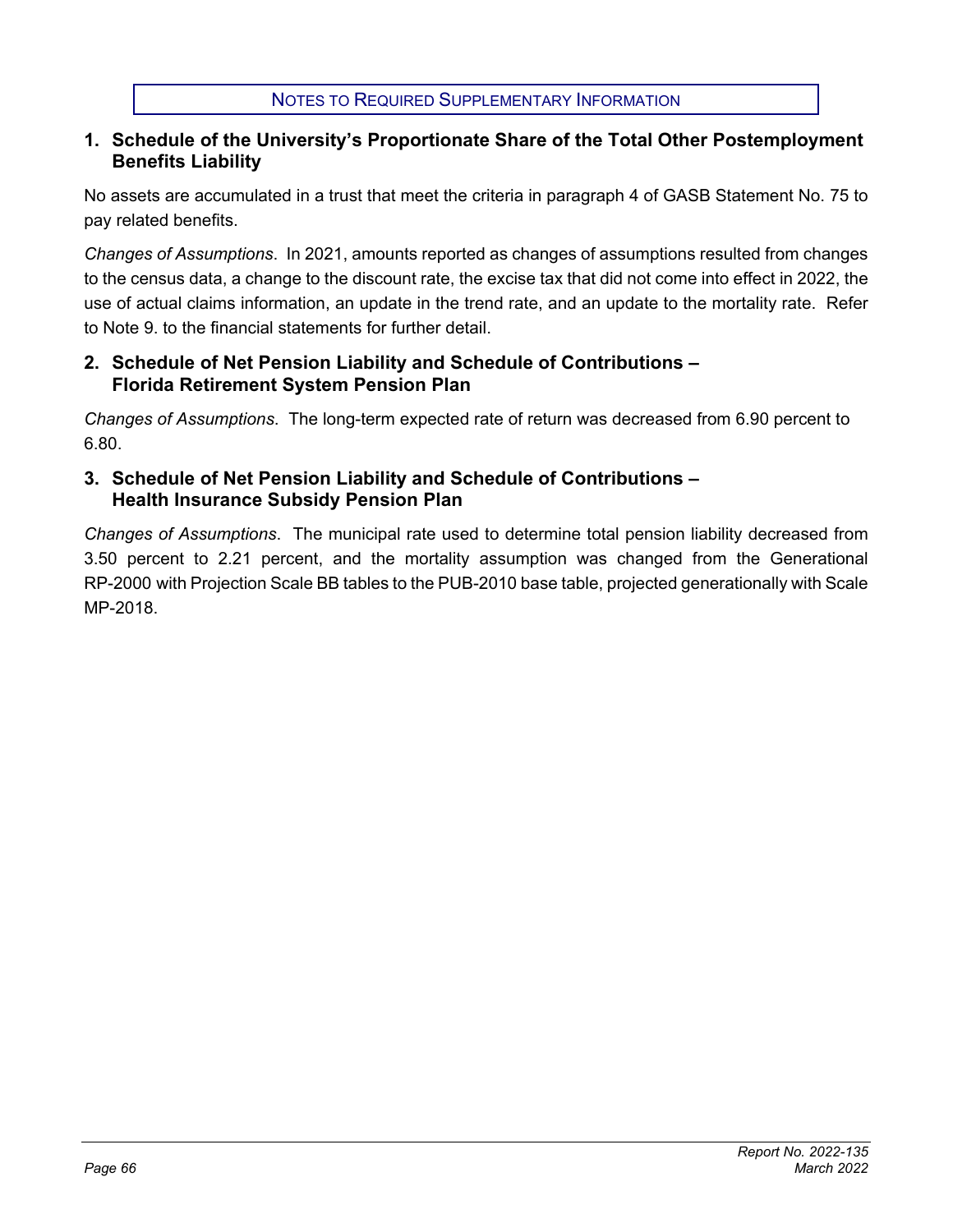

Sherrill F. Norman, CPA Auditor General

# **AUDITOR GENERAL STATE OF FLORIDA**

Claude Denson Pepper Building, Suite G74 111 West Madison Street Tallahassee, Florida 32399-1450



Phone: (850) 412-2722 Fax: (850) 488-6975

The President of the Senate, the Speaker of the House of Representatives, and the Legislative Auditing Committee

# **INDEPENDENT AUDITOR'S REPORT ON INTERNAL CONTROL OVER FINANCIAL REPORTING AND ON COMPLIANCE AND OTHER MATTERS BASED ON AN AUDIT OF FINANCIAL STATEMENTS PERFORMED IN ACCORDANCE WITH** *GOVERNMENT AUDITING STANDARDS*

We have audited, in accordance with the auditing standards generally accepted in the United States of America and the standards applicable to financial audits contained in *Government Auditing Standards* issued by the Comptroller General of the United States, the financial statements of the Florida Atlantic University, a component unit of the State of Florida, and its aggregate discretely presented component units as of and for the fiscal year ended June 30, 2021, and the related notes to the financial statements, which collectively comprise the University's basic financial statements, and have issued our report thereon dated March 1, 2022, included under the heading **INDEPENDENT AUDITOR'S REPORT**. Our report includes a reference to other auditors who audited the financial statements of the blended and aggregate discretely presented component units, as described in our report on the University's financial statements. This report does not include the results of the other auditors' testing of internal control over financial reporting or compliance and other matters that are reported on separately by those auditors.

# **Internal Control Over Financial Reporting**

In planning and performing our audit of the financial statements, we considered the University's internal control over financial reporting (internal control) as a basis for designing audit procedures that are appropriate in the circumstances for the purpose of expressing our opinions on the financial statements, but not for the purpose of expressing an opinion on the effectiveness of the University's internal control. Accordingly, we do not express an opinion on the effectiveness of the University's internal control.

A *deficiency in internal control* exists when the design or operation of a control does not allow management or employees, in the normal course of performing their assigned functions, to prevent, or detect and correct, misstatements on a timely basis. A *material weakness* is a deficiency, or a combination of deficiencies, in internal control such that there is a reasonable possibility that a material misstatement of the University's financial statements will not be prevented, or detected and corrected on a timely basis. A *significant deficiency* is a deficiency, or a combination of deficiencies, in internal control